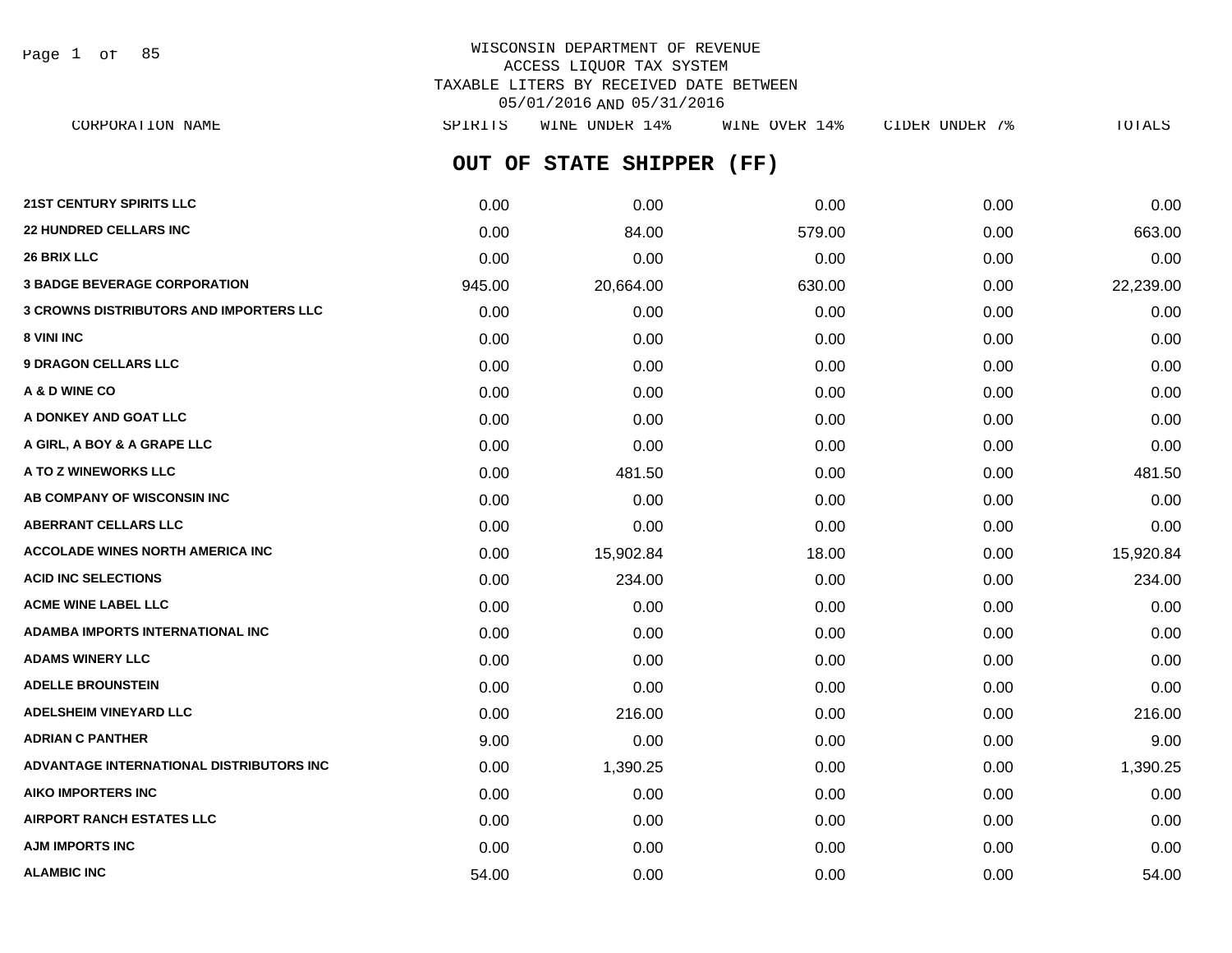Page 2 of 85

| CORPORATION NAME                       | SPIRITS  | WINE UNDER 14% | WINE OVER 14% | CIDER UNDER 7% | TOTALS    |
|----------------------------------------|----------|----------------|---------------|----------------|-----------|
| <b>ALEJANDRO I VALDES</b>              | 0.00     | 0.00           | 0.00          | 0.00           | 0.00      |
| ALEXANDRIA NICOLE CELLARS LLC          | 0.00     | 0.00           | 0.00          | 0.00           | 0.00      |
| <b>ALLIED IMPORTERS USA LTD</b>        | 0.00     | 0.00           | 0.00          | 0.00           | 0.00      |
| <b>ALLIED WINE CORP</b>                | 0.00     | 0.00           | 0.00          | 0.00           | 0.00      |
| <b>ALLORO VINEYARD INC</b>             | 0.00     | 0.00           | 0.00          | 0.00           | 0.00      |
| <b>ALLTECH'S BEVERAGE DIVISION LLC</b> | 56.00    | 0.00           | 0.00          | 0.00           | 56.00     |
| <b>ALOY &amp; SONS INC</b>             | 0.00     | 0.00           | 0.00          | 0.00           | 0.00      |
| <b>ALPHA &amp; OMEGA WINERY LLC</b>    | 0.00     | 0.00           | 0.00          | 0.00           | 0.00      |
| <b>ALPHA MARKETING NETWORK INC</b>     | 0.00     | 0.00           | 1,008.00      | 0.00           | 1,008.00  |
| <b>ALTAMAR BRANDS LLC</b>              | 0.00     | 0.00           | 0.00          | 0.00           | 0.00      |
| <b>ALTAMURA WINERY INC</b>             | 0.00     | 0.00           | 0.00          | 0.00           | 0.00      |
| <b>AMAVI CELLARS LLC</b>               | 0.00     | 0.00           | 0.00          | 0.00           | 0.00      |
| <b>AMERICAN BEVERAGE CORP</b>          | 0.00     | 34,183.00      | 0.00          | 0.00           | 34,183.00 |
| <b>AMERICAN ESTATES WINES INC</b>      | 0.00     | 306.00         | 0.00          | 0.00           | 306.00    |
| AMERICAN NORTHWEST DISTRIBUTORS INC    | 0.00     | 0.00           | 0.00          | 0.00           | 0.00      |
| AMERICAN VINTAGE BEVERAGE INC.         | 5,670.00 | 0.00           | 0.00          | 0.00           | 5,670.00  |
| <b>AMERICAN WINE TRADE INC</b>         | 0.00     | 1,512.00       | 0.00          | 0.00           | 1,512.00  |
| <b>AMICUS CELLARS LLC</b>              | 0.00     | 0.00           | 198.00        | 0.00           | 198.00    |
| <b>AMIR PEAY</b>                       | 0.00     | 0.00           | 0.00          | 0.00           | 0.00      |
| <b>AMUSE BOUCHE LLC</b>                | 0.00     | 0.00           | 0.00          | 0.00           | 0.00      |
| ANCHOR DISTILLING COMPANY LLC          | 0.00     | 0.00           | 0.00          | 0.00           | 0.00      |
| <b>ANCIEN WINES INC</b>                | 0.00     | 315.00         | 63.00         | 0.00           | 378.00    |
| ANDERS-LANE ARTISAN WINES LP           | 0.00     | 0.00           | 0.00          | 0.00           | 0.00      |
| ANDERSON DISTRIBUTING CO INC           | 0.00     | 0.00           | 0.00          | 0.00           | 0.00      |
| ANDERSONS CONN VALLEY WINERY INC       | 0.00     | 0.00           | 0.00          | 0.00           | 0.00      |
| <b>ANDREW T BECKSTOFFER</b>            | 0.00     | 0.00           | 0.00          | 0.00           | 0.00      |
| <b>ANGELINI WINE LTD</b>               | 0.00     | 0.00           | 0.00          | 0.00           | 0.00      |
| <b>ANHEUSER-BUSCH COMPANIES LLC</b>    | 0.00     | 0.00           | 0.00          | 20,518.42      | 20,518.42 |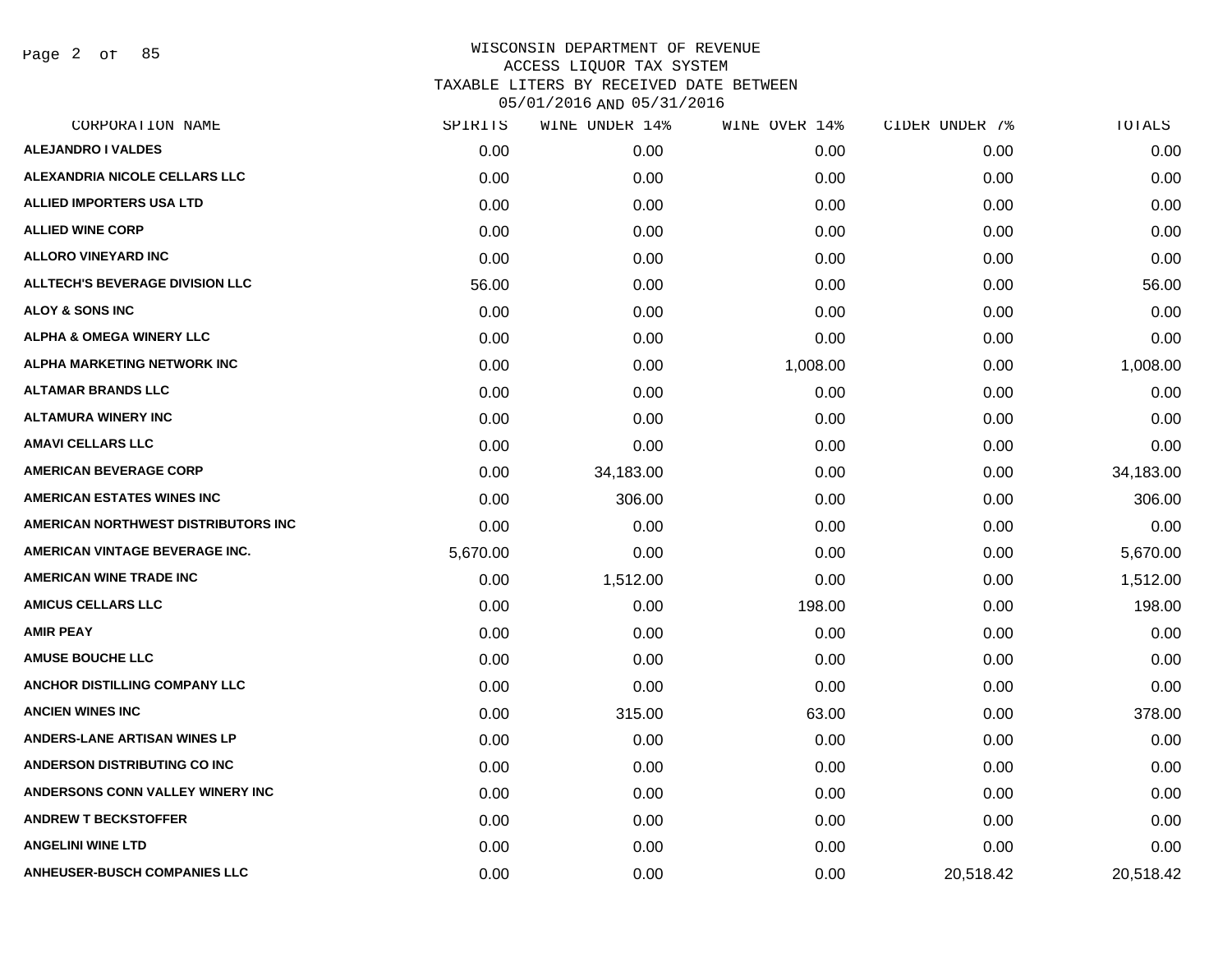Page 3 of 85

# WISCONSIN DEPARTMENT OF REVENUE ACCESS LIQUOR TAX SYSTEM TAXABLE LITERS BY RECEIVED DATE BETWEEN

| CORPORATION NAME                       | SPIRITS | WINE UNDER 14% | WINE OVER 14% | CIDER UNDER 7% | TOTALS       |
|----------------------------------------|---------|----------------|---------------|----------------|--------------|
| <b>ANNE HUBATCH</b>                    | 0.00    | 957.00         | 486.00        | 0.00           | 1,443.00     |
| <b>ANTHONY BOZZANO</b>                 | 0.00    | 0.00           | 54.00         | 0.00           | 54.00        |
| <b>ANTHONY M TRUCHARD</b>              | 0.00    | 0.00           | 0.00          | 0.00           | 0.00         |
| <b>ANTHONY ROAD WINE CO INC</b>        | 0.00    | 9.00           | 0.00          | 0.00           | 9.00         |
| <b>APOSTROPHE BRANDS LLC</b>           | 0.00    | 0.00           | 0.00          | 0.00           | 0.00         |
| <b>APPELLATION TRADING COMPANY LLC</b> | 0.00    | 0.00           | 0.00          | 0.00           | 0.00         |
| <b>APRIORI CELLAR LLC</b>              | 0.00    | 0.00           | 0.00          | 0.00           | 0.00         |
| <b>AQUA PUMPKIN INC</b>                | 0.00    | 0.00           | 0.00          | 0.00           | 0.00         |
| <b>ARBOR VINEYARDS INC</b>             | 0.00    | 0.00           | 72.00         | 0.00           | 72.00        |
| <b>ARCHANA A DAVE</b>                  | 0.00    | 0.00           | 0.00          | 0.00           | 0.00         |
| AREL GROUP WINE & SPIRITS INC          | 0.00    | $-14,175.00$   | 0.00          | 0.00           | $-14,175.00$ |
| <b>ARETE WINES LLC</b>                 | 0.00    | 252.00         | 0.00          | 0.00           | 252.00       |
| <b>ARIETTA INC</b>                     | 0.00    | 0.00           | 0.00          | 0.00           | 0.00         |
| <b>ARNOT-ROBERTS LLC</b>               | 0.00    | 0.00           | 0.00          | 0.00           | 0.00         |
| <b>ARTISANAL IMPORTS INC</b>           | 162.00  | 0.00           | 0.00          | 18.00          | 180.00       |
| <b>ASCENT WINES INC</b>                | 0.00    | 567.00         | 0.00          | 0.00           | 567.00       |
| <b>ASSOCIATED BREWING COMPANY</b>      | 0.00    | 0.00           | 0.00          | 0.00           | 0.00         |
| <b>ASV WINES INC</b>                   | 0.00    | 405.00         | 0.00          | 0.00           | 405.00       |
| ATHENEE IMPORTERS & DISTRIBUTORS LTD   | 0.00    | 0.00           | 0.00          | 0.00           | 0.00         |
| <b>ATOMIC BRANDS INC</b>               | 0.00    | 0.00           | 0.00          | 0.00           | 0.00         |
| <b>AUGUST WINE GROUP LLC</b>           | 0.00    | 1,282.50       | 0.00          | 0.00           | 1,282.50     |
| <b>AUSTRAL WINES LLC</b>               | 0.00    | 0.00           | 0.00          | 0.00           | 0.00         |
| <b>AV BRANDS INC</b>                   | 225.00  | 1,093.50       | 909.00        | 0.00           | 2,227.50     |
| AVV WINERY CO LLC                      | 0.00    | 126.00         | 2,065.50      | 0.00           | 2,191.50     |
| AW DIRECT INC                          | 0.00    | 100.00         | 0.00          | 0.00           | 100.00       |
| <b>AXIOS INC</b>                       | 0.00    | 0.00           | 0.00          | 0.00           | 0.00         |
| <b>B &amp; I OVERSEAS TRADING INC</b>  | 0.00    | 0.00           | 0.00          | 0.00           | 0.00         |
| <b>B UNITED INTERNATIONAL INC</b>      | 0.00    | 40.12          | 103.29        | 149.79         | 293.20       |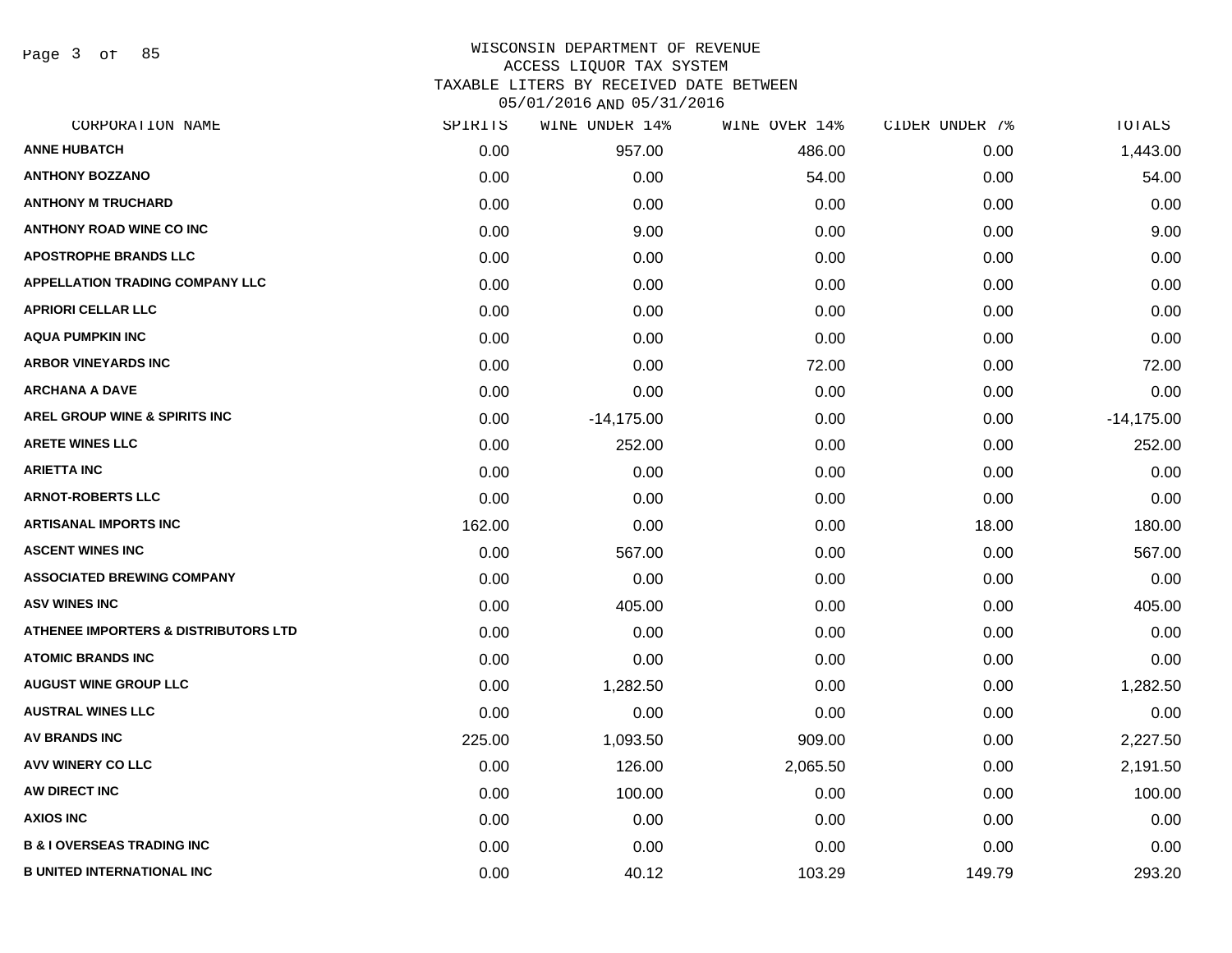Page 4 of 85

#### WISCONSIN DEPARTMENT OF REVENUE ACCESS LIQUOR TAX SYSTEM

TAXABLE LITERS BY RECEIVED DATE BETWEEN

| CORPORATION NAME                           | SPIRITS    | WINE UNDER 14% | WINE OVER 14% | CIDER UNDER 7% | TOTALS     |
|--------------------------------------------|------------|----------------|---------------|----------------|------------|
| <b>B. NEKTAR LLC</b>                       | 0.00       | 0.00           | 0.00          | 876.56         | 876.56     |
| <b>BACARDI USA INC</b>                     | 154,557.90 | 962.62         | 1,551.00      | 0.00           | 157,071.52 |
| <b>BACCHUS TECHNOLOGIES LLC</b>            | 0.00       | 1,111.50       | 72.00         | 0.00           | 1,183.50   |
| <b>BACIO DIVINO CELLARS LLC</b>            | 0.00       | 0.00           | 0.00          | 0.00           | 0.00       |
| <b>BADGER MOUNTAIN INC</b>                 | 0.00       | 154.54         | 0.00          | 0.00           | 154.54     |
| <b>BALCONES DISTILLING LLC</b>             | 0.00       | 0.00           | 0.00          | 0.00           | 0.00       |
| <b>BALIUS CELLARS LLC</b>                  | 0.00       | 0.00           | 0.00          | 0.00           | 0.00       |
| <b>BALLAST POINT SPIRITS LLC</b>           | 14.70      | 0.00           | 0.00          | 0.00           | 14.70      |
| <b>BANFI PRODUCTS CORPORATION</b>          | 0.00       | 1,278.00       | 144.00        | 0.00           | 1,422.00   |
| <b>BANSHEE WINES LLC</b>                   | 0.00       | 997.50         | 846.00        | 0.00           | 1,843.50   |
| <b>BANVILLE &amp; JONES WINE MERCHANTS</b> | 0.00       | 684.00         | 0.00          | 0.00           | 684.00     |
| <b>BANZAI BEVERAGE CORPORATION</b>         | 0.00       | 0.00           | 0.00          | 0.00           | 0.00       |
| <b>BARGETTOS SANTA CRUZ WINERY INC</b>     | 0.00       | 0.00           | 0.00          | 0.00           | 0.00       |
| <b>BARLOW VINEYARDS LLC</b>                | 0.00       | 1,512.00       | 126.00        | 0.00           | 1,638.00   |
| <b>BARNARD GRIFFIN INC</b>                 | 0.00       | 0.00           | 0.00          | 0.00           | 0.00       |
| <b>BARNETT VINEYARDS LP</b>                | 0.00       | 0.00           | 0.00          | 0.00           | 0.00       |
| <b>BATCH 206 DISTILLERY LLC</b>            | 0.00       | 0.00           | 0.00          | 0.00           | 0.00       |
| <b>BAUM WINE IMPORTS INC</b>               | 18.00      | 6,433.50       | 409.50        | 0.00           | 6,861.00   |
| <b>BAVARIAN LION WINERY LLC</b>            | 0.00       | 0.00           | 0.00          | 0.00           | 0.00       |
| <b>BAYWOOD CELLARS INC</b>                 | 0.00       | 0.00           | 0.00          | 0.00           | 0.00       |
| <b>BCTLD LLC</b>                           | 166.50     | 0.00           | 0.00          | 0.00           | 166.50     |
| <b>BEATBOX BEVERAGES LLC</b>               | 0.00       | 0.00           | 0.00          | 0.00           | 0.00       |
| <b>BEATBOX BEVERAGES LLC</b>               | 0.00       | 0.00           | 0.00          | 0.00           | 0.00       |
| <b>BEAUX FRERES LLC</b>                    | 0.00       | 0.00           | 0.00          | 0.00           | 0.00       |
| <b>BEDFORD BRANDS LTD</b>                  | 0.00       | 1,008.00       | 0.00          | 0.00           | 1,008.00   |
| <b>BENDISTILLERY INC</b>                   | 0.00       | 0.00           | 0.00          | 0.00           | 0.00       |
| <b>BENESSERE VINEYARDS LTD</b>             | 0.00       | 0.00           | 0.00          | 0.00           | 0.00       |
| <b>BENNETT LANE WINERY LLC</b>             | 0.00       | 0.00           | 0.00          | 0.00           | 0.00       |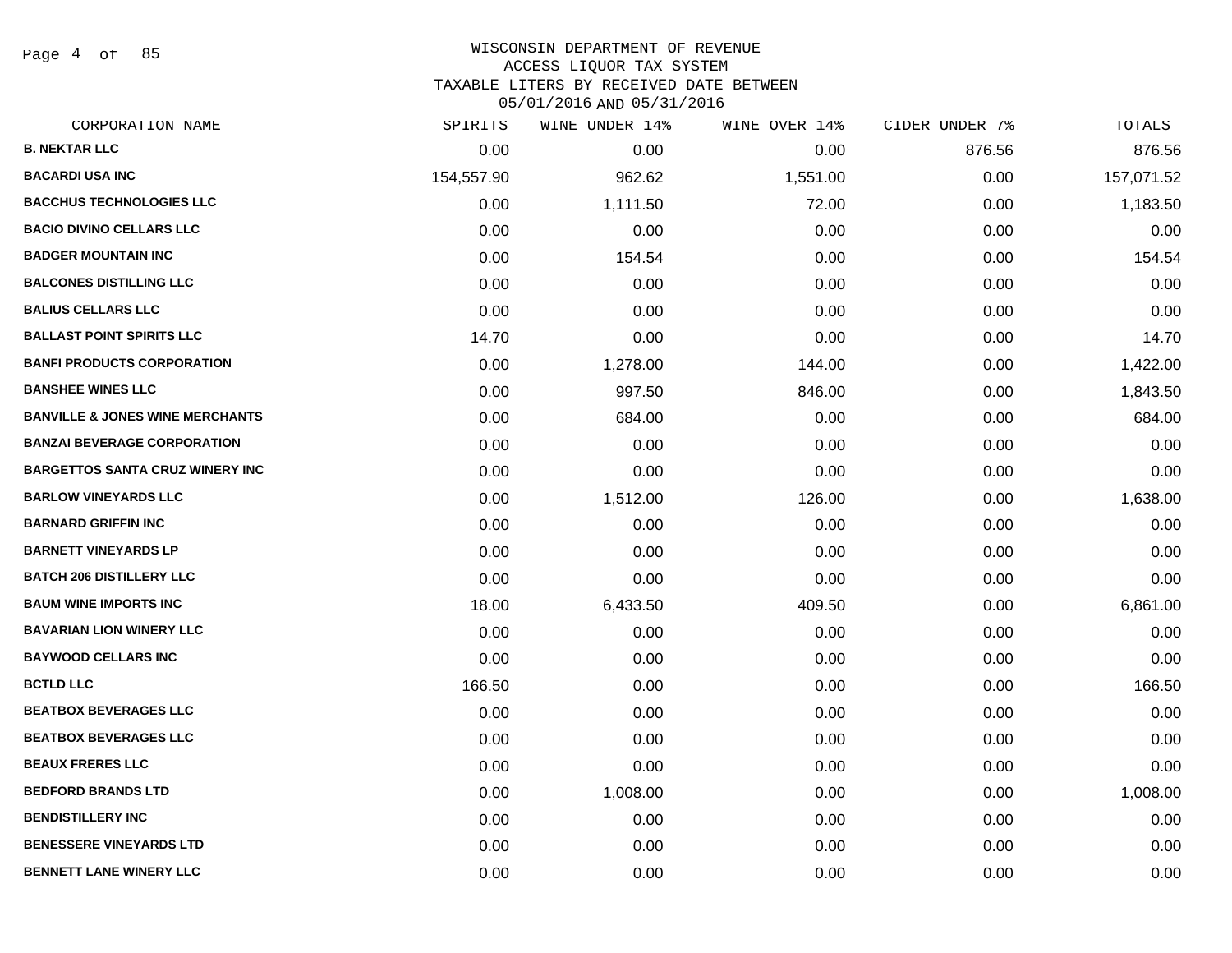Page 5 of 85

| CORPORATION NAME                                       | SPIRITS | WINE UNDER 14% | WINE OVER 14% | CIDER UNDER 7% | TOTALS    |
|--------------------------------------------------------|---------|----------------|---------------|----------------|-----------|
| <b>BENOVIA WINERY LLC</b>                              | 0.00    | 0.00           | 0.00          | 0.00           | 0.00      |
| <b>BENTON-LANE LLC</b>                                 | 0.00    | 0.00           | 0.00          | 0.00           | 0.00      |
| <b>BERGSTROM WINES LLC</b>                             | 0.00    | 0.00           | 0.00          | 0.00           | 0.00      |
| <b>BERNARDUS LLC</b>                                   | 0.00    | 0.00           | 0.00          | 0.00           | 0.00      |
| <b>BETHEL HEIGHTS VINEYARD INC</b>                     | 0.00    | 180.00         | 0.00          | 0.00           | 180.00    |
| BETTER BRANDS INTERNATIONAL                            | 0.00    | 342.00         | 352.00        | 0.00           | 694.00    |
| <b>BETZ CELLARS LLC</b>                                | 0.00    | 0.00           | 0.00          | 0.00           | 0.00      |
| <b>BEVERAGE BROTHERS INC</b>                           | 0.00    | 0.00           | 0.00          | 0.00           | 0.00      |
| <b>BEVERAGE SOLUTIONS &amp; LOGISTICS INC</b>          | 0.00    | 0.00           | 0.00          | 0.00           | 0.00      |
| <b>BF ACQUISITION LTD</b>                              | 0.00    | 0.00           | 0.00          | 0.00           | 0.00      |
| <b>BIAGIO CRU &amp; ESTATE WINES LLC</b>               | 0.00    | 15,084.00      | 0.00          | 0.00           | 15,084.00 |
| BIEN NACIDO VINEYARDS OF RANCHO TEPUSQUET<br><b>LP</b> | 0.00    | 0.00           | 0.00          | 0.00           | 0.00      |
| <b>BILTMORE ESTATE WINE COMPANY</b>                    | 0.00    | 0.00           | 0.00          | 0.00           | 0.00      |
| <b>BLACK ROCK SPIRITS LLC</b>                          | 0.00    | 0.00           | 0.00          | 0.00           | 0.00      |
| <b>BLACKBIRD VINEYARDS LLC</b>                         | 0.00    | 0.00           | 45.00         | 0.00           | 45.00     |
| <b>BLACKBURN ENTERPRISES LLC</b>                       | 0.00    | 126.00         | 0.00          | 0.00           | 126.00    |
| <b>BLAKE FARMS HARD APPLE CIDER LLC</b>                | 0.00    | 0.00           | 0.00          | 0.00           | 0.00      |
| <b>BLAUM BROS DISTILLING CO LLC</b>                    | 0.00    | 0.00           | 0.00          | 0.00           | 0.00      |
| <b>BLUE RIDGE DISTILLING CO INC</b>                    | 0.00    | 0.00           | 0.00          | 0.00           | 0.00      |
| <b>BLUE SKY VINTNERS LLC</b>                           | 0.00    | 0.00           | 0.00          | 0.00           | 0.00      |
| <b>BNA WINE GROUP LLC</b>                              | 0.00    | 1.50           | 1.50          | 0.00           | 3.00      |
| <b>BNP DISTRIBUTING CO INC</b>                         | 0.00    | 0.00           | 0.00          | 0.00           | 0.00      |
| <b>BOB C BEVERAGES LLC</b>                             | 0.00    | 0.00           | 0.00          | 0.00           | 0.00      |
| <b>BOEGER WINERY INC</b>                               | 0.00    | 0.00           | 504.00        | 0.00           | 504.00    |
| <b>BOGLE VINEYARDS INC</b>                             | 0.00    | 13,608.00      | 2,772.00      | 0.00           | 16,380.00 |
| <b>BONANNO VINTNERS LLC</b>                            | 0.00    | 0.00           | 0.00          | 0.00           | 0.00      |
| <b>BONNY DOON WINERY INC</b>                           | 0.00    | 0.00           | 0.00          | 0.00           | 0.00      |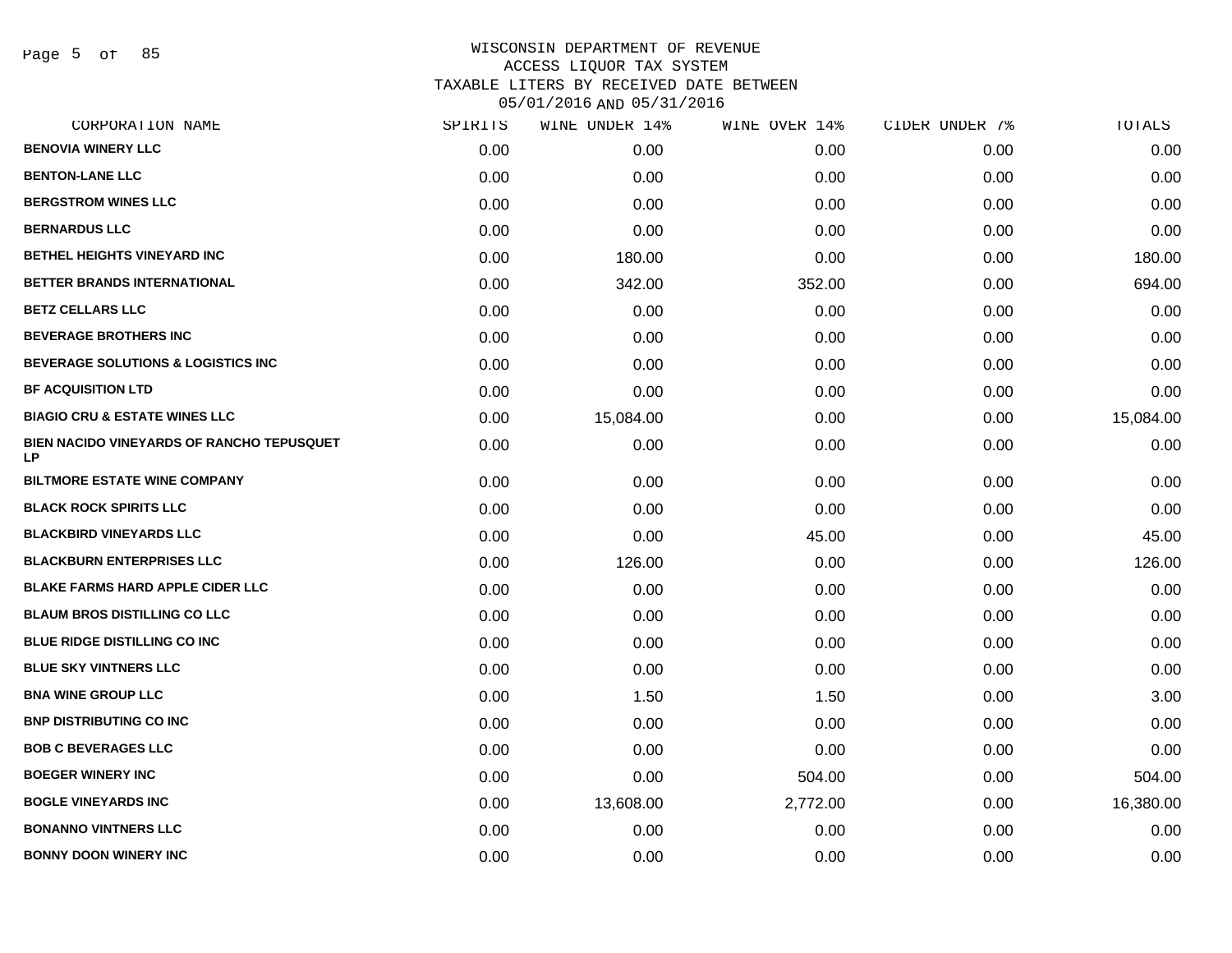| CORPORATION NAME                        | SPIRITS    | WINE UNDER 14% | WINE OVER 14% | CIDER UNDER 7% | TOTALS     |
|-----------------------------------------|------------|----------------|---------------|----------------|------------|
| <b>BOSTON BEER CORPORATION</b>          | 0.00       | 0.00           | 0.00          | 130,903.93     | 130,903.93 |
| <b>BOUCHAINE VINEYARDS INC</b>          | 0.00       | 0.00           | 0.00          | 0.00           | 0.00       |
| <b>BOUNDARY BREAKS LLC</b>              | 0.00       | 0.00           | 0.00          | 0.00           | 0.00       |
| <b>BOUTINOT USA INC</b>                 | 0.00       | 0.00           | 0.00          | 0.00           | 0.00       |
| <b>BRASSFIELD ESTATE WINERY LLC</b>     | 0.00       | 315.00         | 63.00         | 0.00           | 378.00     |
| <b>BRAZOS WINE IMPORTS LLC</b>          | 0.00       | 234.00         | 0.00          | 0.00           | 234.00     |
| <b>BREWER-CLIFTON LLC</b>               | 0.00       | 0.00           | 0.00          | 0.00           | 0.00       |
| <b>BRIAN PEARSON</b>                    | 0.00       | 0.00           | 0.00          | 0.00           | 0.00       |
| <b>BRIDGEVIEW VINEYARDS INC</b>         | 0.00       | 252.00         | 0.00          | 0.00           | 252.00     |
| <b>BROADBENT SELECTIONS INC</b>         | 0.00       | 1,152.00       | 657.00        | 0.00           | 1,809.00   |
| <b>BRONCO WINE COMPANY</b>              | 0.00       | 68,266.99      | 594.00        | 0.00           | 68,860.99  |
| BROTHERS INTERNATIONAL FOOD CORPORATION | 0.00       | 0.00           | 0.00          | 0.00           | 0.00       |
| <b>BROVO SPIRITS LLC</b>                | 0.00       | 0.00           | 0.00          | 0.00           | 0.00       |
| <b>BROWN-FORMAN CORPORATION</b>         | 244,104.00 | 13,952.34      | 72.00         | 0.00           | 258,128.34 |
| <b>BRUTOCAO CELLARS LP</b>              | 0.00       | 1.50           | 0.00          | 0.00           | 1.50       |
| <b>BUEHLER VINEYARDS INC</b>            | 0.00       | 648.00         | 0.00          | 0.00           | 648.00     |
| <b>BULGARIAN MASTER VINTNERS LLC</b>    | 0.00       | 0.00           | 0.00          | 0.00           | 0.00       |
| <b>BULLY HILL VINEYARDS INC</b>         | 0.00       | 0.00           | 0.00          | 0.00           | 0.00       |
| <b>BUONA VITA LLC</b>                   | 0.00       | 0.00           | 0.00          | 0.00           | 0.00       |
| <b>BUONCRISTIANI WINE CO LLC</b>        | 0.00       | 0.00           | 0.00          | 0.00           | 0.00       |
| <b>BURGESS CELLARS INC</b>              | 0.00       | 0.00           | 0.00          | 0.00           | 0.00       |
| <b>BUZZBALLZ LLC</b>                    | 0.00       | 0.00           | 0.00          | 0.00           | 0.00       |
| <b>BUZZBOX BEVERAGES INC</b>            | 0.00       | 0.00           | 0.00          | 0.00           | 0.00       |
| <b>BYRON T DOOLEY</b>                   | 0.00       | 0.00           | 0.00          | 0.00           | 0.00       |
| <b>C &amp; C WINE SERVICES INC</b>      | 0.00       | 0.00           | 0.00          | 0.00           | 0.00       |
| <b>C MONDAVI &amp; SONS</b>             | 0.00       | 24,984.00      | 891.00        | 0.00           | 25,875.00  |
| <b>CA'MOMI WINERY LLC</b>               | 0.00       | 45.00          | 0.00          | 0.00           | 45.00      |
| <b>CABERNET CORP</b>                    | 0.00       | 945.00         | 49.50         | 0.00           | 994.50     |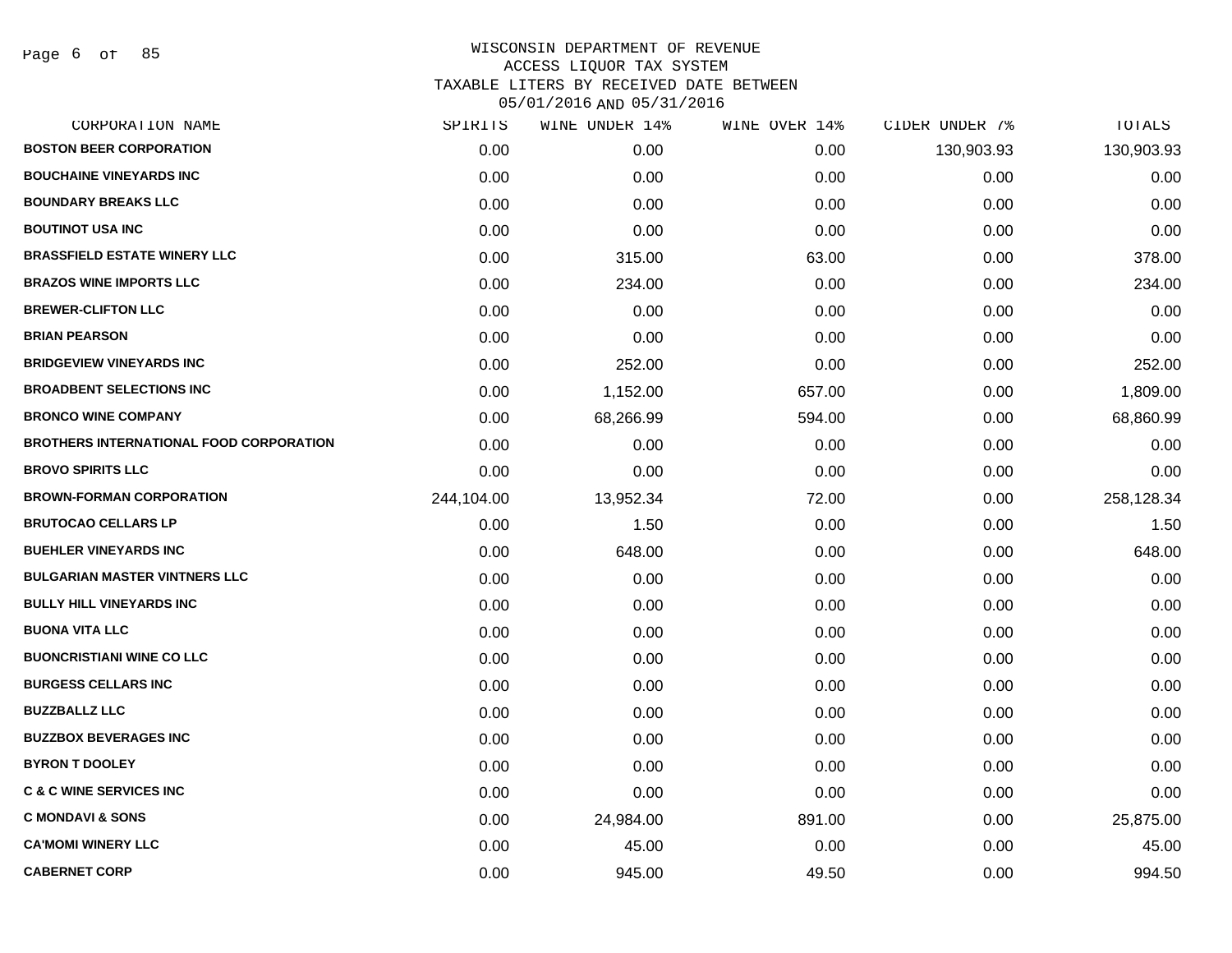Page 7 of 85

|           | WINE UNDER 14% |        |               | TOTALS         |
|-----------|----------------|--------|---------------|----------------|
| 0.00      | 0.00           | 0.00   | 0.00          | 0.00           |
| 0.00      | 0.00           | 513.00 | 0.00          | 513.00         |
| 0.00      | 0.00           | 0.00   | 0.00          | 0.00           |
| 0.00      | 0.00           | 11.89  | 0.00          | 11.89          |
| 0.00      | 0.00           | 0.00   | 4,636.40      | 4,636.40       |
| 0.00      | 0.00           | 0.00   | 0.00          | 0.00           |
| 0.00      | 0.00           | 0.00   | 0.00          | 0.00           |
| 0.00      | 0.00           | 0.00   | 0.00          | 0.00           |
| 0.00      | 0.00           | 0.00   | 0.00          | 0.00           |
| 0.00      | 0.00           | 0.00   | 0.00          | 0.00           |
| 71,546.40 | 0.00           | 0.00   | 0.00          | 71,546.40      |
| 0.00      | 6,381.00       | 0.00   | 0.00          | 6,381.00       |
| 0.00      | 1,548.00       | 279.00 | 0.00          | 1,827.00       |
| 0.00      | 0.00           | 0.00   | 0.00          | 0.00           |
| 0.00      | 0.00           | 0.00   | 0.00          | 0.00           |
| 0.00      | 0.00           | 0.00   | 0.00          | 0.00           |
| 0.00      | 0.00           | 0.00   | 0.00          | 0.00           |
| 0.00      | 0.00           | 0.00   | 0.00          | 0.00           |
| 0.00      | 0.00           | 0.00   | 0.00          | 0.00           |
| 0.00      | 0.00           | 0.00   | 0.00          | 0.00           |
| 0.00      | 0.00           | 0.00   | 0.00          | 0.00           |
| 0.00      | 0.00           | 0.00   | 0.00          | 0.00           |
| 0.00      | 0.00           | 0.00   | 0.00          | 0.00           |
| 1,341.00  | 0.00           | 0.00   | 0.00          | 1,341.00       |
| 0.00      | 126.00         | 0.00   | 0.00          | 126.00         |
| 0.00      | 0.00           | 0.00   | 0.00          | 0.00           |
| 0.00      | 0.00           | 0.00   | 0.00          | 0.00           |
| 0.00      | 0.00           | 0.00   | 0.00          | 0.00           |
|           | SPIRITS        |        | WINE OVER 14% | CIDER UNDER 7% |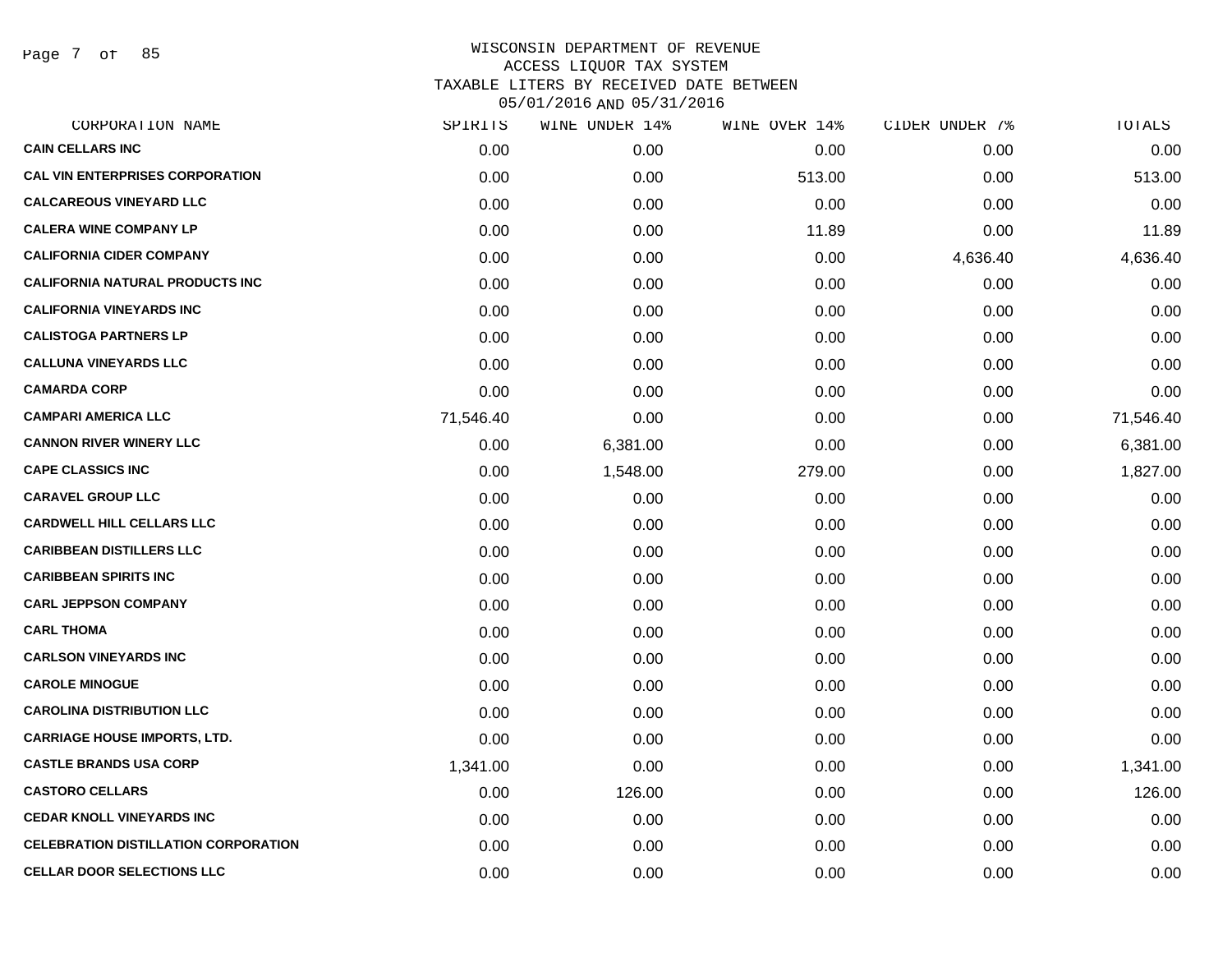Page 8 of 85

| SPIRITS   | WINE UNDER 14% | WINE OVER 14% |          | TOTALS         |
|-----------|----------------|---------------|----------|----------------|
| 0.00      | 73.71          | 0.00          | 0.00     | 73.71          |
| 0.00      | 0.00           | 0.00          | 0.00     | 0.00           |
| 0.00      | 0.00           | 0.00          | 0.00     | 0.00           |
| 0.00      | 0.00           | 756.00        | 0.00     | 756.00         |
| 0.00      | 441.00         | 0.00          | 0.00     | 441.00         |
| 0.00      | 0.00           | 0.00          | 0.00     | 0.00           |
| 19,223.36 | 0.00           | 188.85        | 0.00     | 19,412.21      |
| 0.00      | 198.00         | 0.00          | 0.00     | 198.00         |
| 0.00      | 0.00           | 162.00        | 0.00     | 162.00         |
| 0.00      | 611.99         | 0.00          | 0.00     | 611.99         |
| 0.00      | 0.00           | 0.00          | 0.00     | 0.00           |
| 756.00    | 0.00           | 0.00          | 0.00     | 756.00         |
| 0.00      | 0.00           | 0.00          | 0.00     | 0.00           |
| 0.00      | 0.00           | 0.00          | 0.00     | 0.00           |
| 0.00      | 99.00          | 126.00        | 0.00     | 225.00         |
| 0.00      | 3,807.00       | 0.00          | 2,478.50 | 6,285.50       |
| 0.00      | 0.40           | 0.00          | 0.00     | 0.40           |
| 0.00      | 0.00           | 0.00          | 0.00     | 0.00           |
| 0.00      | 0.00           | 0.00          | 0.00     | 0.00           |
| 0.00      | 0.00           | 63.00         | 0.00     | 63.00          |
| 0.00      | 126.00         | 0.00          | 0.00     | 126.00         |
| 0.00      | 0.00           | 0.00          | 0.00     | 0.00           |
| 0.00      | 0.00           | 0.00          | 0.00     | 0.00           |
| 378.00    | 0.00           | 0.00          | 0.00     | 378.00         |
| 0.00      | 0.00           | 0.00          | 0.00     | 0.00           |
| 0.00      | 78.00          | 0.00          | 0.00     | 78.00          |
| 0.00      | 3,276.00       | 1,260.00      | 0.00     | 4,536.00       |
| 0.00      | 0.00           | 0.00          | 0.00     | 0.00           |
|           |                |               |          | CIDER UNDER 7% |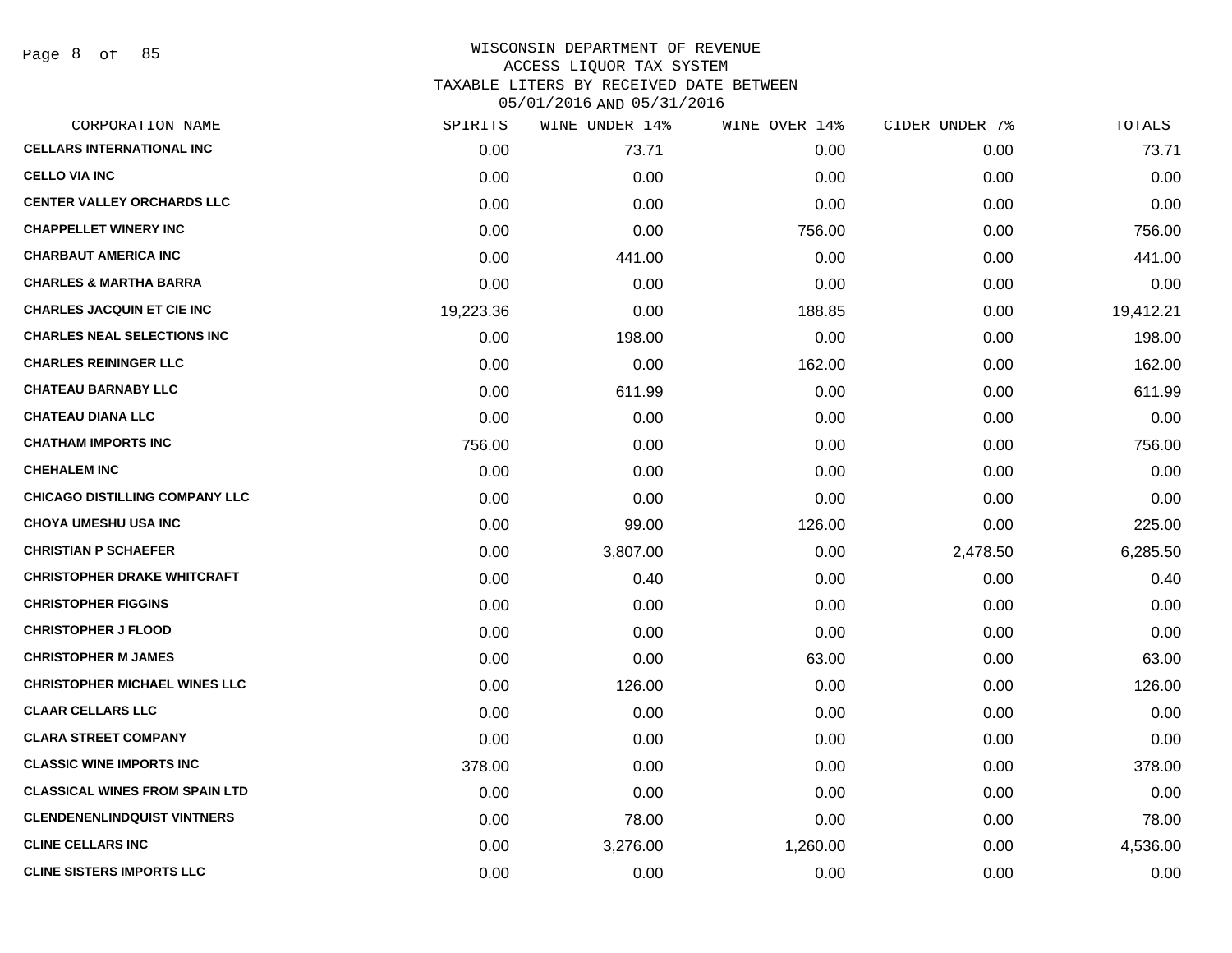Page 9 of 85

#### WISCONSIN DEPARTMENT OF REVENUE ACCESS LIQUOR TAX SYSTEM

TAXABLE LITERS BY RECEIVED DATE BETWEEN

| CORPORATION NAME                             | SPIRITS   | WINE UNDER 14% | WINE OVER 14% | CIDER UNDER 7% | TOTALS     |
|----------------------------------------------|-----------|----------------|---------------|----------------|------------|
| <b>CLINT PROPERTIES INC</b>                  | 0.00      | 252.00         | 0.00          | 0.00           | 252.00     |
| <b>CLOS DU VAL WINE CO LTD</b>               | 0.00      | 252.00         | 189.00        | 0.00           | 441.00     |
| <b>COCKERELL WINE CONSULTING LLC</b>         | 0.00      | 0.00           | 0.00          | 0.00           | 0.00       |
| <b>COCKTAIL CRAFTERS LLC</b>                 | 0.00      | 0.00           | 0.00          | 0.00           | 0.00       |
| <b>CODY T WRIGHT</b>                         | 0.00      | 0.00           | 0.00          | 0.00           | 0.00       |
| <b>COHO WINES LLC</b>                        | 0.00      | 0.00           | 0.00          | 0.00           | 0.00       |
| <b>COLORADO CIDER COMPANY LLC</b>            | 0.00      | 0.00           | 0.00          | 0.00           | 0.00       |
| <b>CONSTELLATION BRANDS INC</b>              | 70,917.90 | 240,522.85     | 6,208.31      | 0.00           | 317,649.06 |
| <b>CONWAY VINEYARDS INC</b>                  | 0.00      | 0.00           | 0.00          | 0.00           | 0.00       |
| <b>COPA CACHACA CORPORATION</b>              | 0.00      | 0.00           | 0.00          | 0.00           | 0.00       |
| <b>COPAIN WINE CELLARS LLC</b>               | 0.00      | 0.00           | 0.00          | 0.00           | 0.00       |
| <b>COPPER &amp; KINGS AMERICAN BRANDY CO</b> | 205.20    | 0.00           | 0.00          | 0.00           | 205.20     |
| <b>COPPER CANE LLC</b>                       | 0.00      | 180.00         | 0.00          | 0.00           | 180.00     |
| <b>CORA IMPORTS LTD</b>                      | 0.00      | 0.00           | 0.00          | 0.00           | 0.00       |
| <b>CORDELINA WINE COMPANY LLC</b>            | 0.00      | 0.00           | 0.00          | 0.00           | 0.00       |
| <b>CORK ALLIANCE INC</b>                     | 0.00      | 315.00         | 0.00          | 0.00           | 315.00     |
| <b>CORNERSTONE CELLARS INC</b>               | 0.00      | 7.50           | 6.00          | 0.00           | 13.50      |
| <b>COUP DE FOUDRE LLC</b>                    | 0.00      | 0.00           | 0.00          | 0.00           | 0.00       |
| <b>COURAGEOUS INC</b>                        | 0.00      | 126.00         | 0.00          | 0.00           | 126.00     |
| <b>CRACOVIA BRANDS INC</b>                   | 225.00    | 18.00          | 63.00         | 0.00           | 306.00     |
| <b>CRAFTED ARTISAN MEADERY LLC</b>           | 0.00      | 0.00           | 0.00          | 0.00           | 0.00       |
| <b>CRAIG JAFFURS</b>                         | 0.00      | 14.27          | 7.13          | 0.00           | 21.40      |
| <b>CRAIG S HANDLY</b>                        | 0.00      | 0.00           | 0.00          | 0.00           | 0.00       |
| <b>CREATIVE WINE CONCEPTS INC</b>            | 0.00      | 0.00           | 0.00          | 0.00           | 0.00       |
| <b>CREW WINE COMPANY LLC</b>                 | 0.00      | 1,696.60       | 126.00        | 0.00           | 1,822.60   |
| <b>CRIBARI VINEYARDS INC</b>                 | 0.00      | 0.00           | 0.00          | 0.00           | 0.00       |
| <b>CRIMSON WINE GROUP LTD</b>                | 0.00      | 21.00          | 0.00          | 0.00           | 21.00      |
| <b>CRISPIN CIDER COMPANY</b>                 | 0.00      | 0.00           | 0.00          | 0.00           | 0.00       |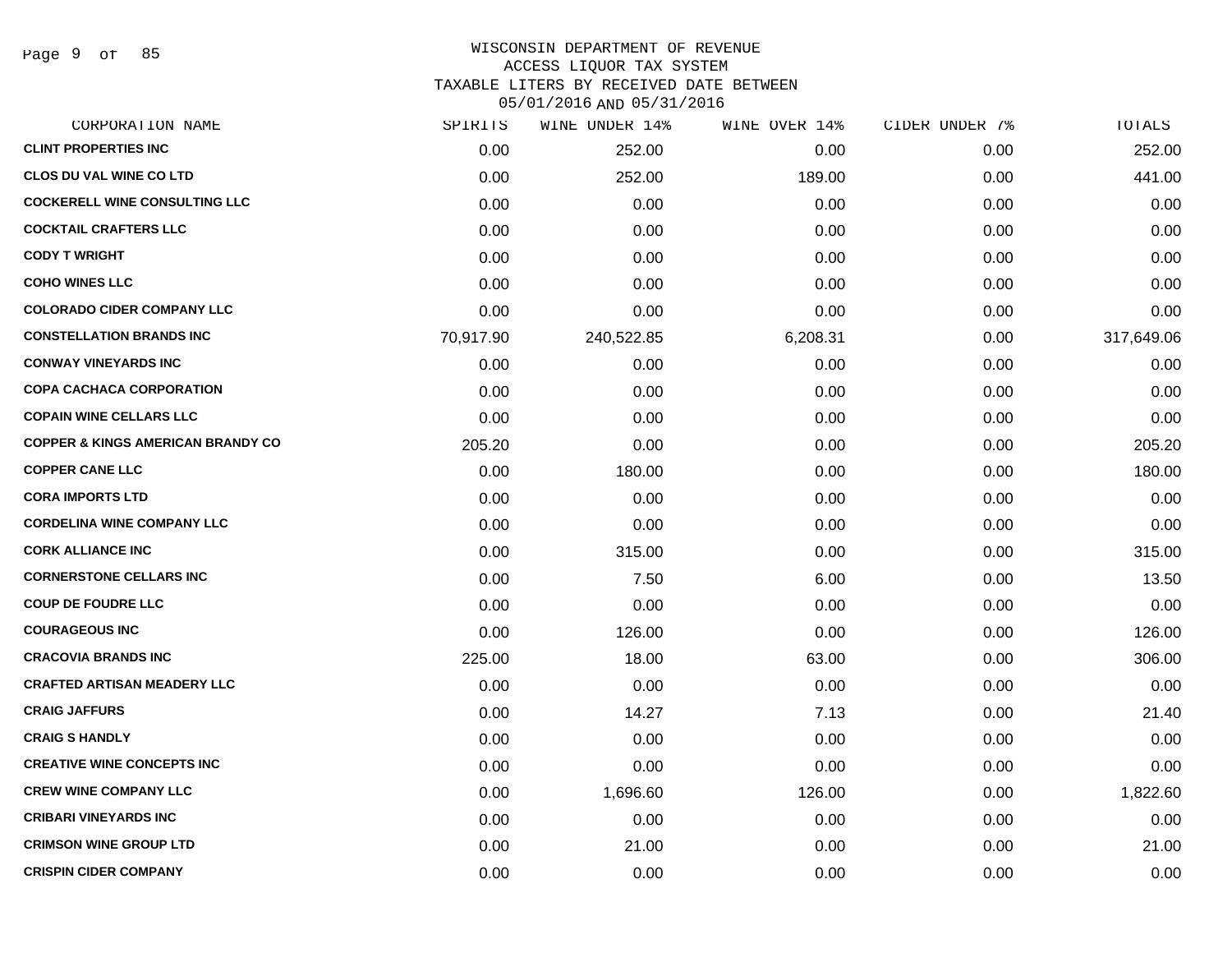Page 10 of 85

| CORPORATION NAME                        | SPIRITS   | WINE UNDER 14% | WINE OVER 14% | CIDER UNDER 7% | TOTALS    |
|-----------------------------------------|-----------|----------------|---------------|----------------|-----------|
| <b>CRISTOM VINEYARDS INC</b>            | 0.00      | 0.00           | 0.00          | 0.00           | 0.00      |
| <b>CROWLEY WINES LLC</b>                | 0.00      | 0.00           | 0.00          | 0.00           | 0.00      |
| <b>CROWN POINT WINERY LLC</b>           | 0.00      | 0.00           | 0.00          | 0.00           | 0.00      |
| <b>CROWN VALLEY WINERY INC</b>          | 18,135.24 | 0.00           | 0.00          | 0.00           | 18,135.24 |
| <b>CULT OF 8</b>                        | 0.00      | 2,583.00       | 504.00        | 0.00           | 3,087.00  |
| <b>CULTIVATE WINES LLC</b>              | 0.00      | 495.00         | 90.00         | 0.00           | 585.00    |
| <b>CURIOUS VINE LLC</b>                 | 0.00      | 0.00           | 0.00          | 0.00           | 0.00      |
| <b>CUSHMAN WINERY CORPORATION</b>       | 0.00      | 0.00           | 0.00          | 0.00           | 0.00      |
| <b>CUTLER'S ARTISAN SPIRITS INC</b>     | 0.00      | 0.00           | 0.00          | 0.00           | 0.00      |
| <b>CUVAISON INC</b>                     | 0.00      | 27.00          | 171.00        | 0.00           | 198.00    |
| <b>D &amp; D VINEYARDS INC</b>          | 0.00      | 0.00           | 0.00          | 0.00           | 0.00      |
| <b>D &amp; J F CELLARS INC</b>          | 0.00      | 90.00          | 0.00          | 0.00           | 90.00     |
| <b>D.G.L. DISTRIBUTORS, INC</b>         | 0.00      | 0.00           | 0.00          | 0.00           | 0.00      |
| <b>DAEDALUS CELLARS CO</b>              | 0.00      | 0.00           | 0.00          | 0.00           | 0.00      |
| <b>DAN CAREY</b>                        | 24.85     | 0.00           | 0.00          | 0.00           | 24.85     |
| <b>DANCING COYOTE WINES</b>             | 0.00      | 0.00           | 0.00          | 0.00           | 0.00      |
| <b>DANIEL SCHOENFELD</b>                | 0.00      | 0.00           | 0.00          | 0.00           | 0.00      |
| <b>DANNY RAKOVIC</b>                    | 0.00      | 0.00           | 0.00          | 0.00           | 0.00      |
| <b>DAOU VINEYARDS LLC</b>               | 0.00      | 0.00           | 0.00          | 0.00           | 0.00      |
| <b>DAQUINO ITALIAN IMPORTING CO INC</b> | 0.00      | 0.00           | 0.00          | 0.00           | 0.00      |
| <b>DARIOUSH KHALEDI WINERY LLC</b>      | 0.00      | 0.00           | 0.00          | 0.00           | 0.00      |
| <b>DAVID ARTHUR VINEYARDS LLC</b>       | 0.00      | 0.00           | 0.00          | 0.00           | 0.00      |
| <b>DAVID B POTTER</b>                   | 0.00      | 0.00           | 0.00          | 0.00           | 0.00      |
| <b>DAVID N RAYNE</b>                    | 1,071.75  | 22,209.56      | 648.00        | 0.00           | 23,929.31 |
| <b>DAVID PERKINS</b>                    | 0.00      | 0.00           | 0.00          | 0.00           | 0.00      |
| <b>DAVID R BARNES</b>                   | 0.00      | 182.25         | 2,218.50      | 0.00           | 2,400.75  |
| <b>DAVIDS PINOT VINEYARDS INC</b>       | 0.00      | 0.00           | 0.00          | 0.00           | 0.00      |
| <b>DAVIN A SHERWOOD</b>                 | 0.00      | 0.00           | 0.00          | 0.00           | 0.00      |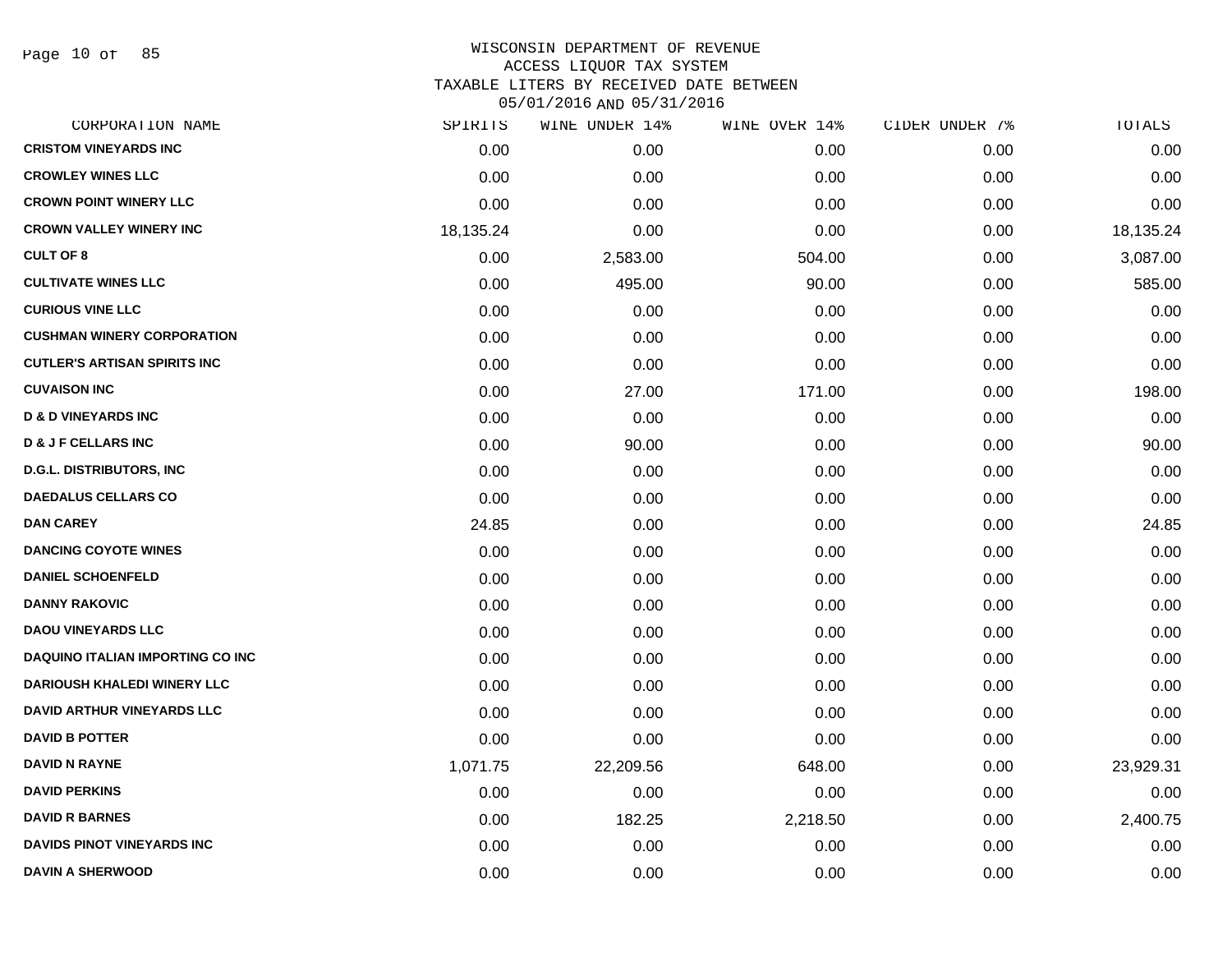Page 11 of 85

#### WISCONSIN DEPARTMENT OF REVENUE ACCESS LIQUOR TAX SYSTEM

TAXABLE LITERS BY RECEIVED DATE BETWEEN

| CORPORATION NAME                                              | SPIRITS    | WINE UNDER 14% | WINE OVER 14% | CIDER UNDER 7% | TOTALS     |
|---------------------------------------------------------------|------------|----------------|---------------|----------------|------------|
| DE BORTOLI WINES U.S.A., INC.                                 | 0.00       | 0.00           | 0.00          | 0.00           | 0.00       |
| DE MAISON SELECTIONS INC                                      | 0.00       | 578.00         | 45.00         | 0.00           | 623.00     |
| <b>DEANNA BASTIANICH</b>                                      | 0.00       | 0.00           | 0.00          | 0.00           | 0.00       |
| <b>DELEGAT USA INC</b>                                        | 0.00       | 9,720.00       | 0.00          | 0.00           | 9,720.00   |
| <b>DELICATO VINEYARDS INC</b>                                 | 0.00       | 120,648.00     | 14,922.00     | 0.00           | 135,570.00 |
| <b>DELILLE CELLARS LLC</b>                                    | 0.00       | 0.00           | 0.00          | 0.00           | 0.00       |
| DEMERARA DISTILLERS (USA) INC                                 | 270.00     | 0.00           | 0.00          | 0.00           | 270.00     |
| <b>DEROSE WINERY INC</b>                                      | 0.00       | 0.00           | 2,682.00      | 0.00           | 2,682.00   |
| <b>DERRICK C MANCINI</b>                                      | 0.00       | 0.00           | 0.00          | 0.00           | 0.00       |
| <b>DIAGEO AMERICAS INC</b>                                    | 577,082.50 | 0.00           | 0.00          | 0.00           | 577,082.50 |
| <b>DIAMOND IMPORTERS INC</b>                                  | 0.00       | 0.00           | 0.00          | 0.00           | 0.00       |
| <b>DISARONNO INTERNATIONAL LLC</b>                            | 2,011.50   | 0.00           | 0.00          | 0.00           | 2,011.50   |
| <b>DISTILLERY NO. 209 LTD NAPA CALIFORNIA</b>                 | 0.00       | 0.00           | 0.00          | 0.00           | 0.00       |
| <b>DIVOT ENTERPRISES LLC</b>                                  | 0.00       | 0.00           | 0.00          | 0.00           | 0.00       |
| DOMAINE DE LA TERRE ROUGE LTD                                 | 0.00       | 126.00         | 504.00        | 0.00           | 630.00     |
| <b>DOMAINE DE MARIA SOTER LLC</b>                             | 0.00       | 135.00         | 0.00          | 0.00           | 135.00     |
| <b>DOMAINE SELECT WINE &amp; SPIRITS LLC</b>                  | 0.00       | 0.00           | 0.00          | 0.00           | 0.00       |
| <b>DOMAINE SELECT WINE ESTATES LLC</b>                        | 0.00       | 0.00           | 0.00          | 0.00           | 0.00       |
| <b>DOMAINE SERENE VINEYARDS &amp; WINERY INC</b>              | 0.00       | 0.00           | 0.00          | 0.00           | 0.00       |
| <b>DOMAINE ST GEORGE</b>                                      | 0.00       | 0.00           | 0.00          | 0.00           | 0.00       |
| DON SEBASTIANI & SONS INTERNATIONAL WINE<br><b>NEGOCIANTS</b> | 0.00       | 15,330.00      | 994.50        | 0.00           | 16,324.50  |
| <b>DOUBLE DIAMOND DISTILLERY LLC</b>                          | 0.00       | 0.00           | 0.00          | 0.00           | 0.00       |
| <b>DOUBLE DOWN SPIRITS LLC</b>                                | 0.00       | 0.00           | 0.00          | 0.00           | 0.00       |
| <b>DOYNA LTD</b>                                              | 756.00     | 0.00           | 0.00          | 0.00           | 756.00     |
| <b>DREYER WINE LLC</b>                                        | 0.00       | 0.00           | 0.00          | 0.00           | 0.00       |
| <b>DREYFUS ASHBY INC</b>                                      | 0.00       | 2,970.00       | 639.00        | 0.00           | 3,609.00   |
| <b>DRINKS AMERICAS INC</b>                                    | 0.00       | 0.00           | 0.00          | 0.00           | 0.00       |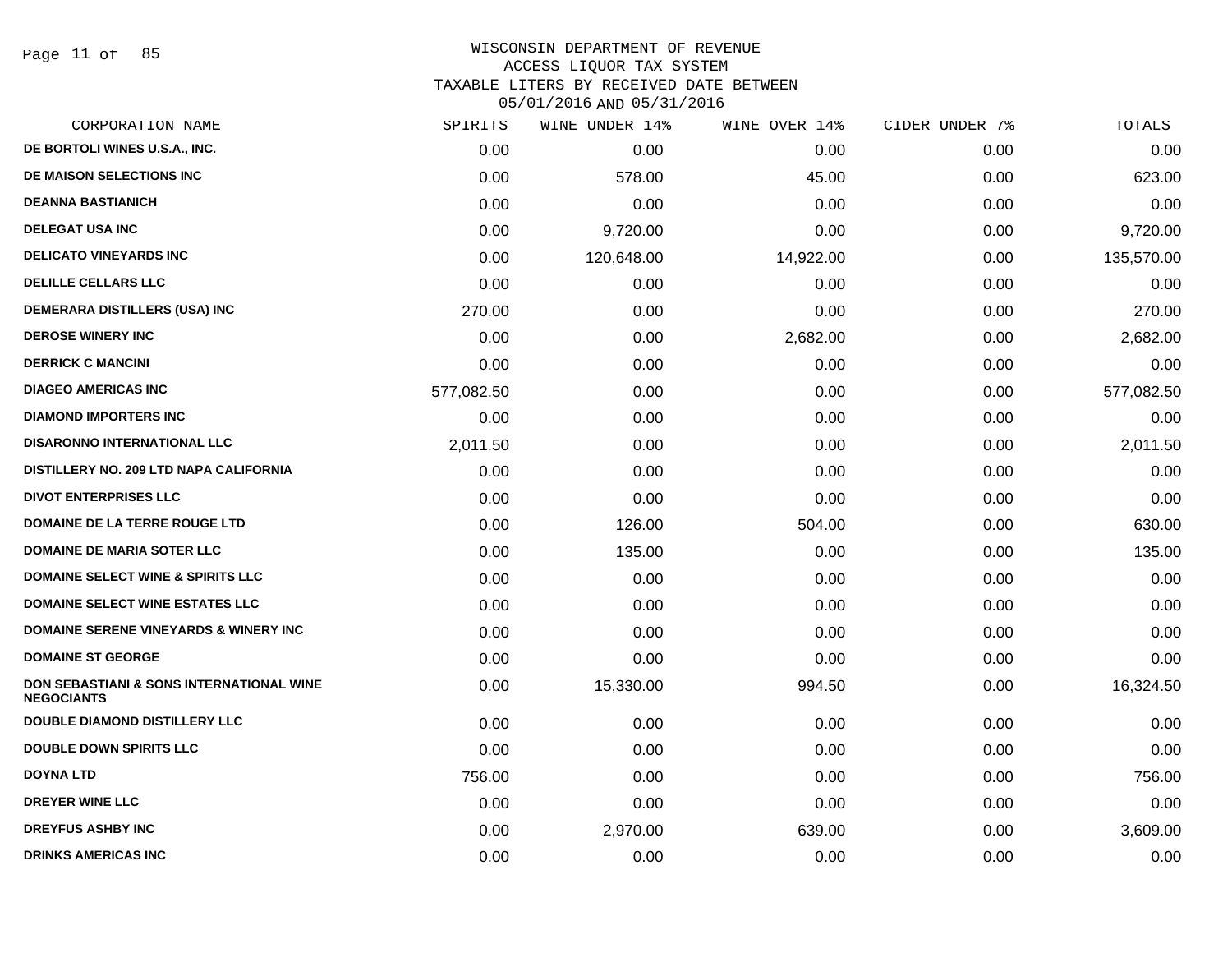# WISCONSIN DEPARTMENT OF REVENUE

ACCESS LIQUOR TAX SYSTEM

TAXABLE LITERS BY RECEIVED DATE BETWEEN

| CORPORATION NAME                               | SPIRITS    | WINE UNDER 14% | WINE OVER 14% | CIDER UNDER 7% | TOTALS     |
|------------------------------------------------|------------|----------------|---------------|----------------|------------|
| DRY CREEK VINEYARD INC                         | 0.00       | 324.75         | 64.50         | 0.00           | 389.25     |
| DRY FLY DISTILLING INC                         | 0.00       | 0.00           | 0.00          | 0.00           | 0.00       |
| <b>DUCKHORN WINE COMPANY</b>                   | 0.00       | 5,103.00       | 657.00        | 0.00           | 5,760.00   |
| <b>DUGGANS DISTILLERS PRODUCTS CORPORATION</b> | 180.00     | 0.00           | 0.00          | 0.00           | 180.00     |
| <b>DUMOL INC</b>                               | 0.00       | 0.00           | 243.00        | 0.00           | 243.00     |
| <b>DUNHAM CELLARS LLC</b>                      | 0.00       | 0.00           | 0.00          | 0.00           | 0.00       |
| <b>DUNN VINEYARDS LLC</b>                      | 0.00       | 0.00           | 0.00          | 0.00           | 0.00       |
| DUTTON GOLDFIELD WINERY LLC                    | 0.00       | 0.00           | 0.00          | 0.00           | 0.00       |
| <b>DV SPIRITS LLC</b>                          | 0.00       | 0.00           | 0.00          | 0.00           | 0.00       |
| <b>E &amp; J GALLO WINERY</b>                  | 132,690.30 | 831,633.75     | 30,312.00     | 0.00           | 994,636.05 |
| <b>EAGLE EYE IMPORTS LLC</b>                   | 0.00       | 126.00         | 0.00          | 0.00           | 126.00     |
| <b>EAGLES LANDING WINERY LLC</b>               | 0.00       | 306.00         | 0.00          | 0.00           | 306.00     |
| <b>EASTERN LIQUORS USA INC</b>                 | 0.00       | 0.00           | 0.00          | 0.00           | 0.00       |
| <b>EBERLE WINERY LP</b>                        | 0.00       | 0.00           | 0.00          | 0.00           | 0.00       |
| <b>ECLIPSE ASSETS LLC</b>                      | 0.00       | 0.00           | 0.00          | 0.00           | 0.00       |
| <b>ECOSUR GROUP LLC</b>                        | 0.00       | 1,431.00       | 0.00          | 0.00           | 1,431.00   |
| <b>EGELHOFF WINES INC</b>                      | 0.00       | 0.00           | 0.00          | 0.00           | 0.00       |
| EHREN JORDAN WINE CELLARS LLC                  | 0.00       | 0.00           | 0.00          | 0.00           | 0.00       |
| <b>EIGHT BOTTLES LLC</b>                       | 0.00       | 378.00         | 94.50         | 0.00           | 472.50     |
| <b>ELK COVE VINEYARDS INC</b>                  | 0.00       | 0.00           | 0.00          | 0.00           | 0.00       |
| <b>ELV HOLDINGS INC</b>                        | 0.00       | 0.00           | 0.00          | 0.00           | 0.00       |
| <b>ELV-OREGON LLC</b>                          | 0.00       | 0.00           | 0.00          | 0.00           | 0.00       |
| <b>ELYSE WINERY LLC</b>                        | 0.00       | 0.00           | 0.00          | 0.00           | 0.00       |
| <b>EMCO CHEMICAL DISTRIBUTORS, INC.</b>        | 0.00       | 0.00           | 0.00          | 0.00           | 0.00       |
| <b>EMILIO GUGLIELMO WINERY INC</b>             | 0.00       | 0.00           | 0.00          | 0.00           | 0.00       |
| <b>EMPSON USA INC</b>                          | 0.00       | 7,991.74       | 0.00          | 0.00           | 7,991.74   |
| <b>ENOS VINEYARDS INC</b>                      | 0.00       | 0.00           | 0.00          | 0.00           | 0.00       |
| <b>ENOTEC IMPORTS INC</b>                      | 0.00       | 1,692.00       | 40.45         | 0.00           | 1,732.45   |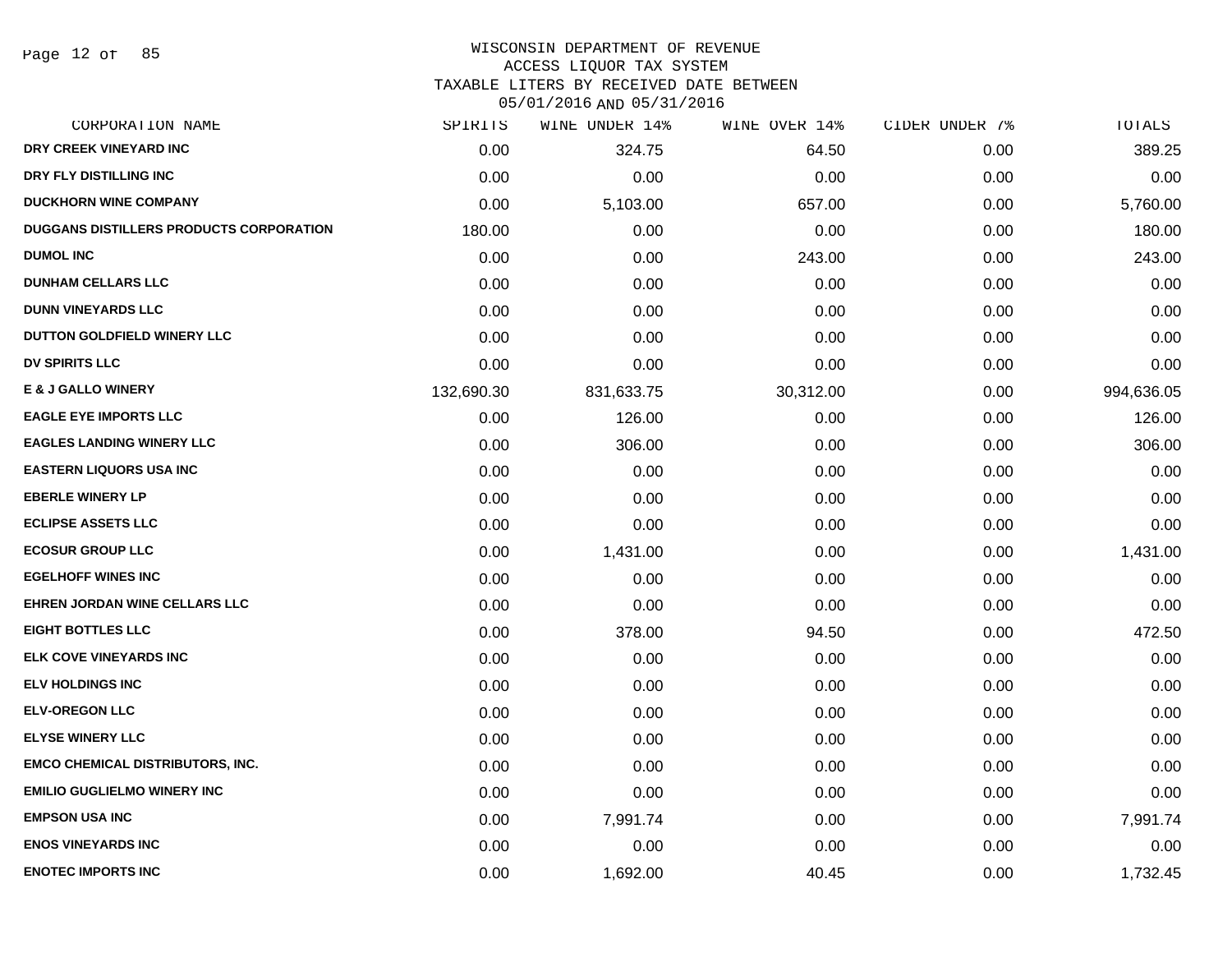### WISCONSIN DEPARTMENT OF REVENUE ACCESS LIQUOR TAX SYSTEM

TAXABLE LITERS BY RECEIVED DATE BETWEEN

| CORPORATION NAME                                 | SPIRITS   | WINE UNDER 14% | WINE OVER 14% | CIDER UNDER 7% | TOTALS    |
|--------------------------------------------------|-----------|----------------|---------------|----------------|-----------|
| <b>ENOVATION BRANDS INC</b>                      | 0.00      | 1,235.25       | 0.00          | 0.00           | 1,235.25  |
| <b>EPIC VENTURES INC</b>                         | 14.00     | 90.00          | 0.00          | 0.00           | 104.00    |
| <b>EPICUREAN WINES LLC</b>                       | 0.00      | 4.76           | 82.02         | 0.00           | 86.78     |
| <b>ERIC FLANAGAN</b>                             | 0.00      | 0.00           | 171.00        | 0.00           | 171.00    |
| <b>ERIC TRUMP WINE MANUFACTURING LLC</b>         | 0.00      | 0.00           | 0.00          | 0.00           | 0.00      |
| <b>ERNST A STORM</b>                             | 0.00      | 0.00           | 0.00          | 0.00           | 0.00      |
| <b>ESSER WINES LLC</b>                           | 0.00      | 0.00           | 0.00          | 0.00           | 0.00      |
| <b>EUGENE WINE CELLARS LLC</b>                   | 0.00      | 0.00           | 0.00          | 0.00           | 0.00      |
| <b>EUROPEAN IMPORTS &amp; EXPORTS LLC</b>        | 0.00      | 0.00           | 0.00          | 0.00           | 0.00      |
| <b>EUROPEAN WINE IMPORTS INC</b>                 | 0.00      | 756.00         | 0.00          | 0.00           | 756.00    |
| <b>EVAKI INC</b>                                 | 0.00      | 998.57         | 0.00          | 0.00           | 998.57    |
| EVESHAM WOOD VINEYARD AND WINERY LLC             | 0.00      | 0.00           | 0.00          | 0.00           | 0.00      |
| <b>EXCELSIOR WINE COMPANY LLC</b>                | 0.00      | 873.00         | 22.50         | 0.00           | 895.50    |
| <b>F KORBEL &amp; BROS INC</b>                   | 0.00      | 0.00           | 0.00          | 0.00           | 0.00      |
| <b>FL NAVARRO LIMITED</b>                        | 0.00      | 0.00           | 0.00          | 0.00           | 0.00      |
| <b>F&amp;F FINE WINES INTERNATIONAL INC</b>      | 0.00      | 0.00           | 0.00          | 0.00           | 0.00      |
| F.X. MAGNER SELECTIONS, INC.                     | 0.00      | 0.00           | 0.00          | 0.00           | 0.00      |
| <b>FASEL SHENSTONE LLC</b>                       | 0.00      | 0.00           | 0.00          | 0.00           | 0.00      |
| <b>FAT GAUCHO WINES LLC</b>                      | 0.00      | 0.00           | 0.00          | 0.00           | 0.00      |
| <b>FERRARI CARANO VINEYARDS &amp; WINERY LLC</b> | 0.00      | 963.00         | 657.00        | 0.00           | 1,620.00  |
| <b>FETZER VINEYARDS</b>                          | 0.00      | 17,591.88      | 3,006.00      | 0.00           | 20,597.88 |
| <b>FIDDLEHEAD CELLARS LP</b>                     | 0.00      | 0.75           | 0.00          | 0.00           | 0.75      |
| <b>FIELD STONE WINERY &amp; VINEYARD INC</b>     | 0.00      | 0.00           | 0.00          | 0.00           | 0.00      |
| <b>FIFTH GENERATION INC</b>                      | 61,898.40 | 0.00           | 0.00          | 0.00           | 61,898.40 |
| FIFTY FOURTH STREET ENTERPRISES LLC              | 0.00      | 0.00           | 0.00          | 0.00           | 0.00      |
| FIJI WATER COMPANY HOLDINGS LLC                  | 0.00      | 0.00           | 0.00          | 0.00           | 0.00      |
| <b>FIRE HOUSE LLC</b>                            | 0.00      | 0.00           | 0.00          | 0.00           | 0.00      |
| <b>FIRESTEED CORPORATION</b>                     | 0.00      | 0.00           | 0.00          | 0.00           | 0.00      |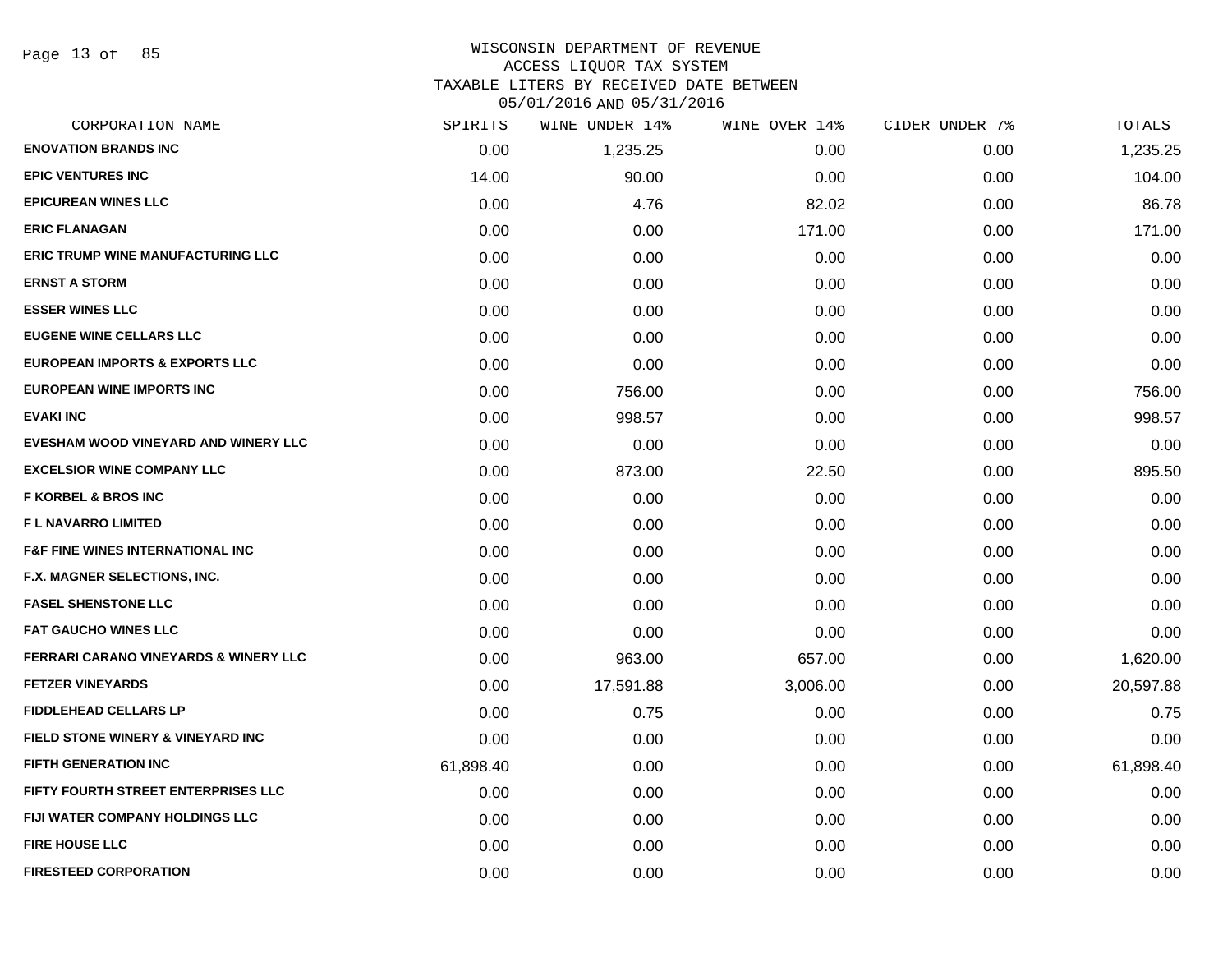Page 14 of 85

#### WISCONSIN DEPARTMENT OF REVENUE ACCESS LIQUOR TAX SYSTEM

TAXABLE LITERS BY RECEIVED DATE BETWEEN

| CORPORATION NAME                         | SPIRITS  | WINE UNDER 14% | WINE OVER 14% | CIDER UNDER 7% | TOTALS        |
|------------------------------------------|----------|----------------|---------------|----------------|---------------|
| <b>FISHER VINEYARDS</b>                  | 0.00     | 0.00           | 0.00          | 0.00           | 0.00          |
| <b>FJN FINE WINES LLC</b>                | 0.00     | 504.00         | 0.00          | 0.00           | 504.00        |
| <b>FLAVOR SEEKERS LLC</b>                | 0.00     | 0.00           | 0.00          | 0.00           | 0.00          |
| <b>FLORA SPRINGS WINE COMPANY</b>        | 0.00     | 1,494.00       | 126.00        | 0.00           | 1,620.00      |
| FN CELLARS LLC                           | 0.00     | 171.00         | 72.00         | 0.00           | 243.00        |
| <b>FOLEY FAMILY WINES INC</b>            | 0.00     | $-101,661.21$  | $-55,899.00$  | 0.00           | $-157,560.21$ |
| <b>FOLIO WINE COMPANY LLC</b>            | 0.00     | 3,446.52       | 337.50        | 0.00           | 3,784.02      |
| FORT ROSS VINEYARD & WINERY LLC          | 0.00     | 0.00           | 0.00          | 0.00           | 0.00          |
| <b>FOUR BEARS WINERY LLC</b>             | 0.00     | 0.00           | 0.00          | 0.00           | 0.00          |
| FOUR DAUGHTERS VINEYARD AND WINERY LLC   | 0.00     | 0.00           | 0.00          | 0.00           | 0.00          |
| FOUR ROSES DISTILLERY LLC                | 4,387.50 | 0.00           | 0.00          | 0.00           | 4,387.50      |
| <b>FOWLES WINE USA INC</b>               | 0.00     | 63.00          | 9.00          | 0.00           | 72.00         |
| <b>FOXEN VINEYARD INC</b>                | 0.00     | 0.00           | 0.00          | 0.00           | 0.00          |
| <b>FRANCIS COPPOLA WINERY LLC</b>        | 0.00     | 2,907.00       | 234.00        | 0.00           | 3,141.00      |
| <b>FRANK FAMILY VINEYARDS LLC</b>        | 0.00     | 0.00           | 630.00        | 0.00           | 630.00        |
| <b>FRANK LIN DISTILLERS PRODUCTS LTD</b> | 2,376.00 | 0.00           | 0.00          | 0.00           | 2,376.00      |
| <b>FRED C SCHERRER</b>                   | 0.00     | 0.00           | 0.00          | 0.00           | 0.00          |
| <b>FREDERICK WILDMAN &amp; SONS LTD</b>  | 0.00     | 0.00           | 0.00          | 0.00           | 0.00          |
| <b>FREELANCE WINES LLC</b>               | 0.00     | 0.00           | 0.00          | 0.00           | 0.00          |
| <b>FREIXENET USA INC</b>                 | 0.00     | 1,493.92       | 0.00          | 0.00           | 1,493.92      |
| <b>FREY VINEYARDS LTD</b>                | 0.00     | 1,890.00       | 0.00          | 0.00           | 1,890.00      |
| <b>FRIEND WINE MARKETING</b>             | 0.00     | 0.00           | 0.00          | 0.00           | 0.00          |
| <b>FRIENDS BEVERAGE GROUP LLC</b>        | 0.00     | 0.00           | 0.00          | 0.00           | 0.00          |
| <b>FRITZ CELLARS INC</b>                 | 0.00     | 0.00           | 0.00          | 0.00           | 0.00          |
| <b>FROGS LEAP WINERY</b>                 | 0.00     | 630.00         | 0.00          | 0.00           | 630.00        |
| <b>FRONTIER CORPORATION</b>              | 0.00     | 401.00         | 0.00          | 0.00           | 401.00        |
| <b>FRUIT OF THE VINES INC</b>            | 0.00     | 399.03         | 24.00         | 0.00           | 423.03        |
| FULL THROTTLE SLOON SHINE LLC            | 1,683.00 | 0.00           | 0.00          | 0.00           | 1,683.00      |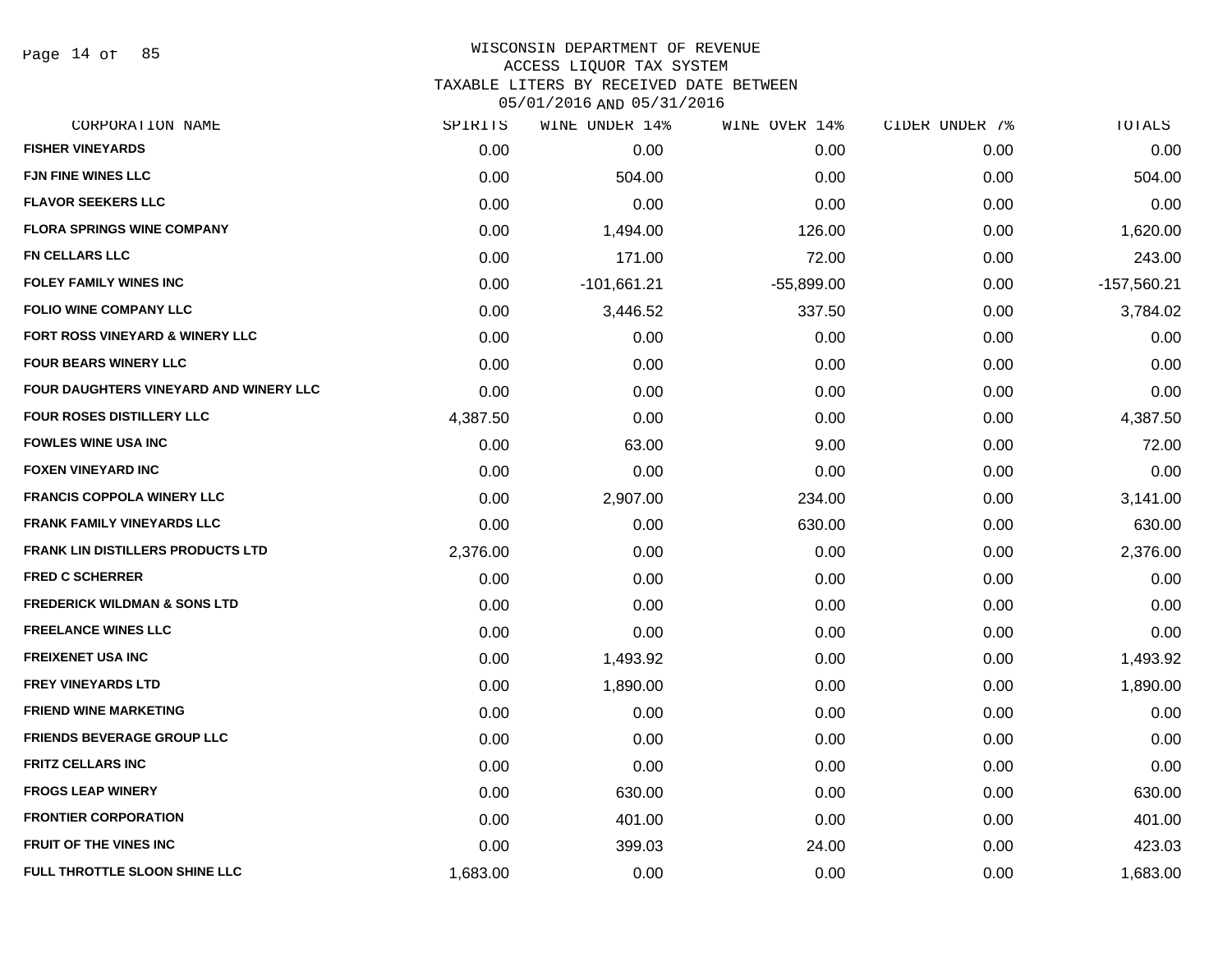Page 15 of 85

#### WISCONSIN DEPARTMENT OF REVENUE ACCESS LIQUOR TAX SYSTEM

TAXABLE LITERS BY RECEIVED DATE BETWEEN

| CORPORATION NAME                                    | SPIRITS  | WINE UNDER 14% | WINE OVER 14% | CIDER UNDER 7% | TOTALS    |
|-----------------------------------------------------|----------|----------------|---------------|----------------|-----------|
| <b>G K SKAGGS INC</b>                               | 0.00     | 504.00         | 0.00          | 0.00           | 504.00    |
| G.S.W.C. INC.                                       | 0.00     | 882.00         | 0.00          | 0.00           | 882.00    |
| <b>GAMBA VINEYARDS AND WINERY LLC</b>               | 0.00     | 0.00           | 378.00        | 0.00           | 378.00    |
| <b>GAMBLE FAMILY VINEYARDS LLC</b>                  | 0.00     | 0.00           | 0.00          | 0.00           | 0.00      |
| <b>GENERATIONS OF SONOMA LLC</b>                    | 0.00     | 0.00           | 0.00          | 0.00           | 0.00      |
| <b>GENESEO PARTNERS LP</b>                          | 0.00     | 0.00           | 445.50        | 0.00           | 445.50    |
| <b>GEORGE BOZIC JR</b>                              | 0.00     | 0.00           | 0.00          | 0.00           | 0.00      |
| <b>GERBER, GERBER &amp; GERBER DISCLAIMER TRUST</b> | 0.00     | 135.00         | 0.00          | 0.00           | 135.00    |
| <b>GF WINES LLC</b>                                 | 0.00     | 0.00           | 126.00        | 0.00           | 126.00    |
| <b>GIBSON WINE COMPANY</b>                          | 0.00     | 0.00           | 540.00        | 0.00           | 540.00    |
| <b>GILBERT CELLARS LLC</b>                          | 0.00     | 0.00           | 126.00        | 0.00           | 126.00    |
| <b>GLOBAL SPIRITS USA LLC</b>                       | 3,510.50 | 0.00           | 0.00          | 0.00           | 3,510.50  |
| <b>GLOBAL VINEYARD IMPORTERS INC</b>                | 0.00     | 0.00           | 0.00          | 0.00           | 0.00      |
| <b>GLUNZ FAMILY WINERY &amp; CELLARS INC</b>        | 0.00     | 6,000.00       | 0.00          | 0.00           | 6,000.00  |
| <b>GMS WINERY LLC</b>                               | 0.00     | 0.00           | 0.00          | 0.00           | 0.00      |
| <b>GNEKOW FAMILY WINERY LLC</b>                     | 0.00     | 0.00           | $-126.00$     | 0.00           | $-126.00$ |
| <b>GOAMERICAGO BEVERAGES LLC</b>                    | 0.00     | 0.00           | 0.00          | 0.00           | 0.00      |
| <b>GOLDSCHMIDT VINEYARDS LLC</b>                    | 0.00     | 0.00           | 0.00          | 0.00           | 0.00      |
| <b>GOOSE RIDGE LLC</b>                              | 0.00     | 315.00         | 153.00        | 0.00           | 468.00    |
| <b>GORDON BROTHERS CELLARS INC</b>                  | 0.00     | 0.00           | 0.00          | 0.00           | 0.00      |
| <b>GOTHIC WINE LLC</b>                              | 0.00     | 0.00           | 0.00          | 0.00           | 0.00      |
| <b>GRAHAM BARNES DISTILLING INC</b>                 | 0.00     | 0.00           | 0.00          | 0.00           | 0.00      |
| <b>GRAPE SOLUTIONS INC</b>                          | 0.00     | 0.00           | 0.00          | 0.00           | 0.00      |
| <b>GRAPE VISIONS LLC</b>                            | 0.00     | 0.00           | 0.00          | 0.00           | 0.00      |
| <b>GRAPES OF SPAIN INC</b>                          | 0.00     | 468.00         | 0.00          | 0.00           | 468.00    |
| <b>GREAT DOMAINS &amp; ESTATES LLC</b>              | 0.00     | 0.00           | 0.00          | 0.00           | 0.00      |
| <b>GREG &amp; GREG INC</b>                          | 0.00     | 0.00           | 0.00          | 0.00           | 0.00      |
| <b>GREG &amp; PAM HARRINGTON WINES LLC</b>          | 0.00     | 0.00           | 0.00          | 0.00           | 0.00      |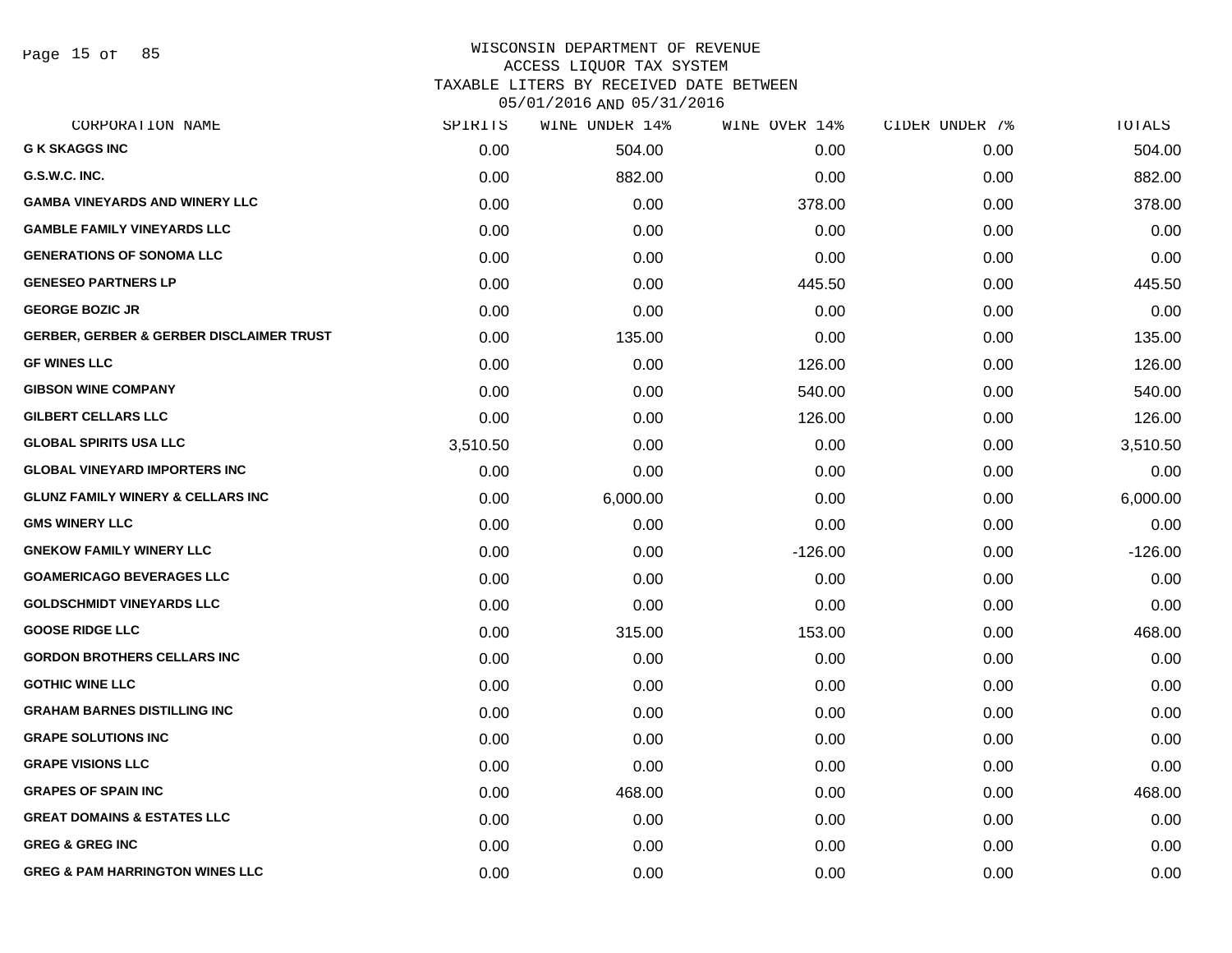Page 16 of 85

| SPIRITS    | WINE UNDER 14% | WINE OVER 14% | CIDER UNDER 7% | TOTALS     |
|------------|----------------|---------------|----------------|------------|
| 0.00       | 0.00           | 69.75         | 0.00           | 69.75      |
| 0.00       | 0.00           | 0.00          | 0.00           | 0.00       |
| 0.00       | 0.00           | 0.00          | 0.00           | 0.00       |
| 0.00       | 72.00          | 0.00          | 0.00           | 72.00      |
| 0.00       | 0.00           | 0.00          | 0.00           | 0.00       |
| 0.00       | 0.00           | 0.00          | 0.00           | 0.00       |
| 0.00       | 3,159.00       | 171.00        | 0.00           | 3,330.00   |
| 0.00       | 414.00         | 0.00          | 0.00           | 414.00     |
| 0.00       | 252.00         | 0.00          | 0.00           | 252.00     |
| 0.00       | 0.00           | 0.00          | 0.00           | 0.00       |
| 0.00       | 0.00           | 2,664.00      | 0.00           | 2,664.00   |
| 0.00       | 654.00         | 0.00          | 0.00           | 654.00     |
| 0.00       | 0.00           | 0.00          | 0.00           | 0.00       |
| 0.00       | 0.00           | 265.50        | 0.00           | 265.50     |
| 0.00       | 0.00           | 0.00          | 0.00           | 0.00       |
| 0.00       | 1,512.00       | 0.00          | 0.00           | 1,512.00   |
| 99.00      | 0.00           | 0.00          | 0.00           | 99.00      |
| 0.00       | 0.00           | 0.00          | 0.00           | 0.00       |
| 0.00       | 0.00           | 0.00          | 0.00           | 0.00       |
| 0.00       | 0.00           | 0.00          | 0.00           | 0.00       |
| 0.00       | 0.00           | 0.00          | 0.00           | 0.00       |
| 0.00       | 0.00           | 0.00          | 0.00           | 0.00       |
| 199,344.15 | 234.00         | 1,476.00      | 0.00           | 201,054.15 |
| 0.00       | 0.00           | 0.00          | 23,349.00      | 23,349.00  |
| 0.00       | 0.00           | 247.50        | 0.00           | 247.50     |
| 0.00       | 0.00           | 0.00          | 0.00           | 0.00       |
| 0.00       | 0.00           | 0.00          | 0.00           | 0.00       |
| 0.00       | 517.50         | 0.00          | 0.00           | 517.50     |
|            |                |               |                |            |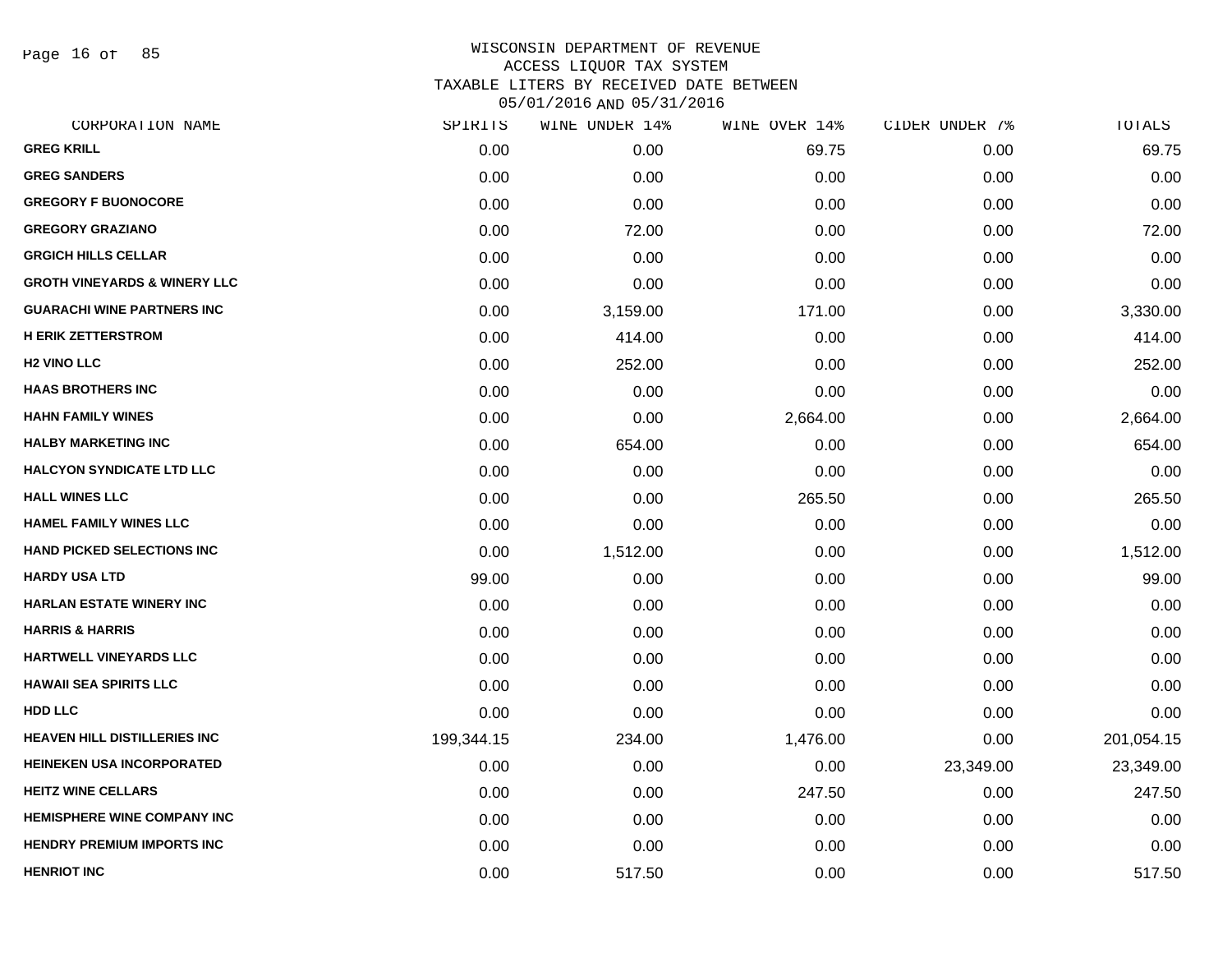Page 17 of 85

## WISCONSIN DEPARTMENT OF REVENUE ACCESS LIQUOR TAX SYSTEM TAXABLE LITERS BY RECEIVED DATE BETWEEN

| CORPORATION NAME                       | SPIRITS  | WINE UNDER 14% | WINE OVER 14% | CIDER UNDER 7% | TOTALS   |
|----------------------------------------|----------|----------------|---------------|----------------|----------|
| HENRY STEELE IMPORTS LLC               | 0.00     | 0.00           | 0.00          | 0.00           | 0.00     |
| <b>HERITAGE LINK BRANDS LLC</b>        | 0.00     | 0.00           | 0.00          | 0.00           | 0.00     |
| <b>HERITAGE WINE CELLARS LTD</b>       | 0.00     | 1,071.00       | 0.00          | 0.00           | 1,071.00 |
| <b>HERMAN STORY WINES INC</b>          | 0.00     | 0.00           | 40.45         | 0.00           | 40.45    |
| <b>HERON WINES INC</b>                 | 0.00     | 630.00         | 0.00          | 0.00           | 630.00   |
| <b>HEYDAY CORPORATION</b>              | 0.00     | 297.00         | 0.00          | 0.00           | 297.00   |
| <b>HIDALGO IMPORTS LLC</b>             | 0.00     | 0.00           | 0.00          | 0.00           | 0.00     |
| HILL ESTATES INC                       | 0.00     | 0.00           | 0.00          | 0.00           | 0.00     |
| <b>HIRSCH WINERY LLC</b>               | 0.00     | 81.00          | 0.00          | 0.00           | 81.00    |
| HONIG VINEYARD AND WINERY LLC          | 0.00     | 166.50         | 148.50        | 0.00           | 315.00   |
| <b>HOOD RIVER DISTILLERS INC</b>       | 0.00     | 0.00           | 0.00          | 0.00           | 0.00     |
| <b>HOOD RIVER DISTILLERS INC</b>       | 3,703.50 | 0.00           | 0.00          | 0.00           | 3,703.50 |
| <b>HOPE WINE LLC</b>                   | 0.00     | 1,296.00       | 0.00          | 0.00           | 1,296.00 |
| <b>HOTCOOP LLC</b>                     | 0.00     | 0.00           | 0.00          | 0.00           | 0.00     |
| <b>HUBER ORCHARDS INC</b>              | 252.00   | 0.00           | 0.00          | 0.00           | 252.00   |
| <b>HUNEEUS VINTNERS LLC</b>            | 0.00     | 216.00         | 3,663.00      | 0.00           | 3,879.00 |
| <b>HUSCH VINEYARDS INC</b>             | 0.00     | 0.00           | 0.00          | 0.00           | 0.00     |
| <b>HYATT FARM PARTNERSHIP</b>          | 0.00     | 0.00           | 0.00          | 0.00           | 0.00     |
| <b>IDEAL WINE &amp; SPIRITS CO INC</b> | 27.00    | 650.25         | 0.00          | 0.00           | 677.25   |
| <b>ILLAHE VINEYARDS AND WINERY INC</b> | 0.00     | 0.00           | 0.00          | 0.00           | 0.00     |
| <b>ILLYRIAN IMPORT INC</b>             | 0.00     | 0.00           | 0.00          | 0.00           | 0.00     |
| <b>IMPERIAL BRANDS INC</b>             | 2,332.50 | 0.00           | 0.00          | 0.00           | 2,332.50 |
| <b>IMPEX BEVERAGES INC</b>             | 49.50    | 0.00           | 0.00          | 0.00           | 49.50    |
| IN AGAVE WE TRUST LLC                  | 0.00     | 0.00           | 0.00          | 0.00           | 0.00     |
| <b>INDIGENOUS SELECTIONS LLC</b>       | $-12.00$ | 463.50         | 159.75        | 0.00           | 611.25   |
| <b>INDIGO WINE GROUP LLC</b>           | 0.00     | 1,359.00       | 0.00          | 0.00           | 1,359.00 |
| <b>INDIO SPIRITS INC</b>               | 0.00     | 0.00           | 0.00          | 0.00           | 0.00     |
| <b>INTEGRITY WINES LLC</b>             | 0.00     | 0.00           | 0.00          | 0.00           | 0.00     |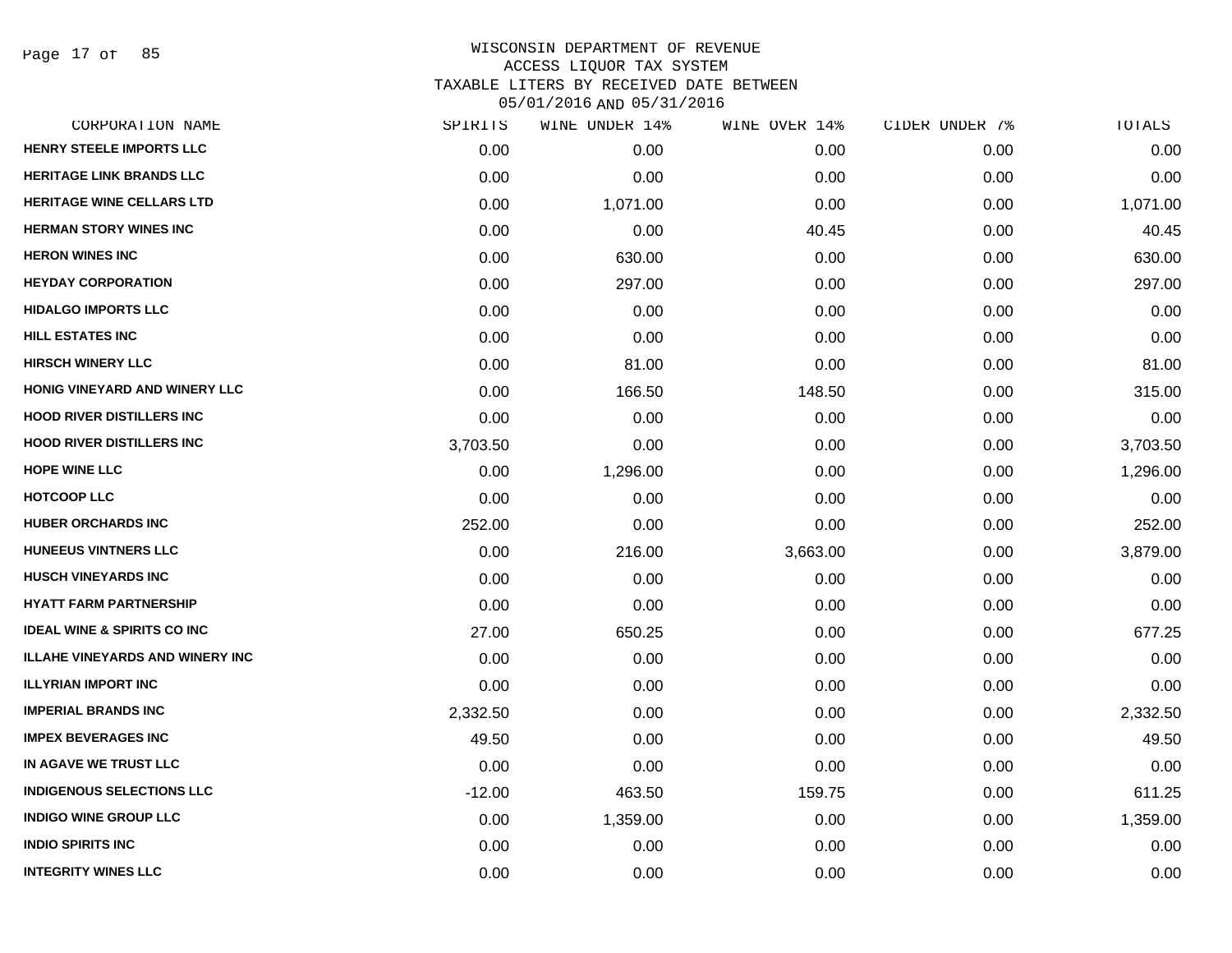Page 18 of 85

| CORPORATION NAME                             | SPIRITS | WINE UNDER 14% | WINE OVER 14% | CIDER UNDER 7% | TOTALS    |
|----------------------------------------------|---------|----------------|---------------|----------------|-----------|
| <b>INTERNATIONAL SPIRITS AND WINES LLC</b>   | 0.00    | 0.00           | 0.00          | 0.00           | 0.00      |
| <b>INTERNATIONAL SPIRITS LLC</b>             | 0.00    | 0.00           | 0.00          | 0.00           | 0.00      |
| <b>INTERNATIONAL VINES INC</b>               | 0.00    | 1,008.00       | 0.00          | 0.00           | 1,008.00  |
| <b>INTERSECT BEVERAGE LLC</b>                | 0.00    | 0.00           | 0.00          | 0.00           | 0.00      |
| <b>INTERTRADE USA COMPANY</b>                | 11.25   | 72.00          | 0.00          | 0.00           | 83.25     |
| <b>INVESTOR'S OF AMERICA LP</b>              | 0.00    | 0.00           | 0.00          | 0.00           | 0.00      |
| <b>ION BEVERAGES LLC</b>                     | 0.00    | 0.00           | 0.00          | 0.00           | 0.00      |
| <b>IRON HORSE VINEYARDS LP</b>               | 0.00    | 0.00           | 0.00          | 0.00           | 0.00      |
| <b>J &amp; J IMPORTERS LLC</b>               | 0.00    | 504.00         | 252.00        | 0.00           | 756.00    |
| <b>J K WILLIAMS DISTILLING LLC</b>           | 0.00    | 0.00           | 0.00          | 0.00           | 0.00      |
| <b>J LOHR WINERY CORP</b>                    | 0.00    | 5,728.50       | 0.00          | 0.00           | 5,728.50  |
| <b>J PEDRONCELLI WINERY</b>                  | 0.00    | 189.00         | 126.00        | 0.00           | 315.00    |
| <b>J-NH WINE GROUP LLC</b>                   | 0.00    | 63.00          | 441.00        | 0.00           | 504.00    |
| <b>J3 WINE PARTNERS LLC</b>                  | 0.00    | 0.00           | 0.00          | 0.00           | 0.00      |
| <b>JACK POUST &amp; COMPANY INC</b>          | 0.00    | 1,008.00       | 27.00         | 0.00           | 1,035.00  |
| <b>JACKSON FAMILY ENTERPRISES INC</b>        | 0.00    | 23,997.00      | 1,341.00      | 0.00           | 25,338.00 |
| <b>JACKY RANDELL TRENTHAM</b>                | 0.00    | 0.00           | 0.00          | 0.00           | 0.00      |
| <b>JACUZZI FAMILY VINEYARDS LLC</b>          | 0.00    | 0.00           | 0.00          | 0.00           | 0.00      |
| <b>JAM CELLARS INC</b>                       | 0.00    | 0.00           | 0.00          | 0.00           | 0.00      |
| <b>JAMES CLARK</b>                           | 0.00    | 0.00           | 0.00          | 0.00           | 0.00      |
| <b>JAMES E COSMA</b>                         | 0.00    | 900.00         | 0.00          | 0.00           | 900.00    |
| <b>JAMES J MOORE</b>                         | 0.00    | 0.00           | 0.00          | 0.00           | 0.00      |
| <b>JAMES L LAMBERT</b>                       | 0.00    | 0.00           | 0.00          | 0.00           | 0.00      |
| <b>JAMES MORONEY INC</b>                     | 0.00    | 0.00           | 0.00          | 0.00           | 0.00      |
| <b>JAMES RICKER</b>                          | 135.00  | 12,529.50      | 40.50         | 0.00           | 12,705.00 |
| <b>JAPAN PRESTIGE SAKE INTERNATIONAL INC</b> | 0.00    | 0.00           | 0.00          | 0.00           | 0.00      |
| <b>JARED BURNS</b>                           | 0.00    | 0.00           | 0.00          | 0.00           | 0.00      |
| <b>JARVIS</b>                                | 0.00    | 8.90           | 11.10         | 0.00           | 20.00     |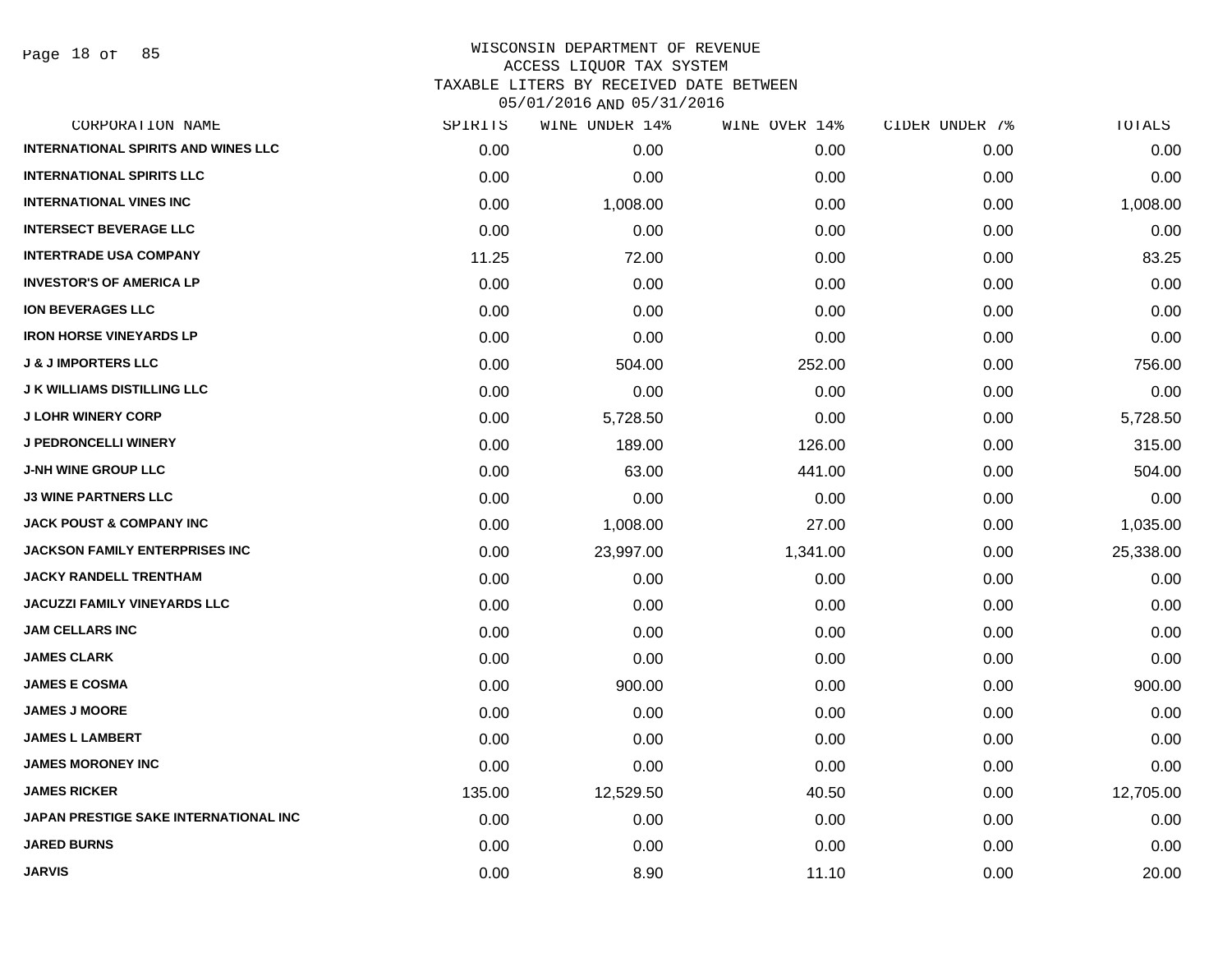#### WISCONSIN DEPARTMENT OF REVENUE ACCESS LIQUOR TAX SYSTEM

TAXABLE LITERS BY RECEIVED DATE BETWEEN

| CORPORATION NAME                   | SPIRITS    | WINE UNDER 14% | WINE OVER 14% | CIDER UNDER 7% | TOTALS     |
|------------------------------------|------------|----------------|---------------|----------------|------------|
| <b>JASON J AND MOLLY N DREW</b>    | 0.00       | 216.00         | 0.00          | 0.00           | 216.00     |
| <b>JAX VINEYARDS LLC</b>           | 0.00       | 0.00           | 66.57         | 0.00           | 66.57      |
| <b>JAY J HEMINWAY</b>              | 0.00       | 0.00           | 0.00          | 0.00           | 0.00       |
| <b>JAY MIDWEST INC</b>             | 0.00       | 0.00           | 0.00          | 0.00           | 0.00       |
| <b>JB GEORGE LLC</b>               | 0.00       | 0.00           | 0.00          | 0.00           | 0.00       |
| <b>JC CELLARS INC</b>              | 0.00       | 0.00           | 0.00          | 0.00           | 0.00       |
| JEAN CLAUDE BOISSET WINES USA INC  | 0.00       | 4,974.75       | 315.00        | 0.00           | 5,289.75   |
| <b>JEFF QUINT</b>                  | 76.50      | 0.00           | 0.00          | 0.00           | 76.50      |
| <b>JEREMY O SHAPLEY</b>            | 0.00       | 0.00           | 0.00          | 0.00           | 0.00       |
| <b>JESSIES GROVE WINERY INC</b>    | 0.00       | 0.00           | 0.00          | 0.00           | 0.00       |
| <b>JFC INTERNATIONAL INC</b>       | 0.00       | 937.28         | 3,027.96      | 0.00           | 3,965.24   |
| <b>JIM BEAM BRANDS CO</b>          | 362,234.25 | 342.00         | 234.00        | 0.00           | 362,810.25 |
| <b>JNJ INTERNATIONAL INC</b>       | 0.00       | 0.00           | 0.00          | 0.00           | 0.00       |
| <b>JOHAN VINEYARDS LLC</b>         | 0.00       | 9.00           | 0.00          | 0.00           | 9.00       |
| JOHN ANTHONY VINEYARDS LLC         | 0.00       | 0.00           | 0.00          | 0.00           | 0.00       |
| <b>JOHN K GLEASON</b>              | 0.00       | 0.00           | 0.00          | 0.00           | 0.00       |
| <b>JON A GERSTENSCHLAGER</b>       | 0.00       | 0.00           | 0.00          | 0.00           | 0.00       |
| <b>JOSE PASTOR</b>                 | 0.00       | 0.00           | 0.00          | 0.00           | 0.00       |
| <b>JOSEPH KENT WINES LLC</b>       | 0.00       | 0.00           | 0.00          | 0.00           | 0.00       |
| <b>JOSEPH PHELPS VINEYARDS LLC</b> | 0.00       | 13.50          | 9.00          | 0.00           | 22.50      |
| JOSEPH VICTORI WINES, INC.         | 0.00       | 1,008.00       | 0.00          | 0.00           | 1,008.00   |
| <b>JOSU GALDOS</b>                 | 0.00       | 0.00           | 0.00          | 0.00           | 0.00       |
| <b>JOTO SAKE LLC</b>               | 0.00       | 30.00          | 208.08        | 0.00           | 238.08     |
| <b>JOURNEYMAN DISTILLERY LLC</b>   | 261.00     | 0.00           | 0.00          | 0.00           | 261.00     |
| <b>JPPZ INC</b>                    | 0.00       | 0.00           | 0.00          | 0.00           | 0.00       |
| JUDD FAMILY VINEYARDS LP           | 0.00       | 0.00           | 0.00          | 0.00           | 0.00       |
| <b>JVW CORPORATION</b>             | 0.00       | 378.00         | 0.00          | 0.00           | 378.00     |
| <b>JZ WINE COMPANY</b>             | 0.00       | 0.00           | 0.00          | 0.00           | 0.00       |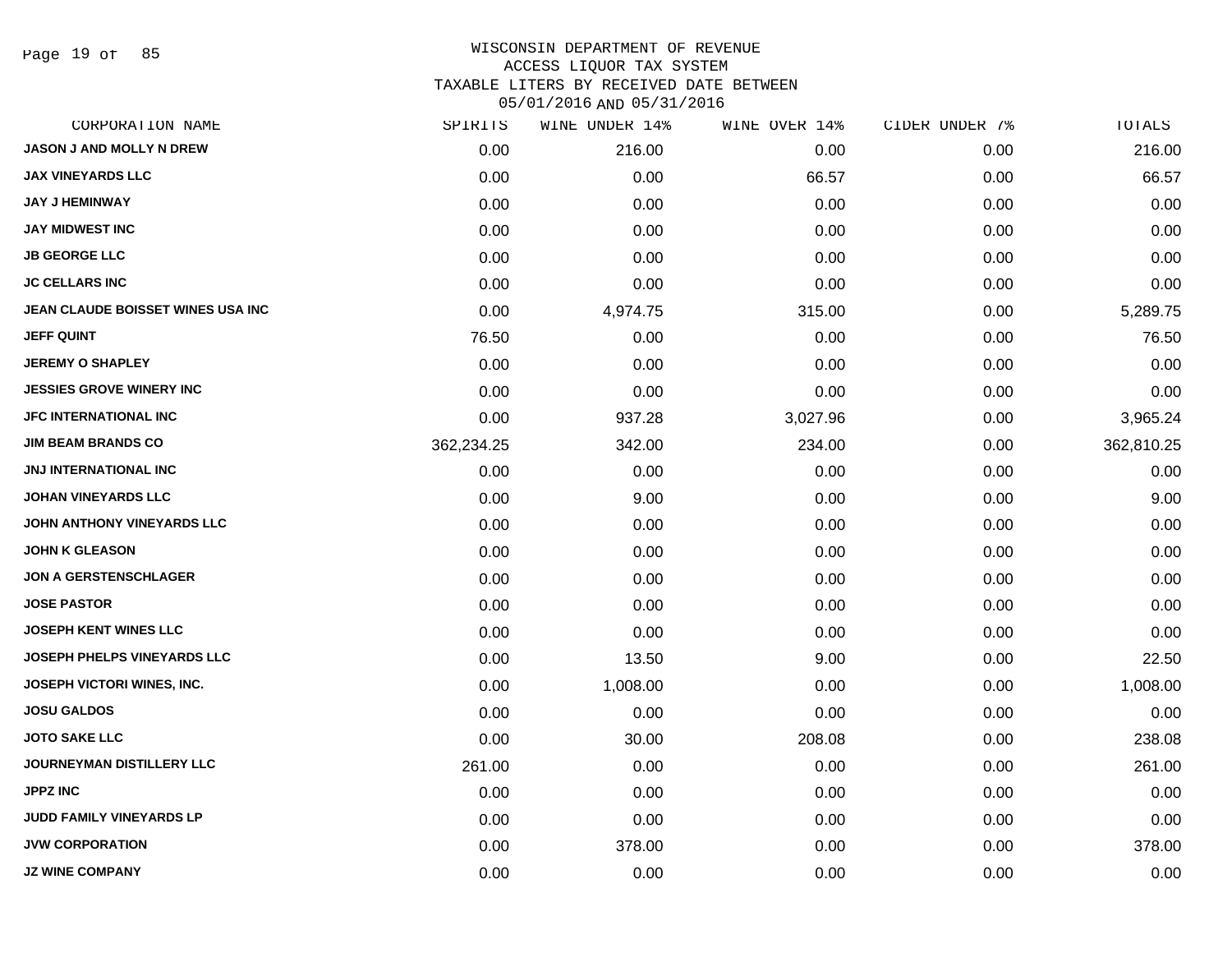Page 20 of 85

#### WISCONSIN DEPARTMENT OF REVENUE ACCESS LIQUOR TAX SYSTEM TAXABLE LITERS BY RECEIVED DATE BETWEEN

| CORPORATION NAME                       | SPIRITS | WINE UNDER 14% | WINE OVER 14% | CIDER UNDER 7% | <b>TOTALS</b> |
|----------------------------------------|---------|----------------|---------------|----------------|---------------|
| <b>K VINTNERS LLC</b>                  | 0.00    | 6,192.00       | 3,492.00      | 0.00           | 9,684.00      |
| <b>KALIN CELLARS INC</b>               | 0.00    | 0.00           | 0.00          | 0.00           | 0.00          |
| <b>KB WINES LLC</b>                    | 0.00    | 0.00           | 207.00        | 0.00           | 207.00        |
| <b>KELLER ESTATE LTD</b>               | 0.00    | 0.00           | 0.00          | 0.00           | 0.00          |
| <b>KEN WRIGHT CELLARS CO</b>           | 0.00    | 0.00           | 0.00          | 0.00           | 0.00          |
| <b>KENNETH S LIKITPRAKONG</b>          | 0.00    | 1,242.00       | 0.00          | 0.00           | 1,242.00      |
| <b>KENT HUMPHREY</b>                   | 0.00    | 0.00           | 49.94         | 0.00           | 49.94         |
| <b>KENT RASMUSSEN WINERY</b>           | 0.00    | 0.00           | 0.00          | 0.00           | 0.00          |
| <b>KENTUCKY BOURBON DISTILLERS LTD</b> | 918.80  | 0.00           | 0.00          | 0.00           | 918.80        |
| <b>KERMIT LYNCH WINE MERCHANTS</b>     | 0.00    | 351.00         | 27.00         | 0.00           | 378.00        |
| KINDRED SPIRITS NORTH AMERICA INC      | 0.00    | 0.00           | 0.00          | 0.00           | 0.00          |
| <b>KING ESTATE WINERY LP</b>           | 0.00    | 3,528.00       | 0.00          | 0.00           | 3,528.00      |
| <b>KIONA VINEYARDS LLC</b>             | 0.00    | 0.00           | 0.00          | 0.00           | 0.00          |
| <b>KISTLER VINEYARDS, LLC</b>          | 0.00    | 0.00           | 0.00          | 0.00           | 0.00          |
| <b>KITFOX VINEYARDS LLC</b>            | 0.00    | 0.00           | 504.00        | 0.00           | 504.00        |
| <b>KLEIN FOODS INC</b>                 | 0.00    | 9,576.00       | 1,099.50      | 0.00           | 10,675.50     |
| <b>KLIN SPIRITS LLC</b>                | 0.00    | 0.00           | 0.00          | 0.00           | 0.00          |
| <b>KLINKER BRICK WINERY INC</b>        | 0.00    | 0.00           | 279.00        | 0.00           | 279.00        |
| <b>KOBRAND CORPORATION</b>             | 294.00  | 2,695.50       | 850.50        | 0.00           | 3,840.00      |
| KOJIMA & INTERNATIONAL ASSOCIATES INC  | 0.00    | 0.00           | 0.00          | 0.00           | 0.00          |
| <b>KONGSGAARD WINE LLC</b>             | 0.00    | 0.00           | 0.00          | 0.00           | 0.00          |
| <b>KONSTANTIN D FRANK &amp; SONS</b>   | 0.00    | 0.00           | 0.00          | 0.00           | 0.00          |
| <b>KOPRI INC</b>                       | 0.00    | 0.00           | 0.00          | 0.00           | 0.00          |
| <b>KOVAL INC</b>                       | 0.00    | 0.00           | 0.00          | 0.00           | 0.00          |
| <b>KRISTINE ASHE</b>                   | 0.00    | 0.00           | 0.00          | 0.00           | 0.00          |
| <b>KRUPP BROTHERS LLC</b>              | 0.00    | 0.00           | 31.50         | 0.00           | 31.50         |
| <b>KYSELA PERE ET FILS LTD</b>         | 0.00    | 4,027.50       | 247.50        | 0.00           | 4,275.00      |
| <b>L &amp; L IMPORTS LLC</b>           | 0.00    | 0.00           | 0.00          | 0.00           | 0.00          |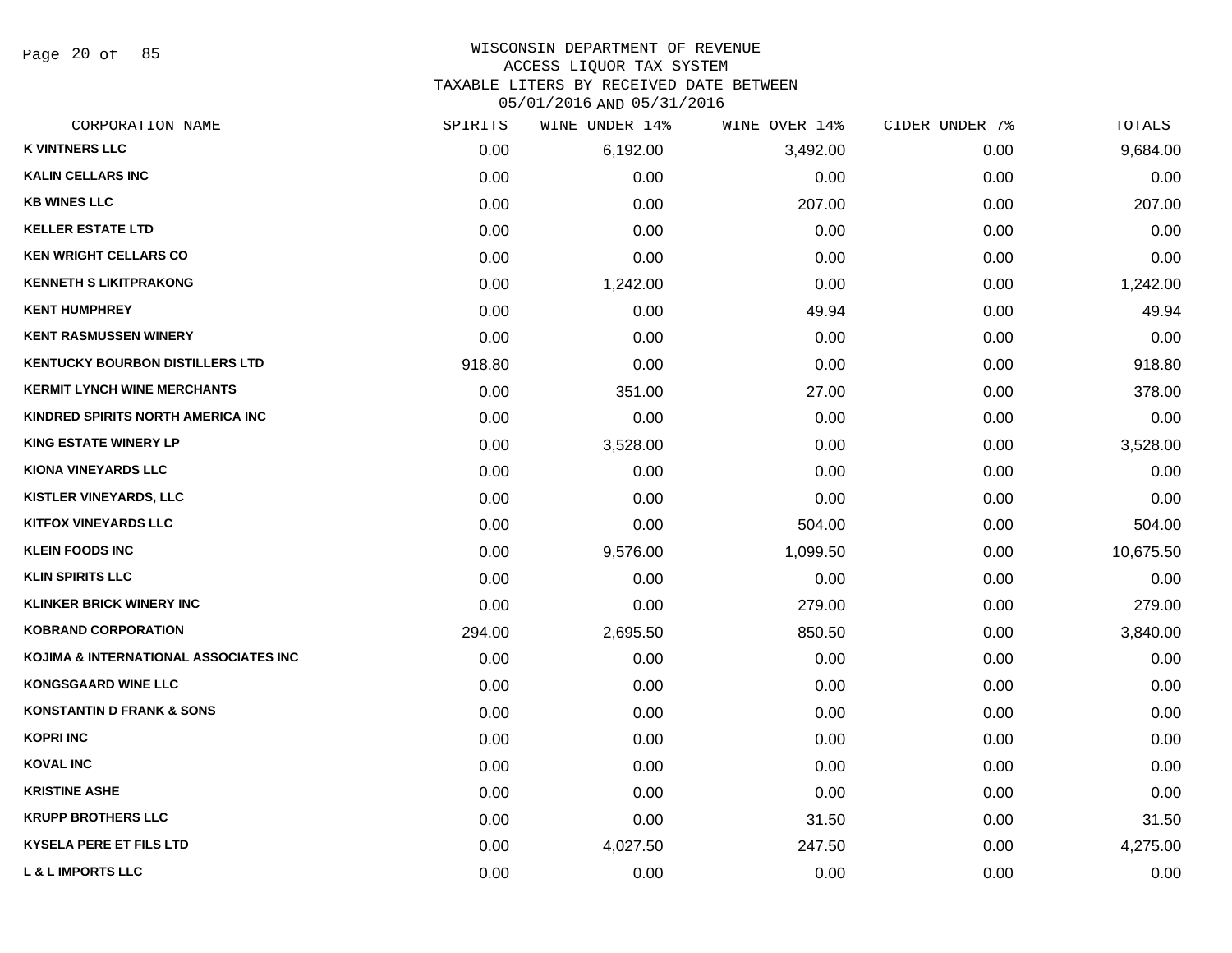Page 21 of 85

| SPIRITS   | WINE UNDER 14% | WINE OVER 14% | CIDER UNDER 7% | TOTALS    |
|-----------|----------------|---------------|----------------|-----------|
| 0.00      | 0.00           | 0.00          | 0.00           | 0.00      |
| 0.00      | 0.00           | 0.00          | 0.00           | 0.00      |
| 0.00      | 0.00           | 0.00          | 0.00           | 0.00      |
| 0.00      | 0.00           | 36.00         | 0.00           | 36.00     |
| 0.00      | 0.00           | 0.00          | 0.00           | 0.00      |
| 503.99    | 0.00           | 0.00          | 0.00           | 503.99    |
| 0.00      | 252.00         | 0.00          | 0.00           | 252.00    |
| 0.00      | 0.00           | 0.00          | 0.00           | 0.00      |
| 0.00      | 0.00           | 0.00          | 0.00           | 0.00      |
| 0.00      | 0.00           | 0.00          | 0.00           | 0.00      |
| 0.00      | 0.00           | 0.00          | 0.00           | 0.00      |
| 0.00      | 0.00           | 0.00          | 0.00           | 0.00      |
| 0.00      | 0.00           | 0.00          | 0.00           | 0.00      |
| 0.00      | 1,282.50       | 643.50        | 0.00           | 1,926.00  |
| 0.00      | 252.00         | 0.00          | 0.00           | 252.00    |
| 0.00      | 0.00           | 0.00          | 0.00           | 0.00      |
| 0.00      | 225.00         | 0.00          | 0.00           | 225.00    |
| 0.00      | 0.00           | 0.00          | 0.00           | 0.00      |
| 0.00      | 0.00           | 0.00          | 0.00           | 0.00      |
| 0.00      | 0.00           | 0.00          | 0.00           | 0.00      |
| 0.00      | 1,801.87       | 0.00          | 0.00           | 1,801.87  |
| 0.00      | 63.00          | 63.00         | 0.00           | 126.00    |
| 0.00      | 0.00           | 0.00          | 0.00           | 0.00      |
| 36,261.00 | 0.00           | 0.00          | 0.00           | 36,261.00 |
| 0.00      | 0.00           | 0.00          | 0.00           | 0.00      |
| 0.00      | 1,020.00       | 0.00          | 0.00           | 1,020.00  |
| 0.00      | 576.00         | 0.00          | 0.00           | 576.00    |
| 0.00      | 922.50         | 0.00          | 0.00           | 922.50    |
|           |                |               |                |           |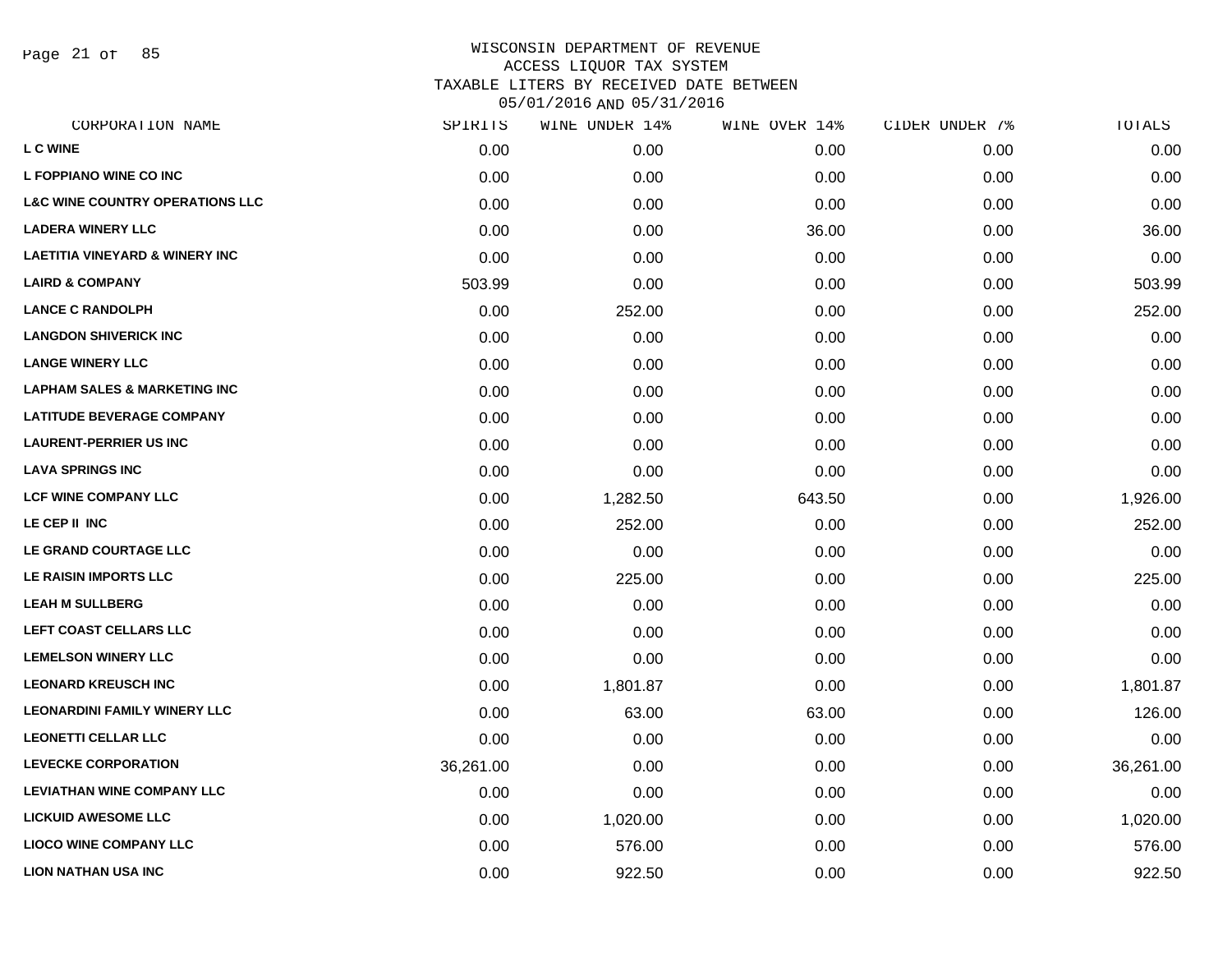Page 22 of 85

# WISCONSIN DEPARTMENT OF REVENUE ACCESS LIQUOR TAX SYSTEM

TAXABLE LITERS BY RECEIVED DATE BETWEEN

| CORPORATION NAME                         | SPIRITS   | WINE UNDER 14% | WINE OVER 14% | CIDER UNDER 7% | TOTALS    |
|------------------------------------------|-----------|----------------|---------------|----------------|-----------|
| <b>LIQUID BRANDS LLC</b>                 | 0.00      | 945.00         | 0.00          | 0.00           | 945.00    |
| <b>LISA LISA INCORPORATED</b>            | 0.00      | 0.00           | 0.00          | 0.00           | 0.00      |
| <b>LISA MARLOW</b>                       | 0.00      | 0.00           | 0.00          | 0.00           | 0.00      |
| <b>LOCAL WINE AND SPIRITS LLC</b>        | 0.00      | 0.00           | 0.00          | 0.00           | 0.00      |
| <b>LOEST &amp; MCNAMEE INC</b>           | 0.00      | 441.00         | 0.00          | 0.00           | 441.00    |
| <b>LOMPIAN WINES LLC</b>                 | 0.00      | 2,649.75       | 70.50         | 0.00           | 2,720.25  |
| LONG MEADOW RANCH WINERY INC             | 0.00      | 420.00         | 513.00        | 0.00           | 933.00    |
| <b>LONG SHADOWS VINTNERS LLC</b>         | 0.00      | 0.00           | 0.00          | 0.00           | 0.00      |
| <b>LONGDROP CIDER COMPANY INC</b>        | 0.00      | 0.00           | 0.00          | 0.00           | 0.00      |
| <b>LONZ WINERY INC</b>                   | 0.00      | 0.00           | 0.00          | 0.00           | 0.00      |
| <b>LOOSEN BROS USA LTD</b>               | 0.00      | 1,097.19       | 0.00          | 0.00           | 1,097.19  |
| <b>LORING WINE COMPANY LLC</b>           | 0.00      | 0.00           | 180.00        | 0.00           | 180.00    |
| <b>LOUIDAR LLC</b>                       | 0.00      | 0.00           | 0.00          | 0.00           | 0.00      |
| <b>LOUIS GLUNZ BEER INC</b>              | 0.00      | 0.00           | 0.00          | 0.00           | 0.00      |
| <b>LOUIS GLUNZ WINE INC</b>              | 0.00      | 0.00           | 0.00          | 0.00           | 0.00      |
| <b>LOUIS LATOUR INC</b>                  | 0.00      | 1,008.00       | 0.00          | 0.00           | 1,008.00  |
| <b>LOUISVILLE DISTILLING COMPANY LLC</b> | 0.00      | 0.00           | 0.00          | 0.00           | 0.00      |
| <b>LOWDEN SCHOOLHOUSE CORPORATION</b>    | 0.00      | 252.00         | 135.00        | 0.00           | 387.00    |
| <b>LUNA VINEYARDS INC</b>                | 0.00      | 171.00         | 96.00         | 0.00           | 267.00    |
| <b>LUNEAU USA INC</b>                    | 0.00      | 1,191.00       | 0.00          | 0.00           | 1,191.00  |
| <b>LUXCO INC</b>                         | 73,018.50 | 486.00         | 1,176.00      | 0.00           | 74,680.50 |
| M.A.C. WINES, LLC                        | 0.00      | 0.00           | 0.00          | 0.00           | 0.00      |
| <b>MACH FLYNT INC</b>                    | 9,936.00  | 7,803.00       | 4,014.00      | 0.00           | 21,753.00 |
| <b>MAD CAR WINE CO LLC</b>               | 0.00      | 0.00           | 0.00          | 0.00           | 0.00      |
| <b>MADISON VINEYARD HOLDINGS LLC</b>     | 0.00      | 630.00         | 693.00        | 0.00           | 1,323.00  |
| <b>MADRIGAL FAMILY WINERY LLC</b>        | 0.00      | 0.00           | 0.00          | 0.00           | 0.00      |
| <b>MAGAVE TEQUILA INC</b>                | 0.00      | 0.00           | 0.00          | 0.00           | 0.00      |
| <b>MAGICAL SPIRITS INC</b>               | 0.00      | 0.00           | 0.00          | 0.00           | 0.00      |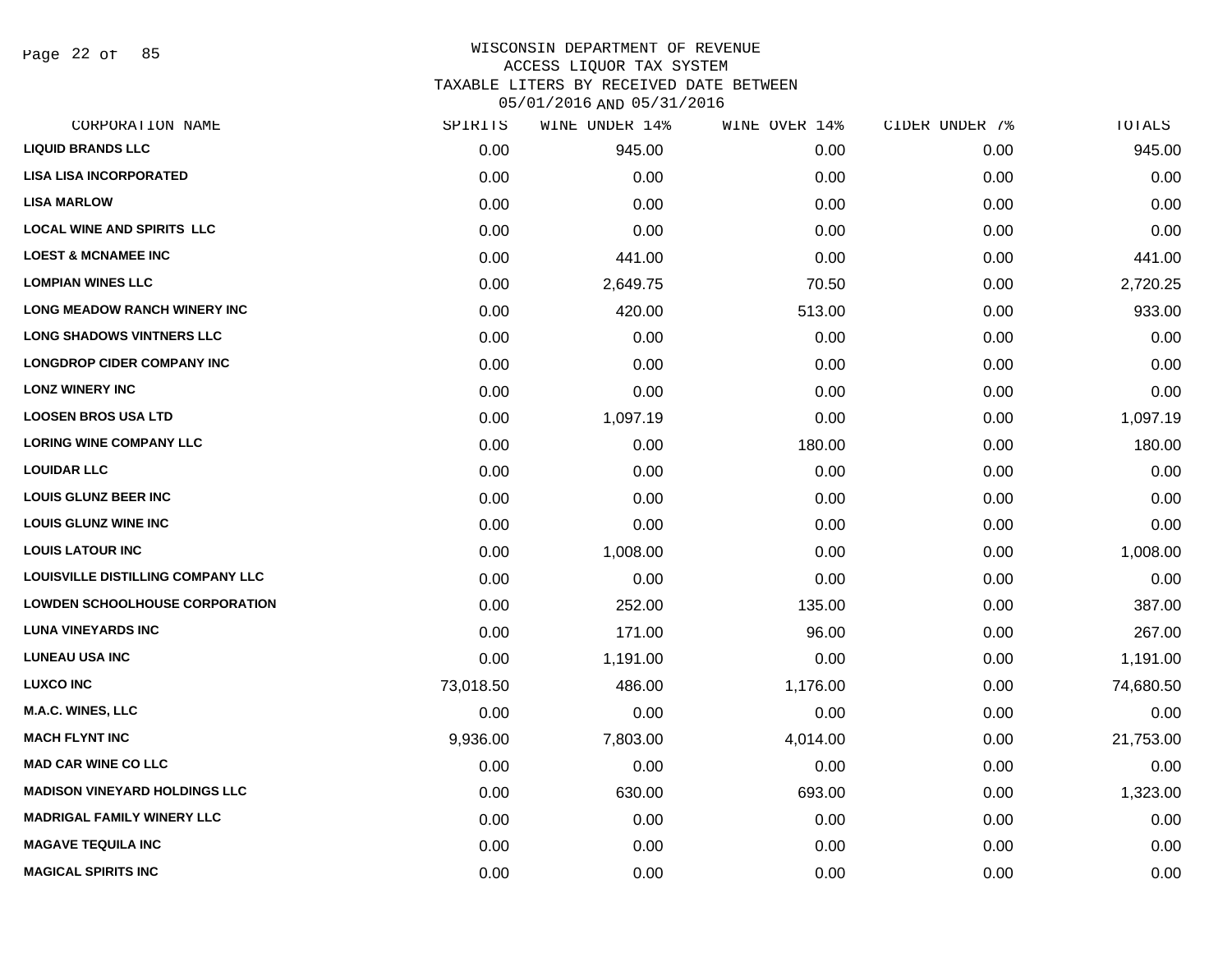Page 23 of 85

# WISCONSIN DEPARTMENT OF REVENUE ACCESS LIQUOR TAX SYSTEM TAXABLE LITERS BY RECEIVED DATE BETWEEN

| CORPORATION NAME                              | SPIRITS   | WINE UNDER 14% | WINE OVER 14% | CIDER UNDER 7% | TOTALS    |
|-----------------------------------------------|-----------|----------------|---------------|----------------|-----------|
| <b>MAISONS MARQUES &amp; DOMAINES USA INC</b> | 0.00      | 648.00         | 0.00          | 0.00           | 648.00    |
| <b>MANO'S INC</b>                             | 0.00      | 0.00           | 0.00          | 0.00           | 0.00      |
| <b>MANUEL PULIDO</b>                          | 0.00      | 0.00           | 0.00          | 0.00           | 0.00      |
| <b>MARIETTA CELLARS INC</b>                   | 0.00      | 504.00         | 0.00          | 0.00           | 504.00    |
| <b>MARIPOSA WINE COMPANY LLC</b>              | 0.00      | 0.00           | 0.00          | 0.00           | 0.00      |
| <b>MARK ADAMS &amp; CIERA ADAMS</b>           | 0.00      | 0.00           | 0.00          | 0.00           | 0.00      |
| <b>MARK ANDERSON</b>                          | 0.00      | 0.00           | 0.00          | 0.00           | 0.00      |
| <b>MARK ANTHONY BRANDS INC</b>                | 0.00      | 0.00           | 0.00          | 0.00           | 0.00      |
| <b>MARKETING GLOBAL BRANDS CORP</b>           | 0.00      | 0.00           | 0.00          | 0.00           | 0.00      |
| <b>MARTIN RAY WINERY INC</b>                  | 0.00      | 671.00         | 293.00        | 0.00           | 964.00    |
| <b>MARTINELLI WINERY INC</b>                  | 0.00      | 0.00           | 0.00          | 0.00           | 0.00      |
| <b>MASON &amp; MASON</b>                      | 0.00      | 0.00           | 0.00          | 0.00           | 0.00      |
| <b>MASSANOIS LLC</b>                          | 0.00      | 2,227.50       | 235.13        | 0.00           | 2,462.63  |
| <b>MATHY WINERY LLC</b>                       | 0.00      | 0.00           | 0.00          | 0.00           | 0.00      |
| <b>MATRICK HOLDINGS CORPORATION</b>           | 0.00      | 0.00           | 0.00          | 0.00           | 0.00      |
| <b>MAURICE KANBAR</b>                         | 0.00      | 0.00           | 0.00          | 0.00           | 0.00      |
| <b>MAURITSON FAMILY WINERY</b>                | 0.00      | 0.00           | 0.00          | 0.00           | 0.00      |
| <b>MC CORMICK DISTILLING CO INC</b>           | 47,430.00 | 0.00           | 0.00          | 0.00           | 47,430.00 |
| <b>MCKENZIE'S BEVERAGES INC</b>               | 0.00      | 0.00           | 0.00          | 0.00           | 0.00      |
| <b>MCMANIS FAMILY VINEYARDS INC</b>           | 0.00      | 2,016.00       | 126.00        | 0.00           | 2,142.00  |
| <b>MCNAB RIDGE WINERY LLC</b>                 | 0.00      | 0.00           | 378.00        | 0.00           | 378.00    |
| <b>MEDCO ATLANTIC INC</b>                     | 0.00      | 0.00           | 0.00          | 0.00           | 0.00      |
| <b>MEIERS WINE CELLARS INC</b>                | 0.00      | 630.00         | 0.00          | 0.00           | 630.00    |
| <b>MENDOCINO WINE GROUP LLC</b>               | 0.00      | 630.00         | 63.00         | 0.00           | 693.00    |
| <b>MERCER WINE ESTATES LLC</b>                | 0.00      | 1,008.00       | 0.00          | 0.00           | 1,008.00  |
| <b>MERCHANT DU VIN CORPORATION</b>            | 0.00      | 0.00           | 0.00          | 526.17         | 526.17    |
| <b>MEREDITH VINEYARD ESTATE INC</b>           | 0.00      | 0.00           | 261.00        | 0.00           | 261.00    |
| <b>MERRYVALE VINEYARDS LLC</b>                | 0.00      | 297.00         | 135.00        | 0.00           | 432.00    |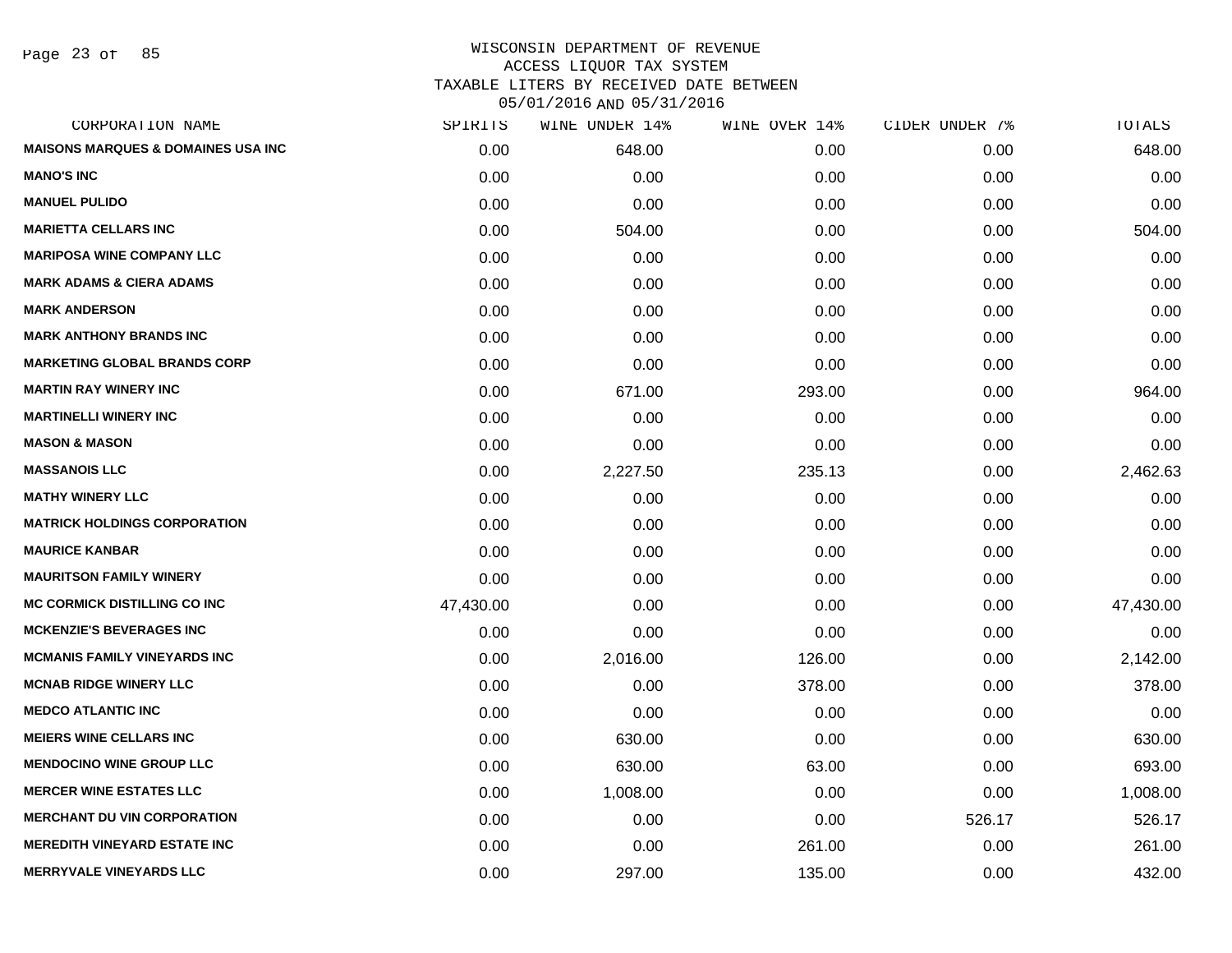Page 24 of 85

| CORPORATION NAME                            | SPIRITS   | WINE UNDER 14% | WINE OVER 14% | CIDER UNDER 7% | TOTALS    |
|---------------------------------------------|-----------|----------------|---------------|----------------|-----------|
| <b>METEOR VINEYARD LLC</b>                  | 0.00      | 0.00           | 0.00          | 0.00           | 0.00      |
| <b>METROWINE DISTRIBUTION CO INC</b>        | 0.00      | 0.00           | 0.00          | 0.00           | 0.00      |
| <b>MEV CORPORATION</b>                      | 0.00      | 90.00          | 63.00         | 0.00           | 153.00    |
| <b>MEXCOR INC</b>                           | 2,316.60  | 0.00           | 0.00          | 0.00           | 2,316.60  |
| <b>MEYER CELLARS LLC</b>                    | 0.00      | 0.00           | 0.00          | 0.00           | 0.00      |
| <b>MHW LTD</b>                              | 15,873.00 | 10,890.00      | 2,709.00      | 4,006.48       | 33,478.48 |
| <b>MICHAEL C HOWARD</b>                     | 0.00      | 0.00           | 0.00          | 0.00           | 0.00      |
| <b>MICHAEL HOUGH</b>                        | 0.00      | 6,264.00       | 954.00        | 0.00           | 7,218.00  |
| <b>MICHAEL SKURNIK WINES INC</b>            | 0.00      | 1,240.50       | 0.00          | 0.00           | 1,240.50  |
| <b>MICHEAL DASHE</b>                        | 0.00      | 0.00           | 0.00          | 0.00           | 0.00      |
| <b>MID-OAK DISTILLERY INC</b>               | 0.00      | 0.00           | 0.00          | 0.00           | 0.00      |
| <b>MIDDLETON FAMILY WINES LLC</b>           | 0.00      | 912.00         | 510.00        | 0.00           | 1,422.00  |
| <b>MILE HIGH SPIRITS LLC</b>                | 1,840.32  | 0.00           | 0.00          | 0.00           | 1,840.32  |
| <b>MILL CREEK VINEYARDS</b>                 | 0.00      | 0.00           | 0.00          | 0.00           | 0.00      |
| <b>MILLER SQUARED INC</b>                   | 0.00      | 0.00           | 0.00          | 0.00           | 0.00      |
| <b>MILLERCOORS LLC</b>                      | 0.00      | 0.00           | 0.00          | 0.00           | 0.00      |
| <b>MILORAD &amp; SUSAN J KARAKASEVIC</b>    | 600.00    | 0.00           | 0.00          | 0.00           | 600.00    |
| <b>MILTONS DISTRIBUTING CO INC</b>          | 0.00      | 1,376.48       | 27.00         | 0.00           | 1,403.48  |
| <b>MINER FAMILY WINERY LLC</b>              | 0.00      | 0.00           | 0.00          | 0.00           | 0.00      |
| <b>MINU IMPORT INC</b>                      | 0.00      | 135.00         | 0.00          | 225.00         | 360.00    |
| <b>MIONETTO USA INC</b>                     | 0.00      | 139.50         | 0.00          | 0.00           | 139.50    |
| <b>MIRA WINERY LLC</b>                      | 0.00      | 0.00           | 0.00          | 0.00           | 0.00      |
| <b>MIRASOL WINE LLC</b>                     | 0.00      | 0.00           | 0.00          | 0.00           | 0.00      |
| <b>MISA IMPORTS INC</b>                     | 15,756.00 | 32,724.00      | 0.00          | 0.00           | 48,480.00 |
| <b>MISSISSIPPI RIVER DISTILLING COMPANY</b> | 396.00    | 0.00           | 0.00          | 0.00           | 396.00    |
| <b>MISTARR WINE IMPORTERS</b>               | 0.00      | 0.00           | 0.00          | 0.00           | 0.00      |
| <b>MIURA VINEYARDS LLC</b>                  | 0.00      | 0.00           | 0.00          | 0.00           | 0.00      |
| <b>MMX IMPORTS LLC</b>                      | 0.00      | 585.00         | 0.00          | 0.00           | 585.00    |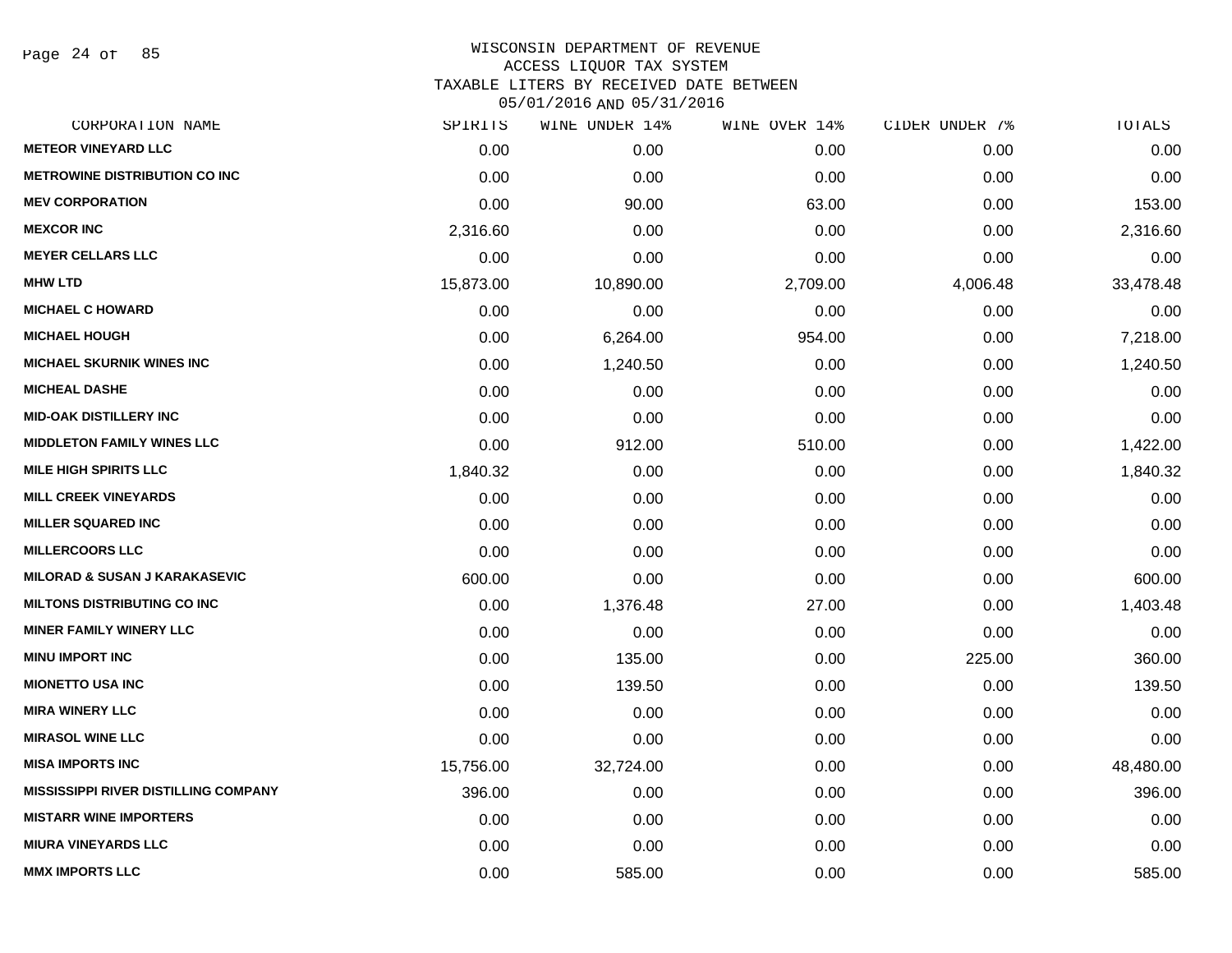| CORPORATION NAME                                                                   | SPIRITS  | WINE UNDER 14% | WINE OVER 14% | CIDER UNDER 7% | TOTALS    |
|------------------------------------------------------------------------------------|----------|----------------|---------------|----------------|-----------|
| <b>MODERN DEVELOPMENT COMPANY</b>                                                  | 0.00     | 0.00           | 0.00          | 0.00           | 0.00      |
| <b>MODERN SPIRITS LLC</b>                                                          | 0.00     | 0.00           | 63.00         | 0.00           | 63.00     |
| <b>MODUS OPERANDI CELLARS LLC</b>                                                  | 0.00     | 0.00           | 0.00          | 0.00           | 0.00      |
| <b>MOET HENNESSY USA, INC.</b>                                                     | 3,122.10 | 3,688.50       | 1,057.50      | 0.00           | 7,868.10  |
| <b>MOLLYDOOKER INTERNATIONAL LLC</b>                                               | 0.00     | 0.00           | 0.00          | 0.00           | 0.00      |
| <b>MONICA NOGUES</b>                                                               | 0.00     | 448.50         | 0.00          | 0.00           | 448.50    |
| <b>MONTAGNA LLC</b>                                                                | 0.00     | 0.00           | 0.00          | 0.00           | 0.00      |
| <b>MONTANERO MEZCAL LLC</b>                                                        | 0.00     | 0.00           | 0.00          | 0.00           | 0.00      |
| <b>MONTEREY WINE COMPANY LLC</b>                                                   | 0.00     | 756.00         | 0.00          | 0.00           | 756.00    |
| <b>MONTICELLO CELLARS INC</b>                                                      | 0.00     | 0.00           | 459.00        | 0.00           | 459.00    |
| <b>MONTINORE VINEYARDS LIMITED</b>                                                 | 0.00     | 252.00         | 0.00          | 0.00           | 252.00    |
| <b>MORGAN WINERY INC</b>                                                           | 0.00     | 0.00           | 315.00        | 0.00           | 315.00    |
| <b>MOUNT VEEDER FARMS LLC</b>                                                      | 0.00     | 0.00           | 0.00          | 0.00           | 0.00      |
| <b>MOUNTAIN VIEW VINTNERS LLC</b>                                                  | 0.00     | 162.00         | 0.00          | 0.00           | 162.00    |
| <b>MS WALKER INC</b>                                                               | 4,366.50 | 0.00           | 0.00          | 0.00           | 4,366.50  |
| <b>MUSTACHE MENTORS LLC</b>                                                        | 0.00     | 378.00         | 0.00          | 0.00           | 378.00    |
| <b>MUTUAL WHOLESALE LIQUOR INC</b>                                                 | 0.00     | 0.00           | 0.00          | 0.00           | 0.00      |
| <b>NAKED WINES LLC</b>                                                             | 0.00     | 0.00           | 0.00          | 0.00           | 0.00      |
| <b>NAPA VALLEY SPECIALTY WINES INC</b>                                             | 0.00     | 1,503.00       | 270.00        | 0.00           | 1,773.00  |
| <b>NATIONAL CONSUMER CREDIT GUARANTEE</b><br><b>ASSOCIATION OF CONNECTICUT INC</b> | 0.00     | 0.00           | 0.00          | 0.00           | 0.00      |
| <b>NATURAL MERCHANTS INC</b>                                                       | 0.00     | 126.00         | 0.00          | 0.00           | 126.00    |
| <b>NATUREL WEST CORP</b>                                                           | 0.00     | 0.00           | 0.00          | 0.00           | 0.00      |
| <b>NAVARRO VINEYARDS, LLC</b>                                                      | 0.00     | 0.00           | 0.00          | 0.00           | 0.00      |
| <b>NDC SYSTEMS LP</b>                                                              | 0.00     | 69,750.00      | 1,924.50      | 0.00           | 71,674.50 |
| <b>NEGOCIANTS USA INC</b>                                                          | 0.00     | 942.50         | 504.00        | 0.00           | 1,446.50  |
| <b>NESTOR IMPORTS INC</b>                                                          | 0.00     | 99.00          | 0.00          | 0.00           | 99.00     |
| <b>NEW HOLLAND BREWING CO LLC</b>                                                  | 0.00     | 0.00           | 0.00          | 0.00           | 0.00      |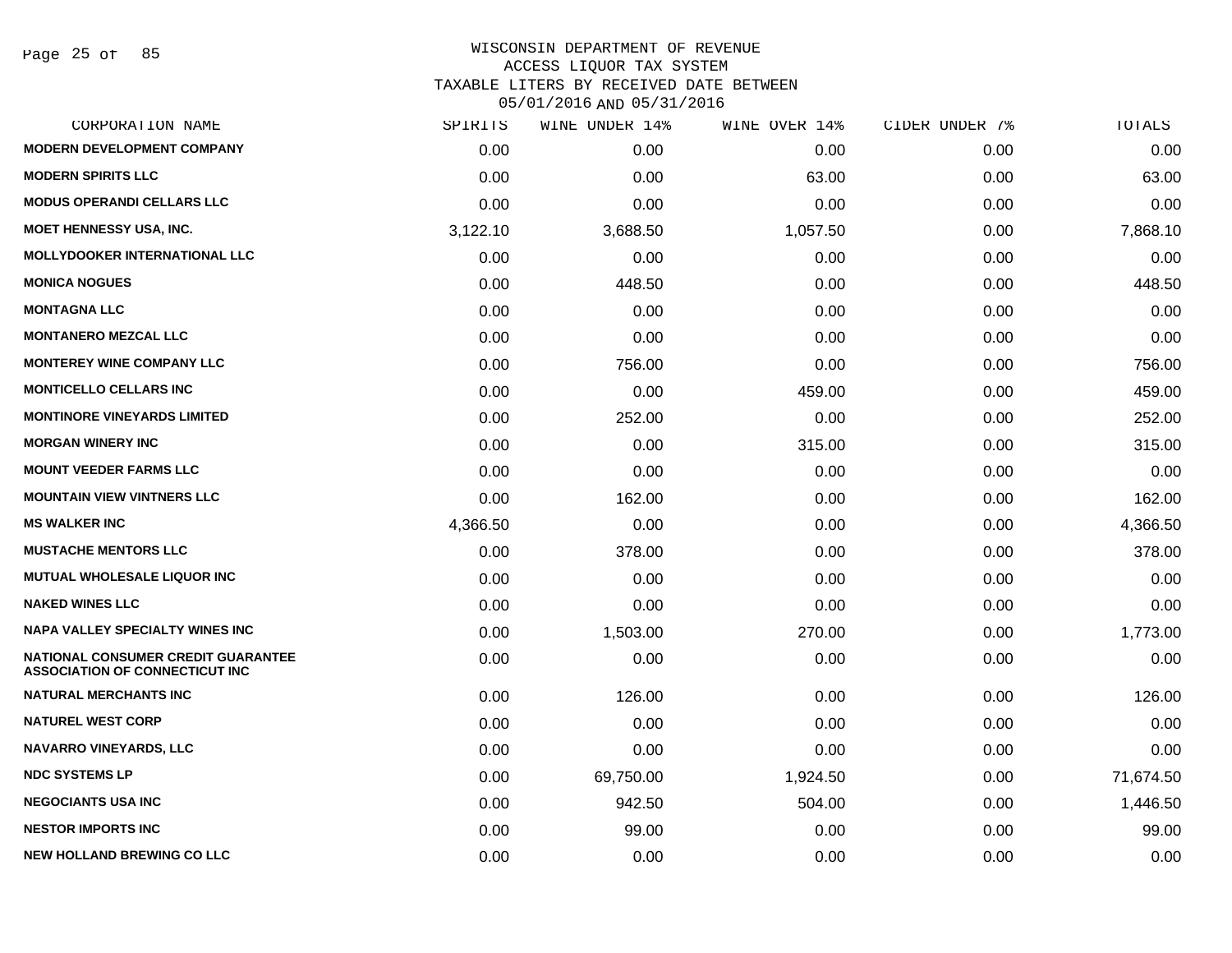### WISCONSIN DEPARTMENT OF REVENUE ACCESS LIQUOR TAX SYSTEM TAXABLE LITERS BY RECEIVED DATE BETWEEN

| CORPORATION NAME                      | SPIRITS | WINE UNDER 14% | WINE OVER 14% | CIDER UNDER 7% | TOTALS   |
|---------------------------------------|---------|----------------|---------------|----------------|----------|
| <b>NEW MEXICO WINERIES INC</b>        | 0.00    | 504.00         | 0.00          | 0.00           | 504.00   |
| <b>NEW PARROTT &amp; CO</b>           | 0.00    | 3,276.00       | 1,134.00      | 0.00           | 4,410.00 |
| <b>NEW VAVIN INC</b>                  | 0.00    | 0.00           | 0.00          | 0.00           | 0.00     |
| <b>NEW YORK MUTUAL TRADING CO INC</b> | 0.00    | 0.00           | 198.96        | 0.00           | 198.96   |
| <b>NEXUS BRANDS LLC</b>               | 0.00    | 0.00           | 0.00          | 0.00           | 0.00     |
| <b>NICHE IMPORT CO</b>                | 0.00    | 0.00           | 0.00          | 0.00           | 0.00     |
| NIEBAUM-COPPOLA ESTATE WINERY LP      | 0.00    | 0.00           | 0.00          | 0.00           | 0.00     |
| <b>NOLET SPIRITS USA INC</b>          | 0.00    | 0.00           | 0.00          | 0.00           | 0.00     |
| <b>NORTH SHORE DISTILLERY LLC</b>     | 0.00    | 0.00           | 0.00          | 0.00           | 0.00     |
| <b>NOVA WINES, INC.</b>               | 0.00    | 0.00           | 0.00          | 0.00           | 0.00     |
| <b>NUCCIO &amp; WISE</b>              | 0.00    | 36.00          | 189.00        | 0.00           | 225.00   |
| <b>NV AWG LTD</b>                     | 0.00    | 0.00           | 147.56        | 0.00           | 147.56   |
| <b>NW WINE COMPANY LLC</b>            | 0.00    | 0.00           | 0.00          | 0.00           | 0.00     |
| O'NEILL BEVERAGES CO LLC              | 0.00    | 6,930.00       | 2,142.00      | 0.00           | 9,072.00 |
| <b>O'SHAUGHNESSY DEL OSO LLC</b>      | 0.00    | 0.00           | 189.00        | 0.00           | 189.00   |
| <b>OAK RIDGE WINERY LLC</b>           | 0.00    | 0.00           | 0.00          | 0.00           | 0.00     |
| <b>OLD BRIDGE CELLARS</b>             | 0.00    | 3,276.00       | 432.00        | 0.00           | 3,708.00 |
| <b>OLDE WORLD IMPORTS INC</b>         | 0.00    | 0.00           | 0.00          | 0.00           | 0.00     |
| OLE SMOKY DISTILLERY LLC              | 841.50  | 0.00           | 0.00          | 0.00           | 841.50   |
| OLIVER WINE COMPANY INC               | 0.00    | 630.00         | 0.00          | 0.00           | 630.00   |
| ONE TRUE VINE LLC                     | 0.00    | 0.00           | 0.00          | 0.00           | 0.00     |
| <b>OPICI IMPORT COMPANY</b>           | 702.00  | 1,233.00       | 126.00        | 0.00           | 2,061.00 |
| <b>OPOLO WINES LP</b>                 | 0.00    | 0.00           | 0.00          | 0.00           | 0.00     |
| <b>OPUS ONE WINERY LLC</b>            | 0.00    | 0.00           | 9.00          | 0.00           | 9.00     |
| ORCA PROPERTIES LLC                   | 0.00    | 126.00         | 0.00          | 0.00           | 126.00   |
| <b>OREGON BREWING COMPANY INC</b>     | 4.75    | 0.00           | 0.00          | 0.00           | 4.75     |
| <b>ORGANIC VINTNERS INC</b>           | 0.00    | 0.00           | 0.00          | 0.00           | 0.00     |
| <b>ORIGINAL SIN CORPORATION</b>       | 0.00    | 0.00           | 0.00          | 469.33         | 469.33   |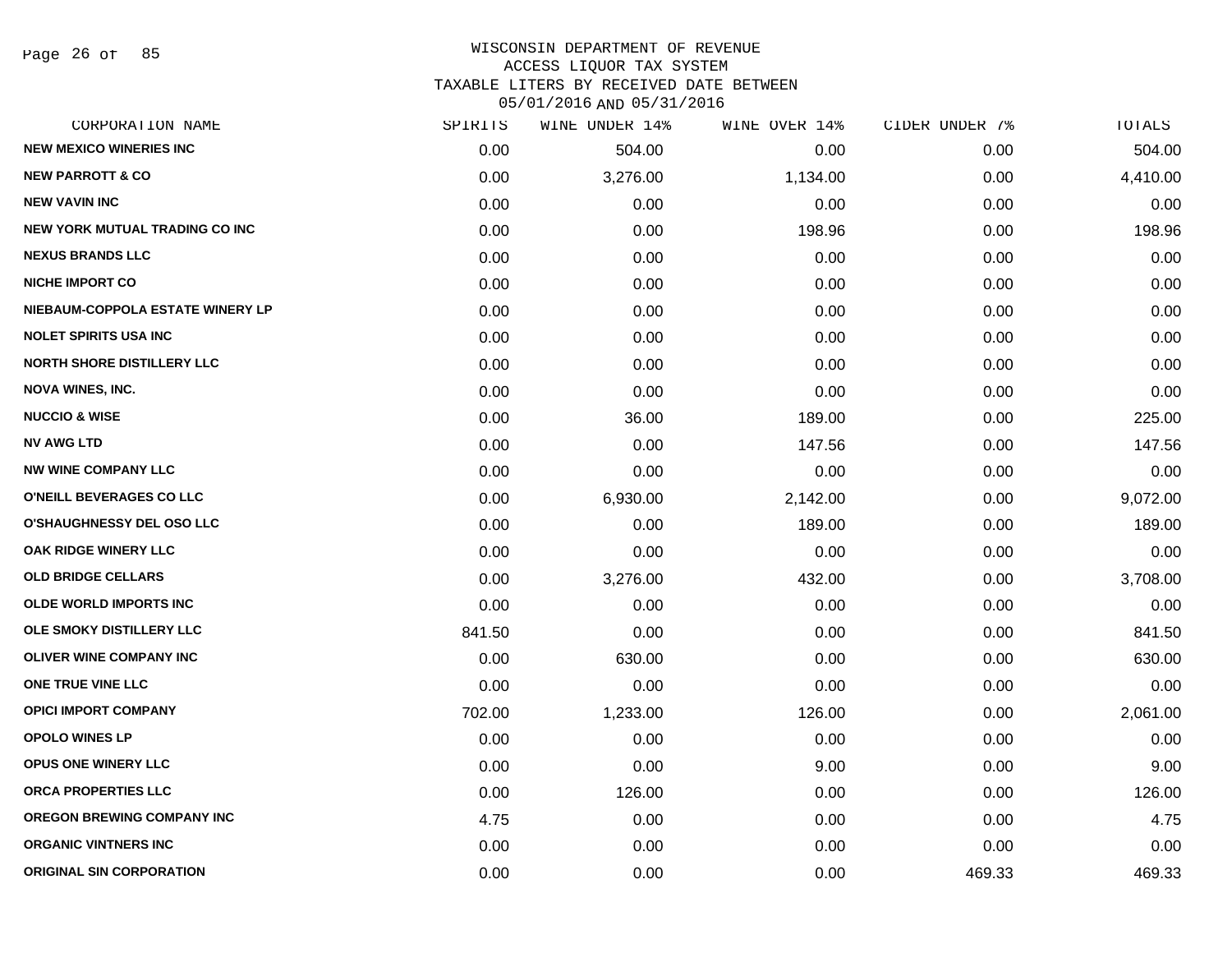Page 27 of 85

| CORPORATION NAME                  | SPIRITS   | WINE UNDER 14% | WINE OVER 14% | CIDER UNDER 7% | <b>TOTALS</b> |
|-----------------------------------|-----------|----------------|---------------|----------------|---------------|
| ORIN SWIFT CELLARS LLC            | 0.00      | 0.00           | 1,260.00      | 0.00           | 1,260.00      |
| <b>OUTPOST WINES LLC</b>          | 0.00      | 0.00           | 0.00          | 0.00           | 0.00          |
| <b>OWEN ROE LLC</b>               | 0.00      | 630.00         | 351.00        | 0.00           | 981.00        |
| <b>P R GRISLEY CO INC</b>         | 0.00      | 0.00           | 0.00          | 0.00           | 0.00          |
| PACIFIC EDGE MARKETING GROUP INC  | 604.50    | 0.00           | 0.00          | 0.00           | 604.50        |
| PACIFIC INTERNATIONAL LIQUOR INC  | 0.00      | 0.00           | 0.00          | 0.00           | 0.00          |
| <b>PACIFIC PRIME WINES LLC</b>    | 0.00      | 0.00           | 0.00          | 0.00           | 0.00          |
| <b>PAHLMEYER LLC</b>              | 0.00      | 0.00           | 58.50         | 0.00           | 58.50         |
| PALI WINE COMPANY LP              | 0.00      | 292.50         | 0.00          | 0.00           | 292.50        |
| PALM BAY INTERNATIONAL INC        | 63.00     | 132,507.68     | 492.00        | 0.00           | 133,062.68    |
| <b>PAMELA FRYE</b>                | 0.00      | 252.00         | 0.00          | 0.00           | 252.00        |
| <b>PAMPA BEVERAGES LLC</b>        | 0.00      | 0.00           | 0.00          | 0.00           | 0.00          |
| PANTHER CREEK CELLARS LLC         | 0.00      | 0.00           | 0.00          | 0.00           | 0.00          |
| <b>PARAGON VINEYARD CO INC</b>    | 0.00      | 360.00         | 0.00          | 0.00           | 360.00        |
| PARK STREET IMPORTS, LLC          | 1,426.50  | 378.00         | 180.00        | 0.00           | 1,984.50      |
| <b>PARK WINE COMPANY INC</b>      | 0.00      | 252.00         | 63.00         | 0.00           | 315.00        |
| <b>PARKER STATION INC</b>         | 0.00      | 189.00         | 144.00        | 0.00           | 333.00        |
| <b>PASTERNAK WINE IMPORTS LLC</b> | 0.00      | 504.00         | 274.50        | 0.00           | 778.50        |
| <b>PAT WINES LLC</b>              | 0.00      | 0.00           | 0.00          | 0.00           | 0.00          |
| <b>PATERNO IMPORTS LTD</b>        | 94.50     | 11,322.00      | 4,338.00      | 0.00           | 15,754.50     |
| <b>PATRICIO C MATA</b>            | 0.00      | 45.00          | 0.00          | 0.00           | 45.00         |
| <b>PATRICK A RONEY</b>            | 0.00      | 6,723.00       | 1,314.00      | 0.00           | 8,037.00      |
| <b>PATRON SPIRITS COMPANY</b>     | 21,875.55 | 0.00           | 0.00          | 0.00           | 21,875.55     |
| PATZ & HALL WINE COMPANY INC      | 0.00      | 0.00           | 0.00          | 0.00           | 0.00          |
| PAUL HOBBS IMPORTS INC            | 0.00      | 0.00           | 0.00          | 0.00           | 0.00          |
| <b>PAUL HOBBS WINERY LP</b>       | 0.00      | 0.00           | 0.00          | 0.00           | 0.00          |
| <b>PAUL W QUACKENBUSH</b>         | 0.00      | 0.00           | 0.00          | 0.00           | 0.00          |
| <b>PAVI WINES LLC</b>             | 0.00      | 0.00           | 0.00          | 0.00           | 0.00          |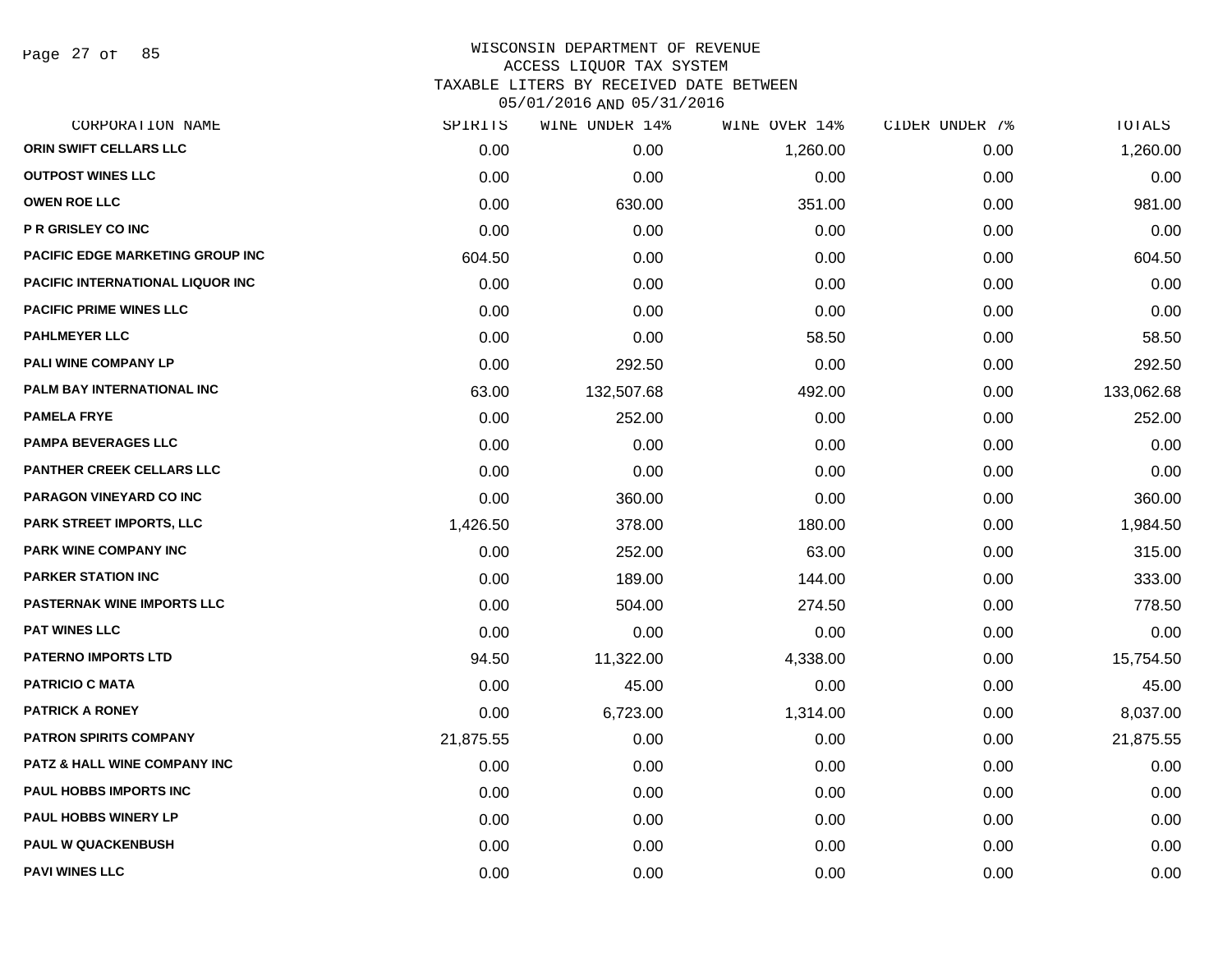Page 28 of 85

# WISCONSIN DEPARTMENT OF REVENUE ACCESS LIQUOR TAX SYSTEM TAXABLE LITERS BY RECEIVED DATE BETWEEN

| CORPORATION NAME                     | SPIRITS   | WINE UNDER 14% | WINE OVER 14% | CIDER UNDER 7% | TOTALS    |
|--------------------------------------|-----------|----------------|---------------|----------------|-----------|
| <b>PAWEL LATO</b>                    | 0.00      | 0.00           | 0.00          | 0.00           | 0.00      |
| <b>PAX MAHLE WINES LLC</b>           | 0.00      | 0.00           | 0.00          | 0.00           | 0.00      |
| PEACH SYSTEMS INC                    | 0.00      | 0.00           | 0.00          | 0.00           | 0.00      |
| <b>PEACHY CANYON WINERY</b>          | 0.00      | 0.00           | 0.00          | 0.00           | 0.00      |
| PEJU FAMILY OPERATING PARTNERSHIP LP | 0.00      | 126.00         | 0.00          | 0.00           | 126.00    |
| PELU PARTNERS LLC                    | 0.00      | 0.00           | 0.00          | 0.00           | 0.00      |
| <b>PENNER-ASH LLC</b>                | 0.00      | 0.00           | 0.00          | 0.00           | 0.00      |
| PEPPER BRIDGE WINERY LLC             | 0.00      | 0.00           | 0.00          | 0.00           | 0.00      |
| PERFECTA CAMERA CORP                 | 0.00      | 99.00          | 0.00          | 0.00           | 99.00     |
| PERNOD RICARD USA LLC                | 58,155.75 | 8,027.86       | 810.00        | 0.00           | 66,993.61 |
| PETER ANDREW LLC                     | 0.00      | 0.00           | 0.00          | 0.00           | 0.00      |
| PETER CREIGHTON                      | 0.00      | 0.00           | 0.00          | 0.00           | 0.00      |
| PETER M MESROBIAN                    | 0.00      | 0.00           | 0.00          | 0.00           | 0.00      |
| <b>PETER ROSBACK</b>                 | 0.00      | 126.00         | 0.00          | 0.00           | 126.00    |
| PETERSON WINERY LLC                  | 0.00      | 156.00         | 0.00          | 0.00           | 156.00    |
| PETIT HAMEAU LLC                     | 0.00      | 378.00         | 0.00          | 0.00           | 378.00    |
| PHENIX BRANDS LLC                    | 0.00      | 0.00           | 0.00          | 0.00           | 0.00      |
| <b>PHILIP LAROCCA</b>                | 0.00      | 0.00           | 0.00          | 0.00           | 0.00      |
| PHILIP TOGNI VINEYARD LP             | 0.00      | 0.00           | 0.00          | 0.00           | 0.00      |
| PHILLIP STEINSCHREIBER               | 0.00      | 0.00           | 0.00          | 0.00           | 0.00      |
| <b>PHILLIPS FARMS LLC</b>            | 0.00      | 0.00           | 4,266.00      | 0.00           | 4,266.00  |
| PHUSION PROJECTS LLC                 | 0.00      | 0.00           | 0.00          | 0.00           | 0.00      |
| PIEDMONT DISTILLERS INC              | 0.00      | 0.00           | 0.00          | 0.00           | 0.00      |
| <b>PINA CELLARS LP</b>               | 0.00      | 0.00           | 0.00          | 0.00           | 0.00      |
| <b>PINE RIDGE WINERY LLC</b>         | 0.00      | 126.00         | 4,037.25      | 0.00           | 4,163.25  |
| <b>PL BRANDS INC</b>                 | 0.00      | 0.00           | 0.00          | 0.00           | 0.00      |
| PLUME RIDGE IRREVOCABLE TRUST        | 0.00      | 0.00           | 0.00          | 0.00           | 0.00      |
| POPCORN DESIGN LLC                   | 0.00      | 0.00           | 0.00          | 0.00           | 0.00      |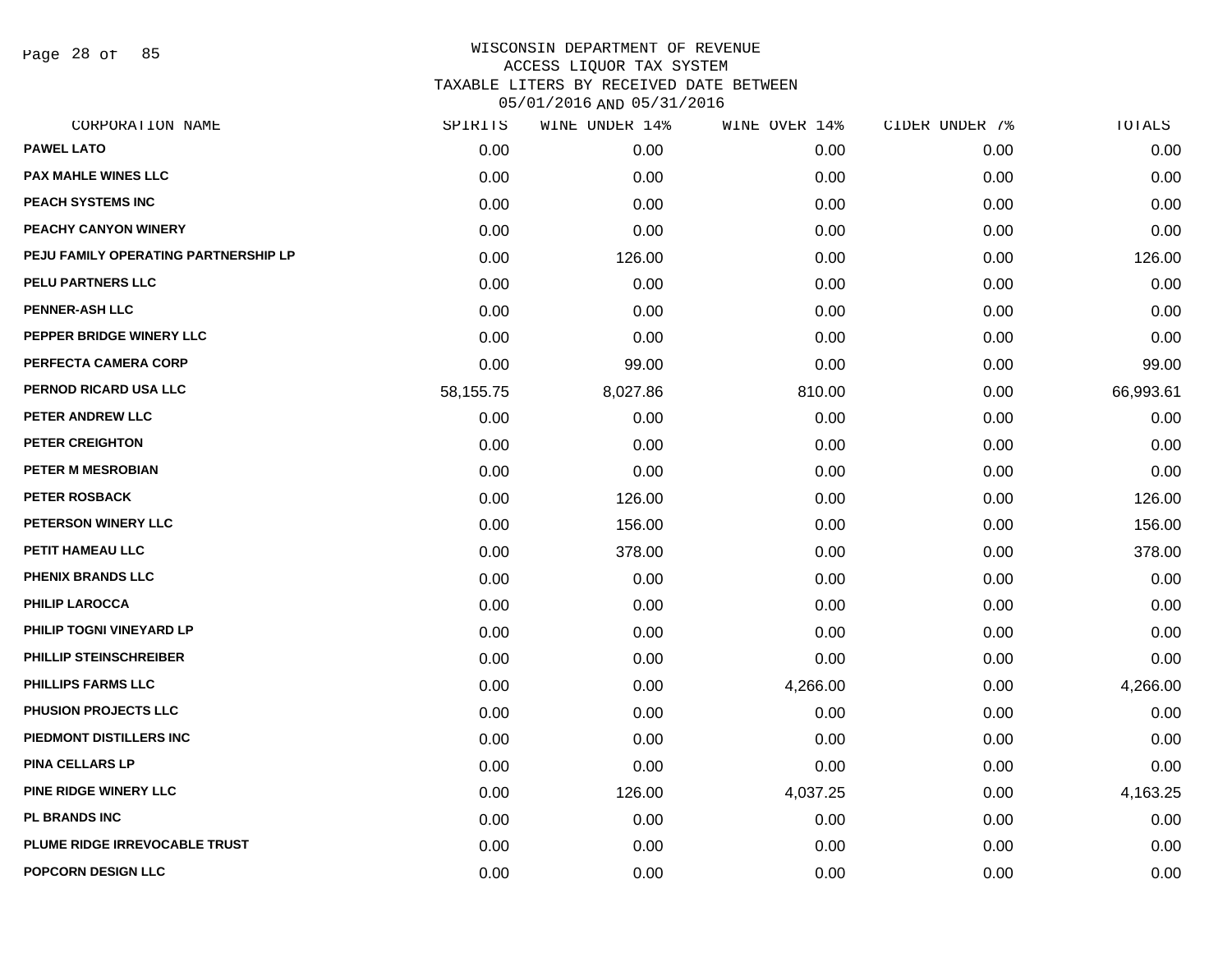Page 29 of 85

| CORPORATION NAME                            | SPIRITS    | WINE UNDER 14% | WINE OVER 14% | CIDER UNDER 7% | TOTALS     |
|---------------------------------------------|------------|----------------|---------------|----------------|------------|
| POPCORN SUTTON DISTILLING LLC               | 0.00       | 0.00           | 0.00          | 0.00           | 0.00       |
| <b>POST WINERY INC</b>                      | 0.00       | 0.00           | 0.00          | 0.00           | 0.00       |
| <b>PRAGER WINERY &amp; PORT WORKS, INC.</b> | 0.00       | 0.00           | 0.00          | 0.00           | 0.00       |
| <b>PRECEPT BRANDS LLC</b>                   | 0.00       | 9,654.00       | 1,008.00      | 0.00           | 10,662.00  |
| PREMIERE DISTILLERY LLC                     | 0.00       | 0.00           | 0.00          | 0.00           | 0.00       |
| <b>PREMIUM PORT WINES INC</b>               | 0.00       | 0.00           | 207.00        | 0.00           | 207.00     |
| PRESTIGE IMPORTS LLC                        | 0.00       | 0.00           | 0.00          | 0.00           | 0.00       |
| <b>PRESTIGE WINE IMPORTS CORP</b>           | 0.00       | 575.98         | 27.00         | 0.00           | 602.98     |
| PRICHARDS DISTILLERY INC                    | 0.00       | 0.00           | 0.00          | 0.00           | 0.00       |
| PRIDE MOUNTAIN VINEYARDS LLC                | 0.00       | 0.00           | 0.00          | 0.00           | 0.00       |
| <b>PRINCE MICHEL LLC</b>                    | 0.00       | 0.00           | 0.00          | 0.00           | 0.00       |
| <b>PRO-LIQUITECH LLC</b>                    | 0.00       | 0.00           | 0.00          | 0.00           | 0.00       |
| <b>PROST BEVERAGE COMPANY LLC</b>           | 675.00     | 0.00           | 0.00          | 0.00           | 675.00     |
| <b>PROXIMO SPIRITS INC</b>                  | 146,165.40 | 0.00           | 0.00          | 0.00           | 146,165.40 |
| <b>PRWL PARTNERS LLC</b>                    | 0.00       | 126.00         | 0.00          | 0.00           | 126.00     |
| PURPLE WINE COMPANY LLC                     | 0.00       | 2,610.00       | 252.00        | 0.00           | 2,862.00   |
| <b>QUADY SOUTH WINERY LLC</b>               | 0.00       | 4,131.00       | 81.00         | 0.00           | 4,212.00   |
| <b>QUANTUM WINES LLC</b>                    | 0.00       | 0.00           | 0.00          | 0.00           | 0.00       |
| QUILCEDA CREEK VINTNERS INC                 | 0.00       | 0.00           | 0.00          | 0.00           | 0.00       |
| QUINTESSENTIAL LLC                          | 18.00      | 15,336.00      | 2,194.50      | 0.00           | 17,548.50  |
| QUO VINO LLC                                | 0.00       | 0.00           | 0.00          | 0.00           | 0.00       |
| <b>R &amp; G SCHATZ FARMS INC</b>           | 0.00       | 252.00         | 0.00          | 0.00           | 252.00     |
| <b>R &amp; M BRANDS INC</b>                 | 638.30     | 312.00         | 0.00          | 0.00           | 950.30     |
| <b>R H KEENAN CO</b>                        | 0.00       | 0.00           | 0.00          | 0.00           | 0.00       |
| <b>R LAWSON ENTERPRISES LLC</b>             | 0.00       | 0.00           | 0.00          | 0.00           | 0.00       |
| <b>RACINE WINE CO LLC</b>                   | 0.00       | 0.00           | 0.00          | 0.00           | 0.00       |
| <b>RADIO-COTEAU WINE CELLARS LLC</b>        | 0.00       | 0.00           | 0.00          | 0.00           | 0.00       |
| <b>RAINIER WINE LLC</b>                     | 0.00       | 0.00           | 0.00          | 0.00           | 0.00       |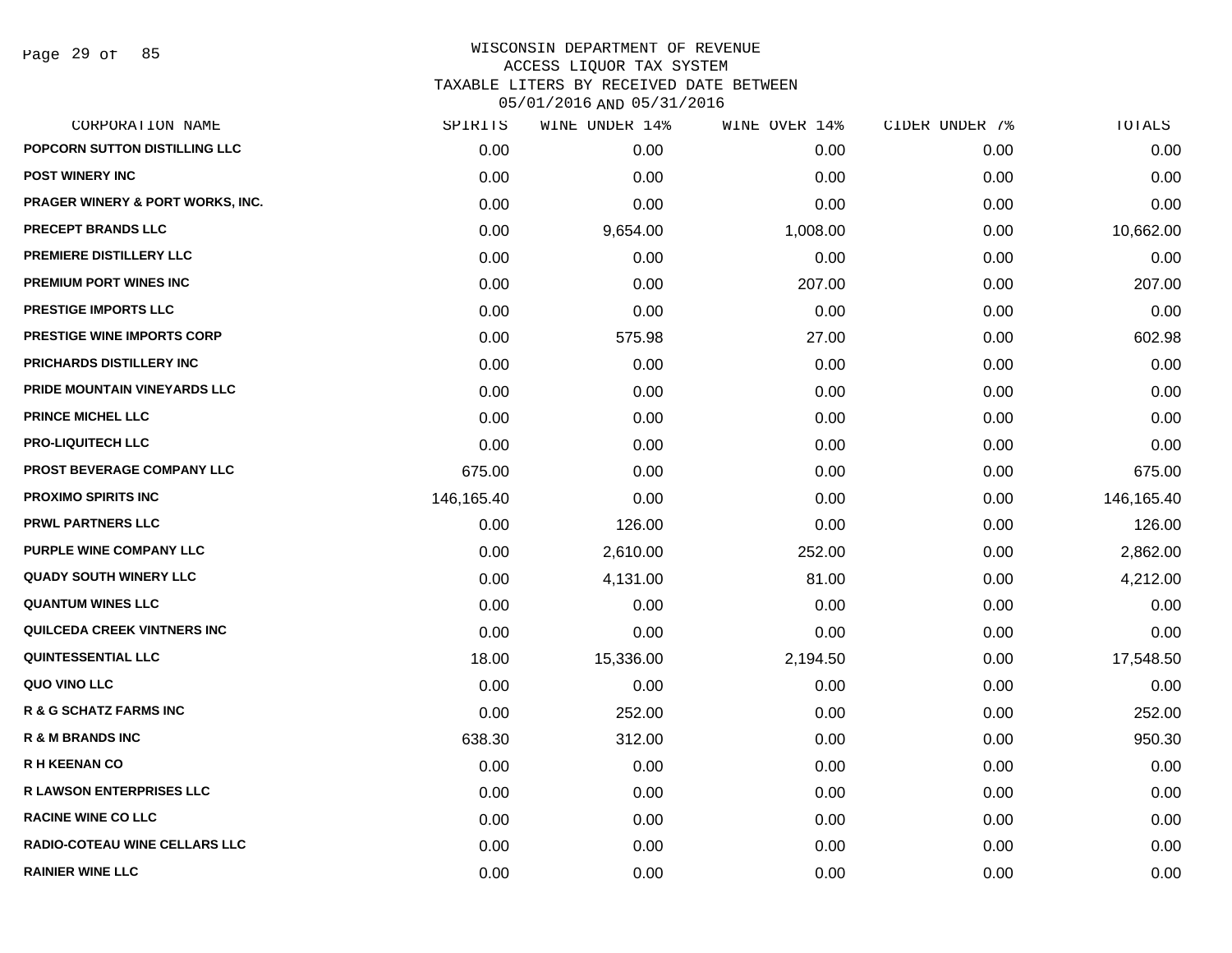Page 30 of 85

| CORPORATION NAME                            | SPIRITS  | WINE UNDER 14% | WINE OVER 14% | CIDER UNDER 7% | TOTALS   |
|---------------------------------------------|----------|----------------|---------------|----------------|----------|
| <b>RAMEY WINE CELLARS INC</b>               | 0.00     | 207.00         | 90.00         | 0.00           | 297.00   |
| <b>RANSOM SPIRITS LLC</b>                   | 87.32    | 0.00           | 16.02         | 0.00           | 103.34   |
| <b>RB WINE ASSOCIATES LLC</b>               | 0.00     | 99.00          | 0.00          | 0.00           | 99.00    |
| <b>RBZ VINEYARDS LLC</b>                    | 0.00     | 0.00           | 0.00          | 0.00           | 0.00     |
| <b>RED CAR WINE COMPANY LLC</b>             | 0.00     | 0.00           | 0.00          | 0.00           | 0.00     |
| <b>REDEMPTION SPIRITS LLC</b>               | 0.00     | 0.00           | 0.00          | 0.00           | 0.00     |
| <b>REGAL WINE IMPORTS INC</b>               | 0.00     | 558.00         | 0.00          | 0.00           | 558.00   |
| <b>REGUSCI WINERY INC</b>                   | 0.00     | 0.00           | 0.00          | 0.00           | 0.00     |
| <b>REMY COINTREAU AMERIQUE USA</b>          | 6,468.60 | 297.00         | 0.00          | 0.00           | 6,765.60 |
| <b>REN ACQUISITION INC</b>                  | 0.00     | 0.00           | 0.00          | 0.00           | 0.00     |
| <b>RENO G FARINELLI &amp; JOSEF H SHEBL</b> | 0.00     | 0.00           | 0.00          | 0.00           | 0.00     |
| <b>RENT A BBQ</b>                           | 0.00     | 0.00           | 0.00          | 0.00           | 0.00     |
| <b>RESERVA WINES LLC</b>                    | 0.00     | 0.00           | 0.00          | 0.00           | 0.00     |
| <b>REULING FAMILY WINES LLC</b>             | 0.00     | 0.00           | 0.00          | 0.00           | 0.00     |
| <b>REYNOLDS CREATIVE PRODUCTS INC</b>       | 0.00     | 0.00           | 0.00          | 0.00           | 0.00     |
| <b>RGI BRANDS LLC</b>                       | 0.00     | 0.00           | 0.00          | 0.00           | 0.00     |
| <b>RICHARD C POE II</b>                     | 0.00     | 0.00           | 0.00          | 0.00           | 0.00     |
| <b>RICHARD STELTZNER</b>                    | 0.00     | 0.00           | 0.00          | 0.00           | 0.00     |
| <b>RIDGE VINEYARDS INC</b>                  | 0.00     | 0.00           | 252.00        | 0.00           | 252.00   |
| <b>RIONDO USA LLC</b>                       | 0.00     | 0.00           | 0.00          | 0.00           | 0.00     |
| <b>RIVER VIEW WINERY LLC</b>                | 0.00     | 18.00          | 0.00          | 0.00           | 18.00    |
| RO SALES & DISTRIBUTION SERVICES INC        | 0.00     | 4,320.00       | 0.00          | 0.00           | 4,320.00 |
| <b>ROADSEND FARM LLC</b>                    | 0.00     | 0.00           | 0.00          | 0.00           | 0.00     |
| <b>ROBERT A CUTTER</b>                      | 0.00     | 459.00         | 0.00          | 0.00           | 459.00   |
| <b>ROBERT CRAIG WINERY LP</b>               | 0.00     | 0.00           | 139.50        | 0.00           | 139.50   |
| <b>ROBERT J COOPER</b>                      | 504.00   | 0.00           | 0.00          | 0.00           | 504.00   |
| <b>ROBERT J GROSS</b>                       | 0.00     | 63.00          | 0.00          | 0.00           | 63.00    |
| ROBERT KACHER SELECTIONS LLC                | 0.00     | 0.00           | 0.00          | 0.00           | 0.00     |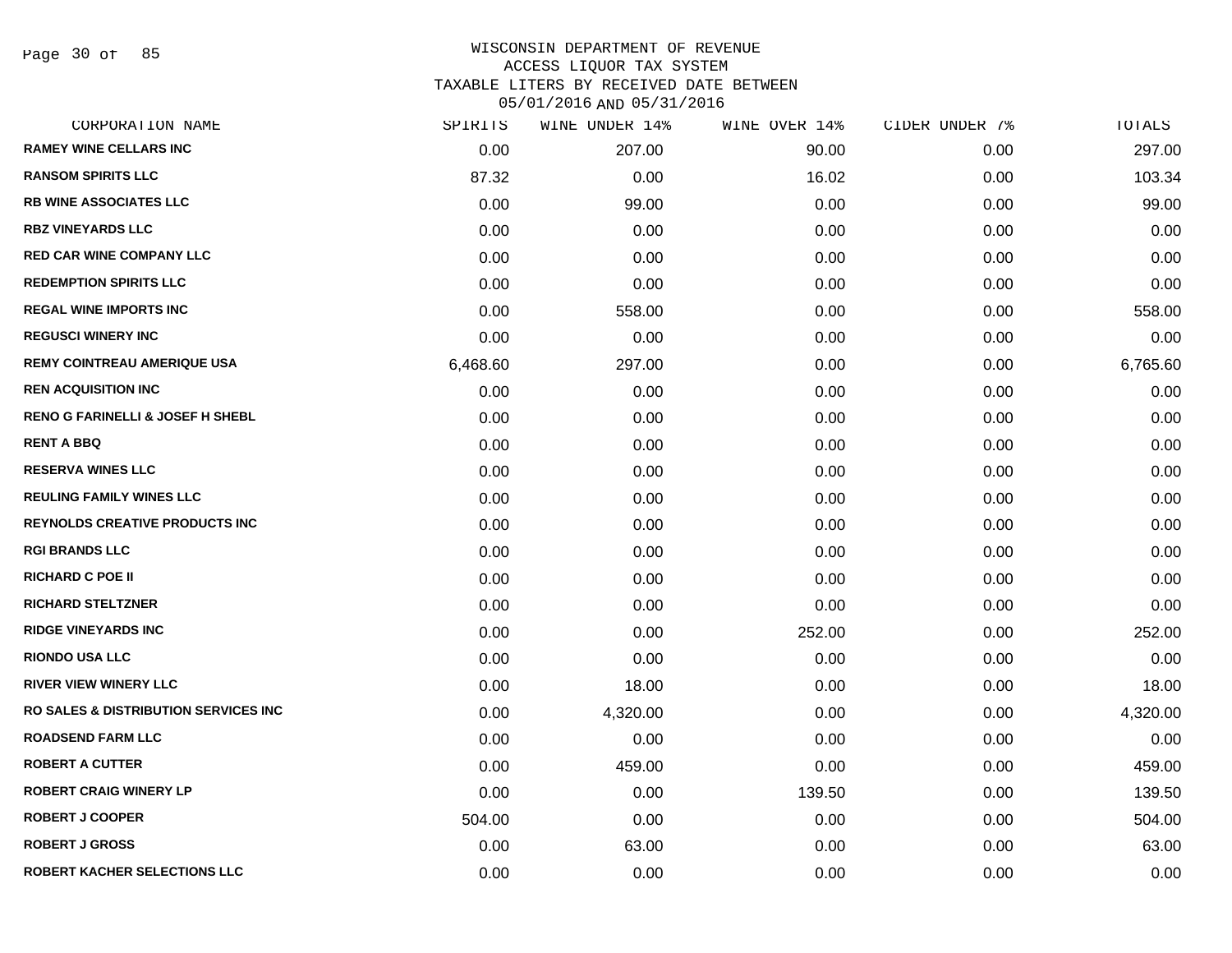Page 31 of 85

| CORPORATION NAME                                      | SPIRITS  | WINE UNDER 14% | WINE OVER 14% | CIDER UNDER 7% | TOTALS    |
|-------------------------------------------------------|----------|----------------|---------------|----------------|-----------|
| <b>ROBERT L HUDSON</b>                                | 0.00     | 0.00           | 0.00          | 0.00           | 0.00      |
| <b>ROBERT YOUNG ESTATE WINERY LLC</b>                 | 0.00     | 0.00           | 0.00          | 0.00           | 0.00      |
| <b>ROCK SAKE LLC</b>                                  | 0.00     | 0.00           | 0.00          | 0.00           | 0.00      |
| <b>ROCK WALL WINE COMPANY INC</b>                     | 0.00     | 9.00           | 0.00          | 0.00           | 9.00      |
| <b>ROCLAND WINE IMPORTS</b>                           | 0.00     | 0.00           | 0.00          | 0.00           | 0.00      |
| <b>ROMBAUER VINEYARDS INC</b>                         | 0.00     | 0.00           | 1,030.50      | 0.00           | 1,030.50  |
| <b>RONALD J WICKER</b>                                | 0.00     | 0.00           | 0.00          | 0.00           | 0.00      |
| <b>RONALD T RUBIN</b>                                 | 0.00     | 0.00           | 0.00          | 0.00           | 0.00      |
| <b>ROOTS RUN DEEP LLC</b>                             | 0.00     | 0.00           | 144.00        | 0.00           | 144.00    |
| <b>ROSE IMPORTING &amp; DISTRIBUTING LLC</b>          | 0.00     | 108.00         | 0.00          | 0.00           | 108.00    |
| ROSENTHAL WINE MERCHANT NY LTD                        | 0.00     | 342.00         | 0.00          | 0.00           | 342.00    |
| <b>ROTTA WINERY LLC</b>                               | 0.00     | 0.00           | 0.00          | 0.00           | 0.00      |
| <b>ROUND HILL CELLARS</b>                             | 0.00     | 1,989.00       | 0.00          | 0.00           | 1,989.00  |
| <b>ROUND POND ESTATE LLC</b>                          | 0.00     | 0.00           | 315.00        | 0.00           | 315.00    |
| <b>ROW ELEVEN WINE CO LLC</b>                         | 0.00     | 0.00           | 0.00          | 0.00           | 0.00      |
| <b>ROYAL WINE CORPORATION</b>                         | 261.00   | 9,357.40       | 36.00         | 0.00           | 9,654.40  |
| <b>RUBISSOW FAMILY WINES LLC</b>                      | 0.00     | 0.00           | 0.00          | 0.00           | 0.00      |
| <b>RUED WINERY INC</b>                                | 0.00     | 0.00           | 0.00          | 0.00           | 0.00      |
| RUSSIAN STANDARD VODKA (USA) INC                      | 2,718.19 | 651.35         | 0.00          | 0.00           | 3,369.54  |
| <b>S &amp; R WINES LLC</b>                            | 0.00     | 0.00           | 504.00        | 0.00           | 504.00    |
| <b>SLJGROUPINC</b>                                    | 0.00     | 24,688.62      | 9,830.26      | 0.00           | 34,518.88 |
| <b>SABEMOS BEVERAGES LLC</b>                          | 0.00     | 0.00           | 0.00          | 0.00           | 0.00      |
| <b>SAINTSBURY LLC</b>                                 | 0.00     | 0.00           | 0.00          | 0.00           | 0.00      |
| <b>SAKEONE CORPORATION</b>                            | 0.00     | 97.20          | 403.20        | 0.00           | 500.40    |
| <b>SAN ANTONIO WINERY INC</b>                         | 0.00     | 10,251.00      | 0.00          | 0.00           | 10,251.00 |
| <b>SAN FRANCISCO WINE EXCHANGE INC</b>                | 0.00     | 252.00         | 189.00        | 0.00           | 441.00    |
| <b>SAN GABRIEL VALLEY WAREHOUSE &amp; STORAGE INC</b> | 0.00     | 0.00           | 0.00          | 0.00           | 0.00      |
| <b>SAN JOAQUIN WINE COMPANY INC</b>                   | 0.00     | 819.00         | 0.00          | 0.00           | 819.00    |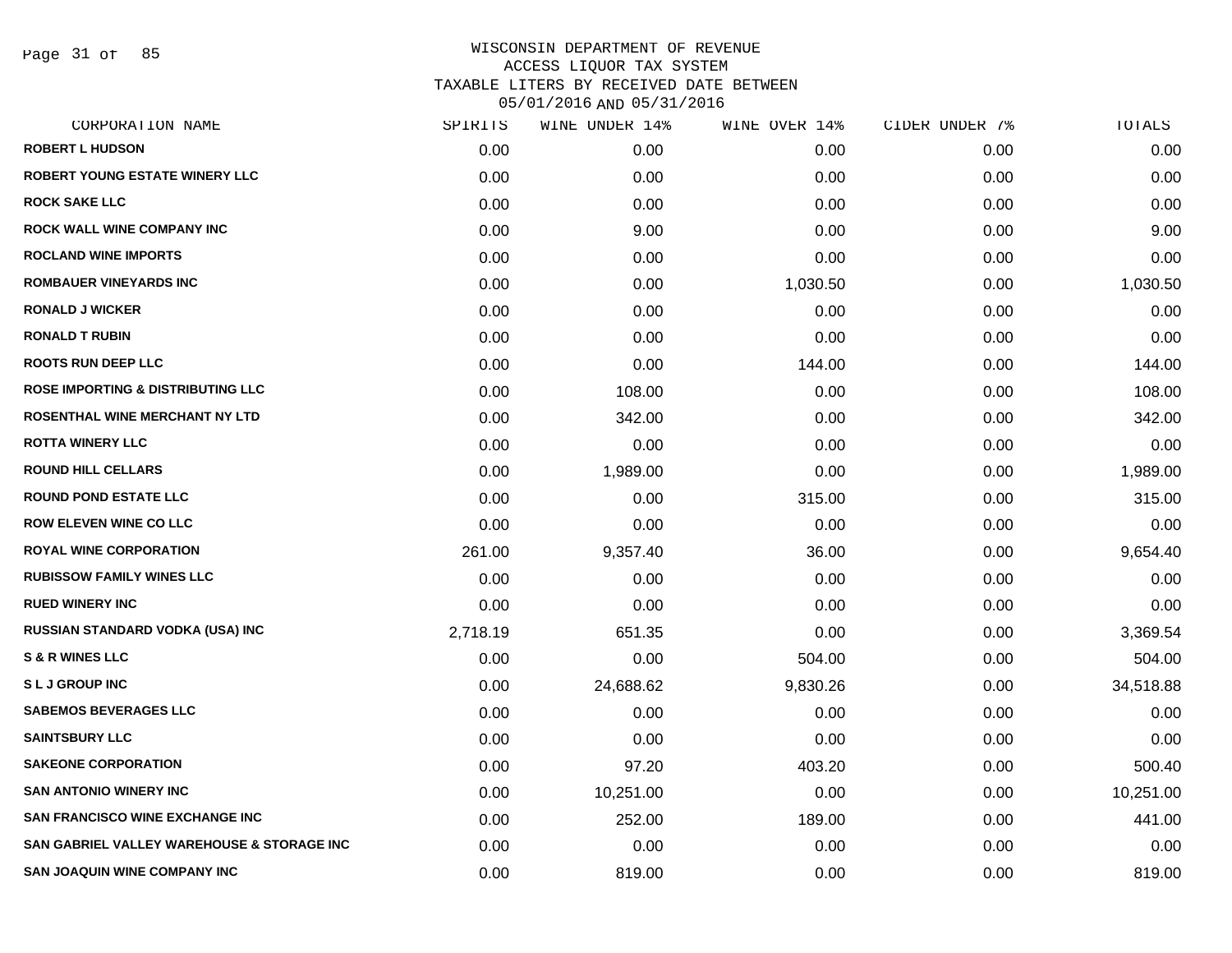Page 32 of 85

#### WISCONSIN DEPARTMENT OF REVENUE ACCESS LIQUOR TAX SYSTEM TAXABLE LITERS BY RECEIVED DATE BETWEEN

| CORPORATION NAME                            | SPIRITS    | WINE UNDER 14% | WINE OVER 14% | CIDER UNDER 7% | TOTALS     |
|---------------------------------------------|------------|----------------|---------------|----------------|------------|
| <b>SAN LUIS SPIRITS INC</b>                 | 2,295.00   | 0.00           | 0.00          | 0.00           | 2,295.00   |
| <b>SAN MARTINO IMPORTS INC</b>              | 0.00       | 0.00           | 0.00          | 0.00           | 0.00       |
| <b>SANGLIER CELLARS LLC</b>                 | 0.00       | 0.00           | 0.00          | 0.00           | 0.00       |
| <b>SANGLIER SELECTIONS LLC</b>              | 9.00       | 2,349.00       | 0.00          | 0.00           | 2,358.00   |
| <b>SANS LIEGE INC</b>                       | 0.00       | 63.00          | 0.00          | 0.00           | 63.00      |
| <b>SANS WINE &amp; SPIRITS CO</b>           | 0.00       | 0.00           | 0.00          | 0.00           | 0.00       |
| SANTA MARGHERITA USA INC                    | 0.00       | 11,380.50      | 0.00          | 0.00           | 11,380.50  |
| <b>SARACINA VINEYARDS LLC</b>               | 0.00       | 63.00          | 126.00        | 0.00           | 189.00     |
| <b>SARMENTO'S IMPORTS &amp; EXPORTS INC</b> | 0.00       | 0.00           | 0.00          | 0.00           | 0.00       |
| <b>SAVIAH ROSE WINERY LLC</b>               | 0.00       | 0.00           | 0.00          | 0.00           | 0.00       |
| <b>SAVIO SOARES SELECTIONS CORP</b>         | 0.00       | 0.00           | 0.00          | 0.00           | 0.00       |
| <b>SAZERAC COMPANY INC</b>                  | 449,711.40 | 233.98         | 395.99        | 0.00           | 450,341.37 |
| <b>SAZERAC NORTH AMERICA INC</b>            | 686,972.25 | 0.00           | 0.00          | 0.00           | 686,972.25 |
| <b>SB WINE CO LLC</b>                       | 0.00       | 0.00           | 0.00          | 0.00           | 0.00       |
| <b>SBRAGIA FAMILY VINEYARDS LLC</b>         | 0.00       | 0.00           | 0.00          | 0.00           | 0.00       |
| <b>SCENIC ROOT WINEGROWERS LLC</b>          | 0.00       | 378.00         | 0.00          | 0.00           | 378.00     |
| <b>SCHEID VINEYARDS CALIFORNIA INC</b>      | 0.00       | 2,025.00       | 0.00          | 0.00           | 2,025.00   |
| <b>SCHMITT SOHNE INC</b>                    | 0.00       | 0.00           | 0.00          | 0.00           | 0.00       |
| <b>SCHUG WINERY LLC</b>                     | 0.00       | 0.00           | 0.00          | 0.00           | 0.00       |
| <b>SCHUMACHER IMPORTS INC</b>               | 78.00      | 0.00           | 0.00          | 0.00           | 78.00      |
| <b>SCOPERTA IMPORTING CO INC</b>            | 0.00       | 3,211.25       | 0.00          | 0.00           | 3,211.25   |
| <b>SCOTT PAUL WINES OREGON LLC</b>          | 0.00       | 0.00           | 0.00          | 0.00           | 0.00       |
| <b>SEATTLE CIDER COMPANY LLC</b>            | 0.00       | 0.00           | 0.00          | 0.00           | 0.00       |
| <b>SEAVEY VINEYARD LP</b>                   | 0.00       | 0.00           | 0.00          | 0.00           | 0.00       |
| <b>SELBY ENTERPRISES INC</b>                | 0.00       | 0.00           | 0.00          | 0.00           | 0.00       |
| SELECTIVE WINE ESTATES INC                  | 0.00       | 630.00         | 0.00          | 0.00           | 630.00     |
| <b>SERGEY CHISTOV</b>                       | 0.00       | 0.00           | 0.00          | 0.00           | 0.00       |
| <b>SERRALLES USA LLC</b>                    | 3,681.00   | 0.00           | 0.00          | 0.00           | 3,681.00   |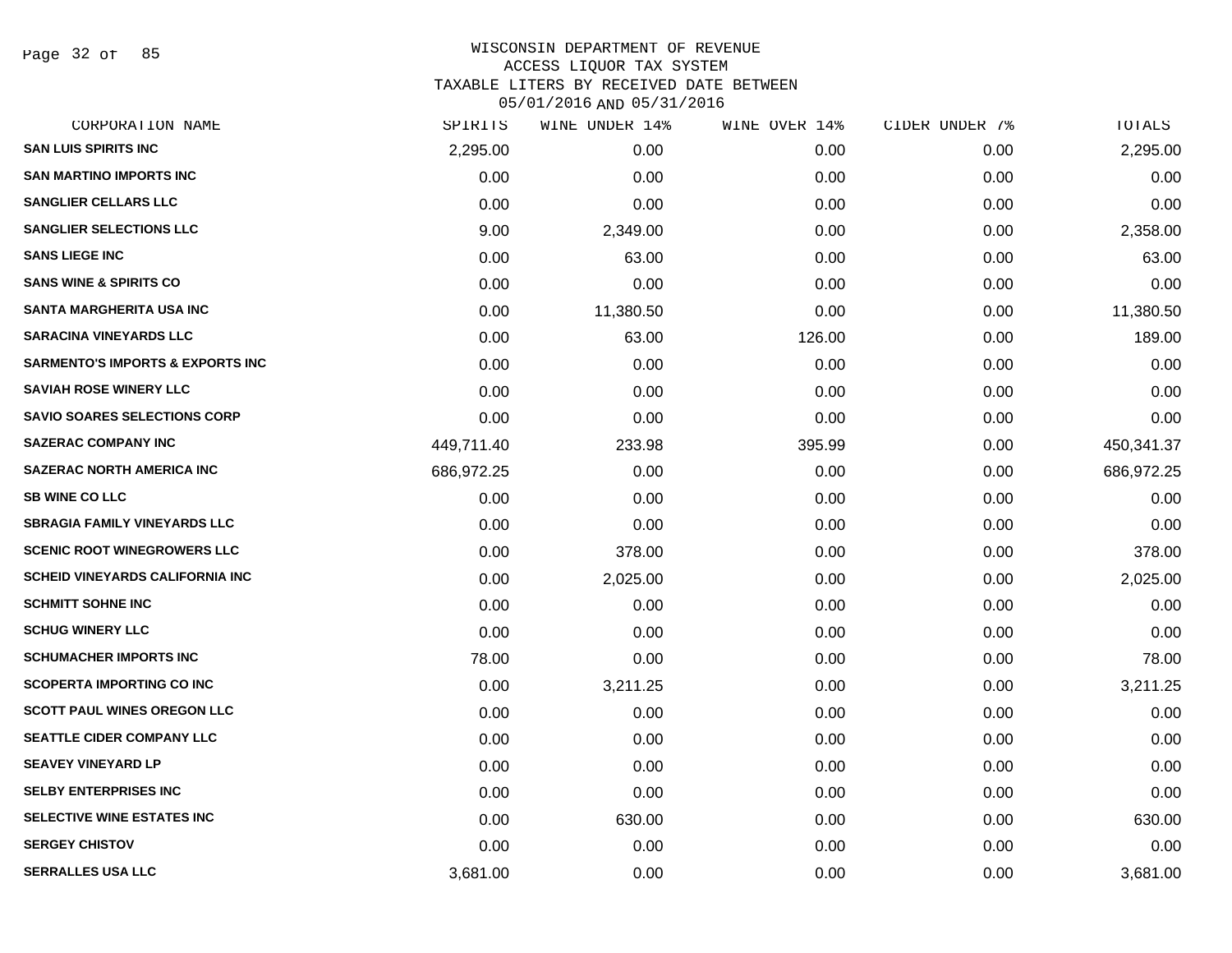Page 33 of 85

| CORPORATION NAME                      | SPIRITS  | WINE UNDER 14% | WINE OVER 14% | CIDER UNDER 7% | TOTALS    |
|---------------------------------------|----------|----------------|---------------|----------------|-----------|
| <b>SEVEN HILLS WINERY LLC</b>         | 0.00     | 0.00           | 0.00          | 0.00           | 0.00      |
| <b>SHAFER VINEYARDS INC</b>           | 0.00     | 0.00           | 0.00          | 0.00           | 0.00      |
| <b>SHANE WINE CELLARS LLC</b>         | 0.00     | 0.00           | 0.00          | 0.00           | 0.00      |
| <b>SHANNON RIDGE INC</b>              | 0.00     | 1,728.00       | 126.00        | 0.00           | 1,854.00  |
| <b>SHAW-ROSS HOLDING CO LLC</b>       | 3,952.50 | 1,206.00       | 5,228.10      | 0.00           | 10,386.60 |
| SHEA WINE CELLARS LLC                 | 0.00     | 0.00           | 0.00          | 0.00           | 0.00      |
| <b>SHELTON-MACKENZIE WINE COMPANY</b> | 0.00     | 0.00           | 126.00        | 0.00           | 126.00    |
| <b>SHORTS BREWING COMPANY</b>         | 0.00     | 0.00           | 0.00          | 0.00           | 0.00      |
| SIDNEY FRANK IMPORTING CO INC         | 111.00   | 0.00           | 0.00          | 0.00           | 111.00    |
| SILVER OAK WINE CELLARS LP            | 0.00     | 333.00         | 0.00          | 0.00           | 333.00    |
| <b>SIMIONI IMPORTS LLC</b>            | 0.00     | 0.00           | 0.00          | 0.00           | 0.00      |
| <b>SINSKEY VINEYARDS INC</b>          | 0.00     | 126.00         | 0.00          | 0.00           | 126.00    |
| <b>SIX SIGMA WINERY LLC</b>           | 0.00     | 0.00           | 0.00          | 0.00           | 0.00      |
| <b>SKINNER-DAVENA LLC</b>             | 0.00     | 108.00         | 0.00          | 0.00           | 108.00    |
| <b>SLO DOWN WINES LLC</b>             | 0.00     | 0.00           | 0.00          | 0.00           | 0.00      |
| <b>SMALL VINES WINES INC</b>          | 0.00     | 0.00           | 0.00          | 0.00           | 0.00      |
| <b>SMART VENDING LLC</b>              | 0.00     | 0.00           | 0.00          | 0.00           | 0.00      |
| <b>SMITH &amp; SMITH</b>              | 0.00     | 0.00           | 0.00          | 0.00           | 0.00      |
| <b>SOCIAL ENJOYMENTS LLC</b>          | 0.00     | 0.00           | 0.00          | 0.00           | 0.00      |
| SOGEVINUS FINE WINES USA INC          | 0.00     | 0.00           | 0.00          | 0.00           | 0.00      |
| <b>SOKOL BLOSSER LTD</b>              | 0.00     | 315.00         | 0.00          | 0.00           | 315.00    |
| <b>SOLBERG DISTILLING LLC</b>         | 0.00     | 0.00           | 0.00          | 0.00           | 0.00      |
| <b>SOLENA CELLARS LLC</b>             | 0.00     | 252.00         | 0.00          | 0.00           | 252.00    |
| <b>SOMERSTON WINE COMPANY, LLC</b>    | 0.00     | 0.00           | 0.00          | 0.00           | 0.00      |
| <b>SONOMA BEVERAGE WORKS INC</b>      | 0.00     | 0.00           | 0.00          | 0.00           | 0.00      |
| <b>SONOMA ESTATE VINTNERS LLC</b>     | 0.00     | 423.00         | 0.00          | 0.00           | 423.00    |
| <b>SOOS CREEK WINE CELLARS LLC</b>    | 0.00     | 0.00           | 0.00          | 0.00           | 0.00      |
| SORELLE CASA FINE WINES LLC           | 0.00     | 0.00           | 0.00          | 0.00           | 0.00      |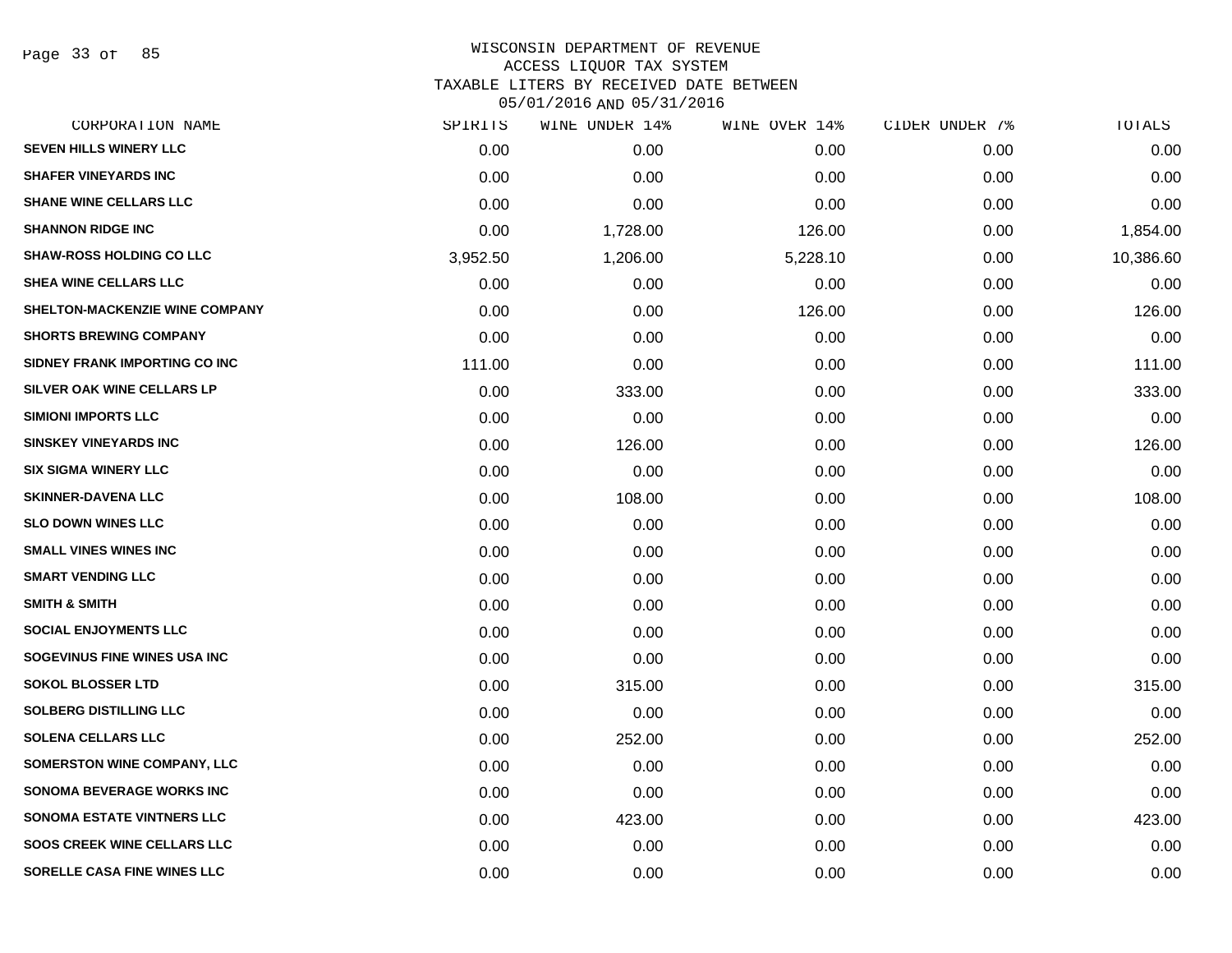Page 34 of 85

# WISCONSIN DEPARTMENT OF REVENUE ACCESS LIQUOR TAX SYSTEM TAXABLE LITERS BY RECEIVED DATE BETWEEN

| CORPORATION NAME                      | SPIRITS | WINE UNDER 14% | WINE OVER 14% | CIDER UNDER 7% | TOTALS    |
|---------------------------------------|---------|----------------|---------------|----------------|-----------|
| <b>SOUTH BAY WINE GROUP LLC</b>       | 0.00    | 126.00         | 0.00          | 0.00           | 126.00    |
| <b>SOUTHERN STARZ INC</b>             | 0.00    | 666.00         | 76.50         | 0.00           | 742.50    |
| SOUTHERN WINE GROUP LLC               | 0.00    | 117.00         | 405.00        | 0.00           | 522.00    |
| <b>SOVEREIGN BRANDS LLC</b>           | 0.00    | 0.00           | 819.00        | 0.00           | 819.00    |
| <b>SPANN VINEYARDS INC</b>            | 0.00    | 0.00           | 0.00          | 0.00           | 0.00      |
| <b>SPARKLING OREGON LLC</b>           | 0.00    | 0.00           | 0.00          | 0.00           | 0.00      |
| <b>SPEAKEASY SPIRITS LLC</b>          | 192.00  | 0.00           | 0.00          | 0.00           | 192.00    |
| <b>SPENCER HOOPES</b>                 | 0.00    | 45.00          | 181.50        | 0.00           | 226.50    |
| <b>SPIRIT IMPORTS INC</b>             | 0.00    | 0.00           | 0.00          | 0.00           | 0.00      |
| <b>SPLINTER GROUP NAPA LLC</b>        | 0.00    | 0.00           | 0.00          | 0.00           | 0.00      |
| <b>SPOTTSWOODE WINERY INC</b>         | 0.00    | 0.00           | 0.00          | 0.00           | 0.00      |
| <b>SPRING MOUNTAIN VINEYARD INC</b>   | 0.00    | 0.00           | 0.00          | 0.00           | 0.00      |
| <b>SQUARE ONE ORGANIC SPIRITS LLC</b> | 0.00    | 0.00           | 0.00          | 0.00           | 0.00      |
| <b>SQUARE ONE ORGANIC SPIRITS LLC</b> | 0.00    | 0.00           | 0.00          | 0.00           | 0.00      |
| <b>ST GEORGE SPIRITS INC</b>          | 315.00  | 0.00           | 0.00          | 0.00           | 315.00    |
| <b>ST HELENA ESTATE LLC</b>           | 0.00    | 0.00           | 0.00          | 0.00           | 0.00      |
| <b>ST INNOCENT LTD</b>                | 0.00    | 0.00           | 0.00          | 0.00           | 0.00      |
| ST JULIAN WINE COMPANY INC            | 0.00    | 0.00           | 0.00          | 0.00           | 0.00      |
| ST KILLIAN IMPORTING CO INC           | 0.00    | 0.00           | 0.00          | 0.00           | 0.00      |
| <b>ST SUPERY INC</b>                  | 0.00    | 252.00         | 0.00          | 0.00           | 252.00    |
| <b>STACKED WINES LLC</b>              | 0.00    | 0.00           | 0.00          | 0.00           | 0.00      |
| <b>STACY RYBACKI</b>                  | 0.00    | 0.00           | 0.00          | 0.00           | 0.00      |
| <b>STAGLIN FAMILY VINEYARD LLC</b>    | 0.00    | 0.00           | 45.00         | 0.00           | 45.00     |
| <b>STANLEY STAWSKI DIST CO INC</b>    | 159.00  | 189.00         | 0.00          | 0.00           | 348.00    |
| <b>STAR INDUSTRIES INC</b>            | 0.00    | 0.00           | 0.00          | 0.00           | 0.00      |
| <b>STARRY NIGHT WINERY LLC</b>        | 0.00    | 0.00           | 0.00          | 0.00           | 0.00      |
| <b>STE MICHELLE WINE ESTATES LTD</b>  | 162.00  | 47,128.50      | 9,192.00      | 0.00           | 56,482.50 |
| <b>STEELE WINES INC</b>               | 0.00    | 0.00           | 0.00          | 0.00           | 0.00      |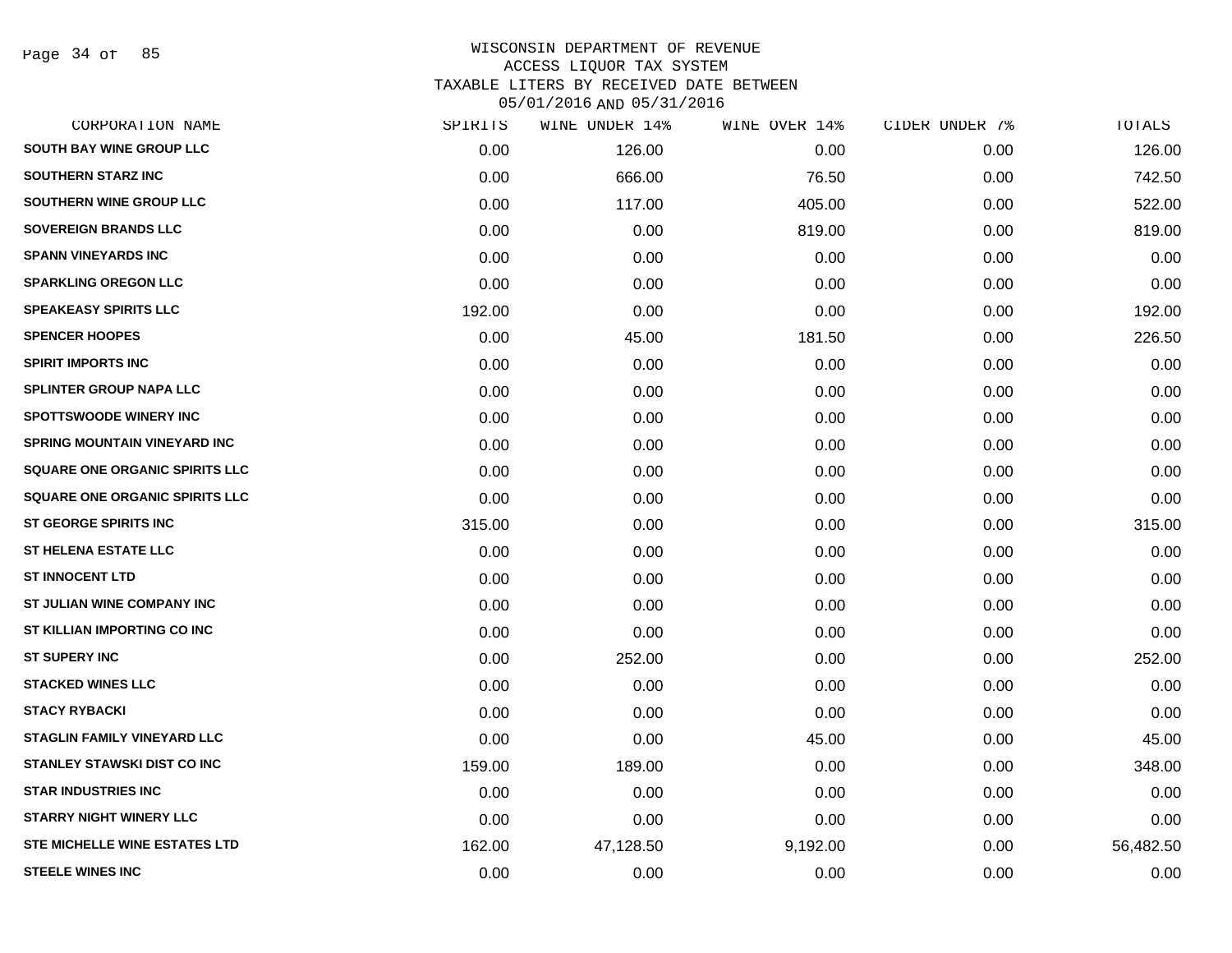Page 35 of 85

#### WISCONSIN DEPARTMENT OF REVENUE ACCESS LIQUOR TAX SYSTEM

TAXABLE LITERS BY RECEIVED DATE BETWEEN

| CORPORATION NAME                       | SPIRITS  | WINE UNDER 14% | WINE OVER 14% | CIDER UNDER 7% | TOTALS     |
|----------------------------------------|----------|----------------|---------------|----------------|------------|
| <b>STEFANO SALOCCHI</b>                | 0.00     | 0.00           | 0.00          | 0.00           | 0.00       |
| <b>STELLAR IMPORTING COMPANY LLC</b>   | 9.00     | 135.00         | 0.00          | 0.00           | 144.00     |
| <b>STEM CIDERS LLC</b>                 | 0.00     | 0.00           | 0.00          | 0.00           | 0.00       |
| <b>STEPHAN VINEYARD INC</b>            | 0.00     | 0.00           | 0.00          | 0.00           | 0.00       |
| STEPHEN DOOLEY WINE CO INC             | 0.00     | 0.00           | 0.00          | 0.00           | 0.00       |
| <b>STEVE MILES SELECTIONS INC</b>      | 0.00     | 0.00           | 0.00          | 0.00           | 0.00       |
| STEVEN EDMUNDS & CORNELIA ST JOHN      | 0.00     | 0.00           | 0.00          | 0.00           | 0.00       |
| <b>STEZ &amp; BOWER</b>                | 0.00     | 4,329.00       | 0.00          | 0.00           | 4,329.00   |
| <b>STOLI GROUP (USA) LLC</b>           | 3,175.65 | 0.00           | 10.69         | 0.00           | 3,186.34   |
| <b>STOLLER VINEYARDS INC</b>           | 0.00     | 0.00           | 0.00          | 0.00           | 0.00       |
| STOLLER WHOLESALE WINE & SPIRITS INC   | 735.00   | 0.00           | 18.00         | 0.00           | 753.00     |
| <b>STOLPMAN VINEYARDS LLC</b>          | 0.00     | 0.00           | 0.00          | 0.00           | 0.00       |
| <b>STONEBRAKER-SOLES INC</b>           | 0.00     | 0.00           | 0.00          | 0.00           | 0.00       |
| <b>STONECUSHION INC</b>                | 0.00     | 0.00           | 0.00          | 0.00           | 0.00       |
| <b>SUPREX INTERNATIONAL LTD</b>        | 0.00     | 0.00           | 0.00          | 0.00           | 0.00       |
| <b>SURVILLE ENTERPRISES CORP</b>       | 0.00     | 4,209.00       | 27.00         | 0.00           | 4,236.00   |
| <b>SUTTER HOME WINERY INC</b>          | 868.50   | 272,229.09     | 4,315.50      | 507.00         | 277,920.09 |
| <b>SVENSKA FOOD &amp; BEVERAGE LLC</b> | 0.00     | 0.00           | 0.00          | 0.00           | 0.00       |
| <b>SVP WINERY LLC</b>                  | 0.00     | 0.00           | 0.00          | 0.00           | 0.00       |
| <b>SYLVESTER WINERY INC</b>            | 0.00     | 0.00           | 0.00          | 0.00           | 0.00       |
| <b>T ELENTENY HOLDINGS LLC</b>         | 0.00     | 2,511.00       | 64.53         | 0.00           | 2,575.53   |
| <b>TAFT STREET INC</b>                 | 0.00     | 0.00           | 0.00          | 0.00           | 0.00       |
| <b>TAKARA SAKE USA INC</b>             | 9.00     | 2,083.50       | 637.20        | 18.00          | 2,747.70   |
| <b>TALLEY VINEYARDS INC</b>            | 0.00     | 63.00          | 63.00         | 0.00           | 126.00     |
| <b>TAMBER BEY VINEYARDS LLC</b>        | 0.00     | 0.00           | 0.00          | 0.00           | 0.00       |
| <b>TATOMER INC</b>                     | 0.00     | 0.00           | 0.00          | 0.00           | 0.00       |
| <b>TATOOSH DISTILLERY LLC</b>          | 0.00     | 0.00           | 0.00          | 0.00           | 0.00       |
| <b>TEQUILA PARTIDA LLC</b>             | 0.00     | 0.00           | 0.00          | 0.00           | 0.00       |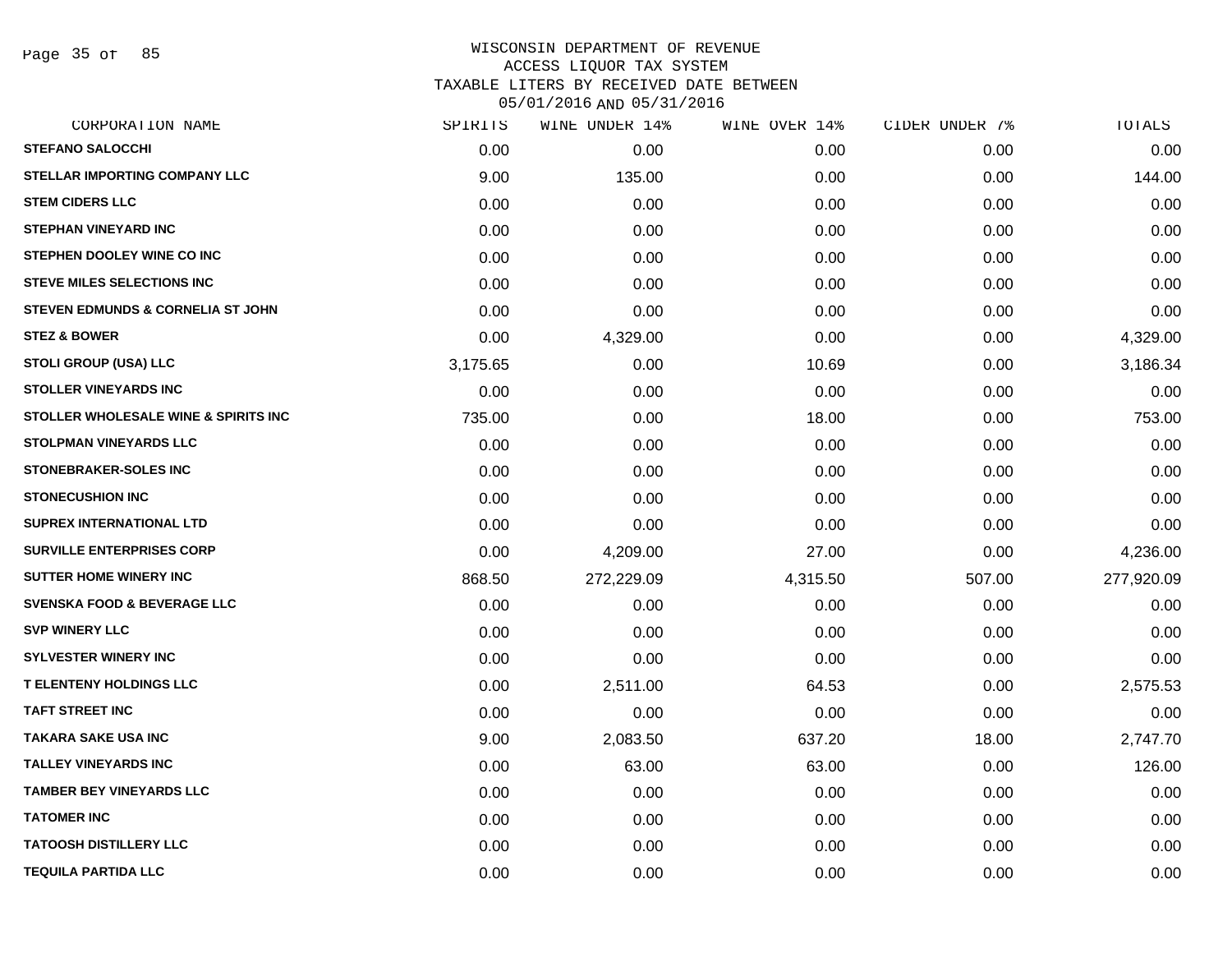Page 36 of 85

| CORPORATION NAME                    | SPIRITS  | WINE UNDER 14% | WINE OVER 14% | CIDER UNDER 7% | TOTALS     |
|-------------------------------------|----------|----------------|---------------|----------------|------------|
| <b>TERRA VINUM LLC</b>              | 0.00     | 0.00           | 0.00          | 0.00           | 0.00       |
| <b>TERRANEO MERCHANTS INC</b>       | 0.00     | 0.00           | 0.00          | 0.00           | 0.00       |
| <b>TERRAVANT WINE COMPANY LLC</b>   | 0.00     | 342.00         | 144.00        | 0.00           | 486.00     |
| <b>TERRESSENTIA CORPORATION</b>     | 288.00   | 0.00           | 0.00          | 0.00           | 288.00     |
| <b>TERRIZZI VINO INC</b>            | 0.00     | 252.00         | 0.00          | 0.00           | 252.00     |
| <b>TESTA WINES OF THE WORLD LTD</b> | 0.00     | 0.00           | 0.00          | 0.00           | 0.00       |
| <b>TGE LLC</b>                      | 0.00     | 1,514.70       | 0.00          | 0.00           | 1,514.70   |
| THE AUSTRALIAN WINE CONNECTION INC  | 0.00     | 0.00           | 0.00          | 0.00           | 0.00       |
| THE BIALE ESTATE                    | 0.00     | 0.00           | 0.00          | 0.00           | 0.00       |
| THE BLACK PRINCE DISTILLERY INC     | 0.00     | 0.00           | 0.00          | 0.00           | 0.00       |
| THE BRANDER VINEYARD                | 0.00     | 0.00           | 0.00          | 0.00           | 0.00       |
| THE BUSINESS CHAIN INC              | 0.00     | 0.00           | 0.00          | 0.00           | 0.00       |
| THE EDRINGTON GROUP USA LLC         | 1,251.50 | 0.00           | 0.00          | 0.00           | 1,251.50   |
| THE HESS COLLECTION WINERY          | 0.00     | 2,327.64       | 55.86         | 0.00           | 2,383.50   |
| THE HOUSE OF BURGUNDY INC           | 0.00     | 0.00           | 0.00          | 0.00           | 0.00       |
| THE INFINITE MONKEY THEOREM INC     | 0.00     | 0.00           | 0.00          | 0.00           | 0.00       |
| THE MEEKER VINEYARD                 | 0.00     | 0.00           | 162.00        | 0.00           | 162.00     |
| THE MORLET SELECTION INC            | 0.00     | 0.00           | 0.00          | 0.00           | 0.00       |
| THE MORNE WINE COMPANY              | 0.00     | 36.00          | 0.00          | 0.00           | 36.00      |
| THE R.S. LIPMAN COMPANY             | 0.00     | 0.00           | 0.00          | 0.00           | 0.00       |
| THE SILVERADO VINEYARDS             | 0.00     | 0.00           | 0.00          | 0.00           | 0.00       |
| THE SORTING TABLE LLC               | 0.00     | 891.00         | 45.00         | 0.00           | 936.00     |
| THE WINE GROUP INC                  | 0.00     | 728,815.76     | 17,565.00     | 0.00           | 746,380.76 |
| THE WINE SOURCE INC                 | 0.00     | 0.00           | 0.00          | 0.00           | 0.00       |
| THE WOODMAR GROUP LLC               | 0.00     | 441.00         | 63.00         | 0.00           | 504.00     |
| <b>THIENOT USA INC</b>              | 0.00     | 0.00           | 0.00          | 0.00           | 0.00       |
| <b>THOMAS D MORTIMER</b>            | 0.00     | 0.00           | 0.00          | 0.00           | 0.00       |
| THREE FAT GUYS WINE LLC             | 0.00     | 0.00           | 0.00          | 0.00           | 0.00       |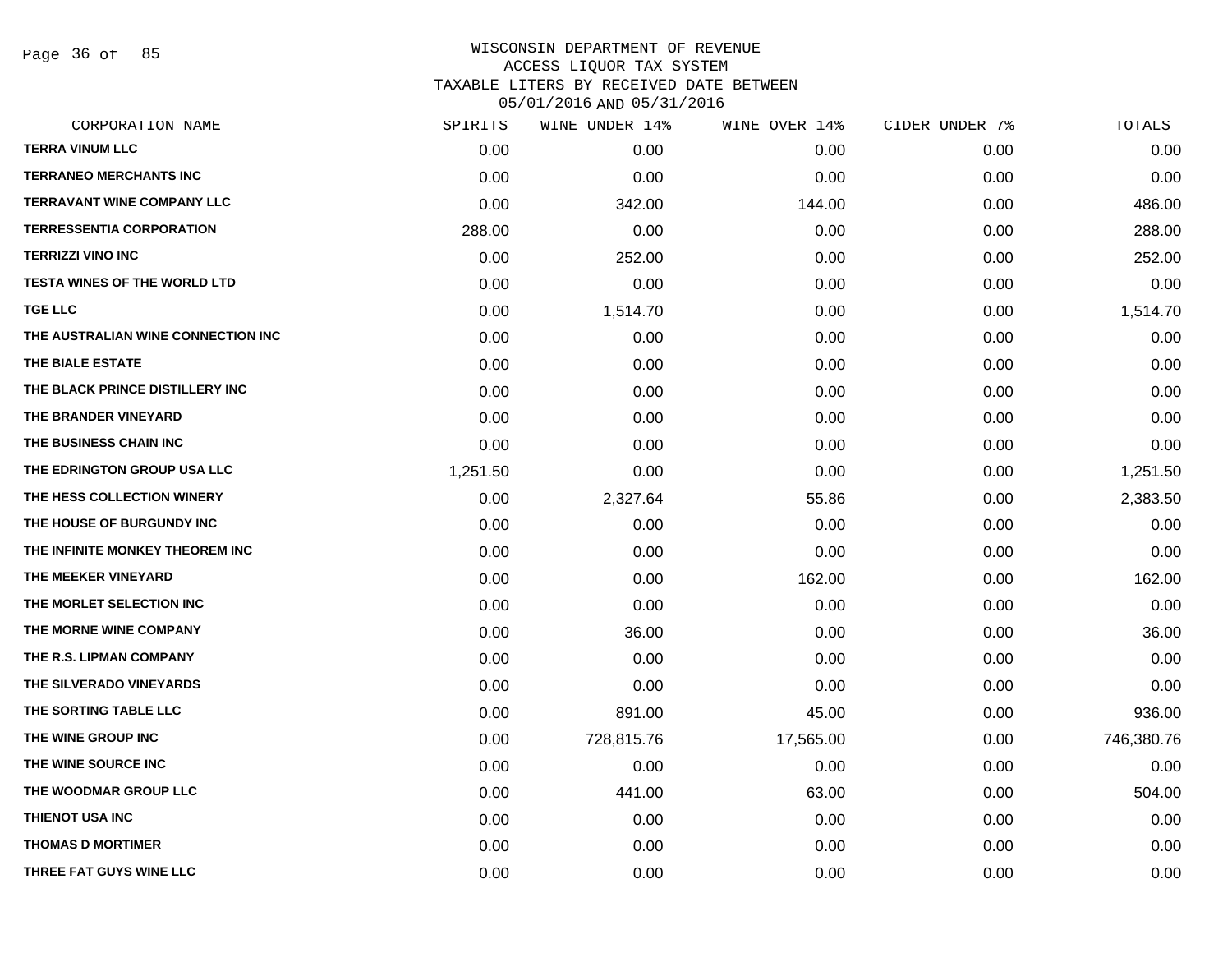Page 37 of 85

| CORPORATION NAME                       | SPIRITS | WINE UNDER 14% | WINE OVER 14% | CIDER UNDER 7% | TOTALS    |
|----------------------------------------|---------|----------------|---------------|----------------|-----------|
| THREE RING PRODUCTIONS LLC             | 0.00    | 0.00           | 0.00          | 0.00           | 0.00      |
| <b>TI BEVERAGE GROUP LTD</b>           | 0.00    | 0.00           | 0.00          | 0.00           | 0.00      |
| TIERRA DIVINA VINEYARD LLC             | 0.00    | 0.00           | 0.00          | 0.00           | 0.00      |
| <b>TITUS &amp; TITUS</b>               | 0.00    | 0.00           | 531.00        | 0.00           | 531.00    |
| TMR WINE COMPANY LLC                   | 0.00    | 0.00           | 0.00          | 0.00           | 0.00      |
| <b>TOAD HOLLOW VINEYARDS INC</b>       | 0.00    | 1,260.00       | 378.00        | 0.00           | 1,638.00  |
| <b>TOBIN JAMES CELLARS</b>             | 0.00    | 0.00           | 0.00          | 0.00           | 0.00      |
| <b>TOBY BEALL</b>                      | 0.00    | 0.00           | 0.00          | 0.00           | 0.00      |
| <b>TOLLIVER RANCH BRANDS LLC</b>       | 0.00    | 0.00           | 1,134.00      | 0.00           | 1,134.00  |
| <b>TOM MEADOWCROFT</b>                 | 0.00    | 0.00           | 0.00          | 0.00           | 0.00      |
| TRADEWINDS SPECIALTY IMPORTS LLC       | 0.00    | 0.00           | 0.00          | 0.00           | 0.00      |
| <b>TREANA WINERY LLC</b>               | 0.00    | 0.00           | 0.00          | 0.00           | 0.00      |
| <b>TREASURY CHATEAU &amp; ESTATES</b>  | 0.00    | 10,620.00      | 175.50        | 0.00           | 10,795.50 |
| TREASURY WINE ESTATES AMERICAS COMPANY | 0.00    | 48,431.22      | 3,649.50      | 0.00           | 52,080.72 |
| <b>TREFETHEN VINEYARDS WINERY INC</b>  | 0.00    | 0.00           | 0.00          | 0.00           | 0.00      |
| <b>TREFETHEN VINEYARDS WINERY INC</b>  | 0.00    | 0.00           | 0.00          | 0.00           | 0.00      |
| <b>TRENTADUE WINERY LLC</b>            | 0.00    | 756.00         | 0.00          | 0.00           | 756.00    |
| TRI VIN IMPORTS INC                    | 0.00    | 2,943.00       | 0.00          | 0.00           | 2,943.00  |
| <b>TRI-STAR MARKETING INC</b>          | 0.00    | 4,095.00       | 378.00        | 0.00           | 4,473.00  |
| TRINITAS CELLARS LLC                   | 0.00    | 0.00           | 0.00          | 0.00           | 0.00      |
| <b>TRIONE VINEYARDS LLC</b>            | 0.00    | 0.00           | 0.00          | 0.00           | 0.00      |
| TRIPLE EIGHT DISTILLERY LLC            | 0.00    | 0.00           | 0.00          | 0.00           | 0.00      |
| <b>TURLEY WINE CELLARS INC</b>         | 0.00    | 0.00           | 846.00        | 0.00           | 846.00    |
| <b>TURN KEY WINE BRANDS LLC</b>        | 0.00    | 945.00         | 0.00          | 0.00           | 945.00    |
| <b>TURNBULL WINE CELLARS</b>           | 0.00    | 0.00           | 0.00          | 0.00           | 0.00      |
| <b>TWIN PEAKS WINERY INC</b>           | 0.00    | 0.00           | 0.00          | 0.00           | 0.00      |
| TY KU, LLC                             | 162.00  | 27.72          | 162.36        | 0.00           | 352.08    |
| <b>UN SOGNO LLC</b>                    | 12.00   | 0.00           | 0.00          | 0.00           | 12.00     |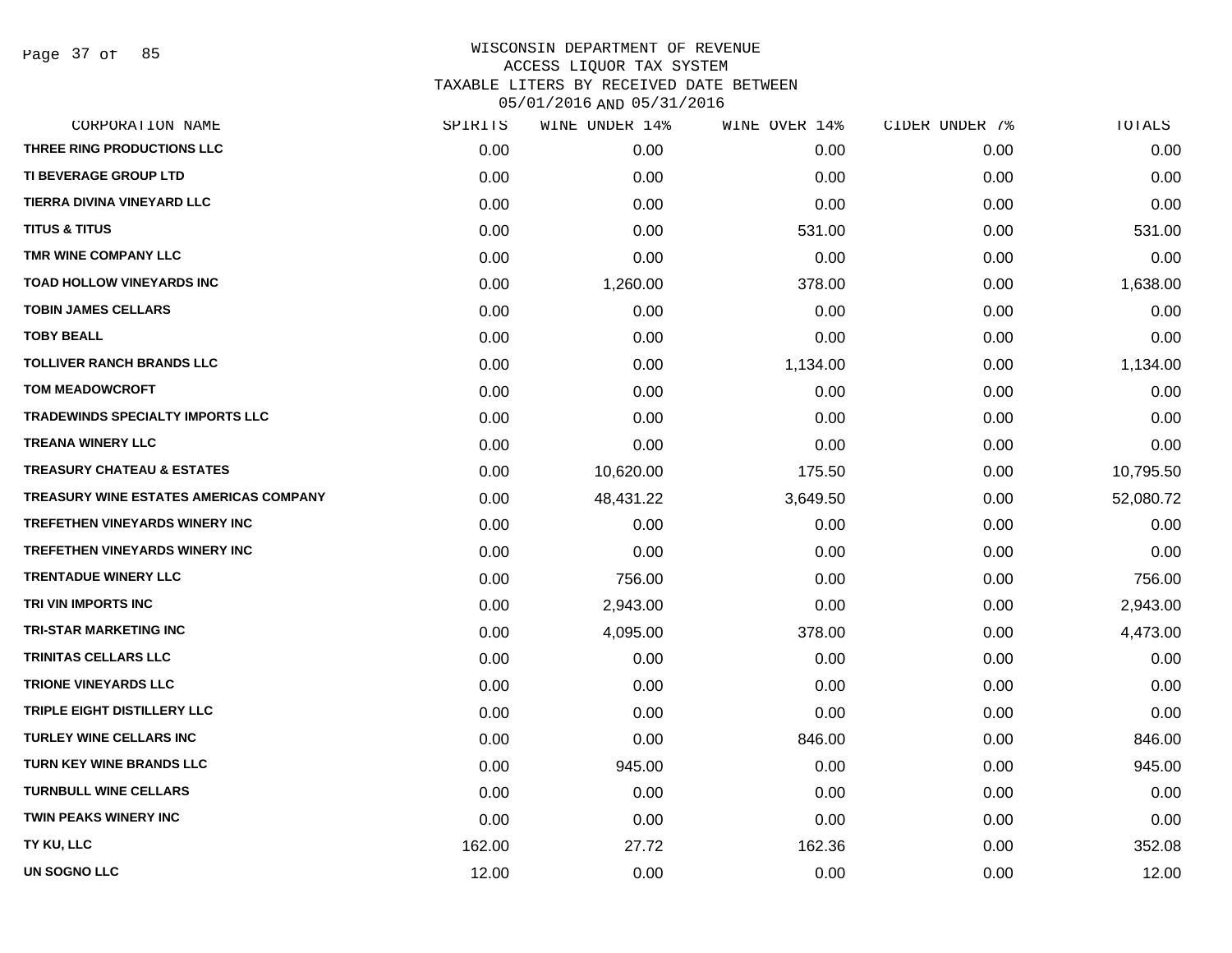Page 38 of 85

| CORPORATION NAME                      | SPIRITS    | WINE UNDER 14% | WINE OVER 14% | CIDER UNDER 7% | TOTALS     |
|---------------------------------------|------------|----------------|---------------|----------------|------------|
| UNCLE JOHN'S FRUIT HOUSE WINERY LLC   | 0.00       | 0.00           | 0.00          | 0.00           | 0.00       |
| <b>UNION WINE COMPANY</b>             | 0.00       | 998.97         | 0.00          | 0.00           | 998.97     |
| UNITED STATES DISTILLED PRODUCTS CO.  | 253,487.10 | 59,556.89      | 1,890.00      | 0.00           | 314,933.99 |
| UNTI WINE CO LLC                      | 0.00       | 0.00           | 0.00          | 0.00           | 0.00       |
| <b>USA WINE IMPORTS INC</b>           | 0.00       | 1,777.00       | 0.00          | 0.00           | 1,777.00   |
| <b>USA WINE WEST LLC</b>              | 180.00     | 2,341.50       | 585.00        | 0.00           | 3,106.50   |
| <b>UVE ENTERPRISES INC</b>            | 0.00       | 1,768.50       | 85.50         | 0.00           | 1,854.00   |
| <b>V&amp;CLLC</b>                     | 0.00       | 0.00           | 0.00          | 0.00           | 0.00       |
| <b>V2 WINE GROUP LLC</b>              | 0.00       | 333.00         | 1,134.00      | 0.00           | 1,467.00   |
| <b>VALCKENBERG INTERNATIONAL INC</b>  | 0.00       | 0.00           | 0.00          | 0.00           | 0.00       |
| <b>VALOR WINE CO LLC</b>              | 0.00       | 0.00           | 0.00          | 0.00           | 0.00       |
| VAN RUITEN FAMILY WINERY LLC          | 0.00       | 0.00           | 0.00          | 0.00           | 0.00       |
| <b>VANDER MILL LLC</b>                | 0.00       | 0.00           | 0.00          | 15,656.46      | 15,656.46  |
| <b>VEEV SPIRITS LLC</b>               | 0.00       | 0.00           | 0.00          | 0.00           | 0.00       |
| <b>VEN CAL RANCHES LLC</b>            | 0.00       | 0.00           | 0.00          | 0.00           | 0.00       |
| <b>VENGE VINEYARDS INC</b>            | 0.00       | 0.00           | 0.00          | 0.00           | 0.00       |
| <b>VERMEIL WINE GROUP LLC</b>         | 0.00       | 0.00           | 0.00          | 0.00           | 0.00       |
| <b>VERMONT HARD CIDER COMPANY LLC</b> | 0.00       | 0.00           | 0.00          | 25,236.00      | 25,236.00  |
| VI. SCO. INC                          | 0.00       | 0.00           | 0.00          | 0.00           | 0.00       |
| <b>VIAS IMPORTS LTD</b>               | 0.00       | 630.00         | 0.00          | 0.00           | 630.00     |
| <b>VIATUS</b>                         | 0.00       | 1,593.00       | 0.00          | 0.00           | 1,593.00   |
| <b>VICENTE GANDIA USA INC</b>         | 0.00       | 0.00           | 0.00          | 0.00           | 0.00       |
| <b>VIEUX VINS INC</b>                 | 0.00       | 153.00         | 324.00        | 0.00           | 477.00     |
| <b>VIKRE DISTILLERY LLC</b>           | 324.00     | 0.00           | 0.00          | 0.00           | 324.00     |
| <b>VILLA CREEK INC</b>                | 0.00       | 0.00           | 0.00          | 0.00           | 0.00       |
| <b>VILLA ENCINAL PARTNERS LP</b>      | 0.00       | 0.00           | 0.00          | 0.00           | 0.00       |
| <b>VIN DE ZO LLC</b>                  | 0.00       | 0.00           | 0.00          | 0.00           | 0.00       |
| <b>VIN DIVINO LTD</b>                 | 0.00       | 0.00           | 0.00          | 0.00           | 0.00       |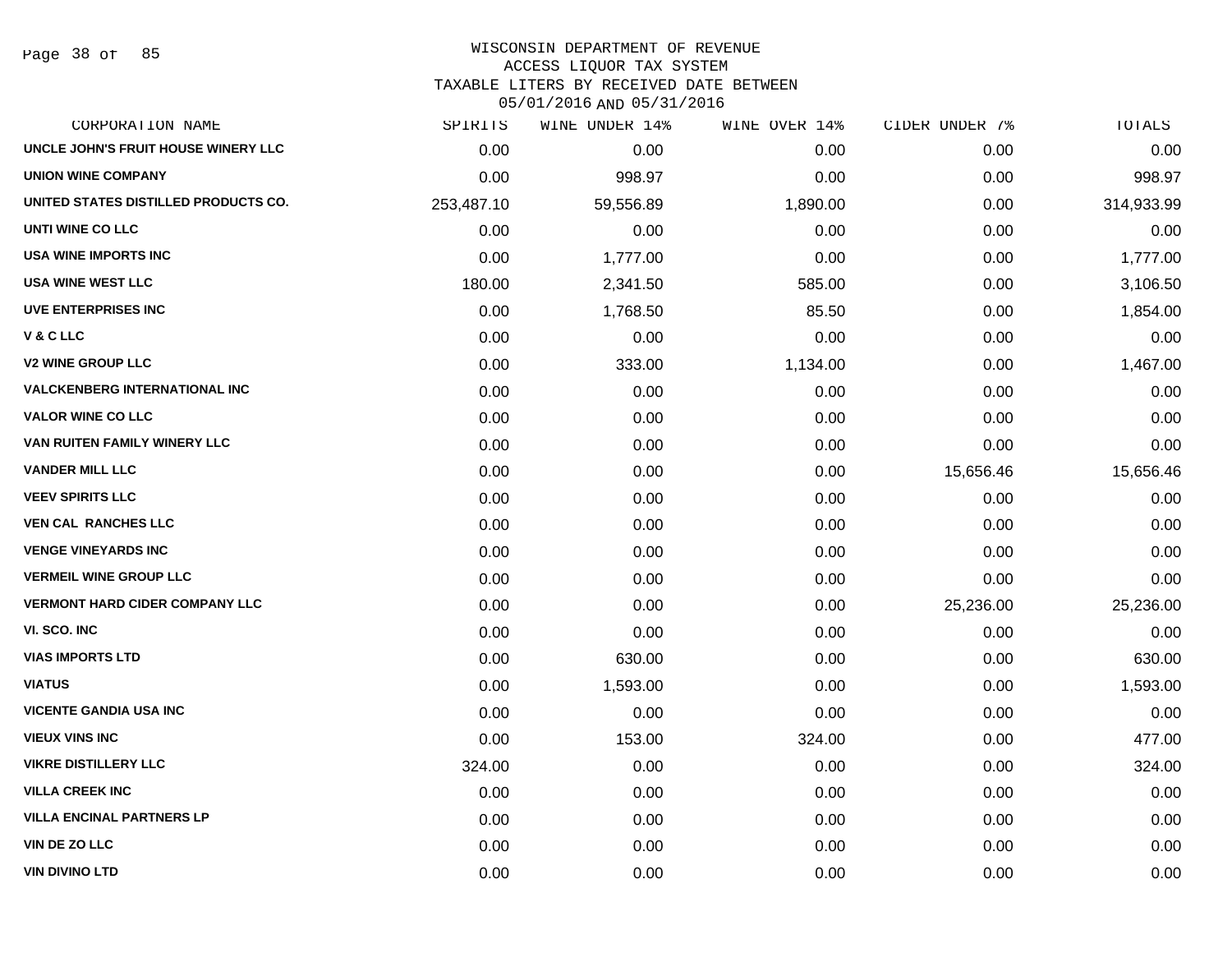Page 39 of 85

#### WISCONSIN DEPARTMENT OF REVENUE ACCESS LIQUOR TAX SYSTEM TAXABLE LITERS BY RECEIVED DATE BETWEEN

| CORPORATION NAME                               | SPIRITS | WINE UNDER 14% | WINE OVER 14% | CIDER UNDER 7% | TOTALS    |
|------------------------------------------------|---------|----------------|---------------|----------------|-----------|
| <b>VINA ROBLES INC</b>                         | 0.00    | 0.00           | 0.00          | 0.00           | 0.00      |
| <b>VINAMERICAS INC</b>                         | 0.00    | 612.00         | 0.00          | 0.00           | 612.00    |
| <b>VINCENZO PADULA</b>                         | 0.00    | 0.00           | 0.00          | 0.00           | 0.00      |
| <b>VINE CLIFF WINERY INC</b>                   | 0.00    | 0.00           | 0.00          | 0.00           | 0.00      |
| <b>VINE CONNECTIONS LLC</b>                    | 0.00    | 1,377.00       | 200.88        | 0.00           | 1,577.88  |
| <b>VINEBURG LLC</b>                            | 0.00    | 0.00           | 0.00          | 0.00           | 0.00      |
| <b>VINEDREA WINES LLC</b>                      | 0.00    | 0.00           | 0.00          | 0.00           | 0.00      |
| <b>VINEYARD 29 LLC</b>                         | 0.00    | 0.00           | 0.00          | 0.00           | 0.00      |
| <b>VINEYARD BRANDS LLC</b>                     | 0.00    | 4,027.00       | 417.00        | 0.00           | 4,444.00  |
| <b>VINEYARD VARIETIES INC</b>                  | 0.00    | 0.00           | 0.00          | 0.00           | 0.00      |
| <b>VINIFERA IMPORTS LTD</b>                    | 0.00    | 0.00           | 0.00          | 0.00           | 0.00      |
| <b>VINIFERA WINE COMPANY LLC</b>               | 0.00    | 0.00           | 0.00          | 0.00           | 0.00      |
| <b>VINO DEL SOL INC</b>                        | 0.00    | 1,026.00       | 0.00          | 0.00           | 1,026.00  |
| <b>VINO ET SPIRITUS LLC</b>                    | 0.00    | 0.00           | 0.00          | 0.00           | 0.00      |
| <b>VINO.COM LLC</b>                            | 18.00   | 1,638.00       | 198.00        | 0.00           | 1,854.00  |
| <b>VINOVIA WINE GROUP INC</b>                  | 0.00    | 252.00         | 36.00         | 0.00           | 288.00    |
| <b>VINTAGE '59 IMPORTS LLC</b>                 | 0.00    | 0.00           | 0.00          | 0.00           | 0.00      |
| <b>VINTAGE POINT LLC</b>                       | 0.00    | 171.00         | 252.00        | 0.00           | 423.00    |
| <b>VINTURE WINE COMPANY LLC</b>                | 0.00    | 0.00           | 0.00          | 0.00           | 0.00      |
| <b>VINTUS LLC</b>                              | 0.00    | 3,654.00       | 598.50        | 0.00           | 4,252.50  |
| <b>VINTWOOD INTERNATIONAL LTD</b>              | 0.00    | 0.00           | 0.00          | 0.00           | 0.00      |
| <b>VISION WINE &amp; SPIRITS LLC</b>           | 0.00    | 0.00           | 0.00          | 0.00           | 0.00      |
| <b>VITANI SPIRITS LLC</b>                      | 0.00    | 0.00           | 0.00          | 0.00           | 0.00      |
| <b>VOTTO VINES IMPORTING INC</b>               | 0.00    | 0.00           | 0.00          | 0.00           | 0.00      |
| <b>W J DEUTSCH &amp; SONS LTD</b>              | 789.00  | 16,560.00      | 225.00        | 0.00           | 17,574.00 |
| <b>WAGNER WINE COMPANY LLC</b>                 | 0.00    | 0.00           | 2,340.00      | 0.00           | 2,340.00  |
| <b>WALLA WALLA VINTNERS LLC</b>                | 0.00    | 0.00           | 0.00          | 0.00           | 0.00      |
| <b>WALTER HANSEL WINERY &amp; VINEYARD LLC</b> | 0.00    | 0.00           | 0.00          | 0.00           | 0.00      |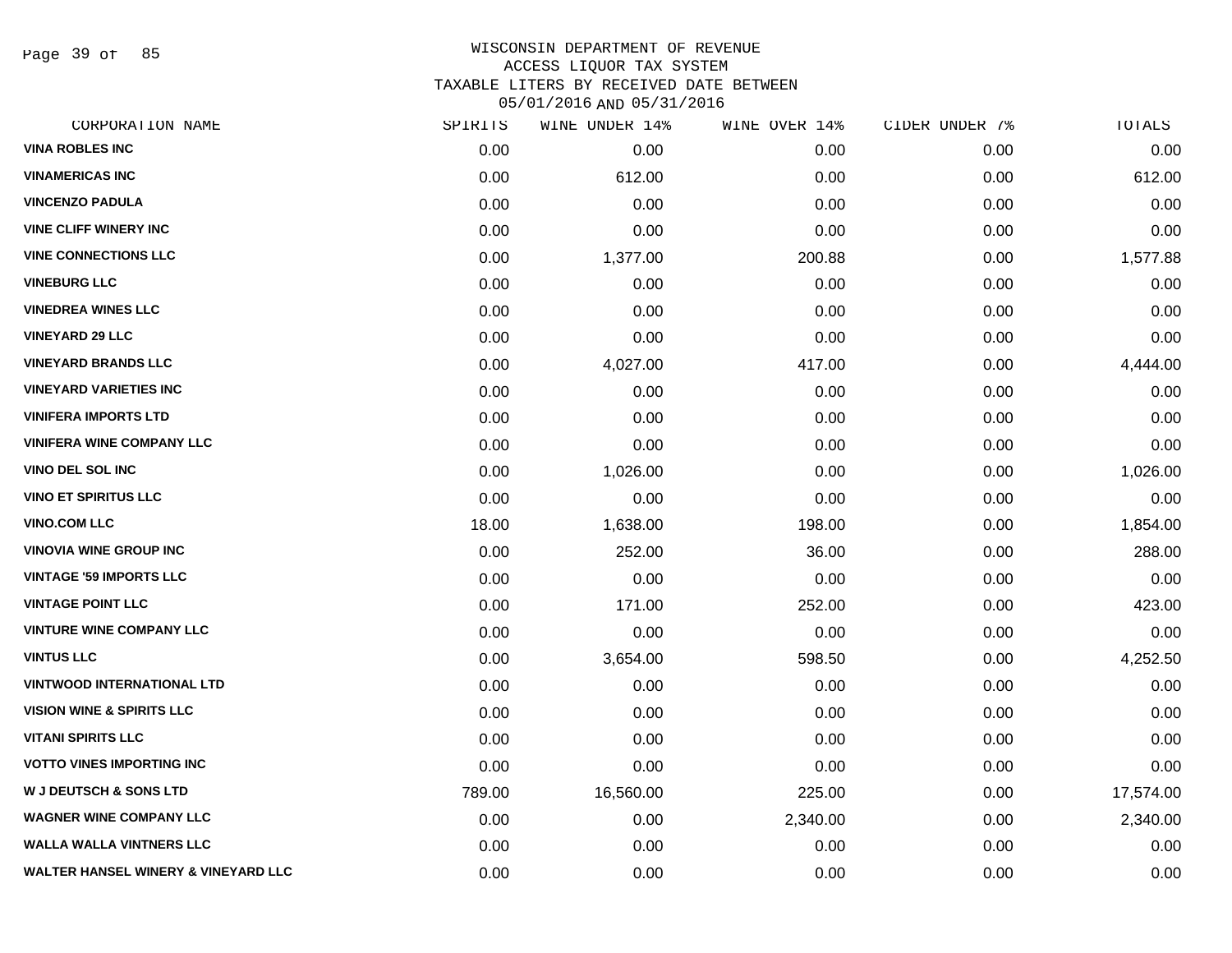### WISCONSIN DEPARTMENT OF REVENUE ACCESS LIQUOR TAX SYSTEM TAXABLE LITERS BY RECEIVED DATE BETWEEN

| CORPORATION NAME                               | SPIRITS   | WINE UNDER 14% | WINE OVER 14% | CIDER UNDER 7% | TOTALS    |
|------------------------------------------------|-----------|----------------|---------------|----------------|-----------|
| <b>WARWICK VALLEY WINE CO INC</b>              | 0.00      | 0.00           | 0.00          | 0.00           | 0.00      |
| <b>WEIBEL INCORPORATED</b>                     | 0.00      | $-233.84$      | 0.00          | 0.00           | $-233.84$ |
| <b>WEIN BAUER INC</b>                          | 0.00      | 4,080.98       | 0.00          | 0.00           | 4,080.98  |
| <b>WEST COAST WINE PARTNERS LLC</b>            | 0.00      | 0.00           | 0.00          | 0.00           | 0.00      |
| <b>WESTERN SPIRITS BEVERAGE LLC</b>            | 5,912.70  | 0.00           | 0.00          | 0.00           | 5,912.70  |
| <b>WEYGANDT-METZLER IMPORTING LTD</b>          | 0.00      | 0.00           | 0.00          | 0.00           | 0.00      |
| <b>WHITE OAK VINEYARDS &amp; WINERY LLC</b>    | 0.00      | 0.00           | 0.00          | 0.00           | 0.00      |
| WHYTE AND MACKAY (AMERICAS) LIMITED LLC        | 0.00      | 0.00           | 0.00          | 0.00           | 0.00      |
| <b>WI INC</b>                                  | 0.00      | 0.00           | 0.00          | 0.00           | 0.00      |
| <b>WILD WOOD VINEYARD &amp; WINERY</b>         | 0.00      | 0.00           | 0.00          | 0.00           | 0.00      |
| <b>WILLAKENZIE ESTATE INC</b>                  | 0.00      | 0.00           | 0.00          | 0.00           | 0.00      |
| <b>WILLAMETTE VALLEY VINEYARDS INC</b>         | 0.00      | 63.00          | 63.00         | 0.00           | 126.00    |
| <b>WILLIAM GRANT &amp; SONS INC</b>            | 0.00      | 0.00           | 0.00          | 0.00           | 0.00      |
| <b>WILLIAM J WOLF</b>                          | 0.00      | 0.00           | 0.00          | 0.00           | 0.00      |
| <b>WILLIAM P KNUTTEL</b>                       | 0.00      | 0.00           | 0.00          | 0.00           | 0.00      |
| <b>WILLIAM PRICE III</b>                       | 0.00      | 0.00           | 594.00        | 0.00           | 594.00    |
| <b>WILLIAM WOODRUFF</b>                        | 0.00      | 0.00           | 0.00          | 0.00           | 0.00      |
| <b>WILSON CREEK WINERY &amp; VINEYARDS INC</b> | 0.00      | 0.00           | 0.00          | 0.00           | 0.00      |
| <b>WILSON DANIELS LLC</b>                      | 0.00      | 841.50         | 0.00          | 0.00           | 841.50    |
| <b>WILSON DANIELS LTD</b>                      | 11,171.10 | 0.00           | 108.00        | 0.00           | 11,279.10 |
| <b>WINDY CITY DISTILLING INC</b>               | 0.00      | 0.00           | 0.00          | 0.00           | 0.00      |
| <b>WINDY HILL SPIRITS INC</b>                  | 0.00      | 0.00           | 0.00          | 0.00           | 0.00      |
| WINE COUNTRY INTERNATIONAL INC                 | 0.00      | 0.00           | 0.00          | 0.00           | 0.00      |
| <b>WINE CREEK LLC</b>                          | 0.00      | 252.00         | 0.00          | 0.00           | 252.00    |
| <b>WINE HOOLIGANS LLC</b>                      | 0.00      | 0.00           | 0.00          | 0.00           | 0.00      |
| <b>WINE WINE SITUATION LLC</b>                 | 0.00      | 0.00           | 0.00          | 0.00           | 0.00      |
| <b>WINEPLAYGROUND.COM INC</b>                  | 0.00      | 0.00           | 0.00          | 0.00           | 0.00      |
| <b>WINERIES &amp; SELECT PRODUCTS LLC</b>      | 0.00      | 216.00         | 504.00        | 0.00           | 720.00    |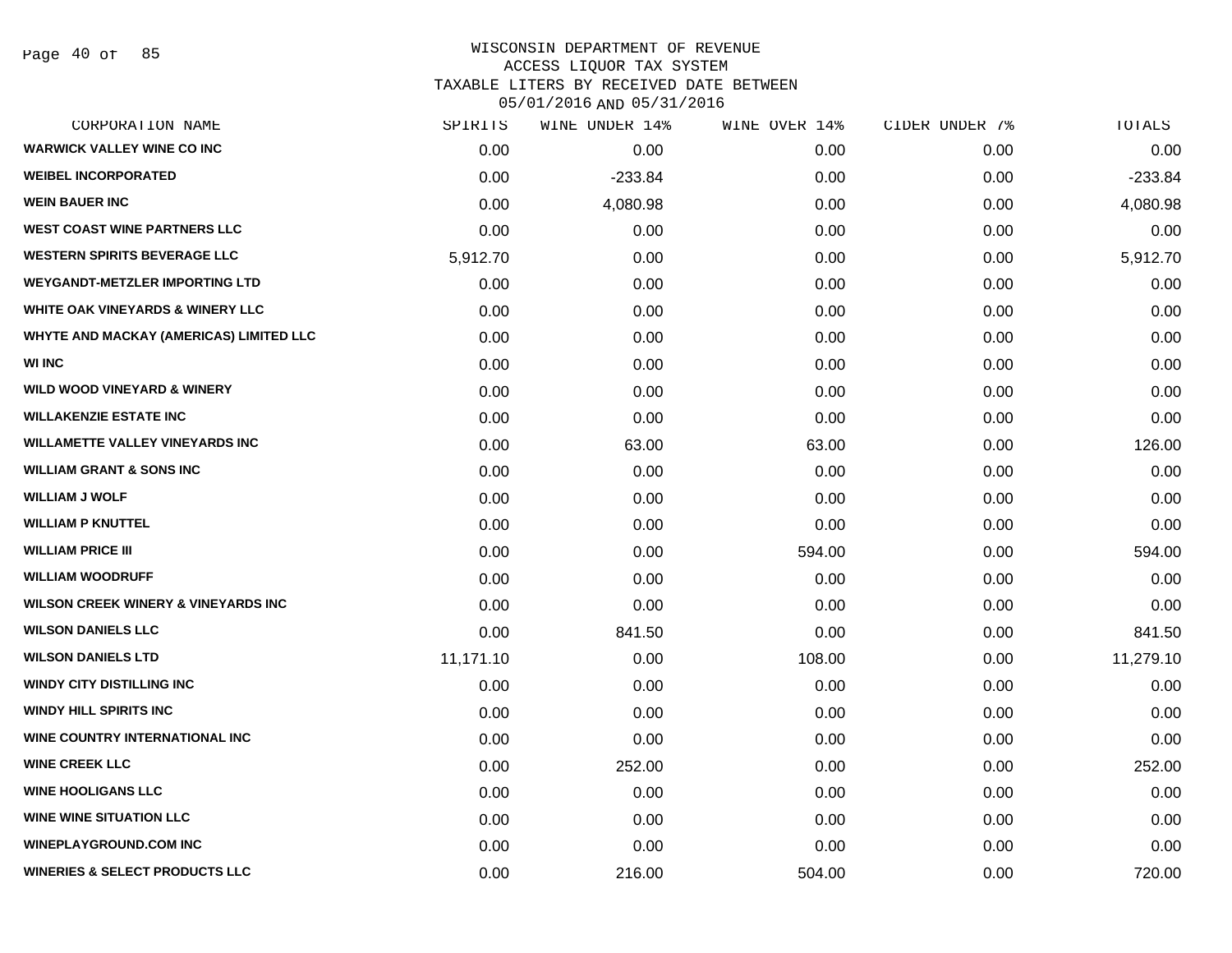Page 41 of 85

| CORPORATION NAME                  | SPIRITS      | UNDER 14%<br>WINE | WINE OVER 14% | CIDER UNDER 7% | TOTALS       |
|-----------------------------------|--------------|-------------------|---------------|----------------|--------------|
| WINERY AT BLACK STAR FARMS LLC    | 0.00         | 0.00              | 0.00          | 0.00           | 0.00         |
| <b>WINERY EXCHANGE, INC.</b>      | 0.00         | 783.00            | 0.00          | 0.00           | 783.00       |
| <b>WINES OF FRANCE INC</b>        | 0.00         | 135.00            | 0.00          | 0.00           | 135.00       |
| <b>WINES UNLIMITED INC</b>        | 0.00         | 733.50            | 0.00          | 0.00           | 733.50       |
| <b>WINESELLERS LTD</b>            | 0.00         | 5,782.00          | 0.00          | 297.00         | 6,079.00     |
| <b>WOODSHED BEVERAGE LLC</b>      | 0.00         | 0.00              | 0.00          | 0.00           | 0.00         |
| <b>WOODSON WINES LLC</b>          | 0.00         | 0.00              | 0.00          | 0.00           | 0.00         |
| <b>WORLD TRAVELER IMPORTS LLC</b> | 0.00         | 585.00            | 135.00        | 0.00           | 720.00       |
| <b>WYOMING WHISKEY INC</b>        | 0.00         | 0.00              | 0.00          | 0.00           | 0.00         |
| YAEGAKI CORPORATION OF USA        | 0.00         | 792.00            | 108.00        | 0.00           | 900.00       |
| <b>ZD WINES LLC</b>               | 0.00         | 0.00              | 9.00          | 0.00           | 9.00         |
| <b>ZEILER SPIRITS LLC</b>         | 0.00         | 0.00              | 0.00          | 0.00           | 0.00         |
| <b>ZEPALTAS WINES LLC</b>         | 0.00         | 0.00              | 0.00          | 0.00           | 0.00         |
| <b>ZONIN USA INC</b>              | 0.00         | 1,656.00          | 126.00        | 0.00           | 1,782.00     |
| TOTAL LITERS FOR 5/31/2016        | 3,825,147.52 | 3,249,035.46      | 166,952.03    | 229,872.04     | 7,471,007.05 |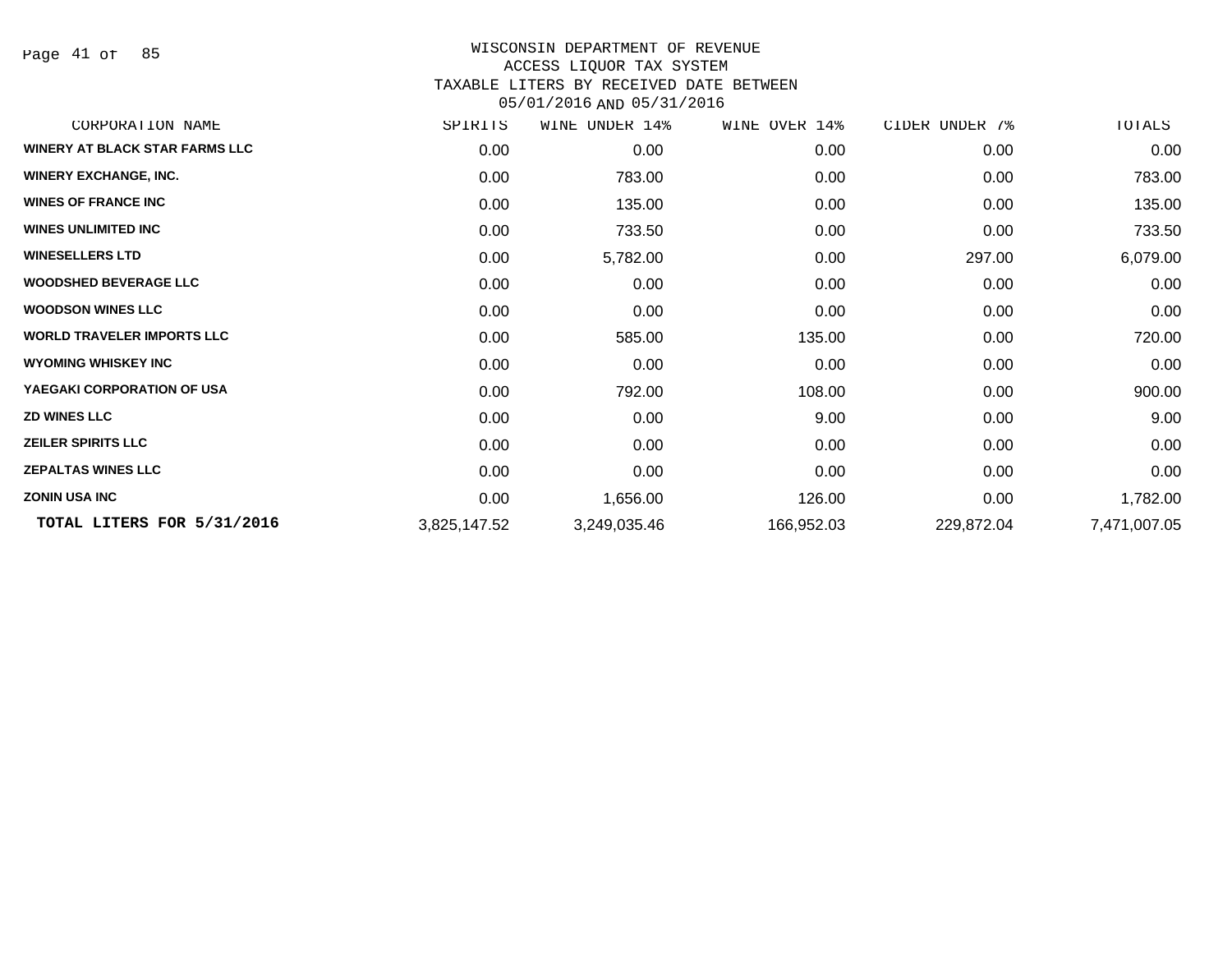Page 42 of 85

# WISCONSIN DEPARTMENT OF REVENUE ACCESS LIQUOR TAX SYSTEM TAXABLE LITERS BY RECEIVED DATE BETWEEN 05/01/2016 AND 05/31/2016

**IN STATE WHOLESALER (W) ALLSTATE LIQUOR & WINE COMPANY, INC.**  $0.00$   $0.00$   $0.00$   $0.00$   $0.00$   $0.00$   $0.00$   $0.00$   $0.00$   $0.00$   $0.00$   $0.00$ **AMPHORAE, LLC** 0.00 0.00 0.00 0.00 0.00 **ARCADIA BEVERAGE COMPANY** 0.00 0.00 0.00 0.00 0.00 **AVA WINE & SPIRITS LLC** 0.00 8,927.93 0.00 0.00 8,927.93 **BACKDOOR BRANDS LLC** 0.00 0.00 0.00 0.00 0.00 **BADGER DISTRIBUTING OF MILWAUKEE LLC** 0.00 0.00 0.00 0.00 0.00 **BADGER LIQUOR CO INC** 0.00 0.00 0.00 0.00 0.00 **BADGER STATE WINERY COOPERATIVE** 0.00 0.00 0.00 0.00 0.00 **BADGER WINE & SPIRITS LLC**  $\begin{array}{ccc} 0.00 & 0.00 & 0.00 \\ 0.00 & 0.00 & 0.00 \end{array}$ **BEECHWOOD DISTRIBUTORS, INC.** 0.00 0.00 0.00 0.00 0.00 **BEER CAPITOL DISTRIBUTING, INC.** 0.00 0.00 0.00 0.00 0.00 **BILL'S DISTRIBUTING, LTD.** 0.00 0.00 0.00 0.00 0.00 **BRANT T NEHMER** 0.00 0.00 0.00 0.00 0.00 **BREAKTHRU BEVERAGE GROUP LLC** 0.00 0.00 0.00 0.00 0.00 **BREAKTHRU BEVERAGE GROUP LLC** 93,773.23 12,362.13 1,113.01 0.00 107,248.37 **BREAKTHRU BEVERAGE WISCONSIN NORTH LLC** 0.00 0.00 0.00 0.00 0.00 **C.J.W., INC.** 0.00 0.00 0.00 0.00 0.00 **CAPITOL-HUSTING COMPANY, INC.** 10,157.40 47,601.00 285.00 0.00 58,043.40 **CARMAN MARKETING & SALES LLC** 0.00 0.00 0.00 0.00 0.00 **CATHRINE BENNETT** 0.00 0.00 0.00 0.00 0.00 **CENTRAL BEER DISTRIBUTORS, INC.** 0.00 0.00 0.00 0.00 0.00 **DE PERE LIQUOR CO LLC** 0.00 0.00 0.00 0.00 0.00 **DEAN DISTRIBUTING, INC.** 0.00 0.00 0.00 0.00 0.00 **DEAN DISTRIBUTING, INC.** 0.00 0.00 0.00 0.00 0.00 **DEWITT CHURCH GOODS, INC.** 0.00 0.00 0.00 0.00 0.00 CORPORATION NAME SPIRITS WINE UNDER 14% WINE OVER 14% CIDER UNDER 7% TOTALS

**ELIZABETH G KARANDANIS** 0.00 0.00 0.00 0.00 0.00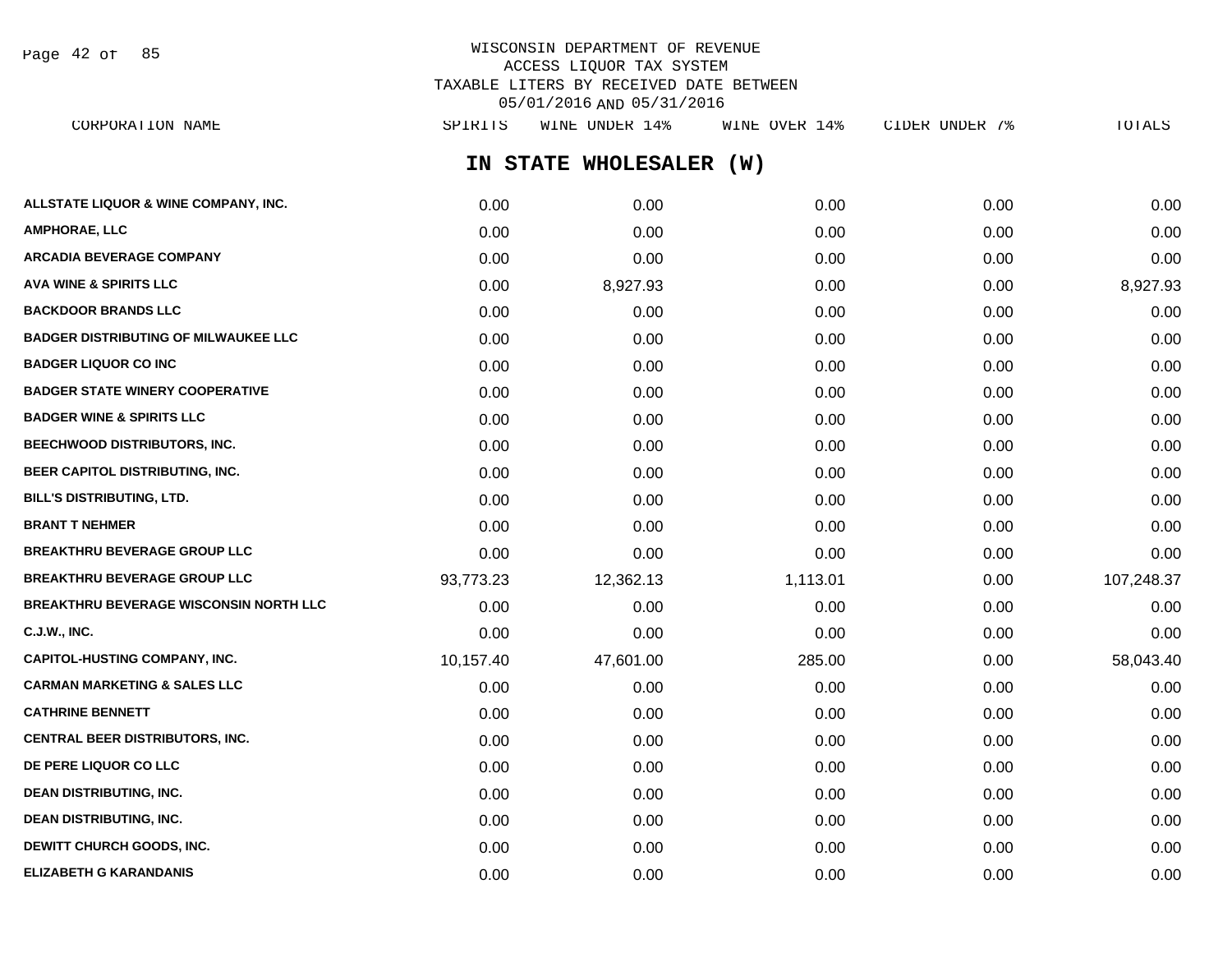| SPIRITS   | WINE UNDER 14% | WINE OVER 14% | CIDER UNDER 7% | TOTALS     |
|-----------|----------------|---------------|----------------|------------|
| 0.00      | 0.00           | 0.00          | 0.00           | 0.00       |
| 0.00      | 0.00           | 0.00          | 0.00           | 0.00       |
| 0.00      | 0.00           | 0.00          | 0.00           | 0.00       |
| 0.00      | 0.00           | 0.00          | 0.00           | 0.00       |
| 0.00      | 0.00           | 0.00          | 0.00           | 0.00       |
| 96,147.81 | 19,370.85      | 0.00          | 0.00           | 115,518.66 |
| 0.00      | 0.00           | 0.00          | 0.00           | 0.00       |
| 0.00      | 0.00           | 0.00          | 0.00           | 0.00       |
| 0.00      | 0.00           | 0.00          | 0.00           | 0.00       |
| 0.00      | 0.00           | 0.00          | 0.00           | 0.00       |
| 0.00      | 0.00           | 0.00          | 0.00           | 0.00       |
| 0.00      | 0.00           | 0.00          | 0.00           | 0.00       |
| 0.00      | 0.00           | 0.00          | 0.00           | 0.00       |
| 0.00      | 47,087.23      | 0.00          | 0.00           | 47,087.23  |
| 0.00      | 77,808.52      | 8,514.00      | 0.00           | 86,322.52  |
| 0.00      | 42,586.82      | 1,566.00      | 0.00           | 44,152.82  |
| 0.00      | 0.00           | 0.00          | 0.00           | 0.00       |
| 450.00    | 0.00           | 0.00          | 0.00           | 450.00     |
| 0.00      | 0.00           | 0.00          | 0.00           | 0.00       |
| 0.00      | 0.00           | 0.00          | 0.00           | 0.00       |
| 0.00      | 0.00           | 0.00          | 0.00           | 0.00       |
| 0.00      | 0.00           | 0.00          | 0.00           | 0.00       |
| 0.00      | $-552.00$      | 0.00          | 0.00           | $-552.00$  |
| 0.00      | 0.00           | 0.00          | 0.00           | 0.00       |
| 0.00      | 0.00           | 0.00          | 0.00           | 0.00       |
| 0.00      | 153.00         | $-13.50$      | 0.00           | 139.50     |
| 5,529.00  | 56,672.66      | $-84.00$      | 0.00           | 62,117.66  |
| 0.00      | 0.00           | 0.00          | 0.00           | 0.00       |
|           |                |               |                |            |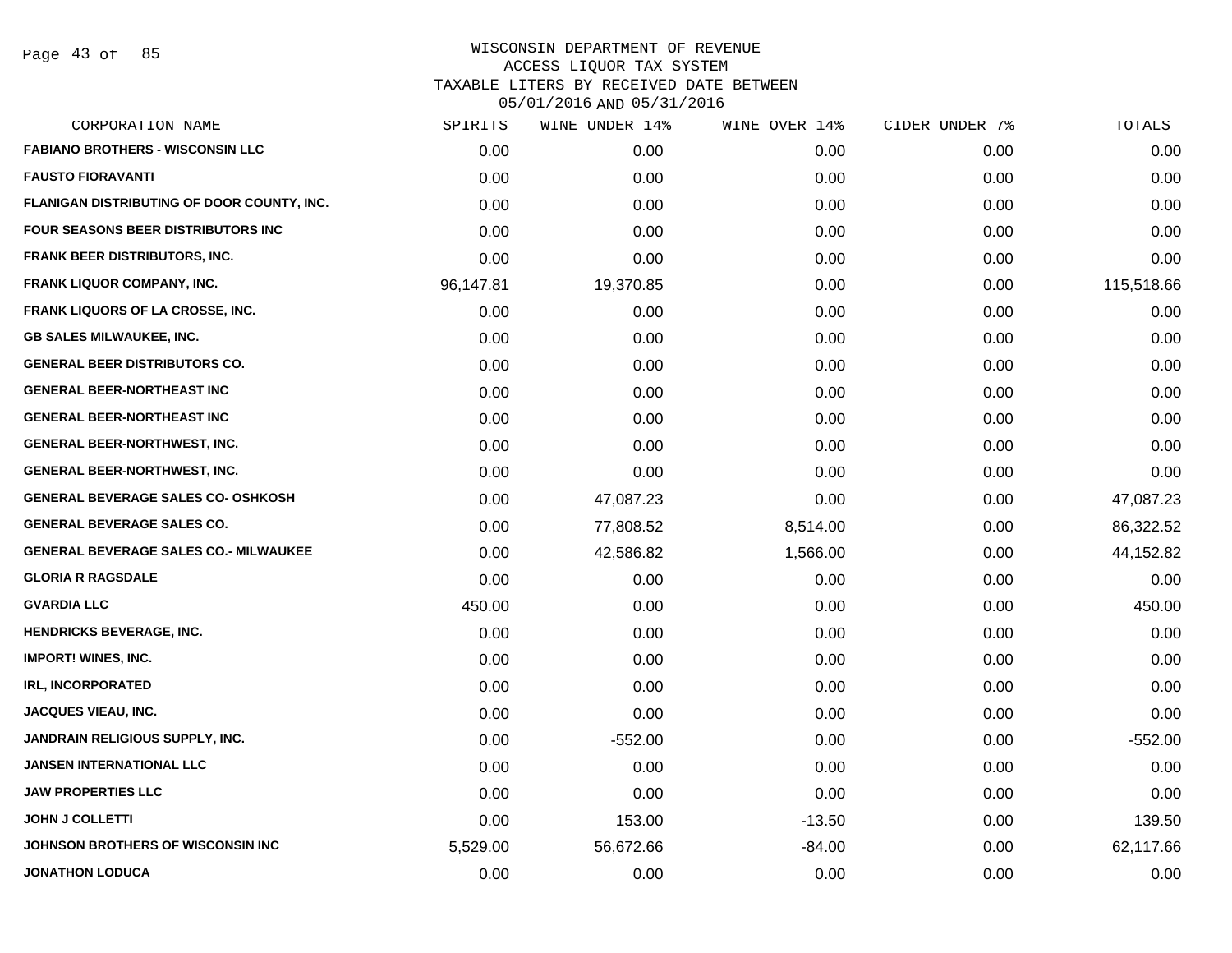Page 44 of 85

# WISCONSIN DEPARTMENT OF REVENUE ACCESS LIQUOR TAX SYSTEM TAXABLE LITERS BY RECEIVED DATE BETWEEN

| CORPORATION NAME                         | SPIRITS | WINE UNDER 14% | WINE OVER 14% | CIDER UNDER 7% | TOTALS      |
|------------------------------------------|---------|----------------|---------------|----------------|-------------|
| <b>JOYVINE LLC</b>                       | 0.00    | 0.00           | 0.00          | 0.00           | 0.00        |
| KAY BEER DISTRIBUTING, INC.              | 0.00    | 0.00           | 0.00          | 0.00           | 0.00        |
| <b>L'EFT BANK WINE COMPANY LIMITED</b>   | 225.00  | 26,514.00      | 1,827.00      | 0.00           | 28,566.00   |
| <b>LA CROSSE BEVERAGE LLC</b>            | 0.00    | 0.00           | 0.00          | 0.00           | 0.00        |
| LA RIOJA RESTAURANT LLC                  | 0.00    | 0.00           | 0.00          | 0.00           | 0.00        |
| <b>LARRY'S DISTRIBUTING CO., INC.</b>    | 0.00    | 0.00           | 0.00          | 0.00           | 0.00        |
| LEE BEVERAGE OF WISCONSIN LLC            | 0.00    | 0.00           | 0.00          | 0.00           | 0.00        |
| LEE BEVERAGE OF WISCONSIN LLC            | 0.00    | 0.00           | 0.00          | 0.00           | 0.00        |
| LEE BEVERAGE-CIDERS WINES & SPIRITS LLC  | 0.00    | 0.00           | 0.00          | 0.00           | 0.00        |
| LETRAH INTERNATIONAL CORPORATION         | 0.00    | 0.00           | 0.00          | 0.00           | 0.00        |
| LO DUCA BROS., INC.                      | 0.00    | $-3,375.00$    | 0.00          | 0.00           | $-3,375.00$ |
| <b>LORI SCOTT</b>                        | 0.00    | 0.00           | 0.00          | 0.00           | 0.00        |
| LOS ALTOS AGAVE DISTRIBUTOR INC          | 0.00    | 0.00           | 0.00          | 0.00           | 0.00        |
| <b>M SHIRAZ LLC</b>                      | 0.00    | 0.00           | 0.00          | 0.00           | 0.00        |
| <b>MARCO BRUZZI</b>                      | 0.00    | 0.00           | 0.00          | 0.00           | 0.00        |
| <b>MICCA HUTCHINS</b>                    | 0.00    | 0.00           | 0.00          | 0.00           | 0.00        |
| <b>MICHAEL G ANSAY</b>                   | 0.00    | 54.00          | 0.00          | 0.00           | 54.00       |
| <b>MIDWEST SALES &amp; SERVICE, INC.</b> | 0.00    | 0.00           | 0.00          | 0.00           | 0.00        |
| MILLER BEER OF THE NORTHWOODS, INC.      | 0.00    | 0.00           | 0.00          | 0.00           | 0.00        |
| <b>NOELKE DISTRIBUTORS, INC.</b>         | 0.00    | 0.00           | 0.00          | 0.00           | 0.00        |
| <b>NORTHWEST BEVERAGES, INC.</b>         | 0.00    | 0.00           | 0.00          | 0.00           | 0.00        |
| <b>NOUVEAU VENTURES LLC</b>              | 508.65  | 8,592.75       | 135.00        | 0.00           | 9,236.40    |
| OTT SCHWEITZER DISTRIBUTORSHIP, INC.     | 0.00    | 0.00           | 0.00          | 0.00           | 0.00        |
| PARK RIDGE DISTRIBUTING, INC.            | 0.00    | 0.00           | 0.00          | 0.00           | 0.00        |
| PEHLER DISTRIBUTING, INC.                | 0.00    | 0.00           | 0.00          | 0.00           | 0.00        |
| PHILLIPS DISTRIBUTING CORPORATION        | 0.00    | 0.00           | 0.00          | 0.00           | 0.00        |
| PHILLIPS WINE COMPANY                    | 0.00    | 0.00           | 0.00          | 0.00           | 0.00        |
| PHILLY'S PREMIUM BEVERAGES LLC           | 0.00    | 0.00           | 0.00          | 0.00           | 0.00        |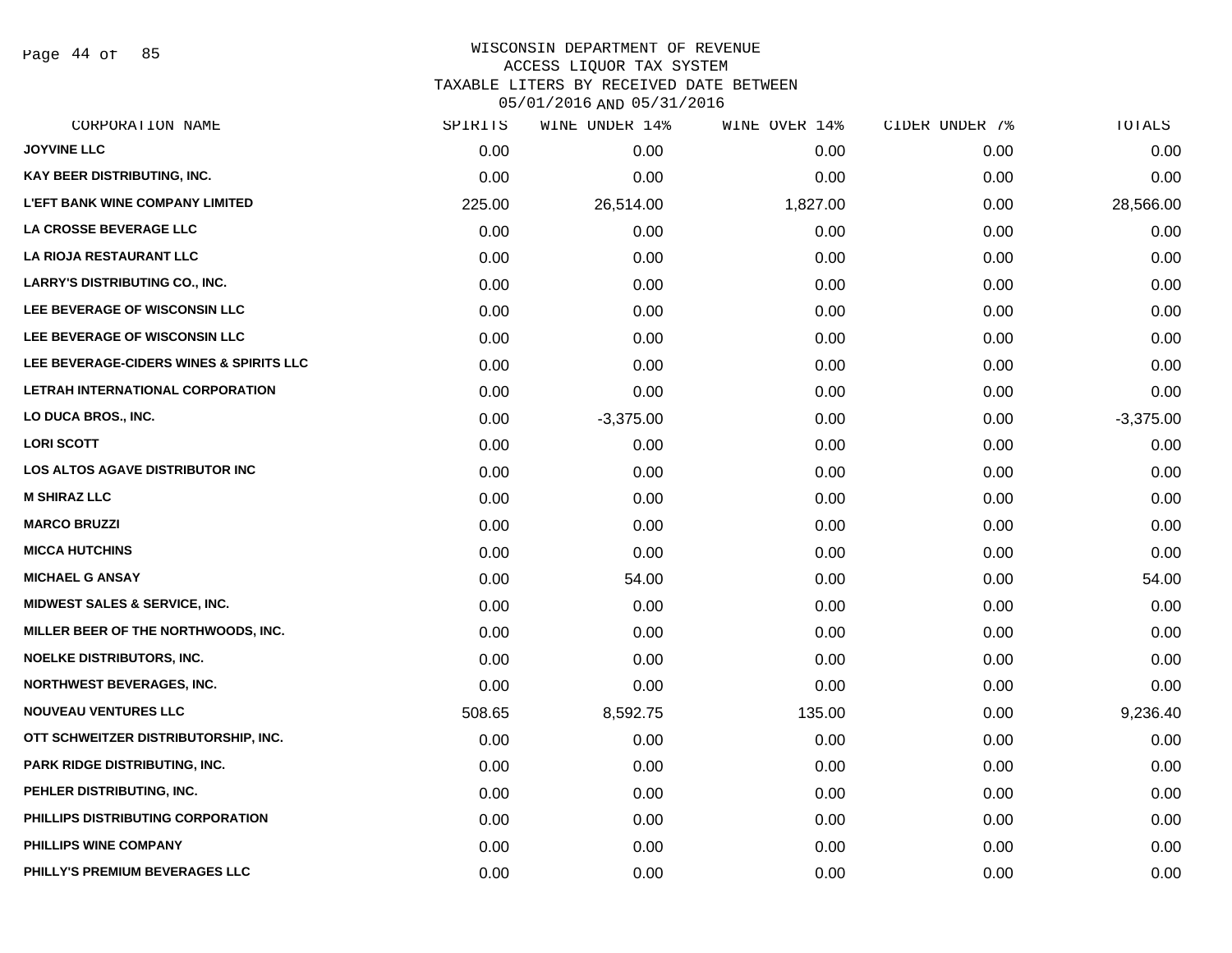Page 45 of 85

| CORPORATION NAME                        | SPIRITS    | WINE UNDER 14% | WINE OVER 14% | CIDER UNDER 7% | TOTALS     |
|-----------------------------------------|------------|----------------|---------------|----------------|------------|
| <b>PURE WINE WISCONSIN INC</b>          | 0.00       | 0.00           | 0.00          | 0.00           | 0.00       |
| PURPLE FEET WINES, LLC                  | 0.00       | 15,084.00      | 0.00          | 0.00           | 15,084.00  |
| RANGE BEVERAGE, INCORPORATED            | 0.00       | 0.00           | 0.00          | 0.00           | 0.00       |
| RATAS WHOLESALE LIQUOR COMPANY          | 0.00       | 0.00           | 0.00          | 0.00           | 0.00       |
| RIVER CITY DISTRIBUTING CO., INC.       | 0.00       | 0.00           | 0.00          | 0.00           | 0.00       |
| S. & S. DISTRIBUTING, INC.              | 0.00       | 0.00           | 0.00          | 0.00           | 0.00       |
| S. & S. DISTRIBUTING, INC.              | 0.00       | 0.00           | 0.00          | 0.00           | 0.00       |
| <b>SALIM M SHAMMO</b>                   | 0.00       | 0.00           | 0.00          | 0.00           | 0.00       |
| <b>SARATOGA LIQUOR CO., INC.</b>        | 0.00       | 0.00           | 0.00          | 0.00           | 0.00       |
| SCHNEIDER DISTRIBUTING CO., INC.        | 0.00       | 0.00           | 0.00          | 0.00           | 0.00       |
| <b>SQUARE ROOT LLC</b>                  | 0.00       | 0.00           | 0.00          | 0.00           | 0.00       |
| STATE WINE & SPIRITS COMPANY LLC        | 0.00       | 0.00           | 0.00          | 0.00           | 0.00       |
| SUPERIOR BEVERAGES LLC                  | 0.00       | 0.00           | 0.00          | $-117.20$      | $-117.20$  |
| TJ INTERNATIONAL LTD                    | 0.00       | 0.00           | 0.00          | 0.00           | 0.00       |
| <b>TRI-MART COMPANY LLC</b>             | 0.00       | 0.00           | 0.00          | 0.00           | 0.00       |
| TRIANGLE DISTRIBUTING COMPANY, INC.     | 0.00       | 0.00           | 0.00          | 0.00           | 0.00       |
| <b>VINCITA TRADING LLC</b>              | 0.00       | 0.00           | 0.00          | 0.00           | 0.00       |
| <b>VINO VERITAS, LTD.</b>               | 0.00       | 2,835.00       | 0.00          | 0.00           | 2,835.00   |
| <b>WDI LLC</b>                          | 0.00       | 0.00           | 0.00          | 0.00           | 0.00       |
| <b>WDI LLC</b>                          | 0.00       | 0.00           | 0.00          | 0.00           | 0.00       |
| <b>WISCONSIN DISTRIBUTORS EAST LLC</b>  | 0.00       | 0.00           | 0.00          | 0.00           | 0.00       |
| <b>WISCONSIN DISTRIBUTORS NORTH LLC</b> | 0.00       | 0.00           | 0.00          | 0.00           | 0.00       |
| <b>WISCONSIN WINERY CO-OP</b>           | 0.00       | 0.00           | 0.00          | 0.00           | 0.00       |
| <b>WOODFIELD DISTRIBUTION LLC</b>       | 0.00       | 0.00           | 0.00          | 0.00           | 0.00       |
| ZASTROW THE BEER MAN, INC.              | 0.00       | 0.00           | 0.00          | 0.00           | 0.00       |
| TOTAL LITERS FOR 5/31/2016              | 206,791.09 | 361,722.89     | 13,342.51     | $-117.20$      | 581,739.29 |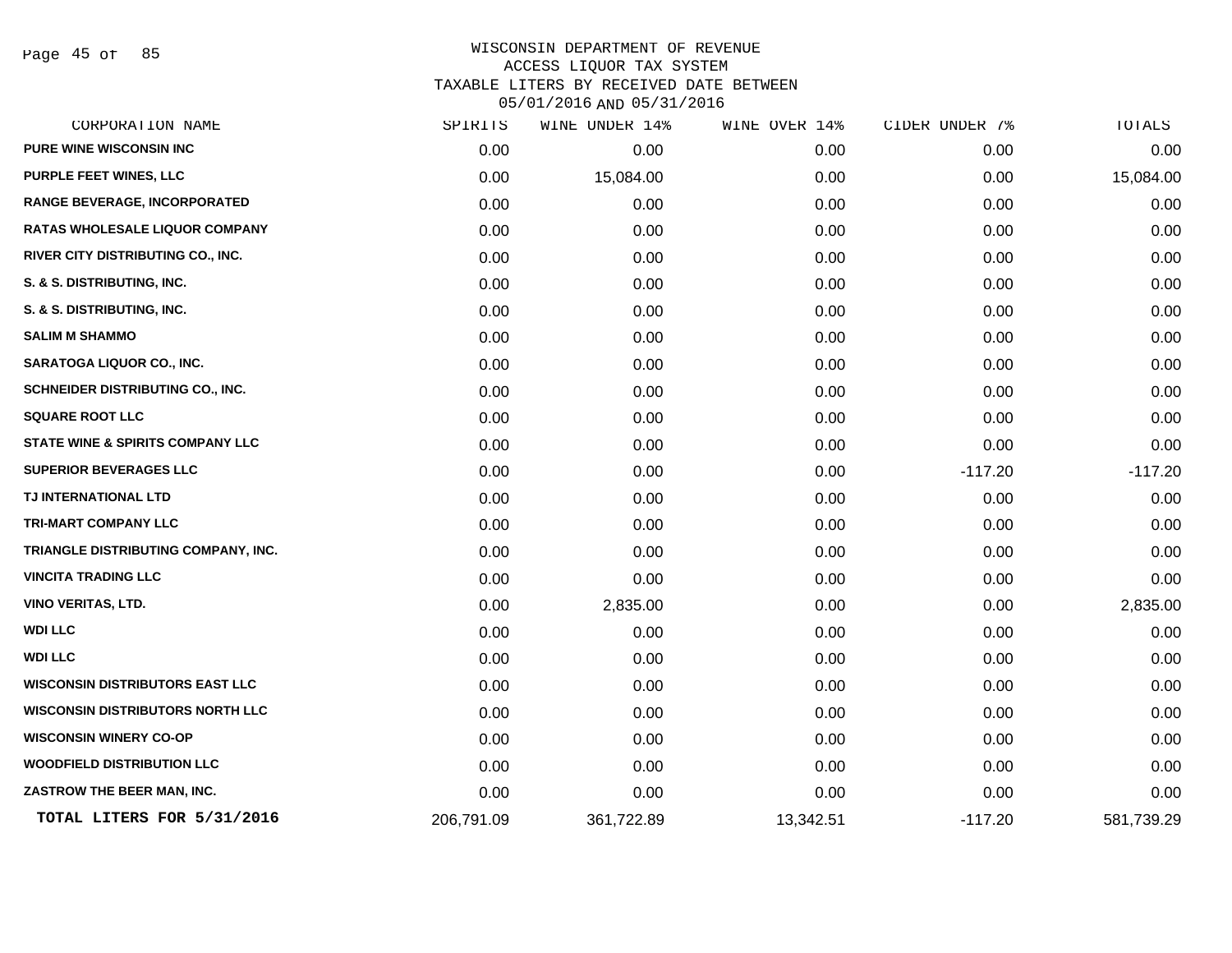Page 46 of 85

# WISCONSIN DEPARTMENT OF REVENUE ACCESS LIQUOR TAX SYSTEM TAXABLE LITERS BY RECEIVED DATE BETWEEN 05/01/2016 AND 05/31/2016

**IN STATE MANUFACTURER (WM) 45TH PARALLEL SPIRITS, LLC** 0.00 0.00 0.00 0.00 0.00 **ACE ETHANOL LLC** 0.00 0.00 0.00 0.00 0.00 **AEPPELTREOW INC** 18.02 0.00 0.00 0.00 18.02 **ANGRY SPIRITS DISTILLING LLC** 0.00 0.00 0.00 0.00 0.00 **B & E DISTILLERY INC.** 0.00 0.00 0.00 0.00 0.00 **BRIAN SAMMONS** 224.25 0.00 0.00 0.00 224.25 **C & N CORPORATION** 1,469.98 0.00 0.00 0.00 1,469.98 **CENTRAL STANDARD LLC** 195.02 0.00 0.00 0.00 195.02 **CHIPPEWA RIVER DISTILLERY AND BREWERY LLC** 23.73 0.00 0.00 0.00 23.73 **CLOVER MEADOW LLC** 0.00 0.00 0.00 0.00 0.00 **DEATH'S DOOR DISTILLERY LLC** 102.40 0.00 0.00 0.00 102.40 **DISTILLERY PARTNERS, LLC** 1,201.50 0.00 0.00 0.00 1,201.50 **DRIFTLESS GLEN DISTILLERY LLC** 1,283.17 0.00 0.00 0.00 1,283.17 **EMCO CHEMICAL DISTRIBUTORS, INC.** 0.00 0.00 0.00 0.00 0.00 **GLOBAL DISTILLERS SRL LLC** 6,871.16 0.00 0.00 0.00 6,871.16 **GRANT J VAN DRIEST** 0.00 0.00 0.00 0.00 0.00 **GREAT LAKES DISTILLERY LLC** 1,019.22 0.00 0.00 0.00 1,019.22 **HENDRICKS FAMILY DISTILLERY LLC** 411.74 0.00 0.00 0.00 0.00 0.00 0.00 411.74 **KELLY M YOCOM** 0.00 0.00 0.00 0.00 0.00 **MATTHEW RICK** 57.61 1,103.25 58.48 0.00 1,219.34 **MILLERCOORS LLC** 69,859.59 59,859.59 59,859.59 59,859.59 0.00 0.00 0.00 0.00 59,859.59 59,859.59 59,859.59 59,859 **NATHAN G GREENAWALT** 609.37 0.00 0.00 0.00 609.37 **NORTHERN WATERS DISTILLERY LLC**  $140.29$  0.00 0.00 0.00 0.00 0.00 0.00 0.00 140.29 **PERLICK FARMS LLC** 283.91 283.91 283.91 283.91 283.91 283.91 283.91 283.91 283.91 283.91 283.91 283.91 283.91 283.91 CORPORATION NAME SPIRITS WINE UNDER 14% WINE OVER 14% CIDER UNDER 7% TOTALS

**PO CHOUA LO** 0.00 0.00 0.00 0.00 0.00 **RIVER BEND VINEYARD & WINERY LLC** 0.00 0.00 0.00 0.00 0.00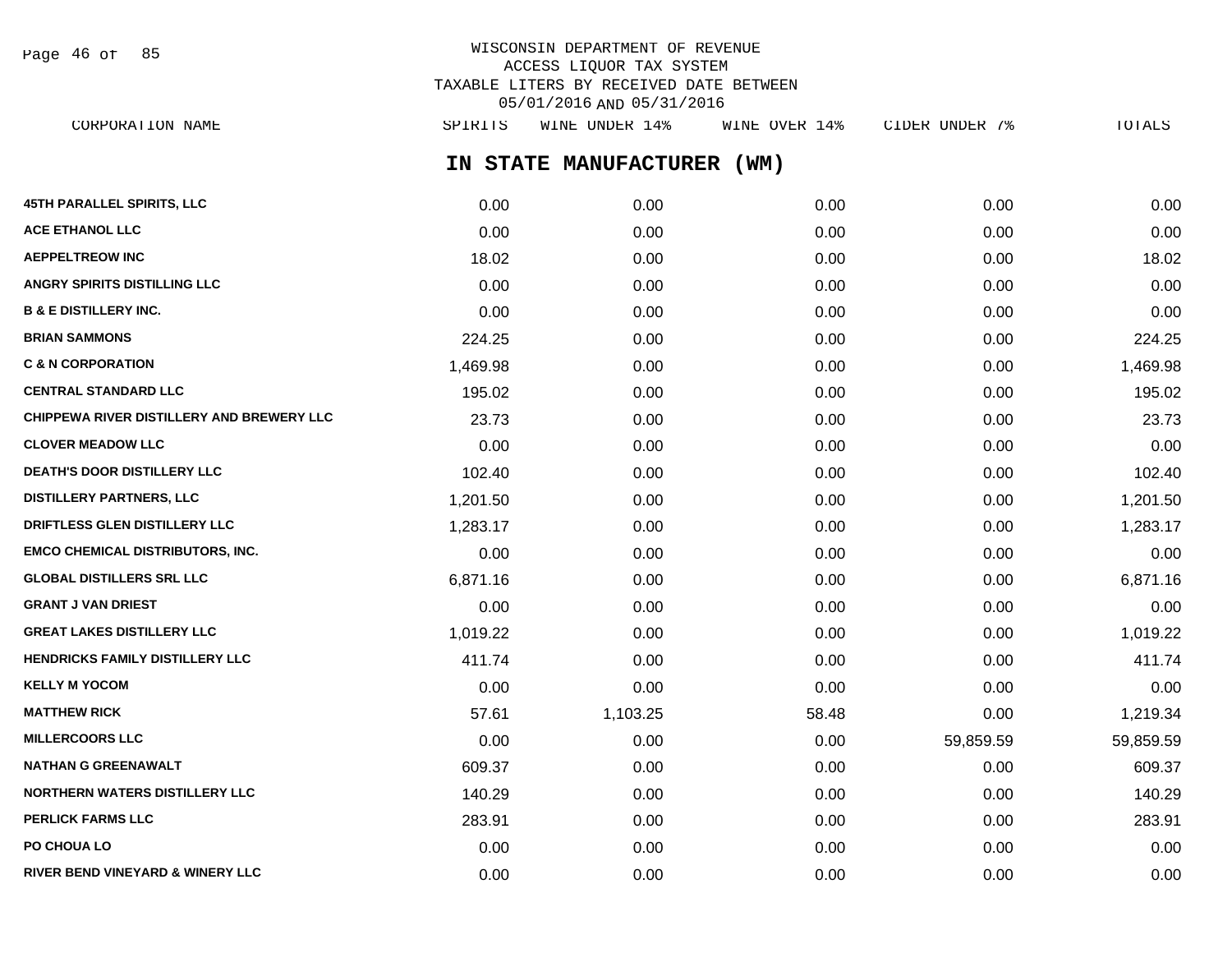Page 47 of 85

| CORPORATION NAME                | SPIRITS   | WINE<br>UNDER 14% | OVER 14%<br>WINE | UNDER 7%<br>CIDER | TOTALS    |
|---------------------------------|-----------|-------------------|------------------|-------------------|-----------|
| <b>SENSIENT FLAVORS LLC</b>     | 0.00      | 0.00              | 0.00             | 0.00              | 0.00      |
| <b>ST CROIX SPIRITS LLC</b>     | 0.00      | 0.00              | 0.00             | 0.00              | 0.00      |
| THE NORTH WOODS DISTILLERY LLC  | 756.74    | 0.00              | 0.00             | 0.00              | 756.74    |
| WHITE WINTER WINERY INC         | 0.00      | 0.00              | 0.00             | 0.00              | 0.00      |
| <b>WOLLERSHEIM WINERY, INC.</b> | 1.197.06  | 0.00              | 0.00             | 0.00              | 1,197.06  |
| YAHARA BAY DISTILLERS, INC.     | 4,680.79  | 0.00              | 0.00             | 0.00              | 4,680.79  |
| TOTAL LITERS FOR 5/31/2016      | 20,545.96 | 1,103.25          | 58.48            | 59,859.59         | 81,567.28 |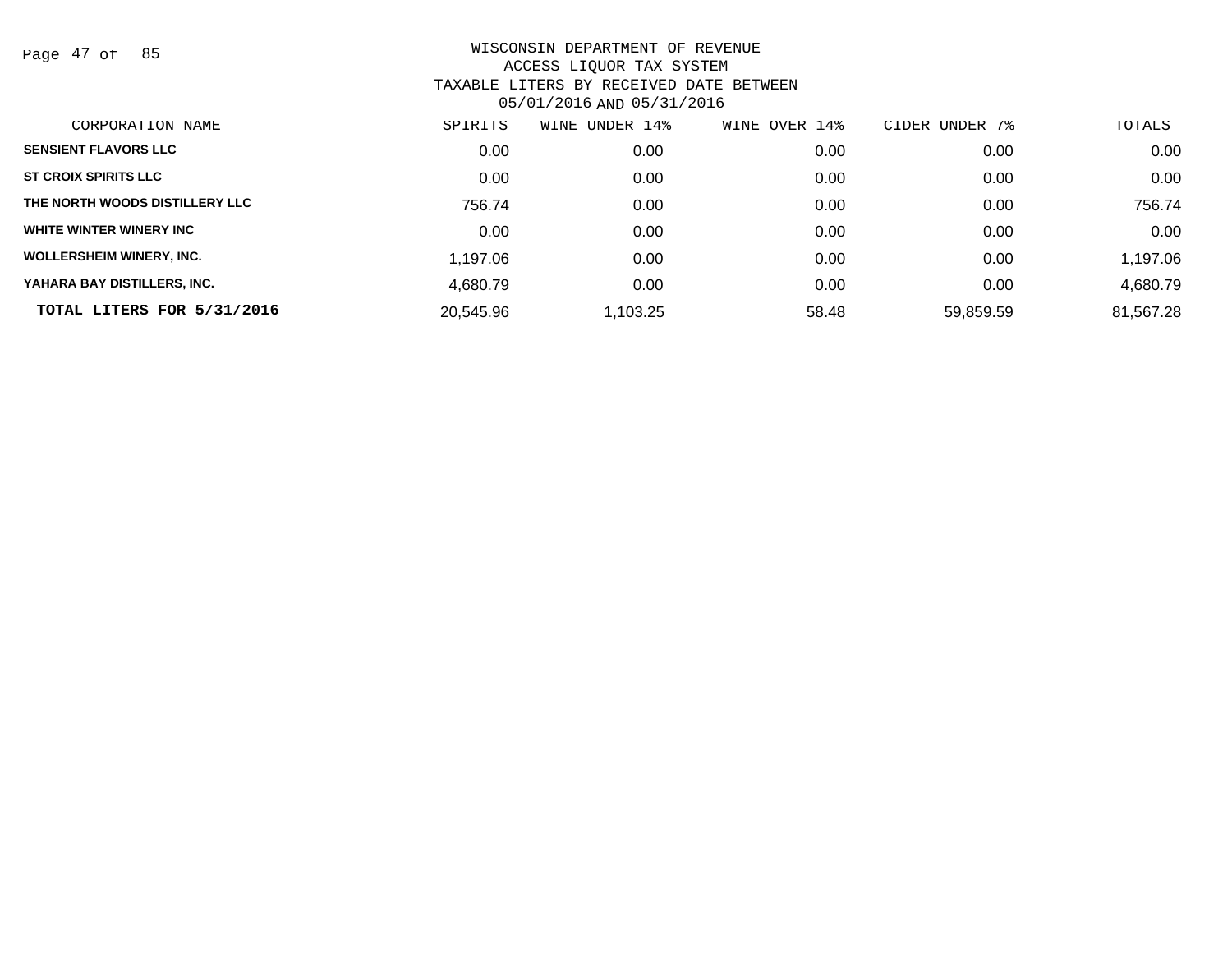Page 48 of 85

# WISCONSIN DEPARTMENT OF REVENUE ACCESS LIQUOR TAX SYSTEM TAXABLE LITERS BY RECEIVED DATE BETWEEN 05/01/2016 AND 05/31/2016

CORPORATION NAME SPIRITS WINE UNDER 14% WINE OVER 14% CIDER UNDER 7% TOTALS

# **IN STATE RECTIFIER (WR)**

| <b>45TH PARALLEL SPIRITS, LLC</b>      | 801.76        | 0.00  | 0.00 | 0.00 | 801.76        |
|----------------------------------------|---------------|-------|------|------|---------------|
| <b>ARTYS</b>                           | 3,936.82      | 0.00  | 0.00 | 0.00 | 3,936.82      |
| <b>CITY BREWING COMPANY, LLC</b>       | 62,172.95     | 0.00  | 0.00 | 0.00 | 62,172.95     |
| <b>DISTILLERY PARTNERS, LLC</b>        | 0.00          | 0.00  | 0.00 | 0.00 | 0.00          |
| <b>GALLOWAY COMPANY</b>                | 0.00          | 0.00  | 0.00 | 0.00 | 0.00          |
| <b>GREAT LAKES DISTILLERY LLC</b>      | 5,123.96      | 0.00  | 0.00 | 0.00 | 5,123.96      |
| <b>HENRY FARMS PRAIRIE SPIRITS LLC</b> | 0.00          | 0.00  | 0.00 | 0.00 | 0.00          |
| <b>KELLY M YOCOM</b>                   | 0.00          | 0.00  | 0.00 | 0.00 | 0.00          |
| <b>MIDWEST CUSTOM BOTTLING LLC</b>     | $-148,674.09$ | 54.02 | 0.00 | 0.00 | $-148,620.07$ |
| <b>NATHAN G GREENAWALT</b>             | 0.00          | 0.00  | 0.00 | 0.00 | 0.00          |
| PO CHOUA LO                            | 0.00          | 0.00  | 0.00 | 0.00 | 0.00          |
| YAHARA BAY DISTILLERS, INC.            | 0.00          | 0.00  | 0.00 | 0.00 | 0.00          |
| TOTAL LITERS FOR 5/31/2016             | $-76,638.60$  | 54.02 | 0.00 | 0.00 | $-76,584.58$  |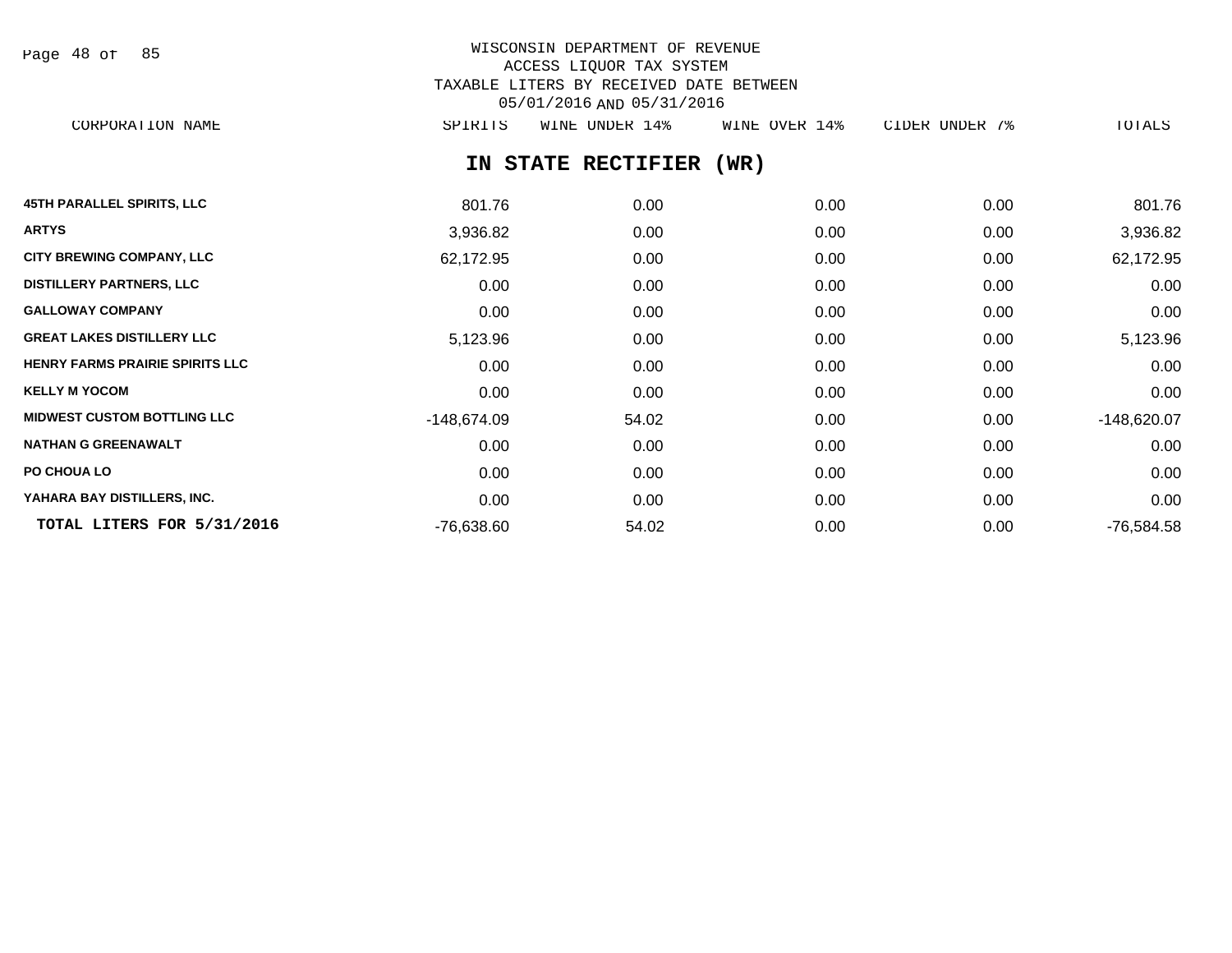Page 49 of 85

# WISCONSIN DEPARTMENT OF REVENUE ACCESS LIQUOR TAX SYSTEM TAXABLE LITERS BY RECEIVED DATE BETWEEN 05/01/2016 AND 05/31/2016

**IN STATE WINERY (WWI) AEPPELTREOW INC** 303.52 367.24 **ALL SISTERS WINERY INC** 0.00 0.00 0.00 0.00 0.00 **AMANDA STEFL** 0.00 0.00 0.00 0.00 0.00 **BARABOO BLUFF WINERY, LLC** 0.00 1,911.63 0.00 0.00 1,911.63 **BAUER-KEARNS WINERY LLC** 0.00 0.00 0.00 0.00 0.00 **BAYFIELD WINERY, LTD.** 0.00 2,828.26 0.00 0.00 2,828.26 **BELLEVINEZ LLC** 0.00 1,707.22 0.00 0.00 1,707.22 **BLIND HORSE WINERY LLC** 0.00 8,161.32 2,157.68 0.00 10,319.00 **BOTHAM VINEYARDS, INC.** 25,592.34 2.000 0.00 0.00 0.00 3,592.34 3.592.34 3.592.34 3.592.34 **BRANCHES WINERY LLC** 0.00 0.00 0.00 0.00 0.00 **BRIGADOON FARM & WINERY LLC** 0.00 1,801.43 0.00 0.00 1,801.43 **BUZZ & BREW SHOP LLC** 60.00 67.50 22.50 0.00 67.50 22.50 0.00 90.00 **C & N CORPORATION CONSUMED ASSOCIATION CONSUMING A LOCAL CONSUMING A LOCAL CONSUMING A LOCAL CONSUMING A LOCAL CONSUMING A LOCAL CONSUMING A LOCAL CONSUMING A LOCAL CONSUMING A LOCAL CONSUMING A LOCAL CONSUMING A LOCAL CO C & N CORPORATION 62.456.93 C & N CORPORATION 436.49** 23,129.44 **436.49** 23,565.93 **CHATEAU ST CROIX WINERY & VINEYARD LLC** 0.00 302.98 315.36 0.00 618.34 CORPORATION NAME SPIRITS WINE UNDER 14% WINE OVER 14% CIDER UNDER 7% TOTALS

**CIDER HOUSE OF WISCONSIN LLC** 0.00 0.00 0.00 492.10 492.10 **CLAY JAR HOLDINGS LLC** 0.00 495.93 127.38 0.00 623.31 **CLINTON CLINGERMAN** 0.00 471.28 0.00 0.00 471.28 **CLOVER MEADOW LLC** 0.00 0.00 0.00 0.00 0.00 **COLDSPRING OF WISCONSIN LLC** 0.00 0.00 0.00 0.00 0.00 **COLLEEN M BOS** 0.00 1,096.75 0.00 0.00 1,096.75 **CRAIG FLETCHER** 0.00 0.00 0.00 0.00 0.00 **DANIEL J KOEPKE** 0.00 3,274.37 0.00 0.00 3,274.37 **DANZINGER VINEYARDS LLC** 0.00 0.00 0.00 0.00 0.00 **DIANA HOBSON** 0.00 0.00 0.00 0.00 0.00 **EDWARD J RINK** 0.00 0.00 0.00 0.00 0.00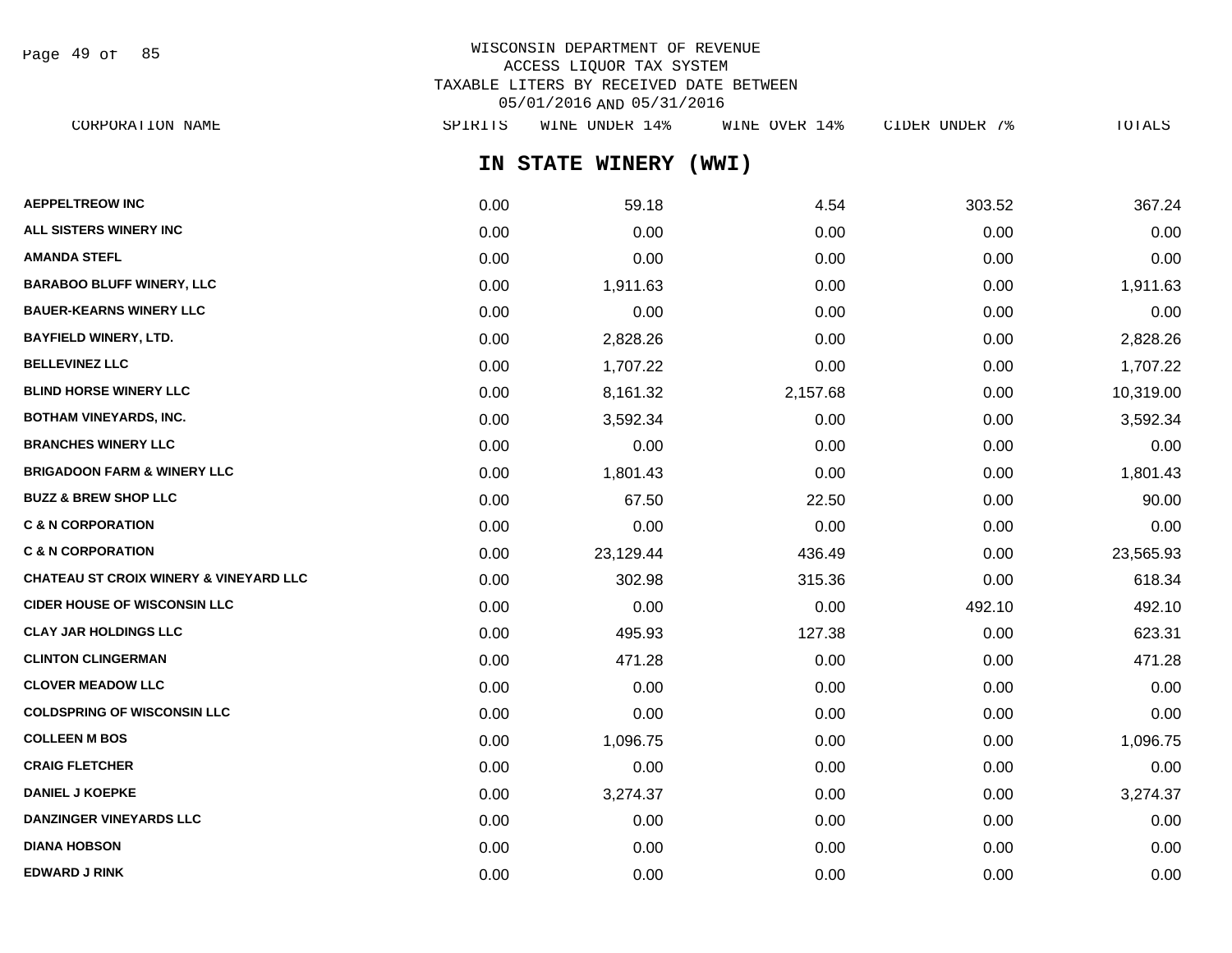Page 50 of 85

# WISCONSIN DEPARTMENT OF REVENUE

ACCESS LIQUOR TAX SYSTEM

TAXABLE LITERS BY RECEIVED DATE BETWEEN

| CORPORATION NAME                        | SPIRITS | WINE UNDER 14% | WINE OVER 14% | CIDER UNDER 7% | TOTALS    |
|-----------------------------------------|---------|----------------|---------------|----------------|-----------|
| <b>ELISABETH W KLEIN</b>                | 0.00    | 492.10         | 0.00          | 0.00           | 492.10    |
| <b>FAWN CREEK WINERY LLC</b>            | 0.00    | 4,194.00       | 0.00          | 0.00           | 4,194.00  |
| <b>FERMENTING CELLARS LLC</b>           | 0.00    | 94.33          | 0.00          | 0.00           | 94.33     |
| <b>FISHER KING WINERY, LLC</b>          | 0.00    | 2,134.97       | 0.00          | 0.00           | 2,134.97  |
| <b>FRESAR INC</b>                       | 0.00    | 104.10         | 0.00          | 0.00           | 104.10    |
| FRUIT OF THE WOODS WINE CELLAR, INC.    | 0.00    | 9,113.25       | 0.00          | 0.00           | 9,113.25  |
| <b>HALF KRAKT LLC</b>                   | 0.00    | 0.00           | 0.00          | 0.00           | 0.00      |
| <b>HALF MOON HILL LLC</b>               | 0.00    | 0.00           | 0.00          | 0.00           | 0.00      |
| <b>HARALD TOMESCH</b>                   | 0.00    | 0.00           | 0.00          | 0.00           | 0.00      |
| <b>HARBOR RIDGE WINERY INC.</b>         | 0.00    | 11,018.05      | 0.00          | 0.00           | 11,018.05 |
| <b>HERDIE BAISDEN</b>                   | 0.00    | 0.00           | 0.00          | 0.00           | 0.00      |
| <b>HOOKSTONE INC.</b>                   | 0.00    | 211.00         | 4.85          | 0.00           | 215.85    |
| <b>ISLAND ORCHARD CIDER LLC</b>         | 0.00    | 0.00           | 0.00          | 0.00           | 0.00      |
| <b>JACKSON WINE LLC</b>                 | 0.00    | 2,287.94       | 78.02         | 0.00           | 2,365.96  |
| <b>JAMES PLOETZ</b>                     | 0.00    | 240.17         | 0.00          | 0.00           | 240.17    |
| <b>JEFFERY BEMIS</b>                    | 0.00    | 5,775.78       | 0.00          | 0.00           | 5,775.78  |
| <b>JEFFREY L STOEGER</b>                | 0.00    | 751.86         | 0.00          | 0.00           | 751.86    |
| <b>JORNY'S END LLC</b>                  | 0.00    | 1,896.49       | 0.00          | 0.00           | 1,896.49  |
| <b>JOSEPH CALLOW</b>                    | 0.00    | 0.00           | 0.00          | 0.00           | 0.00      |
| <b>JOSEPH CALLOW</b>                    | 0.00    | 0.00           | 0.00          | 0.00           | 0.00      |
| <b>JOSEPH STALLER</b>                   | 0.00    | 0.00           | 0.00          | 0.00           | 0.00      |
| <b>JOSEPH WYNIMKO</b>                   | 0.00    | 269.14         | 0.00          | 0.00           | 269.14    |
| <b>JULIE A ANDRZEJCZAK</b>              | 0.00    | 112.80         | 0.76          | 0.00           | 113.56    |
| <b>KEVIN BEHNKE</b>                     | 0.00    | 0.00           | 0.00          | 0.00           | 0.00      |
| <b>LAKE NOKOMIS CRANBERRIES INC</b>     | 0.00    | 0.00           | 0.00          | 0.00           | 0.00      |
| <b>LANDTA WINES LLC</b>                 | 0.00    | 1,044.78       | 0.00          | 0.00           | 1,044.78  |
| <b>LARSON &amp; LARSON</b>              | 0.00    | 672.55         | 0.00          | 0.00           | 672.55    |
| <b>LAUTENBACH'S ORCHARD COUNTRY INC</b> | 0.00    | 8,603.91       | 0.00          | 0.00           | 8,603.91  |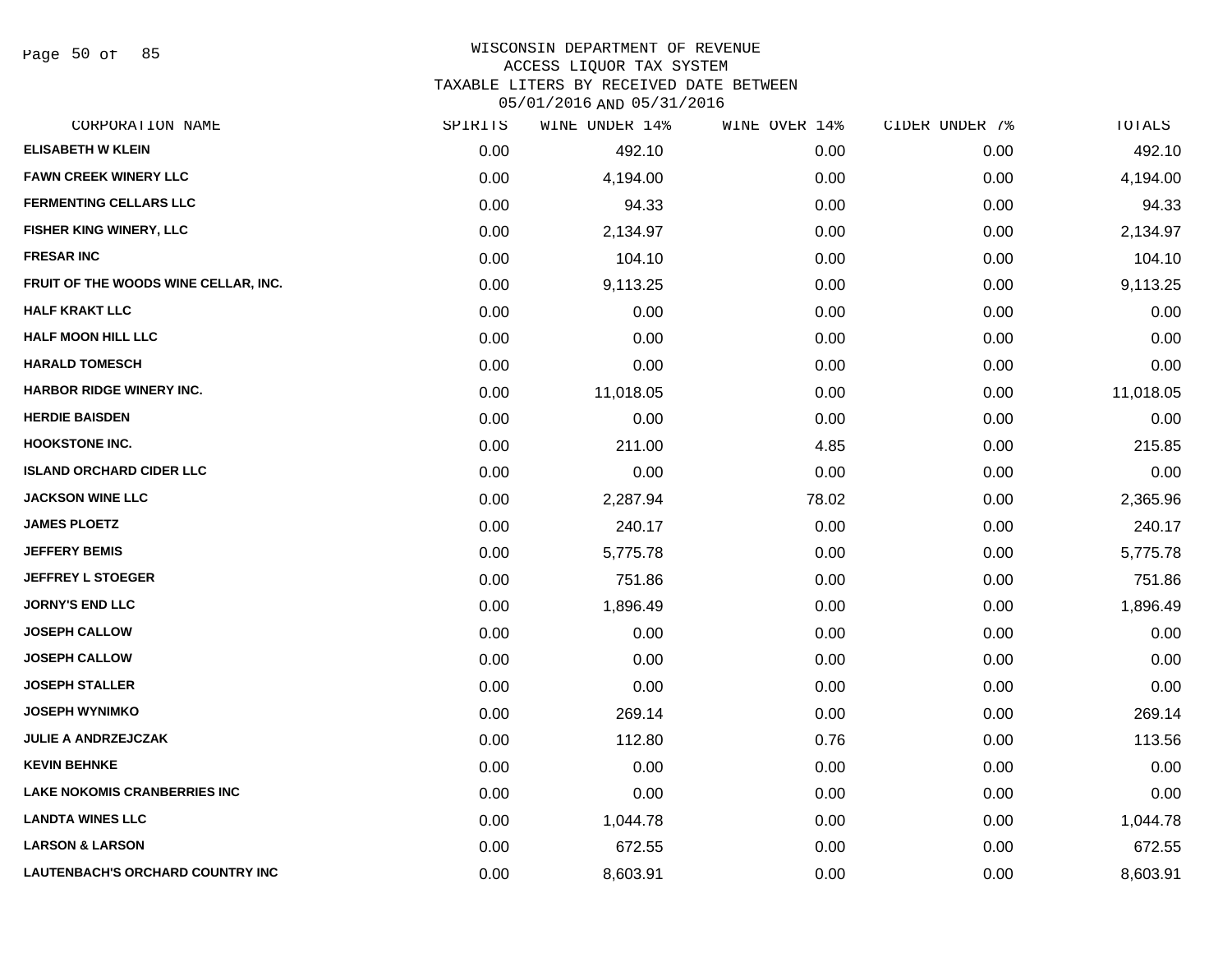# WISCONSIN DEPARTMENT OF REVENUE

## ACCESS LIQUOR TAX SYSTEM

TAXABLE LITERS BY RECEIVED DATE BETWEEN

| CORPORATION NAME                               | SPIRITS | WINE UNDER 14% | WINE OVER 14% | CIDER UNDER 7% | TOTALS   |
|------------------------------------------------|---------|----------------|---------------|----------------|----------|
| <b>LEDGE STONE VINEYARDS LLC</b>               | 0.00    | 19.68          | 0.38          | 0.00           | 20.06    |
| <b>LOST ISLAND WINE LLC</b>                    | 0.00    | 933.75         | 0.00          | 76.65          | 1,010.40 |
| <b>LUNCH CREEK VINEYARDS LLC</b>               | 0.00    | 0.00           | 0.00          | 0.00           | 0.00     |
| <b>MARION J WEGLARZ AND MARLYS A BOCK PTRS</b> | 0.00    | 1,032.66       | 0.00          | 0.00           | 1,032.66 |
| <b>MARTIN E SELL</b>                           | 0.00    | 97.66          | 0.76          | 0.00           | 98.42    |
| <b>MARY BELLAZZINI</b>                         | 0.00    | 0.00           | 0.00          | 0.00           | 0.00     |
| <b>MATENAER CORPORATION</b>                    | 0.00    | 0.00           | 0.00          | 0.00           | 0.00     |
| <b>MATTHEW RICK</b>                            | 0.00    | 0.00           | 0.00          | 0.00           | 0.00     |
| <b>MCILQUHAM LLC</b>                           | 0.00    | 3,105.01       | 0.00          | 0.00           | 3,105.01 |
| <b>MERSHONIAN CIDERY LLC</b>                   | 0.00    | 213.88         | 0.00          | 1,767.78       | 1,981.66 |
| <b>MUNSON BRIDGE WINERY INC</b>                | 0.00    | 4,182.87       | 0.00          | 0.00           | 4,182.87 |
| <b>MUSETTA WINERY, LLC</b>                     | 0.00    | 2,924.49       | $-7.50$       | 0.00           | 2,916.99 |
| NORTHLEAF WINERY, LLC                          | 0.00    | 1,730.99       | 40.50         | 0.00           | 1,771.49 |
| <b>PARALLEL 44 VINEYARD &amp; WINERY, INC.</b> | 0.00    | 3,077.98       | 0.00          | 0.00           | 3,077.98 |
| <b>PARALLEL 44 VINEYARD &amp; WINERY, INC.</b> | 0.00    | 2,841.43       | 229.51        | 0.00           | 3,070.94 |
| <b>PATRICK ARNDT</b>                           | 0.00    | 0.00           | 0.00          | 0.00           | 0.00     |
| <b>PAUL D ASPER</b>                            | 0.00    | 0.00           | 0.00          | 4,007.22       | 4,007.22 |
| <b>PAUL G BLOMMEL</b>                          | 0.00    | 0.00           | 0.00          | 0.00           | 0.00     |
| <b>PAUL J FRANZEN</b>                          | 0.00    | 0.00           | 216.79        | 0.00           | 216.79   |
| <b>PIEPERTK LLC</b>                            | 0.00    | 1,173.74       | 13.14         | 0.00           | 1,186.88 |
| <b>RED OAK VINEYARD INC</b>                    | 0.00    | 0.00           | 0.00          | 0.00           | 0.00     |
| RIVER BEND VINEYARD & WINERY LLC               | 0.00    | 3,674.49       | 0.00          | 0.00           | 3,674.49 |
| <b>ROBERT BORUCKI</b>                          | 0.00    | 0.00           | 0.00          | 0.00           | 0.00     |
| <b>ROBERT BORUCKI</b>                          | 0.00    | 530.98         | 0.00          | 0.00           | 530.98   |
| <b>ROCK N WOOL WINERY LLC</b>                  | 0.00    | 4,845.31       | 0.00          | 757.08         | 5,602.39 |
| <b>RUSH RIVER BREWING LLC</b>                  | 0.00    | 0.00           | 0.00          | 176.02         | 176.02   |
| <b>RUSHFORD MEADERY AND WINERY LLC</b>         | 0.00    | 0.00           | 0.00          | 0.00           | 0.00     |
| <b>RYAN PRELLWITZ</b>                          | 0.00    | 3,527.99       | 0.00          | 0.00           | 3,527.99 |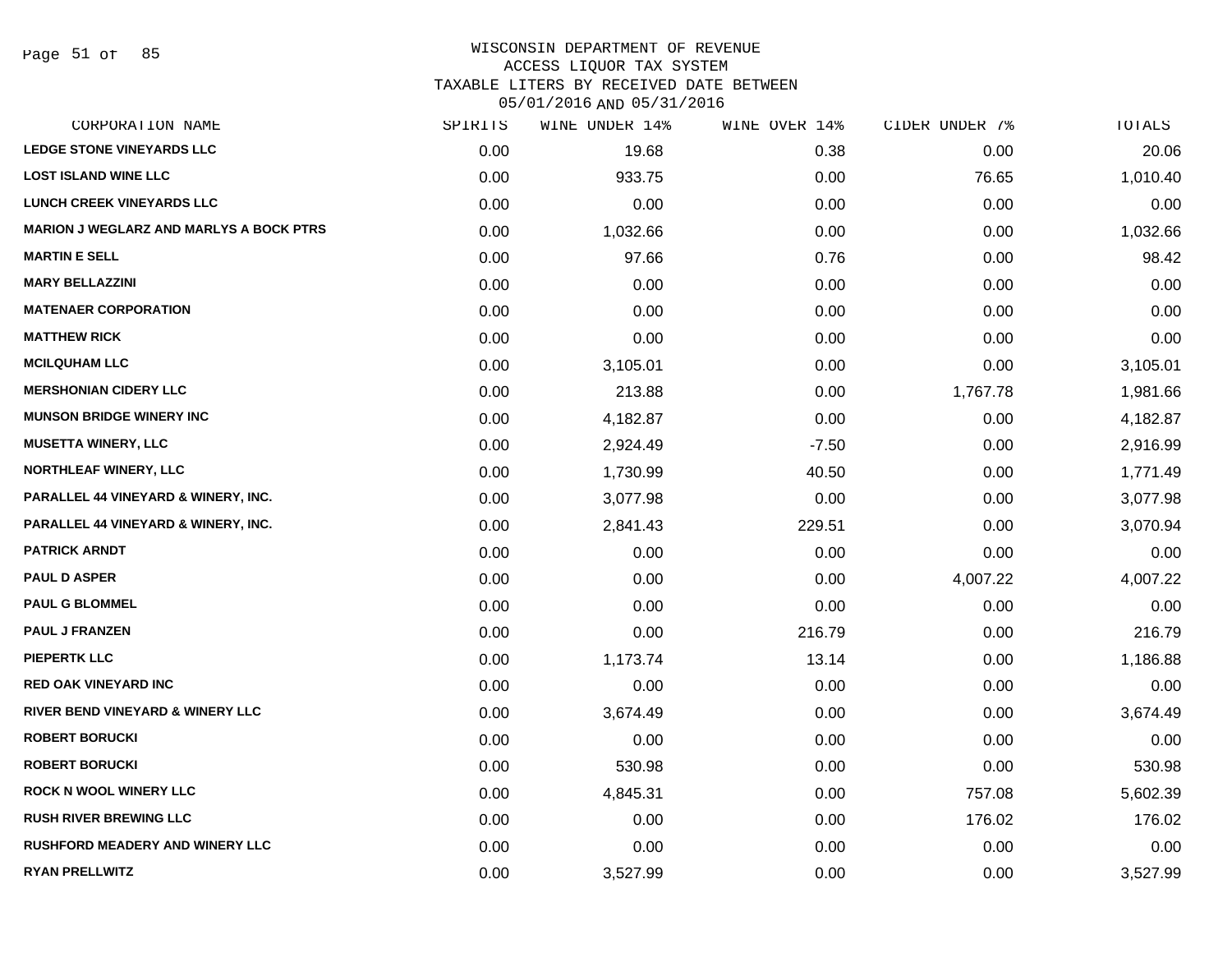Page 52 of 85

# WISCONSIN DEPARTMENT OF REVENUE

ACCESS LIQUOR TAX SYSTEM

TAXABLE LITERS BY RECEIVED DATE BETWEEN

| CORPORATION NAME                                 | SPIRITS | WINE UNDER 14% | WINE OVER 14% | CIDER UNDER 7% | TOTALS    |
|--------------------------------------------------|---------|----------------|---------------|----------------|-----------|
| S & J WINERY, LLC                                | 0.00    | 1.19           | 0.00          | 0.00           | 1.19      |
| <b>SANDSTONE RIDGE VINEYARD &amp; WINERY LLC</b> | 0.00    | 891.01         | 24.30         | 0.00           | 915.31    |
| <b>SANTA FE FUTURES, INC.</b>                    | 0.00    | 4,813.48       | 13,198.40     | 0.00           | 18,011.88 |
| <b>SEVEN HAWKS VINEYARDS LLC</b>                 | 0.00    | 0.00           | 0.00          | 0.00           | 0.00      |
| <b>SEVEN HAWKS VINEYARDS LLC</b>                 | 0.00    | 0.00           | 0.00          | 0.00           | 0.00      |
| <b>SHARON L PINGEL</b>                           | 0.00    | 0.00           | 0.00          | 0.00           | 0.00      |
| <b>SHERRY HARDIE</b>                             | 0.00    | 282.75         | 0.00          | 0.00           | 282.75    |
| <b>SIMON CREEK VINEYARD LLC</b>                  | 0.00    | 1,036.06       | 143.54        | 0.00           | 1,179.60  |
| SINNIPEE VALLEY VINEYARD LLC                     | 0.00    | 810.00         | 0.00          | 0.00           | 810.00    |
| <b>SPB LLC</b>                                   | 0.00    | 0.00           | 0.00          | 44,624.25      | 44,624.25 |
| SPIRITS OF NORWAY VINEYARD LLC                   | 0.00    | 0.00           | 0.00          | 0.00           | 0.00      |
| SPRECHER BREWING COMPANY, INC.                   | 0.00    | 0.00           | 0.00          | $-255.51$      | $-255.51$ |
| <b>SPURGEON VINEYARDS &amp; WINERY LLC</b>       | 0.00    | 2,330.84       | 18.17         | 0.00           | 2,349.01  |
| <b>STEPHEN M KENNEDY</b>                         | 0.00    | 1,707.97       | 0.00          | 0.00           | 1,707.97  |
| <b>STEVEN J DE BAKER</b>                         | 0.00    | 0.00           | 0.00          | 0.00           | 0.00      |
| STEVEN M & JUDITH A JACOBSON LLC                 | 0.00    | 0.00           | 0.00          | 0.00           | 0.00      |
| <b>SUNSET POINT WINERY LLC</b>                   | 0.00    | 621.18         | 18.17         | 0.00           | 639.35    |
| <b>TENBA RIDGE WINERY LLC</b>                    | 0.00    | 467.99         | 0.00          | 0.00           | 467.99    |
| THE RUM TREE, INC.                               | 0.00    | 0.00           | 46.86         | 0.00           | 46.86     |
| THE WINE VINEYARD LLC                            | 0.00    | 469.39         | 0.00          | 0.00           | 469.39    |
| THE WOODLAND TRAIL BEVERAGE COMPANY, INC.        | 0.00    | 82.52          | 0.00          | 0.00           | 82.52     |
| <b>TOMMYS TOO HIGH WINES LLC</b>                 | 0.00    | 0.00           | 0.00          | 0.00           | 0.00      |
| <b>TROY LANDWEHR</b>                             | 0.00    | 913.00         | 134.00        | 0.00           | 1,047.00  |
| <b>TWO BROTHERS WINES LLC</b>                    | 0.00    | 311.12         | 0.00          | 0.00           | 311.12    |
| VAN WYCHEN WINES INC.                            | 0.00    | 0.00           | 0.00          | 0.00           | 0.00      |
| <b>VERNON VINEYARDS LTD</b>                      | 0.00    | 856.63         | 0.00          | 0.00           | 856.63    |
| <b>VETRO WINERY LLC</b>                          | 0.00    | 426.73         | 0.00          | 0.00           | 426.73    |
| <b>VINES TO CELLAR, INC.</b>                     | 0.00    | 2,201.25       | 0.00          | 0.00           | 2,201.25  |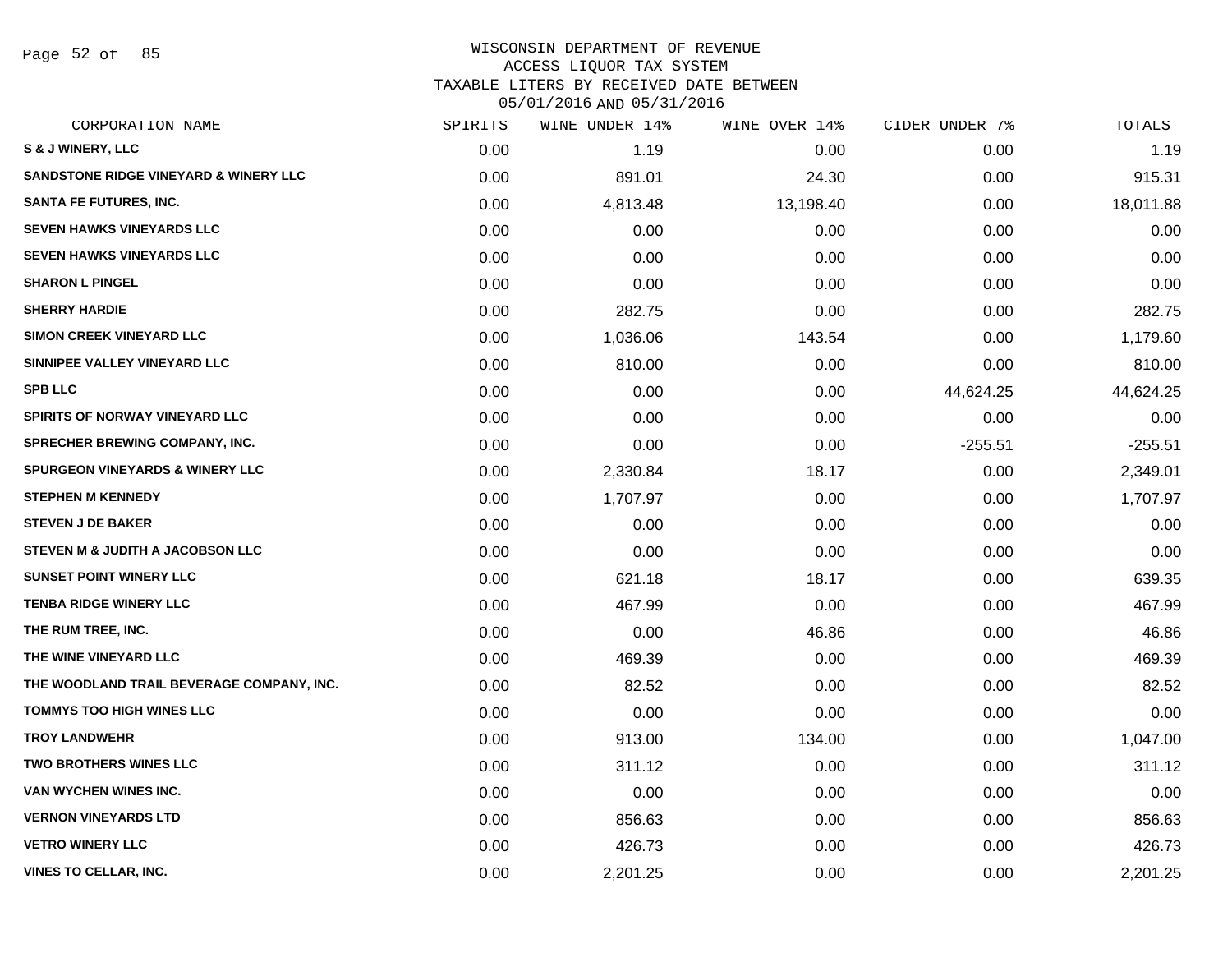Page 53 of 85

#### WISCONSIN DEPARTMENT OF REVENUE

#### ACCESS LIQUOR TAX SYSTEM

TAXABLE LITERS BY RECEIVED DATE BETWEEN

| CORPORATION NAME                                   | SPIRITS | WINE UNDER 14% | WINE OVER 14% | CIDER UNDER 7% | TOTALS     |
|----------------------------------------------------|---------|----------------|---------------|----------------|------------|
| <b>VON STIEHL WINERY LTD.</b>                      | 0.00    | 0.00           | 0.00          | 0.00           | 0.00       |
| VON STIEHL WINERY LTD.                             | 0.00    | 0.00           | 0.00          | 0.00           | 0.00       |
| <b>VON STIEHL WINERY LTD.</b>                      | 0.00    | 8,855.94       | 1,106.85      | 0.00           | 9,962.79   |
| <b>WEST PRAIRIE WINERY LLC</b>                     | 0.00    | 855.50         | 0.00          | 0.00           | 855.50     |
| <b>WHISPERING BLUFFS VINEYARD &amp; WINERY LTD</b> | 0.00    | 0.00           | 0.00          | 0.00           | 0.00       |
| <b>WHISPERING WINDS WINERY LLC</b>                 | 0.00    | 982.30         | 0.00          | 0.00           | 982.30     |
| <b>WHITE BEAR SPIRITS LLC</b>                      | 0.00    | 185.48         | 75.71         | 0.00           | 261.19     |
| WHITE WINTER WINERY INC                            | 0.00    | 0.00           | 0.00          | 3,412.36       | 3,412.36   |
| <b>WILLIAM F BLUHM</b>                             | 0.00    | 2,087.38       | 112.43        | 0.00           | 2,199.81   |
| <b>WINE STATION HUDSON LLC</b>                     | 0.00    | 0.00           | 0.00          | 0.00           | 0.00       |
| <b>WINEMAKER'S DAUGHTER LLC</b>                    | 0.00    | 476.96         | 0.00          | 0.00           | 476.96     |
| <b>WINESITTER BREWHOUSE LLC</b>                    | 0.00    | 0.00           | 0.00          | 0.00           | 0.00       |
| <b>WOLLERSHEIM WINERY, INC.</b>                    | 0.00    | 57,261.61      | 507.00        | 0.00           | 57,768.61  |
| <b>WOLLERSHEIM WINERY, INC.</b>                    | 0.00    | 10,108.63      | 336.73        | 0.00           | 10,445.36  |
| TOTAL LITERS FOR 5/31/2016                         | 0.00    | 230,866.67     | 19,363.32     | 55,361.47      | 305,591.46 |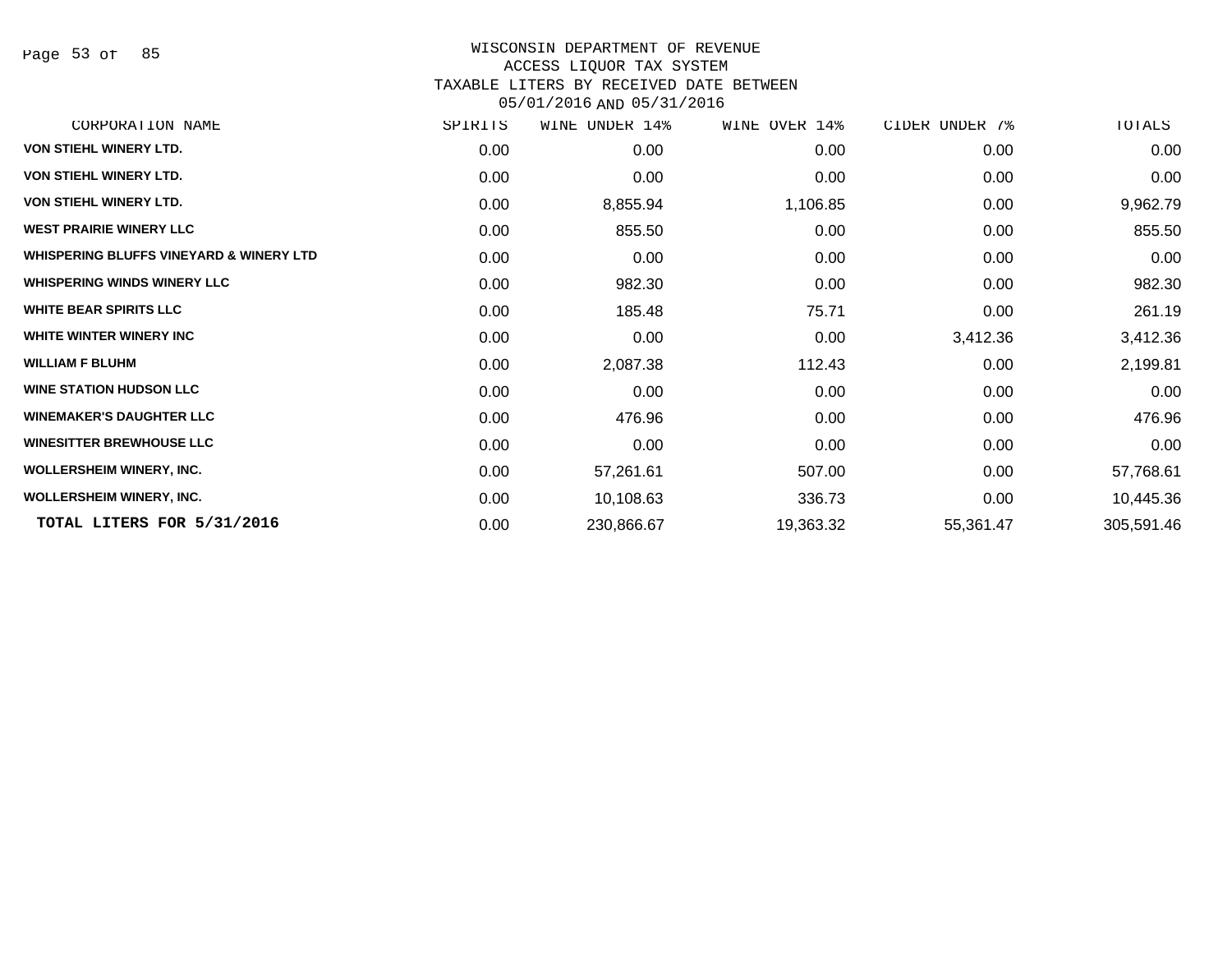Page 54 of 85

# WISCONSIN DEPARTMENT OF REVENUE ACCESS LIQUOR TAX SYSTEM TAXABLE LITERS BY RECEIVED DATE BETWEEN 05/01/2016 AND 05/31/2016

| SPIRITS | WINE UNDER 14% | WINE OVER 14% | CIDER UNDER 7%      | <b>TOTALS</b> |
|---------|----------------|---------------|---------------------|---------------|
|         |                | (WDS)         |                     |               |
| 0.00    | 0.00           | 0.00          | 0.00                | 0.00          |
| 0.00    | 0.00           | 0.00          | 0.00                | 0.00          |
| 0.00    | 0.00           | 0.00          | 0.00                | 0.00          |
| 0.00    | 0.00           | 0.00          | 0.00                | 0.00          |
| 0.00    | 0.00           | 0.00          | 0.00                | 0.00          |
| 0.00    | 0.00           | 0.00          | 0.00                | 0.00          |
| 0.00    | 0.00           | 0.00          | 0.00                | 0.00          |
| 0.00    | 0.00           | 0.00          | 0.00                | 0.00          |
| 0.00    | 0.00           | 0.00          | 0.00                | 0.00          |
| 0.00    | 0.00           | 0.00          | 0.00                | 0.00          |
| 0.00    | 0.00           | 0.00          | 0.00                | 0.00          |
| 0.00    | 0.00           | 0.00          | 0.00                | 0.00          |
| 0.00    | 0.00           | 0.00          | 0.00                | 0.00          |
| 0.00    | 0.00           | 0.00          | 0.00                | 0.00          |
| 0.00    | 0.00           | 0.00          | 0.00                | 0.00          |
| 0.00    | 0.00           | 0.00          | 0.00                | 0.00          |
| 0.00    | 0.00           | 0.00          | 0.00                | 0.00          |
| 0.00    | 0.00           | 0.00          | 0.00                | 0.00          |
| 0.00    | 0.00           | 0.00          | 0.00                | 0.00          |
| 0.00    | 0.00           | 0.00          | 0.00                | 0.00          |
| 0.00    | 0.00           | 0.00          | 0.00                | 0.00          |
| 0.00    | 2.25           | 2.25          | 0.00                | 4.50          |
| 0.00    | 0.00           | 0.00          | 0.00                | 0.00          |
| 0.00    | 0.00           | 0.00          | 0.00                | 0.00          |
| 0.00    | 0.00           | 0.00          | 0.00                | 0.00          |
|         |                |               | WINE DIRECT SHIPPER |               |

**AMUSE BOUCHE LLC** 0.00 0.00 0.00 0.00 0.00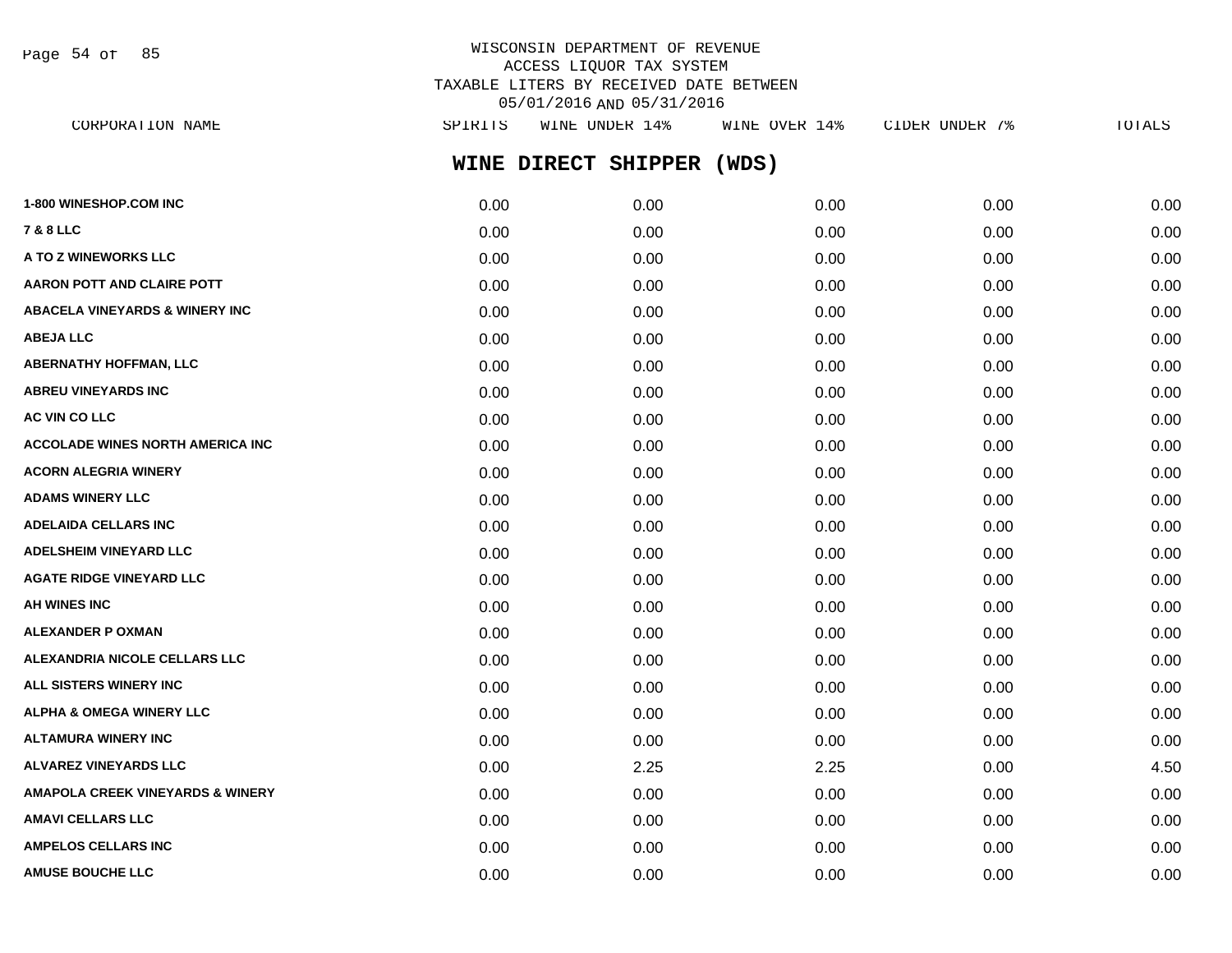Page 55 of 85

| CORPORATION NAME                       | SPIRITS | WINE UNDER 14% | WINE OVER 14% | CIDER UNDER 7% | TOTALS |
|----------------------------------------|---------|----------------|---------------|----------------|--------|
| <b>ANCIENT PEAK INC</b>                | 0.00    | 0.00           | 0.00          | 0.00           | 0.00   |
| ANDERSONS CONN VALLEY WINERY INC       | 0.00    | 0.00           | 0.00          | 0.00           | 0.00   |
| <b>ANIMOLP</b>                         | 0.00    | 0.00           | 0.00          | 0.00           | 0.00   |
| <b>ANOMALY VINEYARDS LLC</b>           | 0.00    | 0.00           | 0.00          | 0.00           | 0.00   |
| <b>ANTHILL FARMS LLC</b>               | 0.00    | 0.00           | 0.00          | 0.00           | 0.00   |
| <b>ANTHONY M TRUCHARD</b>              | 0.00    | 0.00           | 0.00          | 0.00           | 0.00   |
| <b>AQUA PUMPKIN INC</b>                | 0.00    | 0.00           | 0.00          | 0.00           | 0.00   |
| <b>ARCHANGEL INVESTMENTS LLC</b>       | 0.00    | 0.00           | 0.00          | 0.00           | 0.00   |
| <b>ARETE WINES LLC</b>                 | 0.00    | 0.00           | 0.00          | 0.00           | 0.00   |
| <b>ARIETTA INC</b>                     | 0.00    | 0.00           | 0.00          | 0.00           | 0.00   |
| <b>ARISTA WINES LLC</b>                | 0.00    | 0.00           | 0.00          | 0.00           | 0.00   |
| ARIZONA STRONGHOLD VINEYARDS LLC       | 0.00    | 0.00           | 0.00          | 0.00           | 0.00   |
| <b>ARKENSTONE VINEYARDS LLC</b>        | 0.00    | 0.00           | 0.00          | 0.00           | 0.00   |
| <b>ARMIDA WINERY INC</b>               | 0.00    | 0.00           | 0.00          | 0.00           | 0.00   |
| <b>ARMSTRONG FAMILY WINERY LLC</b>     | 0.00    | 0.00           | 0.00          | 0.00           | 0.00   |
| <b>ARMSTRONG VINEYARDS INC</b>         | 0.00    | 0.00           | 0.00          | 0.00           | 0.00   |
| <b>ARRINGTON VINEYARDS LLC</b>         | 0.00    | 0.00           | 0.00          | 0.00           | 0.00   |
| <b>ARTISTE MANAGEMENT CO LLC</b>       | 0.00    | 0.00           | 0.00          | 0.00           | 0.00   |
| AU BON CLIMAT LLC                      | 0.00    | 0.00           | 0.00          | 0.00           | 0.00   |
| <b>AUBERT WINEGROWING INC</b>          | 0.00    | 0.00           | 0.00          | 0.00           | 0.00   |
| <b>AUGUST BRIGGS JR INC</b>            | 0.00    | 0.00           | 0.00          | 0.00           | 0.00   |
| <b>AVV WINERY CO LLC</b>               | 0.00    | 0.00           | 0.00          | 0.00           | 0.00   |
| AW DIRECT INC                          | 0.00    | 0.00           | 0.00          | 0.00           | 0.00   |
| <b>BALTIMORE BEND VINEYARD LLC</b>     | 0.00    | 0.00           | 0.00          | 0.00           | 0.00   |
| <b>BANSHEE WINES LLC</b>               | 0.00    | 0.00           | 0.00          | 0.00           | 0.00   |
| <b>BARABOO BLUFF WINERY, LLC</b>       | 0.00    | 0.00           | 0.00          | 0.00           | 0.00   |
| <b>BARGETTOS SANTA CRUZ WINERY INC</b> | 0.00    | 0.00           | 0.00          | 0.00           | 0.00   |
| <b>BARNARD GRIFFIN INC</b>             | 0.00    | 0.00           | 0.00          | 0.00           | 0.00   |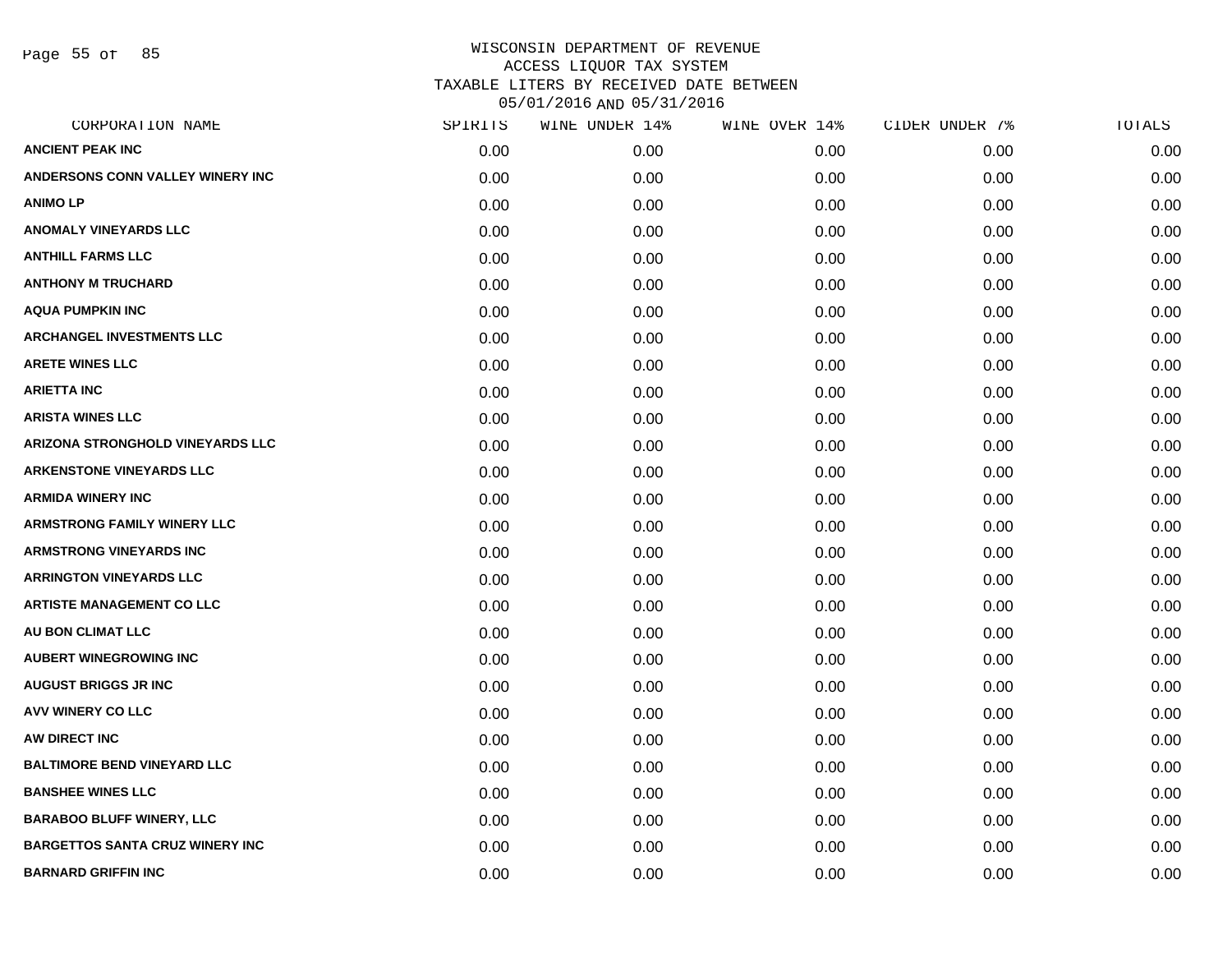Page 56 of 85

| SPIRITS | WINE UNDER 14% | WINE OVER 14% | CIDER UNDER 7% | TOTALS |
|---------|----------------|---------------|----------------|--------|
| 0.00    | 0.00           | 0.00          | 0.00           | 0.00   |
| 0.00    | 0.00           | 0.00          | 0.00           | 0.00   |
| 0.00    | 0.00           | 0.00          | 0.00           | 0.00   |
| 0.00    | 0.00           | 0.00          | 0.00           | 0.00   |
| 0.00    | 0.00           | 0.00          | 0.00           | 0.00   |
| 0.00    | 0.00           | 0.00          | 0.00           | 0.00   |
| 0.00    | 0.00           | 0.00          | 0.00           | 0.00   |
| 0.00    | 0.00           | 0.00          | 0.00           | 0.00   |
| 0.00    | 0.00           | 0.00          | 0.00           | 0.00   |
| 0.00    | 0.00           | 0.00          | 0.00           | 0.00   |
| 0.00    | 0.00           | 0.00          | 0.00           | 0.00   |
| 0.00    | 0.00           | 0.00          | 0.00           | 0.00   |
| 0.00    | 0.00           | 0.00          | 0.00           | 0.00   |
| 0.00    | 0.00           | 0.00          | 0.00           | 0.00   |
| 0.00    | 0.00           | 0.00          | 0.00           | 0.00   |
| 0.00    | 0.00           | 0.00          | 0.00           | 0.00   |
| 0.00    | 0.00           | 0.00          | 0.00           | 0.00   |
| 0.00    | 0.00           | 0.00          | 0.00           | 0.00   |
| 0.00    | 0.00           | 0.00          | 0.00           | 0.00   |
| 0.00    | 0.00           | 0.00          | 0.00           | 0.00   |
| 0.00    | 0.00           | 0.00          | 0.00           | 0.00   |
| 0.00    | 0.00           | 0.00          | 0.00           | 0.00   |
| 0.00    | 0.00           | 0.00          | 0.00           | 0.00   |
| 0.00    | 0.00           | 0.00          | 0.00           | 0.00   |
| 0.00    | 0.00           | 0.00          | 0.00           | 0.00   |
| 0.00    | 0.00           | 0.00          | 0.00           | 0.00   |
| 0.00    | 0.00           | 0.00          | 0.00           | 0.00   |
| 0.00    | 0.00           | 0.00          | 0.00           | 0.00   |
|         |                |               |                |        |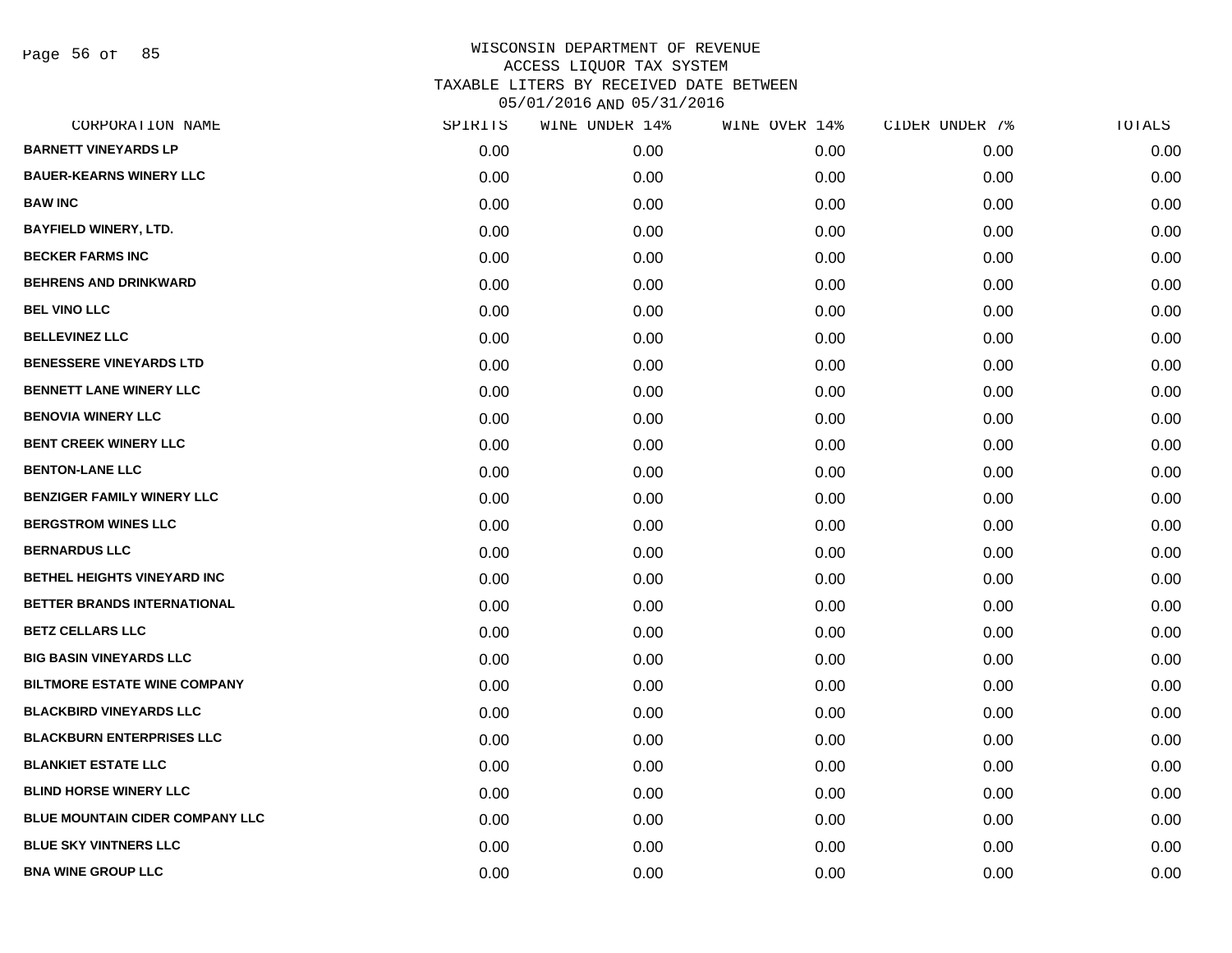Page 57 of 85

| CORPORATION NAME                             | SPIRITS | WINE UNDER 14% | WINE OVER 14% | CIDER UNDER 7% | TOTALS |
|----------------------------------------------|---------|----------------|---------------|----------------|--------|
| <b>BOEGER WINERY INC</b>                     | 0.00    | 0.00           | 0.00          | 0.00           | 0.00   |
| <b>BOGLE VINEYARDS INC</b>                   | 0.00    | 0.00           | 0.00          | 0.00           | 0.00   |
| <b>BON AFFAIR INC</b>                        | 0.00    | 0.00           | 0.00          | 0.00           | 0.00   |
| <b>BONNY DOON WINERY INC</b>                 | 0.00    | 0.00           | 0.00          | 0.00           | 0.00   |
| <b>BOOKWALTER WINERY LLC</b>                 | 0.00    | 0.00           | 0.00          | 0.00           | 0.00   |
| <b>BOTHAM VINEYARDS, INC.</b>                | 0.00    | 0.00           | 0.00          | 0.00           | 0.00   |
| <b>BOUCHAINE VINEYARDS INC</b>               | 0.00    | 0.00           | 0.00          | 0.00           | 0.00   |
| <b>BRANCHES WINERY LLC</b>                   | 0.00    | 0.00           | 0.00          | 0.00           | 0.00   |
| <b>BRASSFIELD ESTATE WINERY LLC</b>          | 0.00    | 0.00           | 0.00          | 0.00           | 0.00   |
| <b>BRESSLER VINEYARDS LLC</b>                | 0.00    | 0.00           | 0.00          | 0.00           | 0.00   |
| <b>BRET LOPEZ</b>                            | 0.00    | 0.00           | 0.00          | 0.00           | 0.00   |
| <b>BREWER-CLIFTON LLC</b>                    | 0.00    | 0.00           | 0.00          | 0.00           | 0.00   |
| <b>BRIAN CARTER CELLARS LLC</b>              | 0.00    | 0.00           | 0.00          | 0.00           | 0.00   |
| <b>BRIGADOON FARM &amp; WINERY LLC</b>       | 0.00    | 0.00           | 0.00          | 0.00           | 0.00   |
| <b>BROWN ESTATE VINEYARDS LLC</b>            | 0.00    | 0.00           | 0.00          | 0.00           | 0.00   |
| <b>BRUTOCAO CELLARS LP</b>                   | 0.00    | 0.00           | 0.00          | 0.00           | 0.00   |
| <b>BRYANT VINEYARDS INC</b>                  | 0.00    | 0.00           | 0.00          | 0.00           | 0.00   |
| <b>BUCKLER FAMILY VINEYARDS LLC</b>          | 0.00    | 0.00           | 0.00          | 0.00           | 0.00   |
| <b>BULLY HILL VINEYARDS INC</b>              | 0.00    | 0.00           | 0.00          | 0.00           | 0.00   |
| <b>BURGESS CELLARS INC</b>                   | 0.00    | 0.00           | 19.50         | 0.00           | 19.50  |
| <b>BURRELL SCHOOL VINEYARDS INC</b>          | 0.00    | 0.00           | 0.00          | 0.00           | 0.00   |
| <b>BUTTONWOOD FARM WINERY INC</b>            | 0.00    | 0.00           | 0.00          | 0.00           | 0.00   |
| <b>C &amp; C WINE SERVICES INC</b>           | 0.00    | 0.00           | 0.00          | 0.00           | 0.00   |
| <b>C &amp; N CORPORATION</b>                 | 0.00    | 0.00           | 0.00          | 0.00           | 0.00   |
| <b>C G DI ARIE VINEYARD &amp; WINERY LLC</b> | 0.00    | 0.00           | 0.00          | 0.00           | 0.00   |
| <b>C MONDAVI &amp; SONS</b>                  | 0.00    | 0.00           | 0.00          | 0.00           | 0.00   |
| <b>CAIN CELLARS INC</b>                      | 0.00    | 0.00           | 0.00          | 0.00           | 0.00   |
| <b>CAIRDEAN VINEYARDS LLC</b>                | 0.00    | 0.00           | 0.00          | 0.00           | 0.00   |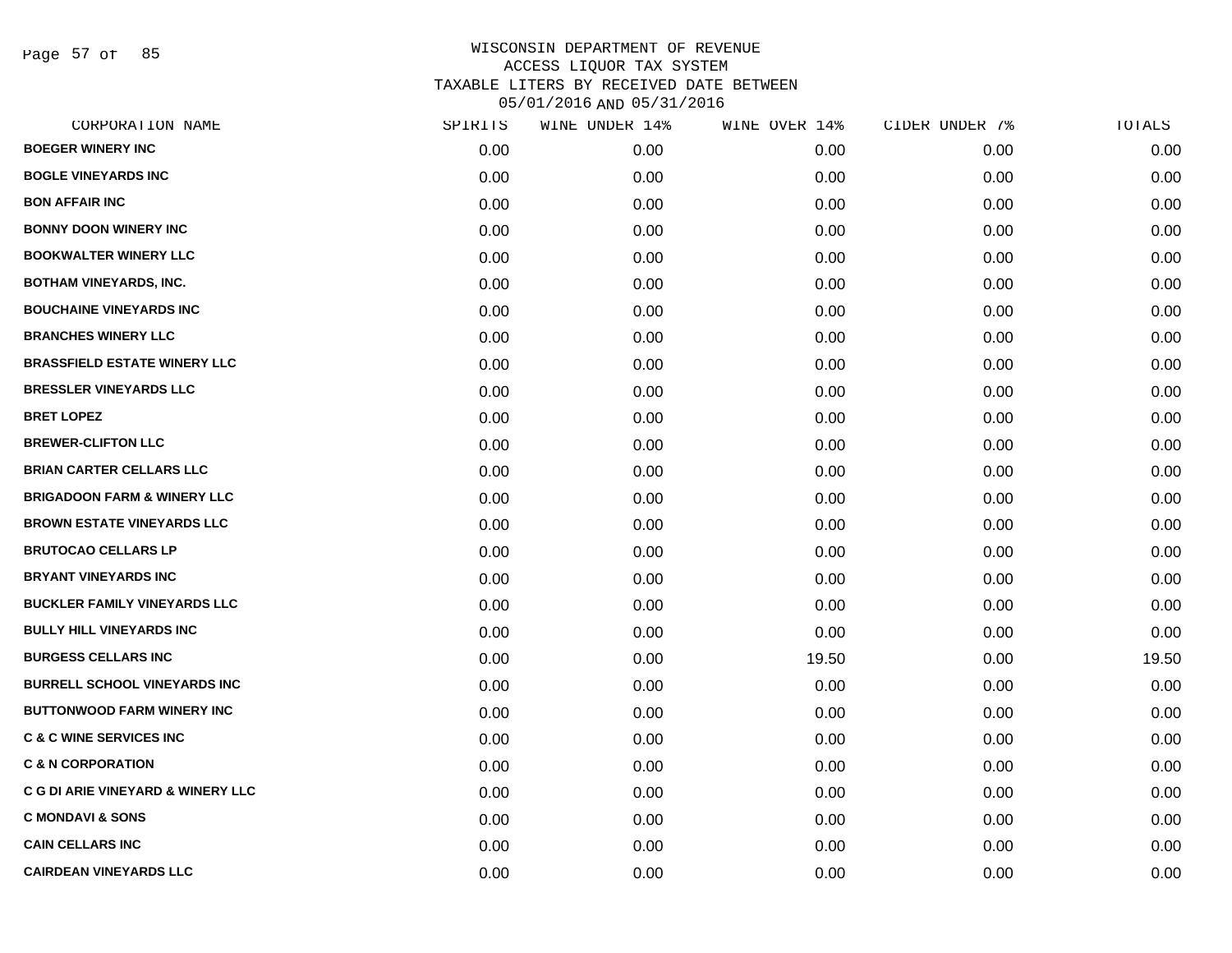Page 58 of 85

| CORPORATION NAME                                  | SPIRITS | WINE UNDER 14% | WINE OVER 14% | CIDER UNDER 7% | TOTALS |
|---------------------------------------------------|---------|----------------|---------------|----------------|--------|
| <b>CAKEBREAD CELLARS</b>                          | 0.00    | 0.00           | 0.00          | 0.00           | 0.00   |
| <b>CALCAREOUS VINEYARD LLC</b>                    | 0.00    | 0.00           | 0.00          | 0.00           | 0.00   |
| <b>CALDWELL WINERY LLC</b>                        | 0.00    | 0.00           | 0.00          | 0.00           | 0.00   |
| <b>CALERA WINE COMPANY LP</b>                     | 0.00    | 0.00           | 0.00          | 0.00           | 0.00   |
| <b>CALLAWAY TEMECULA LP</b>                       | 0.00    | 0.00           | 0.00          | 0.00           | 0.00   |
| <b>CARACCIOLI CELLARS INC</b>                     | 0.00    | 0.00           | 0.00          | 0.00           | 0.00   |
| <b>CARL THOMA</b>                                 | 0.00    | 0.00           | 0.00          | 0.00           | 0.00   |
| <b>CARLISLE WINERY &amp; VINEYARDS LLC</b>        | 0.00    | 0.00           | 0.00          | 0.00           | 0.00   |
| <b>CASTORO CELLARS</b>                            | 0.00    | 0.00           | 0.00          | 0.00           | 0.00   |
| <b>CAYMUS VINEYARDS INC</b>                       | 0.00    | 0.00           | 0.00          | 0.00           | 0.00   |
| <b>CECIL A ZERBA</b>                              | 0.00    | 0.00           | 13.50         | 0.00           | 13.50  |
| <b>CEDAR KNOLL VINEYARDS INC</b>                  | 0.00    | 0.00           | 0.00          | 0.00           | 0.00   |
| <b>CEJA VINEYARDS INC</b>                         | 0.00    | 0.00           | 0.00          | 0.00           | 0.00   |
| <b>CELLAR RAT CELLARS LLC</b>                     | 0.00    | 0.00           | 0.00          | 0.00           | 0.00   |
| <b>CHACEWATER LLC</b>                             | 0.00    | 0.00           | 0.00          | 0.00           | 0.00   |
| <b>CHAPPELLET WINERY INC</b>                      | 0.00    | 0.00           | 0.00          | 0.00           | 0.00   |
| <b>CHARLES &amp; MARTHA BARRA</b>                 | 0.00    | 0.00           | 0.00          | 0.00           | 0.00   |
| <b>CHARLES REININGER LLC</b>                      | 0.00    | 0.00           | 0.00          | 0.00           | 0.00   |
| <b>CHATEAU BIANCA INC</b>                         | 0.00    | 0.00           | 0.00          | 0.00           | 0.00   |
| <b>CHATEAU DIANA LLC</b>                          | 0.00    | 0.00           | 0.00          | 0.00           | 0.00   |
| <b>CHATEAU GRAND TRAVERSE LTD</b>                 | 0.00    | 0.00           | 0.00          | 0.00           | 0.00   |
| <b>CHATEAU MORRISETTE INC</b>                     | 0.00    | 0.00           | 0.00          | 0.00           | 0.00   |
| <b>CHATEAU OPERATIONS, LTD.</b>                   | 0.00    | 0.00           | 0.00          | 0.00           | 0.00   |
| <b>CHATEAU POTELLE HOLDINGS LLC</b>               | 0.00    | 0.00           | 0.00          | 0.00           | 0.00   |
| <b>CHATEAU ST CROIX WINERY &amp; VINEYARD LLC</b> | 0.00    | 0.00           | 0.00          | 0.00           | 0.00   |
| <b>CHERRY HILL LLC</b>                            | 0.00    | 0.00           | 0.00          | 0.00           | 0.00   |
| <b>CHIARELLO FAMILY VINEYARDS LLC</b>             | 0.00    | 0.00           | 0.00          | 0.00           | 0.00   |
| <b>CHIMNEY ROCK WINERY LLC</b>                    | 0.00    | 0.00           | 0.00          | 0.00           | 0.00   |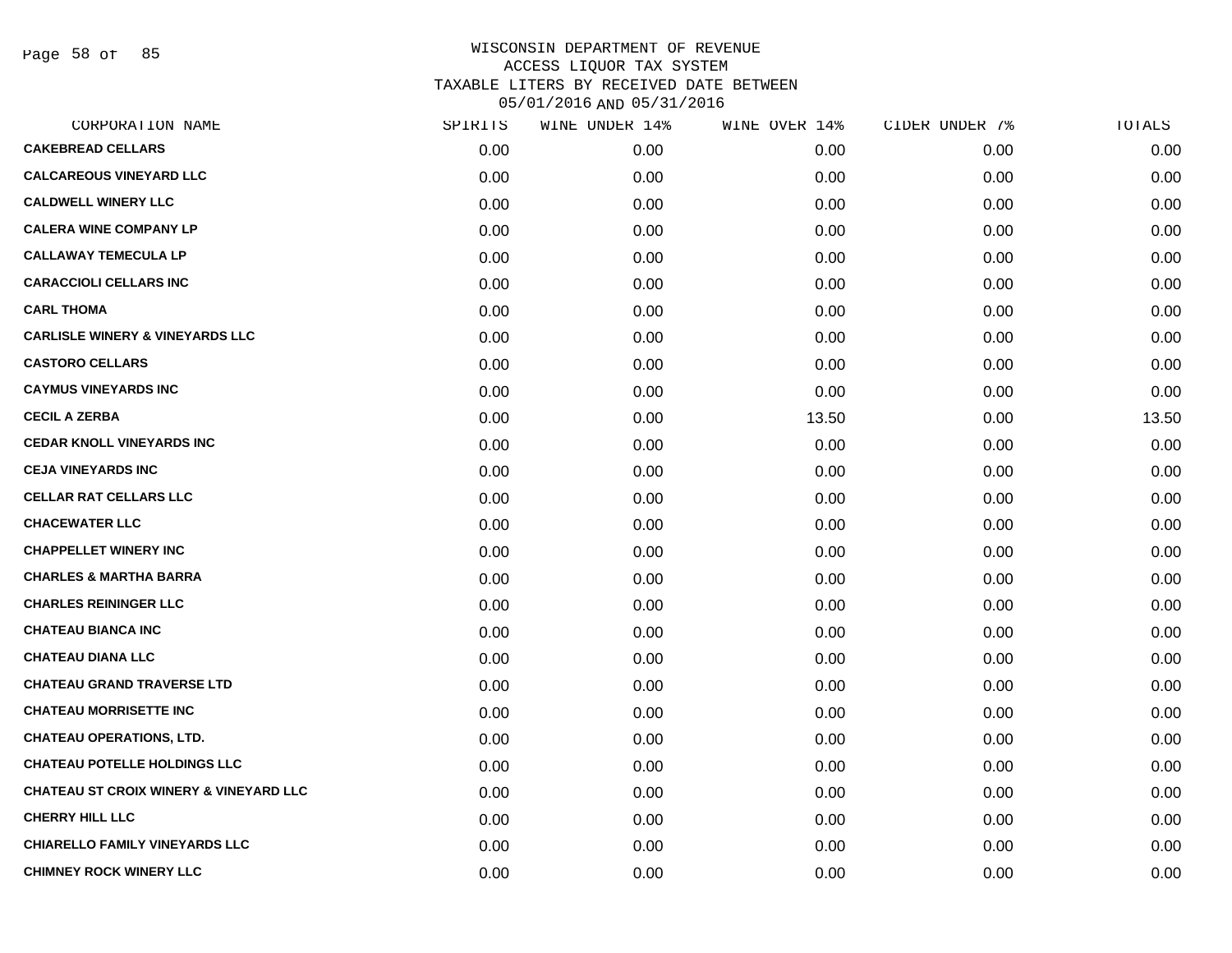Page 59 of 85

| CORPORATION NAME                                 | SPIRITS | WINE UNDER 14% | WINE OVER 14% | CIDER UNDER 7% | TOTALS |
|--------------------------------------------------|---------|----------------|---------------|----------------|--------|
| <b>CHRISTOPHE BARON</b>                          | 0.00    | 0.00           | 0.00          | 0.00           | 0.00   |
| <b>CHRISTOPHER DRAKE WHITCRAFT</b>               | 0.00    | 0.00           | 0.00          | 0.00           | 0.00   |
| <b>CHRISTOPHER FIGGINS</b>                       | 0.00    | 0.00           | 0.00          | 0.00           | 0.00   |
| <b>CIDER HOUSE OF WISCONSIN LLC</b>              | 0.00    | 0.00           | 0.00          | 0.00           | 0.00   |
| <b>CINNABAR WINERY LLC</b>                       | 0.00    | 0.00           | 0.00          | 0.00           | 0.00   |
| CITY VINTNERS SAN FRANCISCO WINERY LLC           | 0.00    | 0.00           | 0.00          | 0.00           | 0.00   |
| <b>CLARA STREET COMPANY</b>                      | 0.00    | 0.00           | 0.00          | 0.00           | 0.00   |
| <b>CLAY JAR HOLDINGS LLC</b>                     | 0.00    | 0.00           | 0.00          | 0.00           | 0.00   |
| CLIF BAR FAMILY WINERY & FARM LLC                | 0.00    | 0.00           | 0.00          | 0.00           | 0.00   |
| <b>CLINE CELLARS INC</b>                         | 0.00    | 0.00           | 0.00          | 0.00           | 0.00   |
| <b>CLOS DU VAL WINE CO LTD</b>                   | 0.00    | 0.00           | 0.00          | 0.00           | 0.00   |
| <b>CLOS LACHANCE WINES LLC</b>                   | 0.00    | 0.00           | 0.00          | 0.00           | 0.00   |
| <b>COCKERELL WINE CONSULTING LLC</b>             | 0.00    | 0.00           | 0.00          | 0.00           | 0.00   |
| <b>CODORNIU NAPA INC</b>                         | 0.00    | 0.00           | 0.00          | 0.00           | 0.00   |
| <b>COL SOLARE, LLP</b>                           | 0.00    | 0.00           | 0.00          | 0.00           | 0.00   |
| <b>COLGIN PARTNERS LLC</b>                       | 0.00    | 0.00           | 0.00          | 0.00           | 0.00   |
| <b>COLLEEN M BOS</b>                             | 0.00    | 0.00           | 0.00          | 0.00           | 0.00   |
| <b>COLUMBIA RIVER WINERY INC</b>                 | 0.00    | 0.00           | 0.00          | 0.00           | 0.00   |
| <b>CONSTELLATION BRANDS U.S. OPERATIONS INC.</b> | 0.00    | 0.00           | 0.00          | 0.00           | 0.00   |
| <b>CONUNDRUM WINERY LLC</b>                      | 0.00    | 0.00           | 0.00          | 0.00           | 0.00   |
| <b>CONWAY VINEYARDS INC</b>                      | 0.00    | 0.00           | 0.00          | 0.00           | 0.00   |
| <b>COOL HAND VINEYARDS LLC</b>                   | 0.00    | 0.00           | 0.00          | 0.00           | 0.00   |
| <b>COPAIN WINE CELLARS LLC</b>                   | 0.00    | 0.00           | 0.00          | 0.00           | 0.00   |
| <b>COPPER CANE LLC</b>                           | 0.00    | 0.00           | 0.00          | 0.00           | 0.00   |
| <b>CORNERSTONE CELLARS INC</b>                   | 0.00    | 0.00           | 0.00          | 0.00           | 0.00   |
| <b>COURAGEOUS INC</b>                            | 0.00    | 0.00           | 0.00          | 0.00           | 0.00   |
| <b>CRAIG FLETCHER</b>                            | 0.00    | 0.00           | 0.00          | 0.00           | 0.00   |
| <b>CRAIG S HANDLY</b>                            | 0.00    | 0.00           | 0.00          | 0.00           | 0.00   |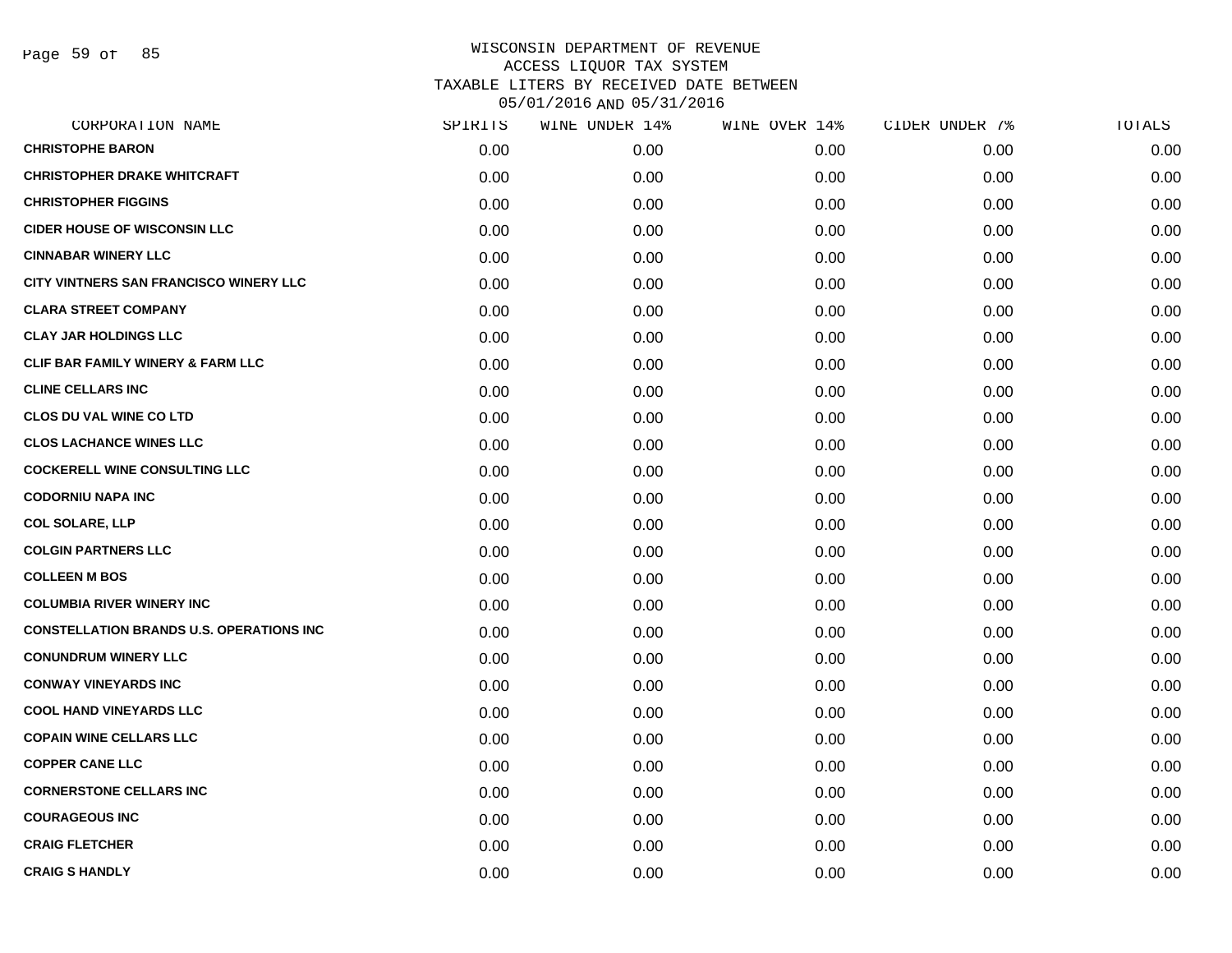Page 60 of 85

| CORPORATION NAME                       | SPIRITS | WINE UNDER 14% | WINE OVER 14% | CIDER UNDER 7% | TOTALS |
|----------------------------------------|---------|----------------|---------------|----------------|--------|
| <b>CREATIVE WINE CONCEPTS INC</b>      | 0.00    | 0.00           | 0.00          | 0.00           | 0.00   |
| <b>CREW WINE COMPANY LLC</b>           | 0.00    | 0.00           | 0.00          | 0.00           | 0.00   |
| <b>CRIMSON WINE GROUP LTD</b>          | 0.00    | 0.00           | 0.00          | 0.00           | 0.00   |
| <b>CRISTOM VINEYARDS INC</b>           | 0.00    | 0.00           | 0.00          | 0.00           | 0.00   |
| <b>CROCKER &amp; STARR WINE CO LLC</b> | 0.00    | 0.00           | 0.00          | 0.00           | 0.00   |
| <b>CULTIVATE WINES LLC</b>             | 0.00    | 0.00           | 0.00          | 0.00           | 0.00   |
| <b>CUNAT PREMIUM VINEYARDS LLC</b>     | 0.00    | 0.00           | 0.00          | 0.00           | 0.00   |
| <b>CUSHMAN WINERY CORPORATION</b>      | 0.00    | 0.00           | 0.00          | 0.00           | 0.00   |
| <b>CUVAISON INC</b>                    | 0.00    | 0.00           | 0.00          | 0.00           | 0.00   |
| <b>D &amp; J F CELLARS INC</b>         | 0.00    | 0.00           | 0.00          | 0.00           | 0.00   |
| <b>D MYERS LLC</b>                     | 0.00    | 0.00           | 0.00          | 0.00           | 0.00   |
| <b>DANA ESTATES INC</b>                | 0.00    | 0.00           | 0.00          | 0.00           | 0.00   |
| <b>DANCING HARES VINEYARD LLC</b>      | 0.00    | 0.00           | 0.00          | 0.00           | 0.00   |
| DANZA DEL SOL WINERY INC               | 0.00    | 0.00           | 0.00          | 0.00           | 0.00   |
| <b>DANZINGER VINEYARDS LLC</b>         | 0.00    | 0.00           | 0.00          | 0.00           | 0.00   |
| <b>DAOU VINEYARDS LLC</b>              | 0.00    | 0.00           | 0.00          | 0.00           | 0.00   |
| <b>DARIOUSH KHALEDI WINERY LLC</b>     | 0.00    | 0.00           | 0.00          | 0.00           | 0.00   |
| <b>DAVID BRUCE WINERY INC</b>          | 0.00    | 0.00           | 0.00          | 0.00           | 0.00   |
| <b>DAVID COFFARO</b>                   | 0.00    | 0.00           | 0.00          | 0.00           | 0.00   |
| <b>DAVID J MATTHEWS</b>                | 0.00    | 0.00           | 0.00          | 0.00           | 0.00   |
| <b>DAVID JAMES LLC</b>                 | 0.00    | 0.00           | 0.00          | 0.00           | 0.00   |
| <b>DAVIDS PINOT VINEYARDS INC</b>      | 0.00    | 0.00           | 0.00          | 0.00           | 0.00   |
| DE LA MONTANYA WINERY INC              | 0.00    | 0.00           | 0.00          | 0.00           | 0.00   |
| DEERFIELD RANCH WINERY LLC             | 0.00    | 0.00           | 0.00          | 0.00           | 0.00   |
| <b>DEL DOTTO VINEYARDS INC</b>         | 0.00    | 0.00           | 0.00          | 0.00           | 0.00   |
| <b>DELICATO VINEYARDS INC</b>          | 0.00    | 0.00           | 0.00          | 0.00           | 0.00   |
| <b>DELILLE CELLARS LLC</b>             | 0.00    | 0.00           | 0.00          | 0.00           | 0.00   |
| <b>DENNER WINERY INC</b>               | 0.00    | 0.00           | 0.00          | 0.00           | 0.00   |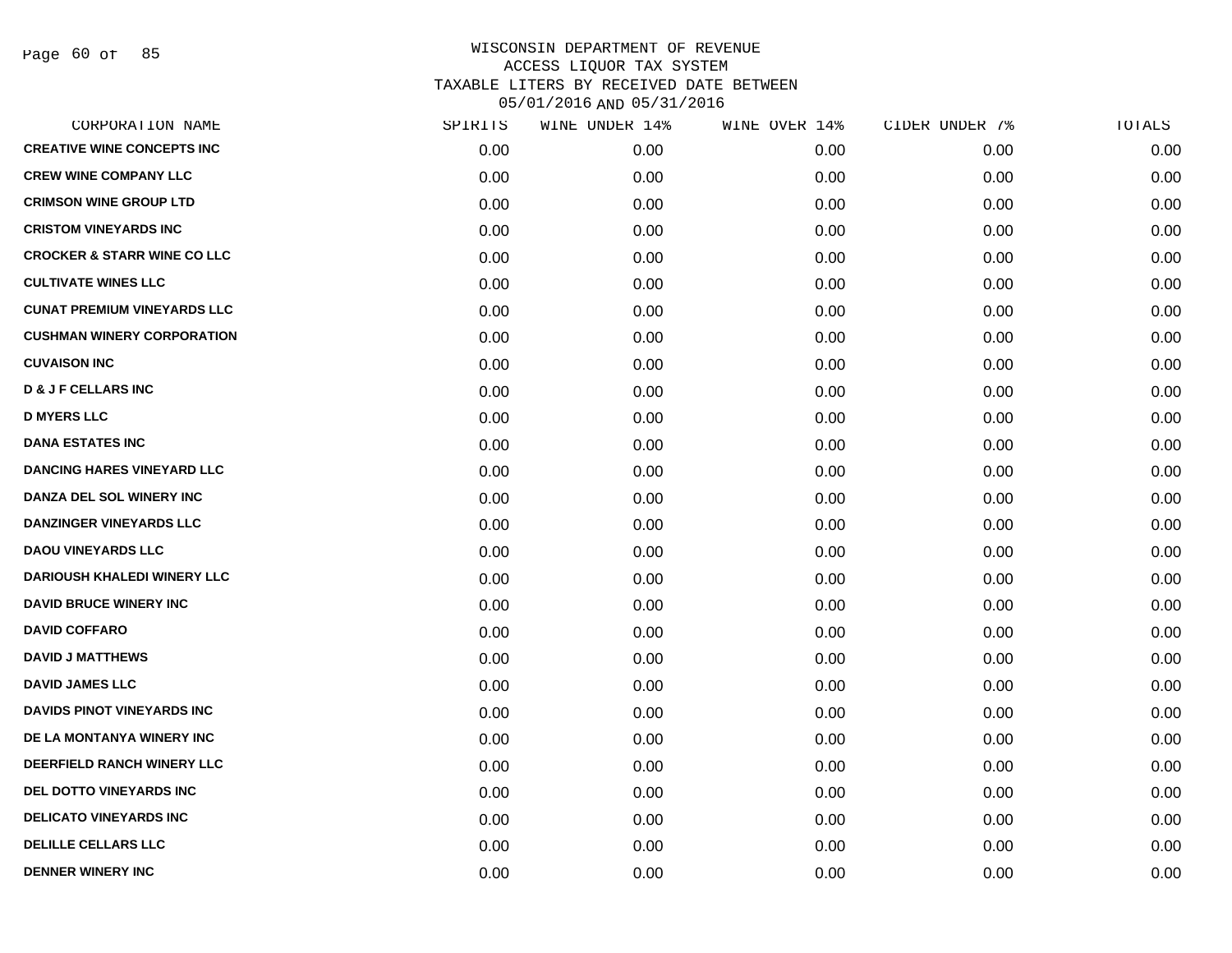Page 61 of 85

| CORPORATION NAME                                                         | SPIRITS | WINE UNDER 14% | WINE OVER 14% | CIDER UNDER 7% | TOTALS |
|--------------------------------------------------------------------------|---------|----------------|---------------|----------------|--------|
| <b>DENNIS R ONEIL</b>                                                    | 0.00    | 0.00           | 0.00          | 0.00           | 0.00   |
| <b>DEREK ROHLFFS</b>                                                     | 0.00    | 0.00           | 0.00          | 0.00           | 0.00   |
| DH GUSTAFSON FAMILY VINEYARDS LLC                                        | 0.00    | 0.00           | 0.00          | 0.00           | 0.00   |
| <b>DIAMOND MOUNTAIN VINEYARD</b>                                         | 0.00    | 0.00           | 0.00          | 0.00           | 0.00   |
| <b>DIANA HOBSON</b>                                                      | 0.00    | 0.00           | 0.00          | 0.00           | 0.00   |
| <b>DOMAINE CARNEROS LTD</b>                                              | 0.00    | 0.00           | 0.00          | 0.00           | 0.00   |
| <b>DOMAINE CHANDON INC</b>                                               | 0.00    | 0.00           | 0.00          | 0.00           | 0.00   |
| <b>DOMAINE DE MARIA SOTER LLC</b>                                        | 0.00    | 0.00           | 0.00          | 0.00           | 0.00   |
| <b>DOMAINE DROUHIN OREGON LLC</b>                                        | 0.00    | 0.00           | 0.00          | 0.00           | 0.00   |
| <b>DOMAINE MB LLC</b>                                                    | 0.00    | 0.00           | 0.00          | 0.00           | 0.00   |
| <b>DOMAINE SERENE VINEYARDS &amp; WINERY INC</b>                         | 0.00    | 0.00           | 0.00          | 0.00           | 0.00   |
| <b>DOMINICK CHIRICHILLO</b>                                              | 0.00    | 0.00           | 0.00          | 0.00           | 0.00   |
| <b>DON SEBASTIANI &amp; SONS INTERNATIONAL WINE</b><br><b>NEGOCIANTS</b> | 0.00    | 0.00           | 0.00          | 0.00           | 0.00   |
| <b>DONATI FAMILY VINEYARD INC</b>                                        | 0.00    | 0.00           | 0.00          | 0.00           | 0.00   |
| DONELAN FAMILY WINE CELLARS LLC                                          | 0.00    | 0.00           | 0.00          | 0.00           | 0.00   |
| DOUBLE CANYON VINEYARDS LLC                                              | 0.00    | 0.00           | 0.00          | 0.00           | 0.00   |
| <b>DRINKS LICENSING LLC</b>                                              | 0.00    | 0.00           | 0.00          | 0.00           | 0.00   |
| DRY CREEK VINEYARD INC                                                   | 0.00    | 0.00           | 0.00          | 0.00           | 0.00   |
| <b>DSC INVESTORS INC</b>                                                 | 0.00    | 0.00           | 0.00          | 0.00           | 0.00   |
| <b>DUCKHORN WINE COMPANY</b>                                             | 0.00    | 0.00           | 0.00          | 0.00           | 0.00   |
| <b>DUNHAM CELLARS LLC</b>                                                | 0.00    | 0.00           | 0.00          | 0.00           | 0.00   |
| <b>DUNN VINEYARDS LLC</b>                                                | 0.00    | 0.00           | 0.00          | 0.00           | 0.00   |
| <b>DUPLIN WINE CELLARS INC</b>                                           | 0.00    | 0.00           | 0.00          | 0.00           | 0.00   |
| DUTTON GOLDFIELD WINERY LLC                                              | 0.00    | 0.00           | 0.00          | 0.00           | 0.00   |
| <b>E &amp; J GALLO WINERY</b>                                            | 0.00    | 0.00           | 0.00          | 0.00           | 0.00   |
| <b>EAGLES LANDING WINERY LLC</b>                                         | 0.00    | 0.00           | 0.00          | 0.00           | 0.00   |
| <b>EARL E BROWN &amp; SONS INC</b>                                       | 0.00    | 0.00           | 0.00          | 0.00           | 0.00   |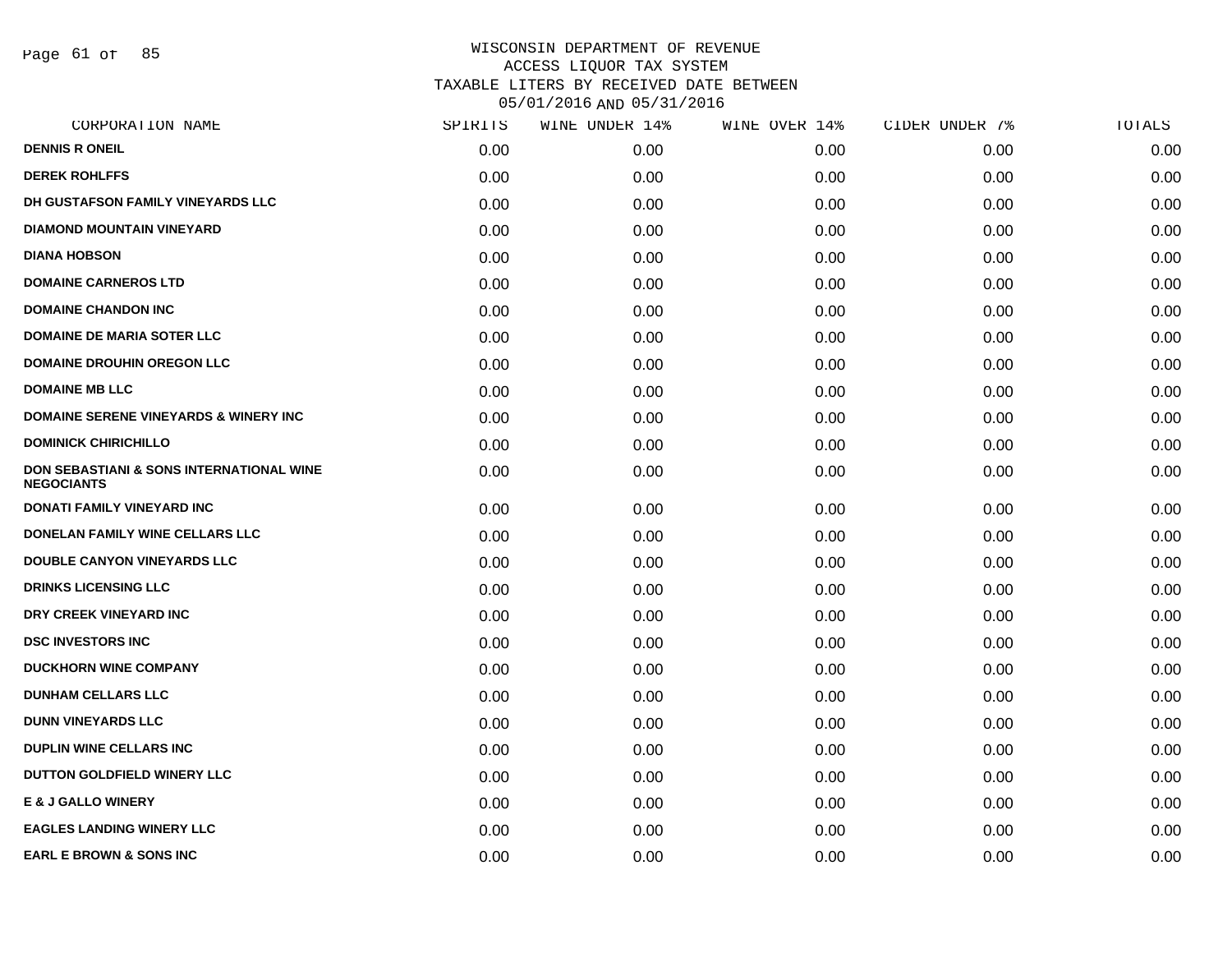Page 62 of 85

| CORPORATION NAME                                 | SPIRITS | WINE UNDER 14% | WINE OVER 14% | CIDER UNDER 7% | TOTALS |
|--------------------------------------------------|---------|----------------|---------------|----------------|--------|
| <b>EBERLE WINERY LP</b>                          | 0.00    | 0.00           | 0.00          | 0.00           | 0.00   |
| <b>EDWARD J RINK</b>                             | 0.00    | 0.00           | 0.00          | 0.00           | 0.00   |
| <b>EHREN JORDAN WINE CELLARS LLC</b>             | 0.00    | 0.00           | 0.00          | 0.00           | 0.00   |
| <b>ELISABETH W KLEIN</b>                         | 0.00    | 0.00           | 0.00          | 0.00           | 0.00   |
| <b>ELK COVE VINEYARDS INC</b>                    | 0.00    | 0.00           | 0.00          | 0.00           | 0.00   |
| <b>ELV HOLDINGS INC</b>                          | 0.00    | 0.00           | 0.00          | 0.00           | 0.00   |
| <b>ELV-OREGON LLC</b>                            | 0.00    | 0.00           | 0.00          | 0.00           | 0.00   |
| <b>ELYSE WINERY LLC</b>                          | 0.00    | 0.00           | 0.00          | 0.00           | 0.00   |
| <b>EMILIO GUGLIELMO WINERY INC</b>               | 0.00    | 0.00           | 0.00          | 0.00           | 0.00   |
| <b>ENTOURAGE WINE GROUP INC</b>                  | 0.00    | 0.00           | 0.00          | 0.00           | 0.00   |
| <b>ERIC J KEATING</b>                            | 0.00    | 0.00           | 0.00          | 0.00           | 0.00   |
| <b>ERNEST VINEYARDS LLC</b>                      | 0.00    | 0.00           | 0.00          | 0.00           | 0.00   |
| <b>ESCALERA-BOULET LLC</b>                       | 0.00    | 0.00           | 0.00          | 0.00           | 0.00   |
| <b>ESTERLINA VINEYARDS &amp; WINERY LLC</b>      | 0.00    | 19.50          | 35.40         | 0.00           | 54.90  |
| <b>F KORBEL &amp; BROS INC</b>                   | 0.00    | 0.00           | 0.00          | 0.00           | 0.00   |
| <b>FANTESCA LLC</b>                              | 0.00    | 0.00           | 0.00          | 0.00           | 0.00   |
| <b>FAT BOYS INC</b>                              | 0.00    | 0.00           | 0.00          | 0.00           | 0.00   |
| <b>FAWN CREEK WINERY LLC</b>                     | 0.00    | 0.00           | 0.00          | 0.00           | 0.00   |
| <b>FENESTRA WINERY INC</b>                       | 0.00    | 0.00           | 0.00          | 0.00           | 0.00   |
| <b>FERMENTING CELLARS LLC</b>                    | 0.00    | 0.00           | 0.00          | 0.00           | 0.00   |
| <b>FERRARI CARANO VINEYARDS &amp; WINERY LLC</b> | 0.00    | 0.00           | 0.00          | 0.00           | 0.00   |
| <b>FETZER VINEYARDS</b>                          | 0.00    | 0.00           | 0.00          | 0.00           | 0.00   |
| <b>FIDDLEHEAD CELLARS LP</b>                     | 0.00    | 0.00           | 0.00          | 0.00           | 0.00   |
| <b>FIDELITAS WINES LLC</b>                       | 0.00    | 0.00           | 0.00          | 0.00           | 0.00   |
| FIELD STONE WINERY & VINEYARD INC                | 0.00    | 0.00           | 0.00          | 0.00           | 0.00   |
| <b>FIESTA VINEYARD &amp; WINERY LLC</b>          | 0.00    | 0.00           | 0.00          | 0.00           | 0.00   |
| <b>FIJI WATER COMPANY HOLDINGS LLC</b>           | 0.00    | 0.00           | 0.00          | 0.00           | 0.00   |
| <b>FINKELSTEIN VINEYARDS INC</b>                 | 0.00    | 0.00           | 0.00          | 0.00           | 0.00   |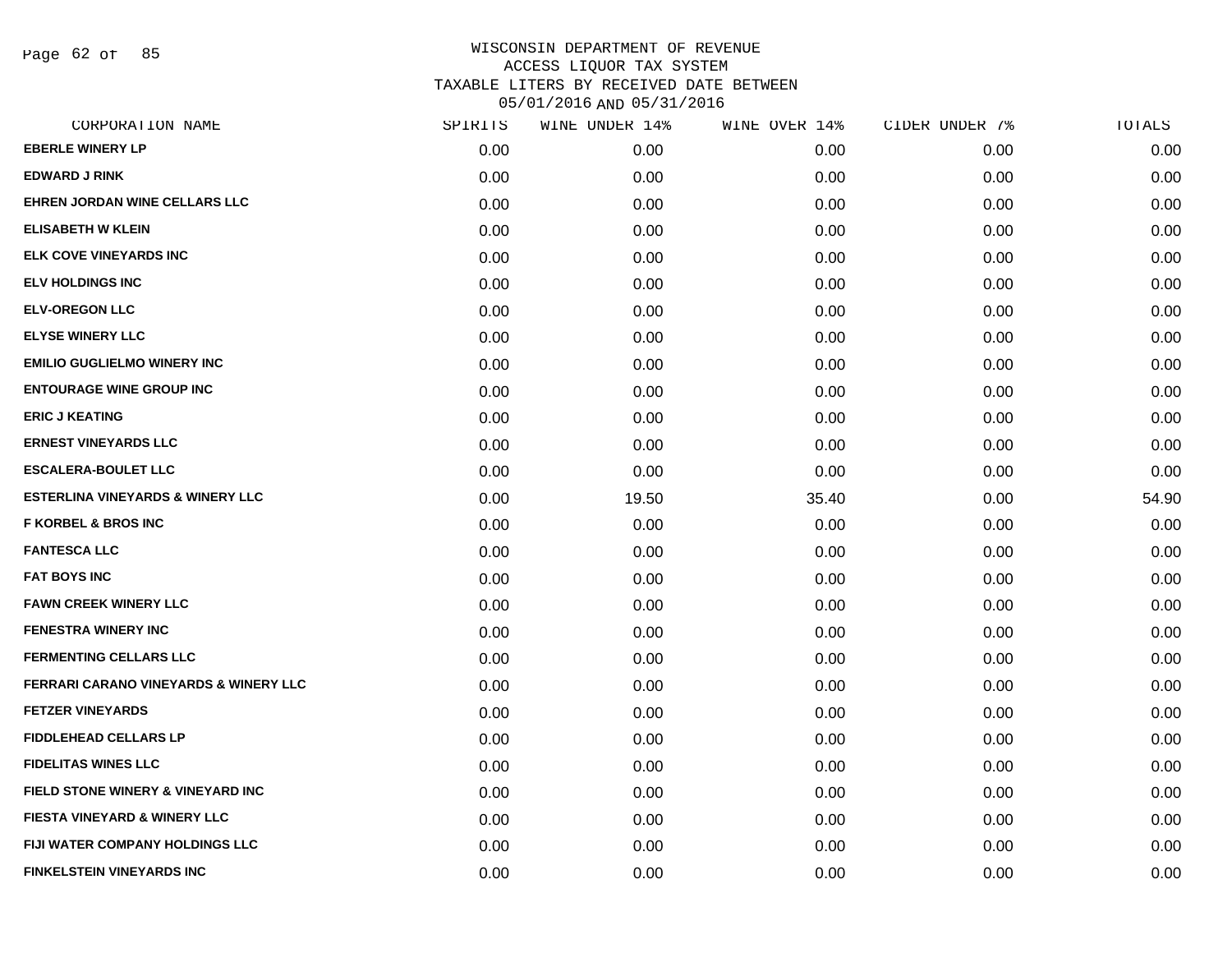| CORPORATION NAME                     | SPIRITS | WINE UNDER 14% | WINE OVER 14% | CIDER UNDER 7% | TOTALS |
|--------------------------------------|---------|----------------|---------------|----------------|--------|
| <b>FIRESTEED CORPORATION</b>         | 0.00    | 0.00           | 0.00          | 0.00           | 0.00   |
| FISHER KING WINERY, LLC              | 0.00    | 0.00           | 0.00          | 0.00           | 0.00   |
| <b>FISHER VINEYARDS</b>              | 0.00    | 0.00           | 0.00          | 0.00           | 0.00   |
| <b>FIVE VINES LLC</b>                | 0.00    | 0.00           | 0.00          | 0.00           | 0.00   |
| <b>FLORA SPRINGS WINE COMPANY</b>    | 0.00    | 0.00           | 0.00          | 0.00           | 0.00   |
| FLOWERS VINEYARD AND WINERY, LLC     | 0.00    | 0.00           | 0.00          | 0.00           | 0.00   |
| <b>FLYING B VINEYARD LP</b>          | 0.00    | 0.00           | 0.00          | 0.00           | 0.00   |
| <b>FN CELLARS LLC</b>                | 0.00    | 0.00           | 0.00          | 0.00           | 0.00   |
| FOLEY ESTATES VINEYARD & WINERY LLC  | 0.00    | 0.00           | 0.00          | 0.00           | 0.00   |
| <b>FOLEY FAMILY WINES INC</b>        | 0.00    | 0.00           | 0.00          | 0.00           | 0.00   |
| <b>FOLIO WINE COMPANY LLC</b>        | 0.00    | 0.00           | 0.00          | 0.00           | 0.00   |
| <b>FORENZO WINE COMPANY INC</b>      | 0.00    | 0.00           | 0.00          | 0.00           | 0.00   |
| FORT ROSS VINEYARD & WINERY LLC      | 0.00    | 0.00           | 0.00          | 0.00           | 0.00   |
| <b>FOXEN VINEYARD INC</b>            | 0.00    | 0.00           | 0.00          | 0.00           | 0.00   |
| <b>FRANCIS COPPOLA WINERY LLC</b>    | 0.00    | 0.00           | 0.00          | 0.00           | 0.00   |
| <b>FRANCISCAN VINEYARDS INC</b>      | 0.00    | 0.00           | 0.00          | 0.00           | 0.00   |
| <b>FRANK FAMILY VINEYARDS LLC</b>    | 0.00    | 0.00           | 0.00          | 0.00           | 0.00   |
| <b>FRED C SCHERRER</b>               | 0.00    | 0.00           | 0.00          | 0.00           | 0.00   |
| <b>FREIXENET SONOMA CAVES INC</b>    | 0.00    | 0.00           | 0.00          | 0.00           | 0.00   |
| <b>FREY VINEYARDS LTD</b>            | 0.00    | 0.00           | 0.00          | 0.00           | 0.00   |
| <b>FROGS LEAP WINERY</b>             | 0.00    | 0.00           | 0.00          | 0.00           | 0.00   |
| <b>FROGTOWN CELLARS LLP</b>          | 0.00    | 0.00           | 0.00          | 0.00           | 0.00   |
| FRUIT OF THE WOODS WINE CELLAR, INC. | 0.00    | 0.00           | 0.00          | 0.00           | 0.00   |
| <b>FULCRUM WINES LLC</b>             | 0.00    | 0.00           | 0.00          | 0.00           | 0.00   |
| <b>FULKERSON WINE CELLARS LLC</b>    | 0.00    | 0.00           | 0.00          | 0.00           | 0.00   |
| <b>FURTHERMORE LLC</b>               | 0.00    | 0.00           | 0.00          | 0.00           | 0.00   |
| <b>G GRAHAM WINES INC</b>            | 0.00    | 0.00           | 0.00          | 0.00           | 0.00   |
| <b>GALENA CELLARS INC</b>            | 0.00    | 0.00           | 0.00          | 0.00           | 0.00   |
|                                      |         |                |               |                |        |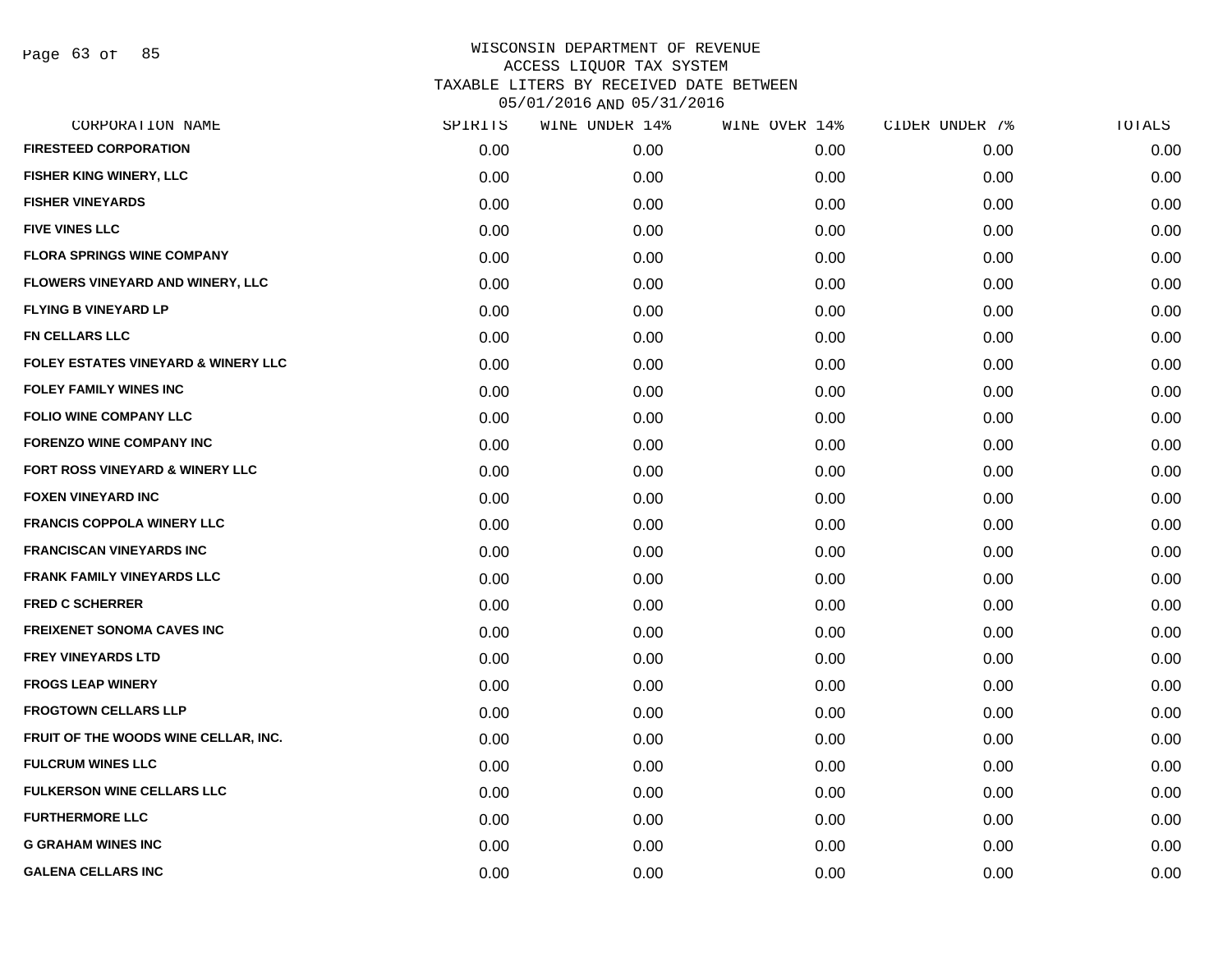Page 64 of 85

| CORPORATION NAME                                    | SPIRITS | WINE UNDER 14% | WINE OVER 14% | CIDER UNDER 7% | TOTALS |
|-----------------------------------------------------|---------|----------------|---------------|----------------|--------|
| <b>GALLICA WINES LLC</b>                            | 0.00    | 0.00           | 0.00          | 0.00           | 0.00   |
| <b>GAMBLE FAMILY VINEYARDS LLC</b>                  | 0.00    | 0.00           | 0.00          | 0.00           | 0.00   |
| <b>GARROD TRUST</b>                                 | 0.00    | 0.00           | 0.00          | 0.00           | 0.00   |
| <b>GARVIN HEIGHTS VINEYARDS, LLC</b>                | 0.00    | 0.00           | 0.00          | 0.00           | 0.00   |
| <b>GEARY MARKET INVESTMENT COMPANY LTD</b>          | 0.00    | 0.00           | 0.00          | 0.00           | 0.00   |
| <b>GEMSTONE VINEYARDS LLC</b>                       | 0.00    | 0.00           | 0.00          | 0.00           | 0.00   |
| <b>GENERATIONS OF SONOMA LLC</b>                    | 0.00    | 0.00           | 0.00          | 0.00           | 0.00   |
| <b>GENESEO PARTNERS LP</b>                          | 0.00    | 0.00           | 0.00          | 0.00           | 0.00   |
| <b>GEORGE O HENDRY</b>                              | 0.00    | 0.00           | 0.00          | 0.00           | 0.00   |
| <b>GERBER, GERBER &amp; GERBER DISCLAIMER TRUST</b> | 0.00    | 0.00           | 0.00          | 0.00           | 0.00   |
| <b>GF WINES LLC</b>                                 | 0.00    | 0.00           | 0.00          | 0.00           | 0.00   |
| <b>GIFT SERVICES INC</b>                            | 0.00    | 0.00           | 0.00          | 0.00           | 0.00   |
| <b>GOLDIN INVESTMENT II INC</b>                     | 0.00    | 0.00           | 0.00          | 0.00           | 0.00   |
| <b>GOLDRIDGEPINOT.COM LLC</b>                       | 0.00    | 0.00           | 0.00          | 0.00           | 0.00   |
| <b>GOOD FOUNDATIONS INC</b>                         | 0.00    | 0.00           | 0.00          | 0.00           | 0.00   |
| <b>GOOSE RIDGE LLC</b>                              | 0.00    | 0.00           | 0.00          | 0.00           | 0.00   |
| <b>GRAPE VISIONS LLC</b>                            | 0.00    | 0.00           | 0.00          | 0.00           | 0.00   |
| <b>GRAPESEED WINE FUND LLC</b>                      | 0.00    | 0.00           | 0.00          | 0.00           | 0.00   |
| <b>GRASSINI FAMILY VINEYARDS LLC</b>                | 0.00    | 0.00           | 0.00          | 0.00           | 0.00   |
| <b>GREEN FAMILY WINERY LLC</b>                      | 0.00    | 0.00           | 0.00          | 0.00           | 0.00   |
| <b>GRGICH HILLS CELLAR</b>                          | 0.00    | 0.00           | 0.00          | 0.00           | 0.00   |
| <b>GRIEB OPTIMAL WINECRAFTING LLC</b>               | 0.00    | 0.00           | 0.00          | 0.00           | 0.00   |
| <b>GROTH VINEYARDS &amp; WINERY LLC</b>             | 0.00    | 0.00           | 0.00          | 0.00           | 0.00   |
| <b>GULLETT &amp; GULLETT</b>                        | 0.00    | 0.00           | 0.00          | 0.00           | 0.00   |
| H DE V LLC                                          | 0.00    | 0.00           | 0.00          | 0.00           | 0.00   |
| <b>HAFNER VINEYARD LLC</b>                          | 0.00    | 0.00           | 0.00          | 0.00           | 0.00   |
| <b>HAGAFEN CELLARS INC</b>                          | 0.00    | 0.00           | 0.00          | 0.00           | 0.00   |
| <b>HALF KRAKT LLC</b>                               | 0.00    | 0.00           | 0.00          | 0.00           | 0.00   |
|                                                     |         |                |               |                |        |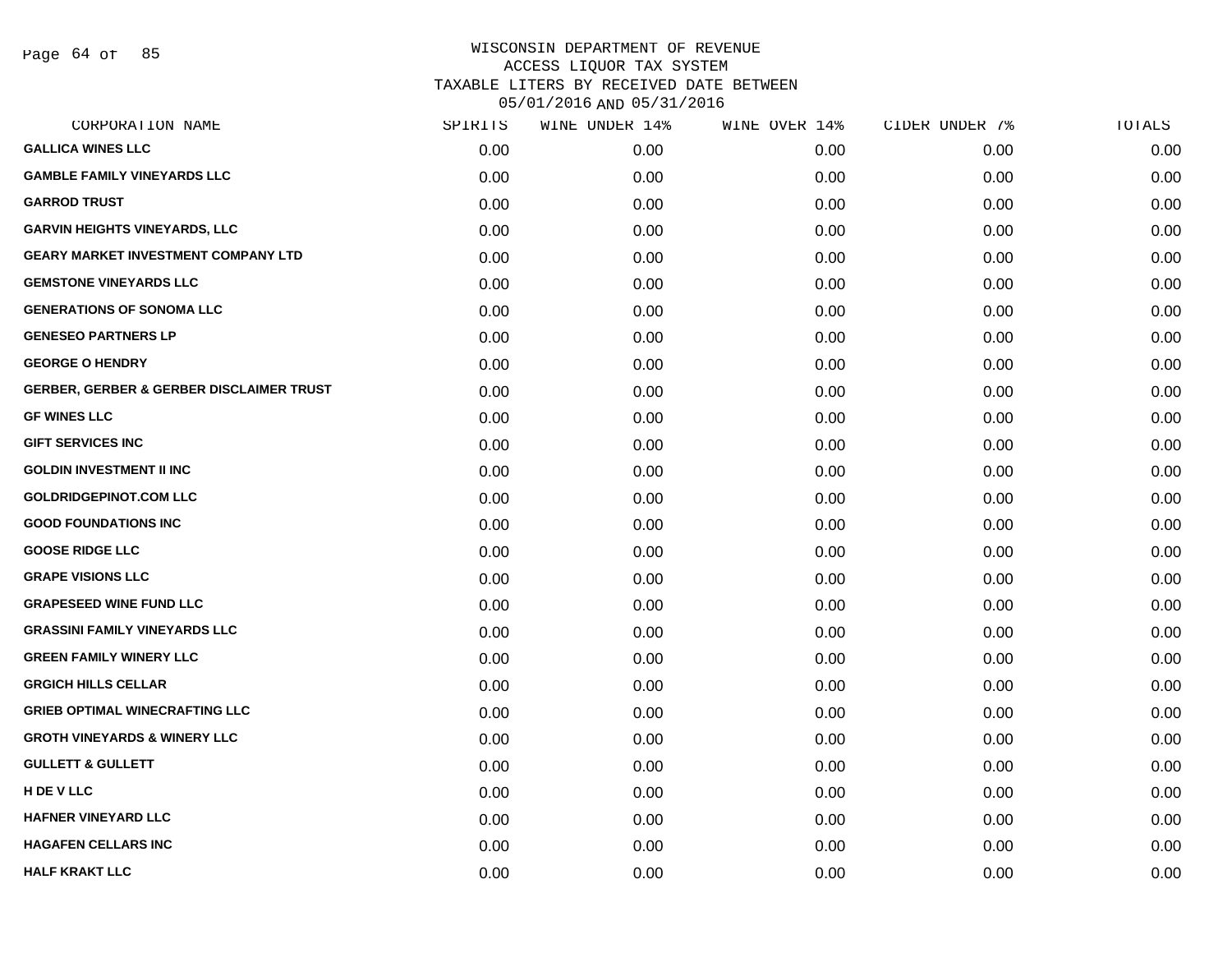Page 65 of 85

| CORPORATION NAME                      | SPIRITS | WINE UNDER 14% | WINE OVER 14% | CIDER UNDER 7% | TOTALS |
|---------------------------------------|---------|----------------|---------------|----------------|--------|
| <b>HALL WINES LLC</b>                 | 0.00    | 0.00           | 0.00          | 0.00           | 0.00   |
| <b>HALTER WINERY LLC</b>              | 0.00    | 0.00           | 0.00          | 0.00           | 0.00   |
| <b>HAMEL FAMILY WINES LLC</b>         | 0.00    | 0.00           | 0.00          | 0.00           | 0.00   |
| <b>HANNA WINERY INC</b>               | 0.00    | 0.00           | 0.00          | 0.00           | 0.00   |
| <b>HARALD TOMESCH</b>                 | 0.00    | 0.00           | 0.00          | 0.00           | 0.00   |
| <b>HARBOR HILL FRUIT FARMS INC</b>    | 0.00    | 0.00           | 0.00          | 0.00           | 0.00   |
| <b>HARBOR RIDGE WINERY INC.</b>       | 0.00    | 0.00           | 0.00          | 0.00           | 0.00   |
| <b>HARLAN ESTATE WINERY INC</b>       | 0.00    | 0.00           | 0.00          | 0.00           | 0.00   |
| <b>HARRIS &amp; HARRIS</b>            | 0.00    | 0.00           | 0.00          | 0.00           | 0.00   |
| <b>HARRY &amp; DAVID HOLDINGS INC</b> | 0.00    | 0.00           | 0.00          | 0.00           | 0.00   |
| HARTWELL VINEYARDS LLC                | 0.00    | 0.00           | 0.00          | 0.00           | 0.00   |
| <b>HAWKES LLC</b>                     | 0.00    | 0.00           | 0.00          | 0.00           | 0.00   |
| <b>HDD LLC</b>                        | 0.00    | 0.00           | 0.00          | 0.00           | 0.00   |
| <b>HEITZ WINE CELLARS</b>             | 0.00    | 0.00           | 0.00          | 0.00           | 0.00   |
| <b>HEMISPHERE WINE COMPANY INC</b>    | 0.00    | 0.00           | 0.00          | 0.00           | 0.00   |
| HERB LAMB VINEYARDS, LLC              | 0.00    | 0.00           | 0.00          | 0.00           | 0.00   |
| <b>HERDIE BAISDEN</b>                 | 0.00    | 0.00           | 0.00          | 0.00           | 0.00   |
| <b>HERRERA &amp; HERRERA</b>          | 0.00    | 0.00           | 0.00          | 0.00           | 0.00   |
| <b>HESTAN VINEYARDS LLC</b>           | 0.00    | 0.00           | 0.00          | 0.00           | 0.00   |
| <b>HILL ESTATES INC</b>               | 0.00    | 0.00           | 0.00          | 0.00           | 0.00   |
| <b>HIRSCH WINERY LLC</b>              | 0.00    | 0.00           | 0.00          | 0.00           | 0.00   |
| <b>HOFFMAN AND HOFFMAN</b>            | 0.00    | 0.00           | 0.00          | 0.00           | 0.00   |
| HOLLYS HILL VINEYARDS LLC             | 0.00    | 0.00           | 0.00          | 0.00           | 0.00   |
| HONIG VINEYARD AND WINERY LLC         | 0.00    | 0.00           | 0.00          | 0.00           | 0.00   |
| <b>HOOKSTONE INC.</b>                 | 0.00    | 0.00           | 0.00          | 0.00           | 0.00   |
| <b>HOPE WINE LLC</b>                  | 0.00    | 0.00           | 0.00          | 0.00           | 0.00   |
| <b>HOUDINI INC</b>                    | 0.00    | 0.00           | 0.00          | 0.00           | 0.00   |
| HOURGLASS WINE COMPANY INC            | 0.00    | 0.00           | 0.00          | 0.00           | 0.00   |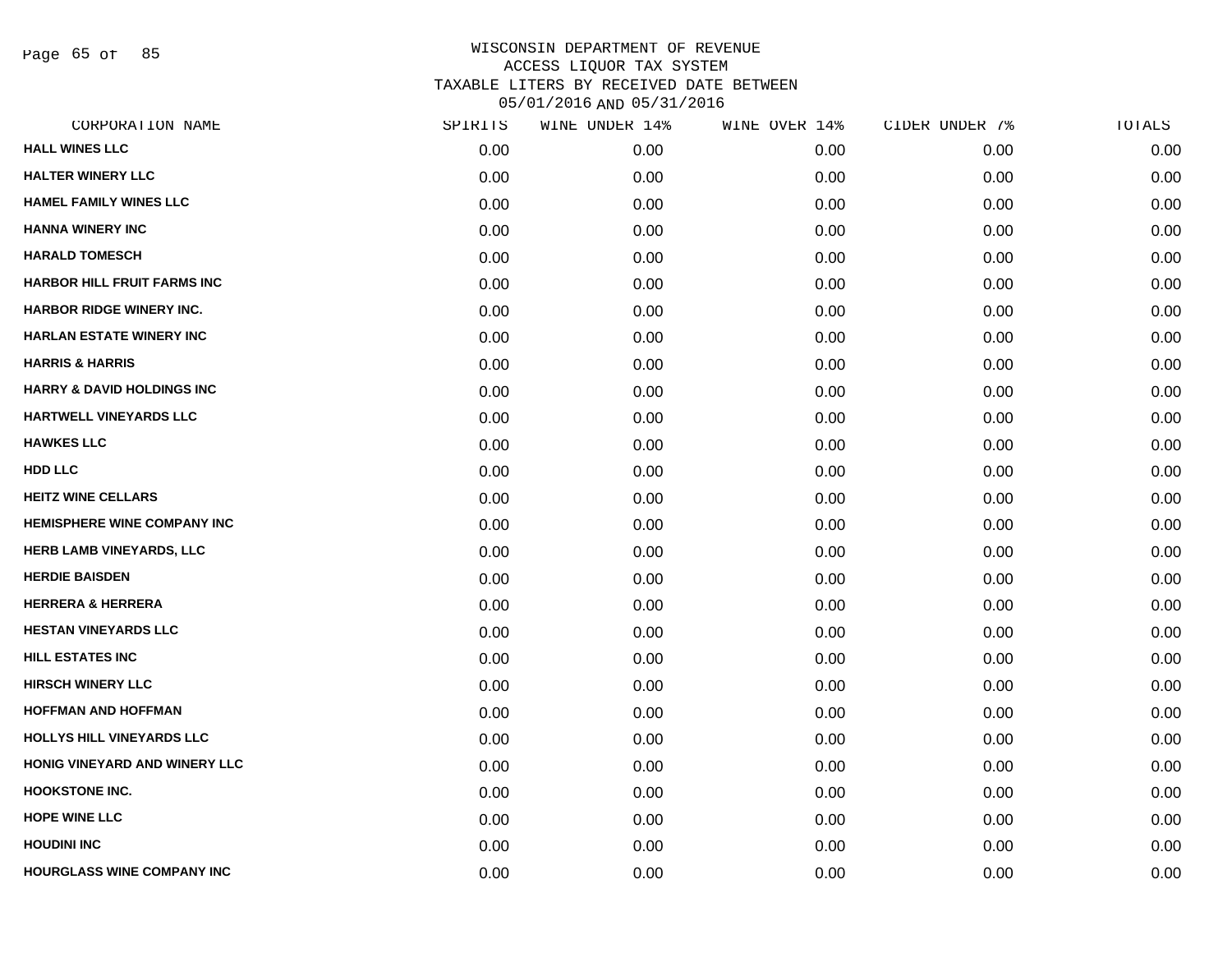Page 66 of 85

| CORPORATION NAME                      | SPIRITS | WINE UNDER 14% | WINE OVER 14% | CIDER UNDER 7% | TOTALS |
|---------------------------------------|---------|----------------|---------------|----------------|--------|
| <b>HUNEEUS VINTNERS LLC</b>           | 0.00    | 0.00           | 0.00          | 0.00           | 0.00   |
| HUNT COUNTRY VINEYARDS LLC            | 0.00    | 0.00           | 0.00          | 0.00           | 0.00   |
| <b>HUSCH VINEYARDS INC</b>            | 0.00    | 0.00           | 0.00          | 0.00           | 0.00   |
| <b>INCEPTION WINES LLC</b>            | 0.00    | 0.00           | 0.00          | 0.00           | 0.00   |
| <b>INMAN FAMILY WINES LLC</b>         | 0.00    | 0.00           | 0.00          | 0.00           | 0.00   |
| <b>INVESTOR'S OF AMERICA LP</b>       | 0.00    | 0.00           | 0.00          | 0.00           | 0.00   |
| <b>IRON HORSE VINEYARDS LP</b>        | 0.00    | 0.00           | 0.00          | 0.00           | 0.00   |
| <b>ISENHOWER CELLARS LLC</b>          | 0.00    | 0.00           | 0.00          | 0.00           | 0.00   |
| <b>ISLAND ORCHARD CIDER LLC</b>       | 0.00    | 0.00           | 0.00          | 0.00           | 0.00   |
| <b>ISR VINEYARDS ASSOCIATION</b>      | 0.00    | 0.00           | 0.00          | 0.00           | 0.00   |
| <b>J LOHR WINERY CORP</b>             | 0.00    | 0.00           | 0.00          | 0.00           | 0.00   |
| <b>J PEDRONCELLI WINERY</b>           | 0.00    | 0.00           | 0.00          | 0.00           | 0.00   |
| <b>J RICKARDS WINERY LLC</b>          | 0.00    | 0.00           | 0.00          | 0.00           | 0.00   |
| <b>J-NH WINE GROUP LLC</b>            | 0.00    | 0.00           | 0.00          | 0.00           | 0.00   |
| <b>J.W. THOMAS LLC</b>                | 0.00    | 0.00           | 0.00          | 0.00           | 0.00   |
| <b>J3 WINE PARTNERS LLC</b>           | 0.00    | 0.00           | 0.00          | 0.00           | 0.00   |
| <b>JACK JOHN INVESTMENTS INC</b>      | 0.00    | 0.00           | 0.00          | 0.00           | 0.00   |
| JACKSON FAMILY WINES INC              | 0.00    | 0.00           | 0.00          | 0.00           | 0.00   |
| <b>JACKSON WINE LLC</b>               | 0.00    | 0.00           | 0.00          | 0.00           | 0.00   |
| <b>JACKSON WINERY &amp; VINEYARDS</b> | 0.00    | 0.00           | 0.00          | 0.00           | 0.00   |
| <b>JACUZZI FAMILY VINEYARDS LLC</b>   | 0.00    | 0.00           | 0.00          | 0.00           | 0.00   |
| <b>JAM CELLARS INC</b>                | 0.00    | 0.00           | 0.00          | 0.00           | 0.00   |
| <b>JAMES L LAMBERT</b>                | 0.00    | 0.00           | 0.00          | 0.00           | 0.00   |
| <b>JAMES P PROSSER</b>                | 0.00    | 0.00           | 0.00          | 0.00           | 0.00   |
| <b>JAZMIN ENTERPRISES</b>             | 0.00    | 0.00           | 0.00          | 0.00           | 0.00   |
| <b>JB GEORGE LLC</b>                  | 0.00    | 0.00           | 0.00          | 0.00           | 0.00   |
| <b>JC CELLARS INC</b>                 | 0.00    | 0.00           | 0.00          | 0.00           | 0.00   |
| <b>JEFFERY M GORDON</b>               | 0.00    | 0.00           | 0.00          | 0.00           | 0.00   |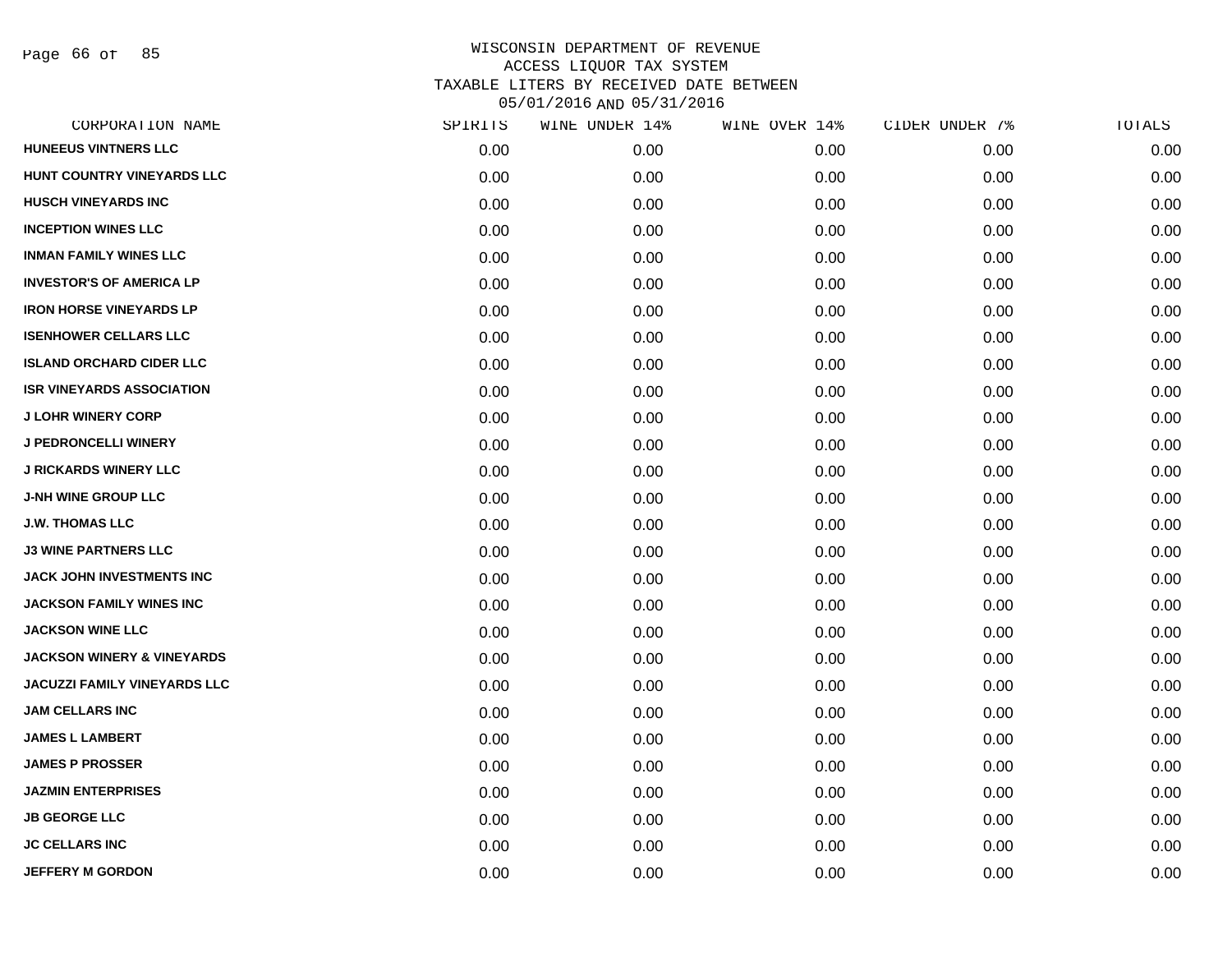Page 67 of 85

| CORPORATION NAME                         | SPIRITS | WINE UNDER 14% | WINE OVER 14% | CIDER UNDER 7% | TOTALS |
|------------------------------------------|---------|----------------|---------------|----------------|--------|
| <b>JEFFREY L STOEGER</b>                 | 0.00    | 0.00           | 0.00          | 0.00           | 0.00   |
| <b>JENNIFER L JACKSON-HARTFORD</b>       | 0.00    | 0.00           | 0.00          | 0.00           | 0.00   |
| <b>JESSIES GROVE WINERY INC</b>          | 0.00    | 0.00           | 0.00          | 0.00           | 0.00   |
| <b>JESSUP CELLARS HOLDING CO LLC</b>     | 0.00    | 0.00           | 0.00          | 0.00           | 0.00   |
| <b>JM CELLARS COMPANY</b>                | 0.00    | 0.00           | 0.00          | 0.00           | 0.00   |
| JOHN ANTHONY VINEYARDS LLC               | 0.00    | 0.00           | 0.00          | 0.00           | 0.00   |
| <b>JOHN E NICOLOZAKES</b>                | 0.00    | 0.00           | 0.00          | 0.00           | 0.00   |
| <b>JONES FAMILY WINERY LLC</b>           | 0.00    | 0.00           | 0.00          | 0.00           | 0.00   |
| <b>JORNY'S END LLC</b>                   | 0.00    | 0.00           | 0.00          | 0.00           | 0.00   |
| <b>JOSEPH ALEXANDER VILLICANA II</b>     | 0.00    | 0.00           | 0.00          | 0.00           | 0.00   |
| <b>JOSEPH CALLOW</b>                     | 0.00    | 0.00           | 0.00          | 0.00           | 0.00   |
| <b>JOSEPH CALLOW</b>                     | 0.00    | 0.00           | 0.00          | 0.00           | 0.00   |
| <b>JOSEPH PHELPS VINEYARDS LLC</b>       | 0.00    | 0.00           | 0.00          | 0.00           | 0.00   |
| <b>JOSEPH STALLER</b>                    | 0.00    | 0.00           | 0.00          | 0.00           | 0.00   |
| <b>JOSEPH WYNIMKO</b>                    | 0.00    | 0.00           | 0.00          | 0.00           | 0.00   |
| <b>JOULLIAN VINEYARDS LTD</b>            | 0.00    | 0.00           | 0.00          | 0.00           | 0.00   |
| <b>JUDD FAMILY VINEYARDS LP</b>          | 0.00    | 0.00           | 0.00          | 0.00           | 0.00   |
| <b>JULIE A ANDRZEJCZAK</b>               | 0.00    | 0.00           | 0.00          | 0.00           | 0.00   |
| <b>JUSTIN VINEYARDS &amp; WINERY LLC</b> | 0.00    | 0.00           | 0.00          | 0.00           | 0.00   |
| <b>JVW CORPORATION</b>                   | 0.00    | 0.00           | 0.00          | 0.00           | 0.00   |
| <b>K VINTNERS LLC</b>                    | 0.00    | 0.00           | 0.00          | 0.00           | 0.00   |
| <b>KACHINA CELLARS LLC</b>               | 0.00    | 0.00           | 0.00          | 0.00           | 0.00   |
| <b>KAMEN WINES LLC</b>                   | 0.00    | 0.00           | 0.00          | 0.00           | 0.00   |
| <b>KANGARU ENTERPRISES LLC</b>           | 0.00    | 0.00           | 0.00          | 0.00           | 0.00   |
| <b>KB WINES LLC</b>                      | 0.00    | 0.00           | 0.00          | 0.00           | 0.00   |
| <b>KEEVER VINEYARDS LLC</b>              | 0.00    | 0.00           | 0.00          | 0.00           | 0.00   |
| <b>KEN BROWN WINES LLC</b>               | 0.00    | 0.00           | 0.00          | 0.00           | 0.00   |
| <b>KENEFICK RANCHES WINERY LLC</b>       | 0.00    | 0.00           | 0.00          | 0.00           | 0.00   |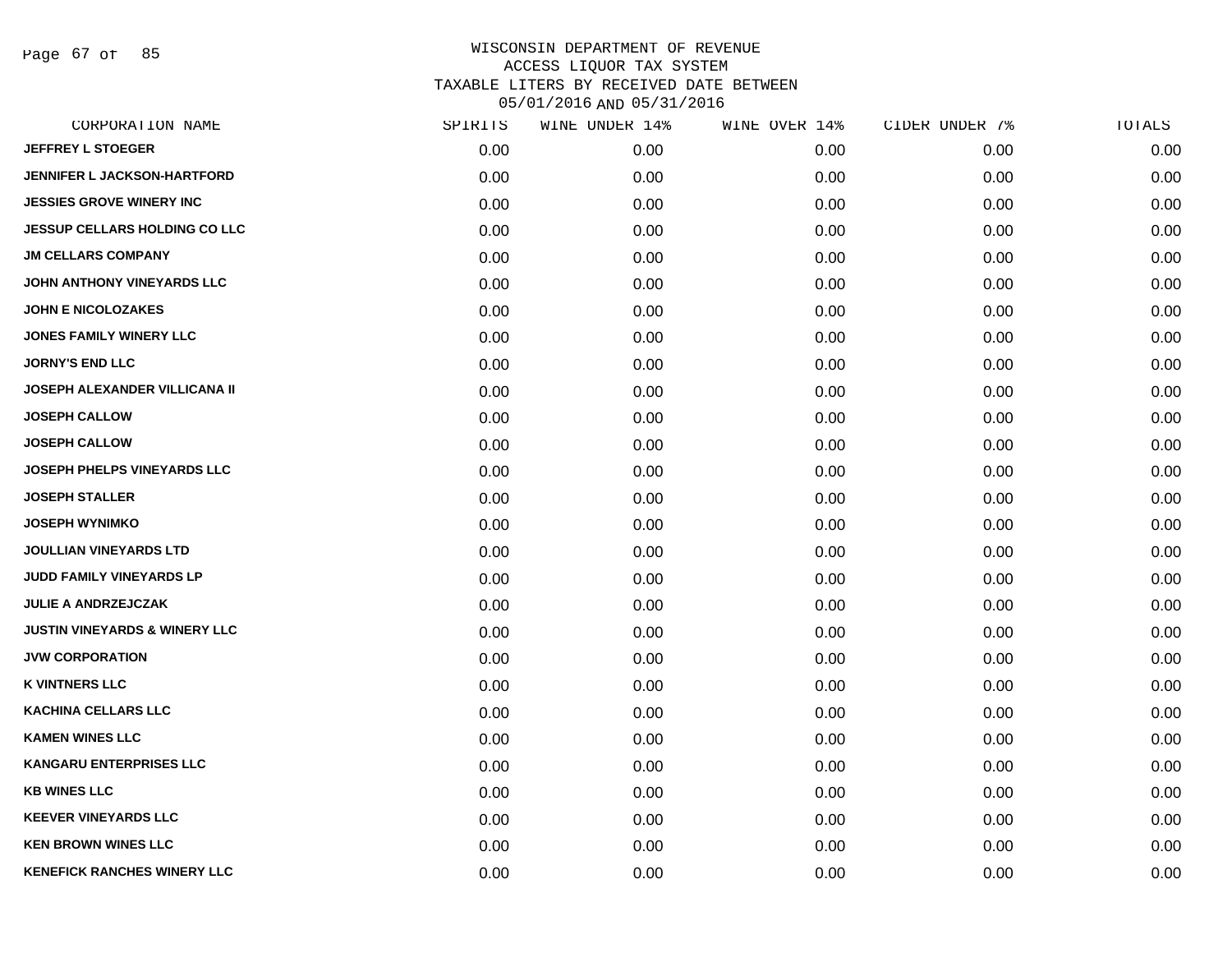Page 68 of 85

| CORPORATION NAME                                  | SPIRITS | WINE UNDER 14% | WINE OVER 14% | CIDER UNDER 7% | TOTALS |
|---------------------------------------------------|---------|----------------|---------------|----------------|--------|
| <b>KENT HUMPHREY</b>                              | 0.00    | 0.00           | 0.00          | 0.00           | 0.00   |
| <b>KENWARD FAMILY VINEYARDS, LLC</b>              | 0.00    | 0.00           | 0.00          | 0.00           | 0.00   |
| <b>KENZO ESTATE INC</b>                           | 0.00    | 0.00           | 0.00          | 0.00           | 0.00   |
| <b>KERWIN ESTATE LLC</b>                          | 0.00    | 0.00           | 0.00          | 0.00           | 0.00   |
| <b>KESTREL PROPERTIES LLC</b>                     | 0.00    | 0.00           | 0.00          | 0.00           | 0.00   |
| <b>KING ESTATE WINERY LP</b>                      | 0.00    | 0.00           | 0.00          | 0.00           | 0.00   |
| <b>KISTLER VINEYARDS, LLC</b>                     | 0.00    | 0.00           | 0.00          | 0.00           | 0.00   |
| <b>KLEIN FOODS INC</b>                            | 0.00    | 0.00           | 0.00          | 0.00           | 0.00   |
| <b>KNIGHTS BRIDGE WINERY LLC</b>                  | 0.00    | 0.00           | 0.00          | 0.00           | 0.00   |
| <b>KOEHLER WINERY LLC</b>                         | 0.00    | 0.00           | 0.00          | 0.00           | 0.00   |
| <b>KONSTANTIN D FRANK &amp; SONS</b>              | 0.00    | 0.00           | 0.00          | 0.00           | 0.00   |
| <b>KOPRI INC</b>                                  | 0.00    | 0.00           | 0.00          | 0.00           | 0.00   |
| <b>KRUPP BROTHERS LLC</b>                         | 0.00    | 0.00           | 0.00          | 0.00           | 0.00   |
| <b>KSSM LLC</b>                                   | 0.00    | 0.00           | 0.00          | 0.00           | 0.00   |
| <b>KT WINECO LLC</b>                              | 0.00    | 0.00           | 0.00          | 0.00           | 0.00   |
| <b>KULETO VILLA LLC</b>                           | 0.00    | 0.00           | 0.00          | 0.00           | 0.00   |
| <b>KUNDE ENTERPRISES INC</b>                      | 0.00    | 0.00           | 0.00          | 0.00           | 0.00   |
| L C WINE                                          | 0.00    | 0.00           | 0.00          | 0.00           | 0.00   |
| L FOPPIANO WINE CO INC                            | 0.00    | 0.00           | 0.00          | 0.00           | 0.00   |
| <b>L18 WINES LLC</b>                              | 0.00    | 0.00           | 0.00          | 0.00           | 0.00   |
| <b>LADERA WINERY LLC</b>                          | 0.00    | 0.00           | 0.00          | 0.00           | 0.00   |
| <b>LAETITIA VINEYARD &amp; WINERY INC</b>         | 0.00    | 0.00           | 0.00          | 0.00           | 0.00   |
| <b>LAGUNA OAKS VINEYARD &amp; WINERY INC</b>      | 0.00    | 0.00           | 0.00          | 0.00           | 0.00   |
| <b>LAIL VINEYARDS LLC</b>                         | 0.00    | 0.00           | 0.00          | 0.00           | 0.00   |
| <b>LAIRD FAMILY ESTATE LLC</b>                    | 0.00    | 0.00           | 0.00          | 0.00           | 0.00   |
| <b>LAKE NOKOMIS CRANBERRIES INC</b>               | 0.00    | 0.00           | 0.00          | 0.00           | 0.00   |
| <b>LAMBERT BRIDGE WINERY INC</b>                  | 0.00    | 0.00           | 0.00          | 0.00           | 0.00   |
| <b>LANCASTER ESTATE VINEYARD &amp; WINERY LLC</b> | 0.00    | 0.00           | 0.00          | 0.00           | 0.00   |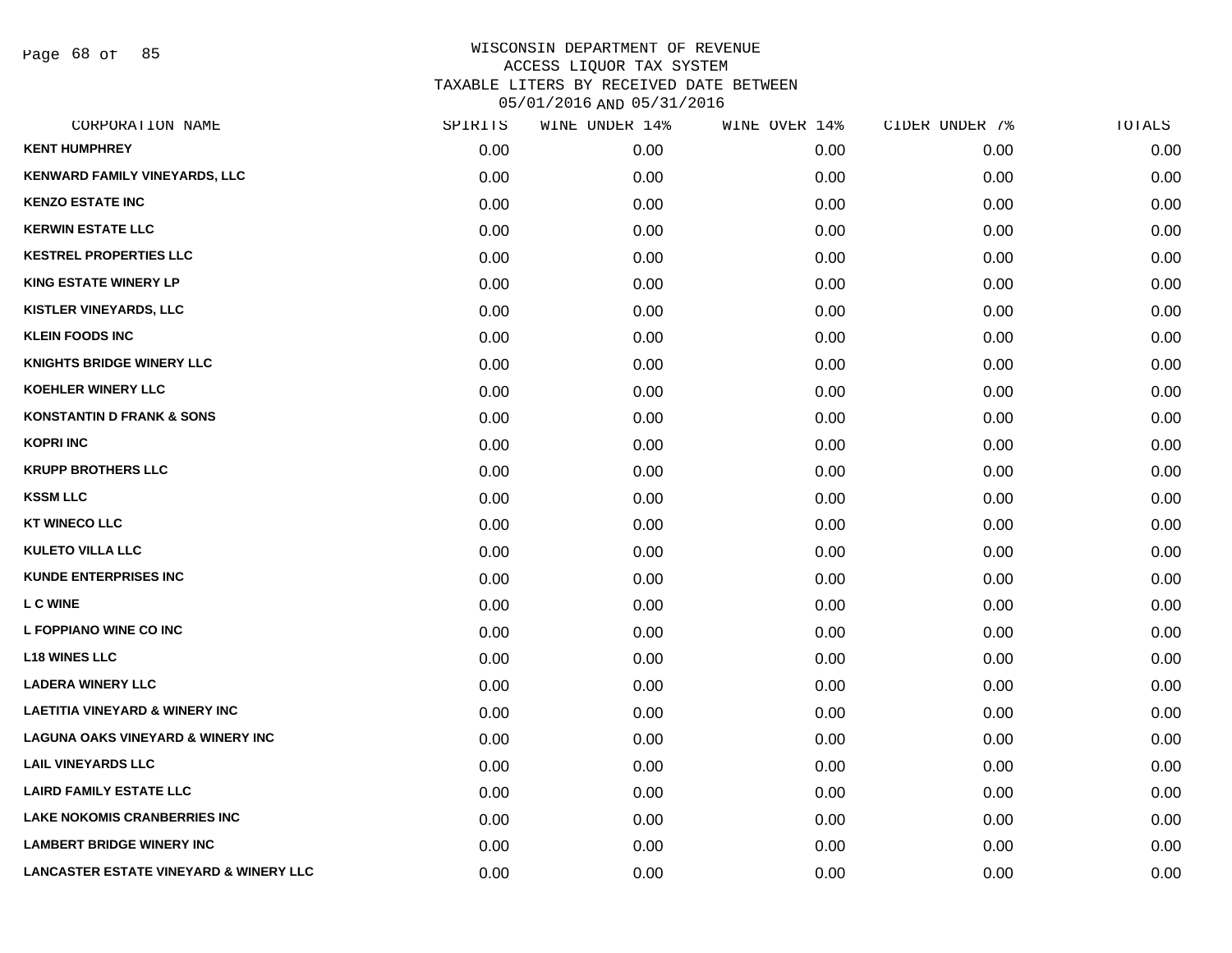Page 69 of 85

| CORPORATION NAME                        | SPIRITS | WINE UNDER 14% | WINE OVER 14% | CIDER UNDER 7% | TOTALS |
|-----------------------------------------|---------|----------------|---------------|----------------|--------|
| <b>LANCASTER VINEYARDS INC</b>          | 0.00    | 0.00           | 0.00          | 0.00           | 0.00   |
| <b>LANGE WINERY LLC</b>                 | 0.00    | 0.00           | 0.00          | 0.00           | 0.00   |
| <b>LANGETWINS WINE CO INC</b>           | 0.00    | 0.00           | 0.00          | 0.00           | 0.00   |
| <b>LARKMEAD VINEYARDS INC</b>           | 0.00    | 0.00           | 0.00          | 0.00           | 0.00   |
| <b>LARSON &amp; LARSON</b>              | 0.00    | 0.00           | 0.00          | 0.00           | 0.00   |
| <b>LARSON FAMILY WINERY INC</b>         | 0.00    | 0.00           | 0.00          | 0.00           | 0.00   |
| <b>LATITUDE BEVERAGE COMPANY</b>        | 0.00    | 0.00           | 0.00          | 0.00           | 0.00   |
| <b>LAUTENBACH'S ORCHARD COUNTRY INC</b> | 0.00    | 0.00           | 0.00          | 0.00           | 0.00   |
| <b>LAVA SPRINGS INC</b>                 | 0.00    | 0.00           | 0.00          | 0.00           | 0.00   |
| <b>LAWER FAMILY WINERY INC</b>          | 0.00    | 0.00           | 0.00          | 0.00           | 0.00   |
| LE CEP II INC                           | 0.00    | 0.00           | 0.00          | 0.00           | 0.00   |
| LEDGE STONE VINEYARDS LLC               | 0.00    | 0.00           | 0.00          | 0.00           | 0.00   |
| LEFT COAST CELLARS LLC                  | 0.00    | 0.00           | 0.00          | 0.00           | 0.00   |
| <b>LEMELSON WINERY LLC</b>              | 0.00    | 0.00           | 0.00          | 0.00           | 0.00   |
| <b>LEONARDINI FAMILY WINERY LLC</b>     | 0.00    | 0.00           | 0.00          | 0.00           | 0.00   |
| <b>LEONESSE CELLARS LLC</b>             | 0.00    | 0.00           | 0.00          | 0.00           | 0.00   |
| <b>LEVIATHAN WINE COMPANY LLC</b>       | 0.00    | 0.00           | 0.00          | 0.00           | 0.00   |
| LIFE IS SHORT! LLC                      | 0.00    | 0.00           | 0.00          | 0.00           | 0.00   |
| <b>LION NATHAN USA INC</b>              | 0.00    | 0.00           | 0.00          | 0.00           | 0.00   |
| <b>LIONS PEAK</b>                       | 0.00    | 0.00           | 0.00          | 0.00           | 0.00   |
| <b>LLOYD W DAVIS</b>                    | 0.00    | 0.00           | 0.00          | 0.00           | 0.00   |
| <b>LOBO WINES LLC</b>                   | 0.00    | 0.00           | 0.00          | 0.00           | 0.00   |
| <b>LONG MEADOW RANCH WINERY INC</b>     | 0.00    | 0.00           | 0.00          | 0.00           | 0.00   |
| <b>LONG SHADOWS VINTNERS LLC</b>        | 0.00    | 0.00           | 0.00          | 0.00           | 0.00   |
| <b>LONGBOARD VINEYARDS LLC</b>          | 0.00    | 0.00           | 0.00          | 0.00           | 0.00   |
| <b>LONGORIA &amp; LONGORIA</b>          | 0.00    | 0.00           | 0.00          | 0.00           | 0.00   |
| <b>LORIMAR WINERY INC</b>               | 0.00    | 0.00           | 0.00          | 0.00           | 0.00   |
| <b>LOST ISLAND WINE LLC</b>             | 0.00    | 0.00           | 0.00          | 0.00           | 0.00   |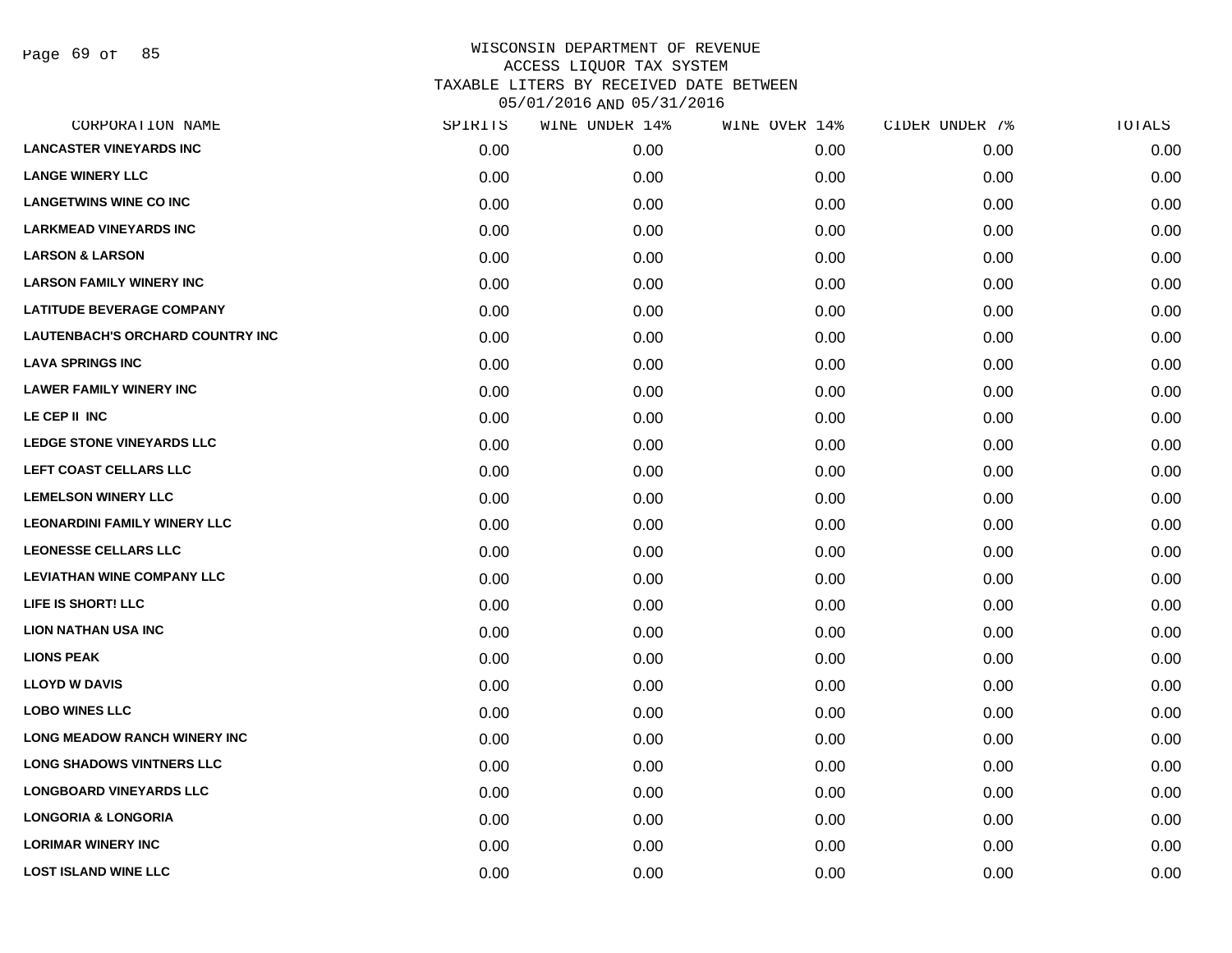Page 70 of 85

|      | WINE UNDER 14% | WINE OVER 14% | CIDER UNDER 7% | TOTALS |
|------|----------------|---------------|----------------|--------|
| 0.00 | 0.00           | 0.00          | 0.00           | 0.00   |
| 0.00 | 0.00           | 0.00          | 0.00           | 0.00   |
| 0.00 | 0.00           | 0.00          | 0.00           | 0.00   |
| 0.00 | 0.00           | 0.00          | 0.00           | 0.00   |
| 0.00 | 0.00           | 0.00          | 0.00           | 0.00   |
| 0.00 | 0.00           | 0.00          | 0.00           | 0.00   |
| 0.00 | 0.00           | 0.00          | 0.00           | 0.00   |
| 0.00 | 0.00           | 0.00          | 0.00           | 0.00   |
| 0.00 | 0.00           | 0.00          | 0.00           | 0.00   |
| 0.00 | 0.00           | 0.00          | 0.00           | 0.00   |
| 0.00 | 0.00           | 0.00          | 0.00           | 0.00   |
| 0.00 | 0.00           | 0.00          | 0.00           | 0.00   |
| 0.00 | 0.00           | 0.00          | 0.00           | 0.00   |
| 0.00 | 0.00           | 0.00          | 0.00           | 0.00   |
| 0.00 | 0.00           | 0.00          | 0.00           | 0.00   |
| 0.00 | 0.00           | 0.00          | 0.00           | 0.00   |
| 0.00 | 0.00           | 0.00          | 0.00           | 0.00   |
| 0.00 | 0.00           | 0.00          | 0.00           | 0.00   |
| 0.00 | 0.00           | 0.00          | 0.00           | 0.00   |
| 0.00 | 0.00           | 0.00          | 0.00           | 0.00   |
| 0.00 | 0.00           | 0.00          | 0.00           | 0.00   |
| 0.00 | 0.00           | 0.00          | 0.00           | 0.00   |
| 0.00 | 0.00           | 0.00          | 0.00           | 0.00   |
| 0.00 | 0.00           | 0.00          | 0.00           | 0.00   |
| 0.00 | 0.00           | 0.00          | 0.00           | 0.00   |
| 0.00 | 0.00           | 0.00          | 0.00           | 0.00   |
| 0.00 | 0.00           | 0.00          | 0.00           | 0.00   |
| 0.00 | 0.00           | 0.00          | 0.00           | 0.00   |
|      | SPIRITS        |               |                |        |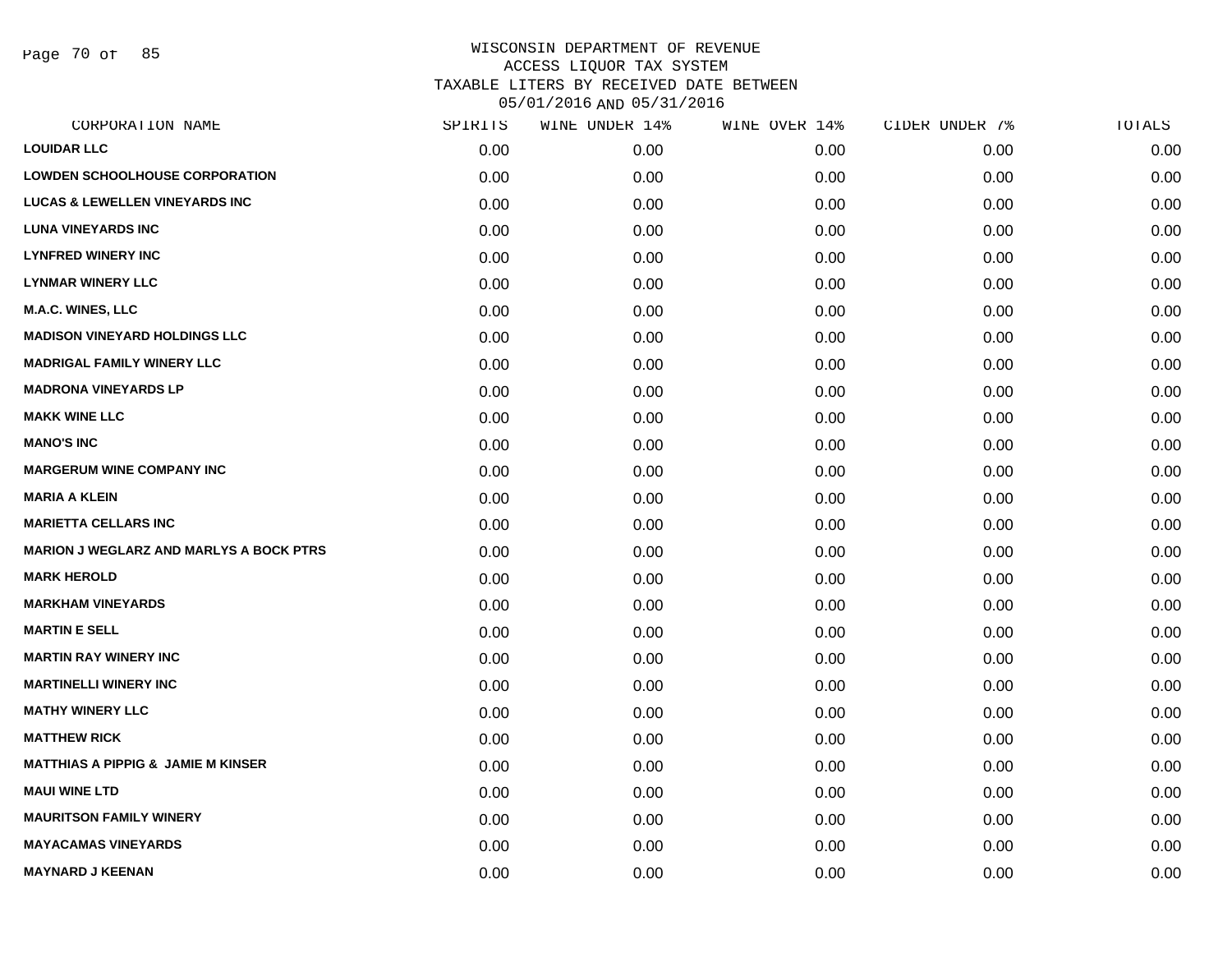Page 71 of 85

| CORPORATION NAME                            | SPIRITS | WINE UNDER 14% | WINE OVER 14% | CIDER UNDER 7% | TOTALS |
|---------------------------------------------|---------|----------------|---------------|----------------|--------|
| <b>MCILQUHAM LLC</b>                        | 0.00    | 0.00           | 0.00          | 0.00           | 0.00   |
| <b>MCKAHN FAMILY CELLARS, LLC</b>           | 0.00    | 0.00           | 0.00          | 0.00           | 0.00   |
| <b>MCNAB RIDGE WINERY LLC</b>               | 0.00    | 0.00           | 0.00          | 0.00           | 0.00   |
| <b>MELROSE CELLARS LLC</b>                  | 0.00    | 0.00           | 0.00          | 0.00           | 0.00   |
| <b>MELVILLE VINEYARDS SOUTH LLC</b>         | 0.00    | 0.00           | 0.00          | 0.00           | 0.00   |
| <b>MENDOCINO WINE GROUP LLC</b>             | 0.00    | 0.00           | 0.00          | 0.00           | 0.00   |
| <b>MER ET SOLEIL LLC</b>                    | 0.00    | 0.00           | 0.00          | 0.00           | 0.00   |
| <b>MERCER WINE ESTATES LLC</b>              | 0.00    | 0.00           | 0.00          | 0.00           | 0.00   |
| <b>MEREDITH VINEYARD ESTATE INC</b>         | 0.00    | 0.00           | 0.00          | 0.00           | 0.00   |
| <b>MERRYVALE VINEYARDS LLC</b>              | 0.00    | 0.00           | 0.00          | 0.00           | 0.00   |
| <b>MERSHONIAN CIDERY LLC</b>                | 0.00    | 0.00           | 0.00          | 0.00           | 0.00   |
| <b>METROPOLITAN WINES LLC</b>               | 0.00    | 0.00           | 0.00          | 0.00           | 0.00   |
| <b>MEV CORPORATION</b>                      | 0.00    | 0.00           | 0.00          | 0.00           | 0.00   |
| <b>MEYER CELLARS LLC</b>                    | 0.00    | 0.00           | 0.00          | 0.00           | 0.00   |
| <b>MICHEAL DASHE</b>                        | 0.00    | 0.00           | 0.00          | 0.00           | 0.00   |
| <b>MIDDLETON FAMILY WINES LLC</b>           | 0.00    | 0.00           | 0.00          | 0.00           | 0.00   |
| <b>MIDNIGHT CELLARS INC</b>                 | 0.00    | 0.00           | 0.00          | 0.00           | 0.00   |
| <b>MILDARA BLASS INC</b>                    | 0.00    | 0.00           | 0.00          | 0.00           | 0.00   |
| <b>MILLBROOK WINERY INC</b>                 | 0.00    | 0.00           | 0.00          | 0.00           | 0.00   |
| <b>MINER FAMILY WINERY LLC</b>              | 0.00    | 0.00           | 0.00          | 0.00           | 0.00   |
| <b>MINNESOTAS FINEST FERMENTED PRODUCTS</b> | 0.00    | 0.00           | 0.00          | 498.16         | 498.16 |
| <b>MIRA WINERY LLC</b>                      | 0.00    | 0.00           | 0.00          | 0.00           | 0.00   |
| <b>MIRASOL WINE LLC</b>                     | 0.00    | 0.00           | 0.00          | 0.00           | 0.00   |
| <b>MIXOLOSEUM LLC</b>                       | 0.00    | 0.00           | 0.00          | 0.00           | 0.00   |
| <b>MODERN DEVELOPMENT COMPANY</b>           | 0.00    | 0.00           | 0.00          | 0.00           | 0.00   |
| <b>MOLLYDOOKER INTERNATIONAL LLC</b>        | 0.00    | 0.00           | 0.00          | 0.00           | 0.00   |
| <b>MONTICELLO CELLARS INC</b>               | 0.00    | 0.00           | 0.00          | 0.00           | 0.00   |
| <b>MONTINORE VINEYARDS LIMITED</b>          | 0.00    | 0.00           | 0.00          | 0.00           | 0.00   |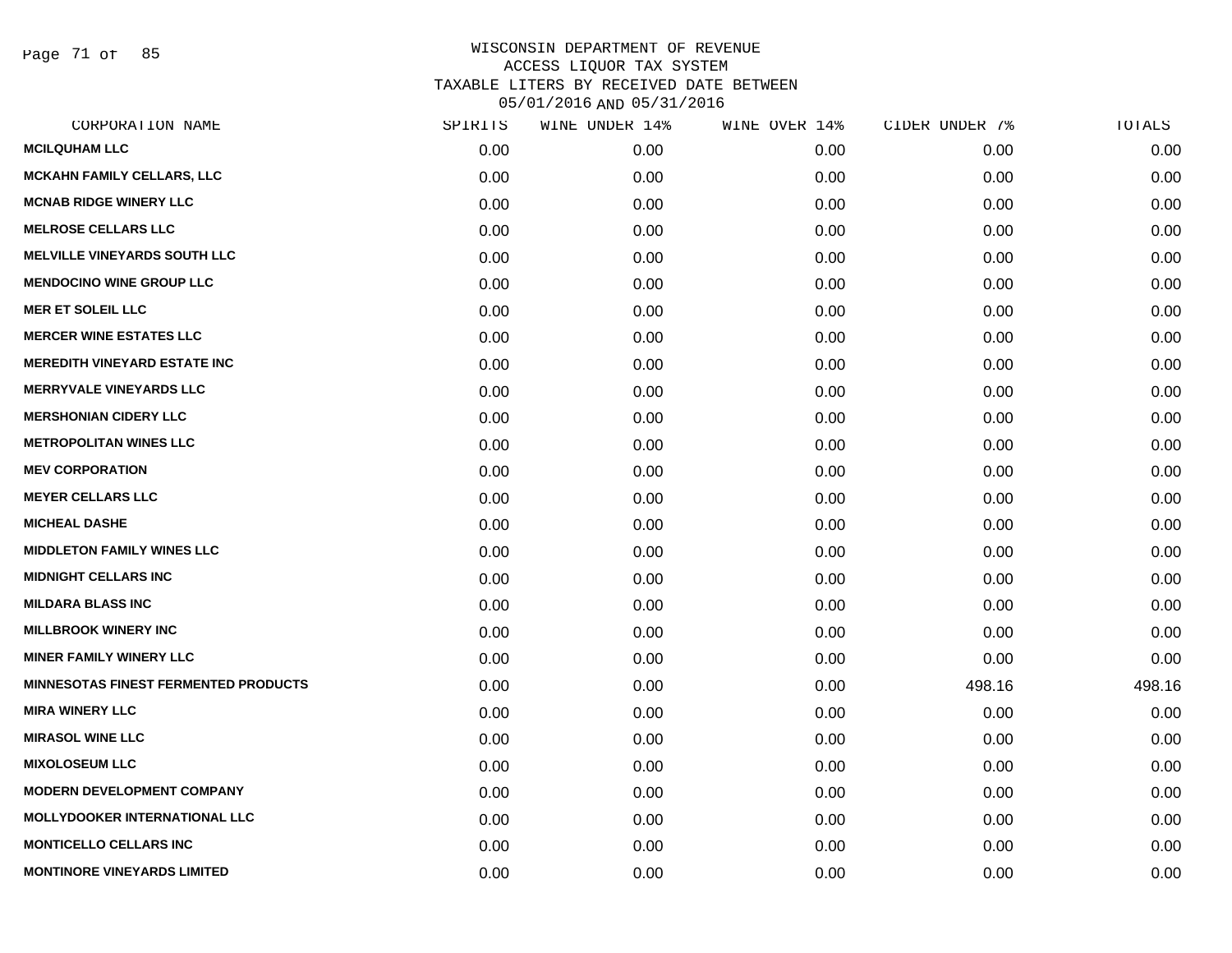Page 72 of 85

| CORPORATION NAME                  | SPIRITS | WINE UNDER 14% | WINE OVER 14% | CIDER UNDER 7% | TOTALS |
|-----------------------------------|---------|----------------|---------------|----------------|--------|
| <b>MORCHELLA WINE CELLARS LLC</b> | 0.00    | 0.00           | 0.00          | 0.00           | 0.00   |
| <b>MOSHIN VINEYARDS INC</b>       | 0.00    | 0.00           | 0.00          | 0.00           | 0.00   |
| <b>MULLIGAN &amp; MULLIGAN</b>    | 0.00    | 0.00           | 0.00          | 0.00           | 0.00   |
| <b>MUNCH &amp; FOX</b>            | 0.00    | 0.00           | 0.00          | 0.00           | 0.00   |
| <b>MUNSON BRIDGE WINERY INC</b>   | 0.00    | 0.00           | 0.00          | 0.00           | 0.00   |
| <b>MUSETTA WINERY, LLC</b>        | 0.00    | 0.00           | 0.00          | 0.00           | 0.00   |
| <b>NCWGINC</b>                    | 0.00    | 0.00           | 0.00          | 0.00           | 0.00   |
| <b>NAKED WINES LLC</b>            | 0.00    | 0.00           | 0.00          | 0.00           | 0.00   |
| <b>NAKEDWINES.COM INC</b>         | 0.00    | 0.00           | 0.00          | 0.00           | 0.00   |
| <b>NAVARRE CELLARS LTD</b>        | 0.00    | 0.00           | 0.00          | 0.00           | 0.00   |
| <b>NAVARRO VINEYARDS, LLC</b>     | 0.00    | 0.00           | 0.00          | 0.00           | 0.00   |
| <b>NEVADA WINE CELLARS INC</b>    | 0.00    | 0.00           | 0.00          | 0.00           | 0.00   |
| <b>NEW VAVIN INC</b>              | 0.00    | 0.00           | 0.00          | 0.00           | 0.00   |
| <b>NEWTON VINEYARD LLC</b>        | 0.00    | 0.00           | 0.00          | 0.00           | 0.00   |
| <b>NICALI, LLC</b>                | 0.00    | 0.00           | 0.00          | 0.00           | 0.00   |
| <b>NICHOLSON RANCH LLC</b>        | 0.00    | 0.00           | 0.00          | 0.00           | 0.00   |
| NIEBAUM-COPPOLA ESTATE WINERY LP  | 0.00    | 0.00           | 0.00          | 0.00           | 0.00   |
| NORTHLEAF WINERY, LLC             | 0.00    | 0.00           | 0.00          | 0.00           | 0.00   |
| <b>NOVA WINES, INC.</b>           | 0.00    | 0.00           | 0.00          | 0.00           | 0.00   |
| <b>NUAGE LLC</b>                  | 0.00    | 0.00           | 0.00          | 0.00           | 0.00   |
| <b>NV AWG LTD</b>                 | 0.00    | 0.00           | 0.00          | 0.00           | 0.00   |
| <b>NW WINE COMPANY LLC</b>        | 0.00    | 0.00           | 0.00          | 0.00           | 0.00   |
| <b>O'SHAUGHNESSY DEL OSO LLC</b>  | 0.00    | 0.00           | 0.00          | 0.00           | 0.00   |
| OAK RIDGE WINERY LLC              | 0.00    | 0.00           | 0.00          | 0.00           | 0.00   |
| <b>OAKVILLE HILLS CELLARS INC</b> | 0.00    | 0.00           | 0.00          | 0.00           | 0.00   |
| <b>OAKVILLE RANCH WINERY INC</b>  | 0.00    | 0.00           | 0.00          | 0.00           | 0.00   |
| <b>OAT HILL CORPORATION</b>       | 0.00    | 0.00           | 0.00          | 0.00           | 0.00   |
| OBRIEN FAMILY VINEYARD LLC        | 0.00    | 0.00           | 0.00          | 0.00           | 0.00   |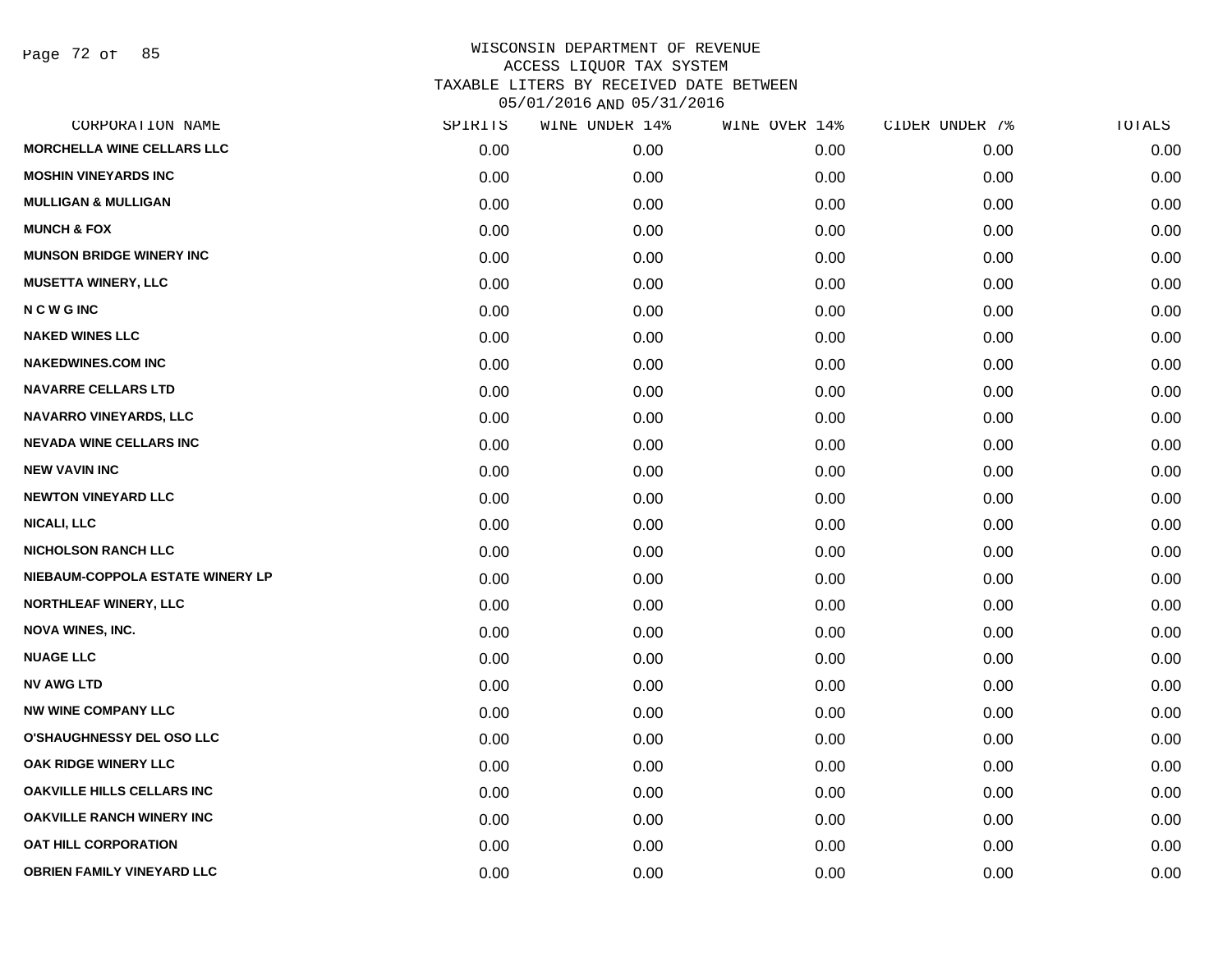Page 73 of 85

| CORPORATION NAME                        | SPIRITS | WINE UNDER 14% | WINE OVER 14% | CIDER UNDER 7% | TOTALS |
|-----------------------------------------|---------|----------------|---------------|----------------|--------|
| <b>OGB PARTNERS LLC</b>                 | 0.00    | 0.00           | 0.00          | 0.00           | 0.00   |
| OLD VINE WINE PARTNERS LLC              | 0.00    | 0.00           | 0.00          | 0.00           | 0.00   |
| OLIVER WINE COMPANY INC                 | 0.00    | 0.00           | 0.00          | 0.00           | 0.00   |
| <b>OPOLO WINES LP</b>                   | 0.00    | 0.00           | 0.00          | 0.00           | 0.00   |
| <b>OPUS ONE WINERY LLC</b>              | 0.00    | 0.00           | 0.00          | 0.00           | 0.00   |
| ORCA PROPERTIES LLC                     | 0.00    | 0.00           | 0.00          | 0.00           | 0.00   |
| OREGON WINE SERVICES AND STORAGE LLC    | 0.00    | 0.00           | 0.00          | 0.00           | 0.00   |
| ORFILA VINEYARDS INC                    | 0.00    | 0.00           | 0.00          | 0.00           | 0.00   |
| ORIN SWIFT CELLARS LLC                  | 0.00    | 0.00           | 0.00          | 0.00           | 0.00   |
| <b>OWEN ROE LLC</b>                     | 0.00    | 0.00           | 0.00          | 0.00           | 0.00   |
| <b>PAHLMEYER LLC</b>                    | 0.00    | 0.00           | 0.00          | 0.00           | 0.00   |
| PALI WINE COMPANY LP                    | 0.00    | 0.00           | 0.00          | 0.00           | 0.00   |
| PALOMA VINEYARD LLC                     | 0.00    | 0.00           | 0.00          | 0.00           | 0.00   |
| PARAGON VINEYARD CO INC                 | 0.00    | 12.00          | 1.50          | 0.00           | 13.50  |
| PARALLEL 44 VINEYARD & WINERY, INC.     | 0.00    | 0.00           | 0.00          | 0.00           | 0.00   |
| <b>PARKER STATION INC</b>               | 0.00    | 0.00           | 0.00          | 0.00           | 0.00   |
| PATEL WINERY LLC                        | 0.00    | 0.00           | 0.00          | 0.00           | 0.00   |
| <b>PATRICIA A HOOVER</b>                | 0.00    | 0.00           | 0.00          | 0.00           | 0.00   |
| <b>PATRICK A RONEY</b>                  | 0.00    | 0.00           | 0.00          | 0.00           | 0.00   |
| <b>PATRICK ARNDT</b>                    | 0.00    | 0.00           | 0.00          | 0.00           | 0.00   |
| <b>PATZ &amp; HALL WINE COMPANY INC</b> | 0.00    | 0.00           | 0.00          | 0.00           | 0.00   |
| <b>PAUL D ASPER</b>                     | 0.00    | 0.00           | 0.00          | 0.00           | 0.00   |
| <b>PAUL G BLOMMEL</b>                   | 0.00    | 0.00           | 0.00          | 0.00           | 0.00   |
| <b>PAUL HOBBS WINERY LP</b>             | 0.00    | 0.00           | 0.00          | 0.00           | 0.00   |
| <b>PAUL J FRANZEN</b>                   | 0.00    | 0.00           | 0.00          | 0.00           | 0.00   |
| <b>PAVI WINES LLC</b>                   | 0.00    | 0.00           | 0.00          | 0.00           | 0.00   |
| PCJ, INC.                               | 0.00    | 0.00           | 0.00          | 0.00           | 0.00   |
| PEACHY CANYON WINERY                    | 0.00    | 0.00           | 0.00          | 0.00           | 0.00   |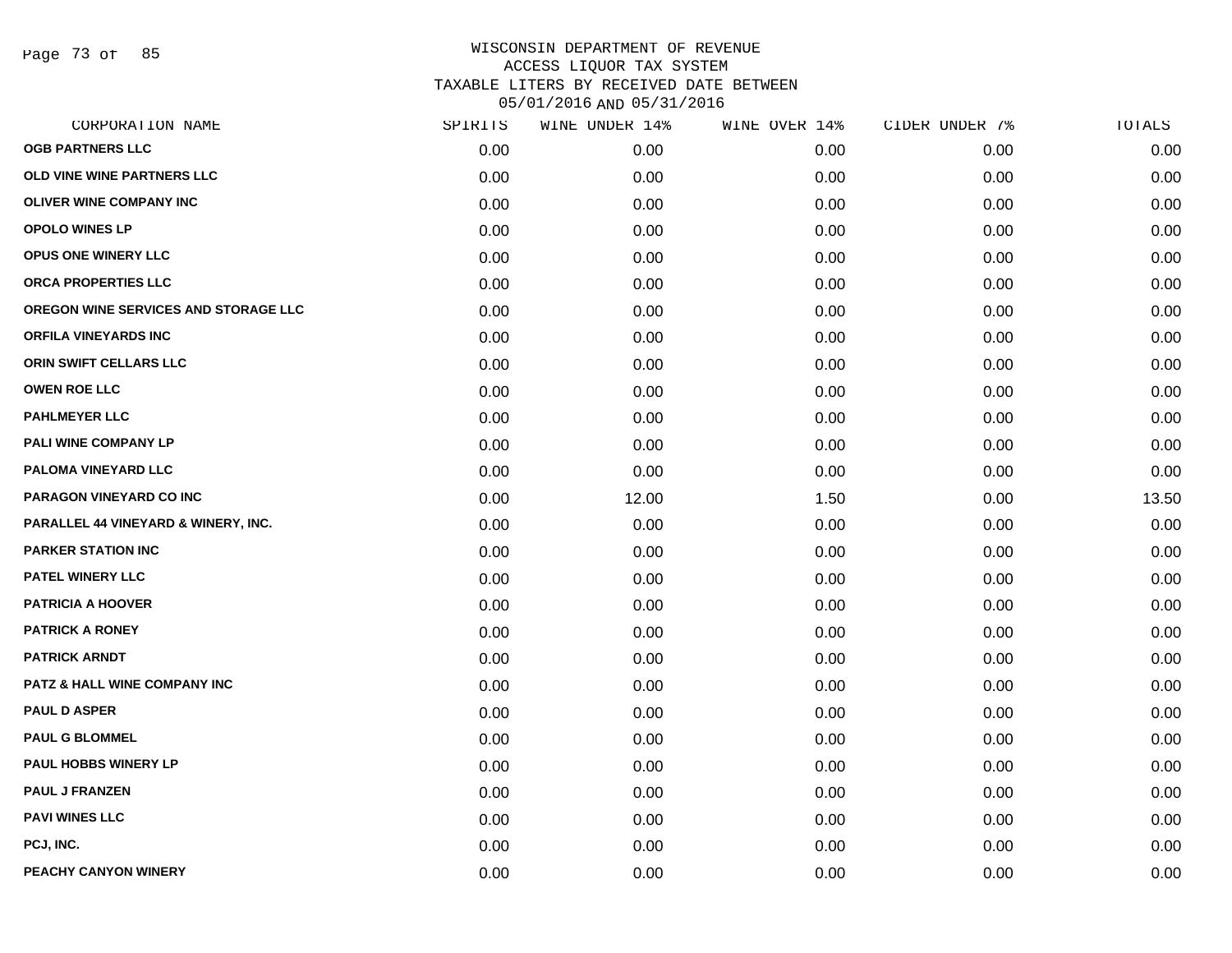| CORPORATION NAME                            | SPIRITS | WINE UNDER 14% | WINE OVER 14% | CIDER UNDER 7% | TOTALS |
|---------------------------------------------|---------|----------------|---------------|----------------|--------|
| PEAR VALLEY VINEYARD, INC.                  | 0.00    | 0.00           | 0.00          | 0.00           | 0.00   |
| <b>PEAY VINEYARDS LLC</b>                   | 0.00    | 0.00           | 0.00          | 0.00           | 0.00   |
| PEJU FAMILY OPERATING PARTNERSHIP LP        | 0.00    | 0.00           | 0.00          | 0.00           | 0.00   |
| <b>PELLEGRINI RANCHES INC</b>               | 0.00    | 0.00           | 0.00          | 0.00           | 0.00   |
| PENROSE LANE LIMITED                        | 0.00    | 0.00           | 0.00          | 0.00           | 0.00   |
| PEPPER BRIDGE WINERY LLC                    | 0.00    | 0.00           | 0.00          | 0.00           | 0.00   |
| PERNOD RICARD KENWOOD HOLDING LLC           | 0.00    | 0.00           | 0.00          | 0.00           | 0.00   |
| PERNOD RICARD USA LLC                       | 0.00    | 0.00           | 0.00          | 0.00           | 0.00   |
| PETER FRANUS WINE COMPANY INC               | 0.00    | 0.00           | 0.00          | 0.00           | 0.00   |
| PETER HOEHN                                 | 0.00    | 0.00           | 0.00          | 0.00           | 0.00   |
| PETER MICHAEL WINERY                        | 0.00    | 0.00           | 0.00          | 0.00           | 0.00   |
| PETRONI VINEYARDS LLC                       | 0.00    | 0.00           | 0.00          | 0.00           | 0.00   |
| PHILIP TOGNI VINEYARD LP                    | 0.00    | 0.00           | 0.00          | 0.00           | 0.00   |
| PHILLIPS FARMS LLC                          | 0.00    | 0.00           | 0.00          | 0.00           | 0.00   |
| <b>PINA CELLARS LP</b>                      | 0.00    | 0.00           | 0.00          | 0.00           | 0.00   |
| PINE RIDGE WINERY LLC                       | 0.00    | 0.00           | 0.00          | 0.00           | 0.00   |
| <b>PJK WINERY LLC</b>                       | 0.00    | 0.00           | 0.00          | 0.00           | 0.00   |
| POPE VALLEY WINERY LLC                      | 0.00    | 0.00           | 0.00          | 0.00           | 0.00   |
| PORTER FAMILY VINEYARDS LLC                 | 0.00    | 0.00           | 0.00          | 0.00           | 0.00   |
| <b>PRAGER WINERY &amp; PORT WORKS, INC.</b> | 0.00    | 0.00           | 0.00          | 0.00           | 0.00   |
| <b>PRAIRIE BERRY LLC</b>                    | 0.00    | 0.00           | 0.00          | 0.00           | 0.00   |
| <b>PRECEPT BRANDS LLC</b>                   | 0.00    | 0.00           | 0.00          | 0.00           | 0.00   |
| PREMIUM VINTNERS LLC                        | 0.00    | 0.00           | 0.00          | 0.00           | 0.00   |
| PRIDE MOUNTAIN VINEYARDS LLC                | 0.00    | 0.00           | 0.00          | 0.00           | 0.00   |
| PRINCE MICHEL LLC                           | 0.00    | 0.00           | 0.00          | 0.00           | 0.00   |
| <b>PROMONTORY LLC</b>                       | 0.00    | 0.00           | 0.00          | 0.00           | 0.00   |
| <b>PWG LLC</b>                              | 0.00    | 0.00           | 0.00          | 0.00           | 0.00   |
| <b>QUADY SOUTH WINERY LLC</b>               | 0.00    | 0.00           | 0.00          | 0.00           | 0.00   |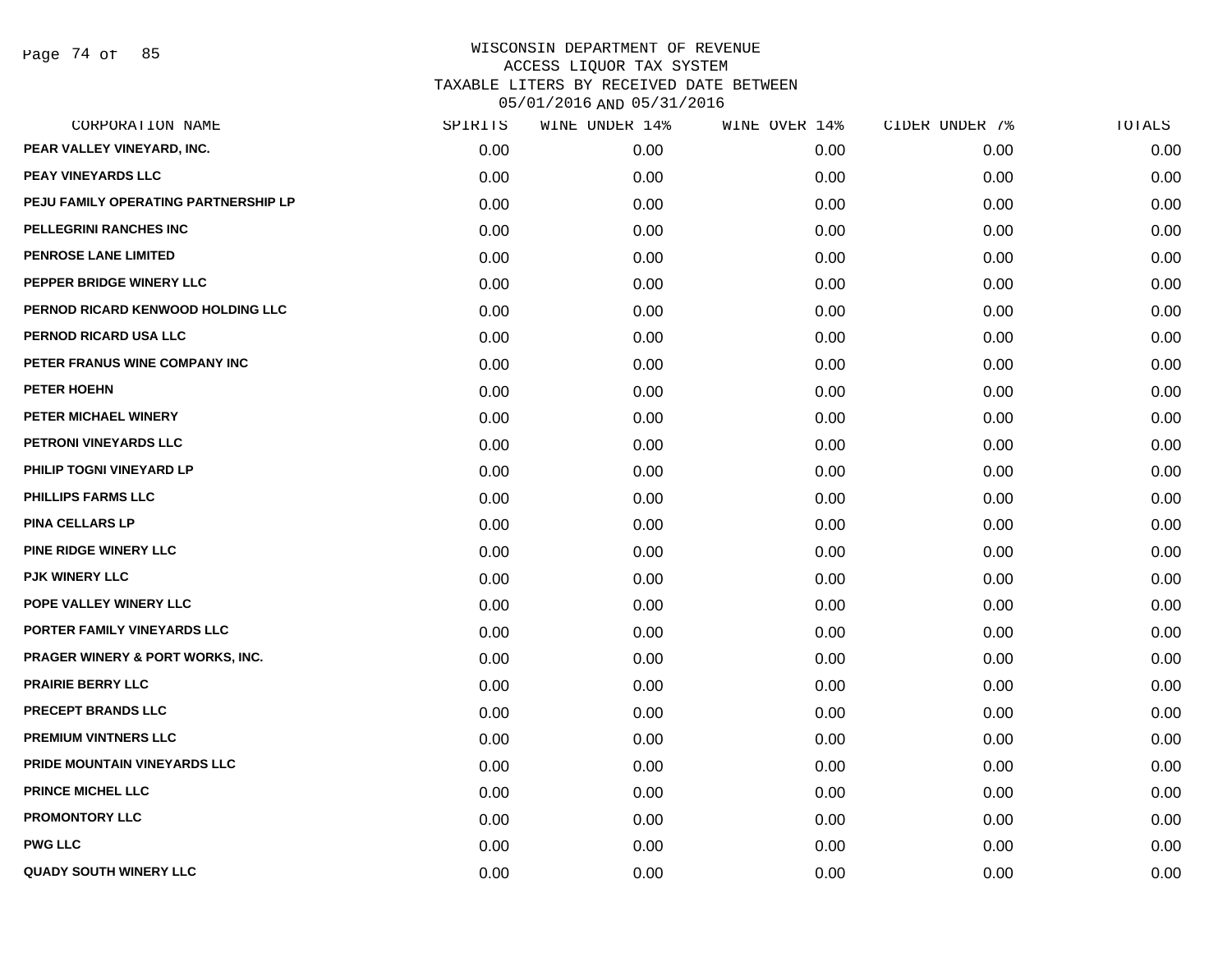Page 75 of 85

| CORPORATION NAME                            | SPIRITS | WINE UNDER 14% | WINE OVER 14% | CIDER UNDER 7% | TOTALS |
|---------------------------------------------|---------|----------------|---------------|----------------|--------|
| QUILCEDA CREEK VINTNERS INC                 | 0.00    | 0.00           | 0.00          | 0.00           | 0.00   |
| <b>QUPE WINE CELLARS LLC</b>                | 0.00    | 0.00           | 0.00          | 0.00           | 0.00   |
| <b>R LAWSON ENTERPRISES LLC</b>             | 0.00    | 0.00           | 0.00          | 0.00           | 0.00   |
| <b>RADIO-COTEAU WINE CELLARS LLC</b>        | 0.00    | 0.00           | 0.00          | 0.00           | 0.00   |
| <b>RAINIER WINE LLC</b>                     | 0.00    | 0.00           | 0.00          | 0.00           | 0.00   |
| <b>RAMAZZOTTI WINES LLC</b>                 | 0.00    | 0.00           | 0.00          | 0.00           | 0.00   |
| <b>RAMEY WINE CELLARS INC</b>               | 0.00    | 0.00           | 0.00          | 0.00           | 0.00   |
| <b>RAPTOR RIDGE WINERY LLC</b>              | 0.00    | 0.00           | 0.00          | 0.00           | 0.00   |
| <b>RASA VINEYARDS, LLC</b>                  | 0.00    | 0.00           | 0.00          | 0.00           | 0.00   |
| <b>RAYMOND SIGNORELLO</b>                   | 0.00    | 0.00           | 0.00          | 0.00           | 0.00   |
| <b>RAYMOND VINEYARD &amp; CELLAR INC</b>    | 0.00    | 2.25           | 46.50         | 0.00           | 48.75  |
| <b>RB WINE ASSOCIATES LLC</b>               | 0.00    | 0.00           | 0.00          | 0.00           | 0.00   |
| <b>RBZ VINEYARDS LLC</b>                    | 0.00    | 0.00           | 0.00          | 0.00           | 0.00   |
| <b>RED CAR WINE COMPANY LLC</b>             | 0.00    | 0.00           | 0.00          | 0.00           | 0.00   |
| <b>RED MARE WINES LLC</b>                   | 0.00    | 0.00           | 0.00          | 0.00           | 0.00   |
| <b>RED OAK VINEYARD INC</b>                 | 0.00    | 0.00           | 0.00          | 0.00           | 0.00   |
| <b>REGUSCI WINERY INC</b>                   | 0.00    | 0.00           | 0.00          | 0.00           | 0.00   |
| <b>REN ACQUISITION INC</b>                  | 0.00    | 0.00           | 55.50         | 0.00           | 55.50  |
| <b>REVANA FAMILY PARTNERS LP</b>            | 0.00    | 0.00           | 0.00          | 0.00           | 0.00   |
| <b>RHYS VINEYARDS LLC</b>                   | 0.00    | 0.00           | 0.00          | 0.00           | 0.00   |
| <b>RICHARD E LIBBY</b>                      | 0.00    | 0.00           | 0.00          | 0.00           | 0.00   |
| <b>RICHARD FORTUNE</b>                      | 0.00    | 0.00           | 0.00          | 0.00           | 0.00   |
| <b>RIDGE VINEYARDS INC</b>                  | 0.00    | 0.00           | 0.00          | 0.00           | 0.00   |
| <b>RIGHT SIDE LLC</b>                       | 0.00    | 0.00           | 0.00          | 0.00           | 0.00   |
| <b>RIVER BEND VINEYARD &amp; WINERY LLC</b> | 0.00    | 0.00           | 0.00          | 0.00           | 0.00   |
| RIVER VALLEY VINEYARD INC                   | 0.00    | 0.00           | 0.00          | 0.00           | 0.00   |
| <b>RIVERBENCH LLC</b>                       | 0.00    | 0.00           | 0.00          | 0.00           | 0.00   |
| <b>ROBERT BORUCKI</b>                       | 0.00    | 0.00           | 0.00          | 0.00           | 0.00   |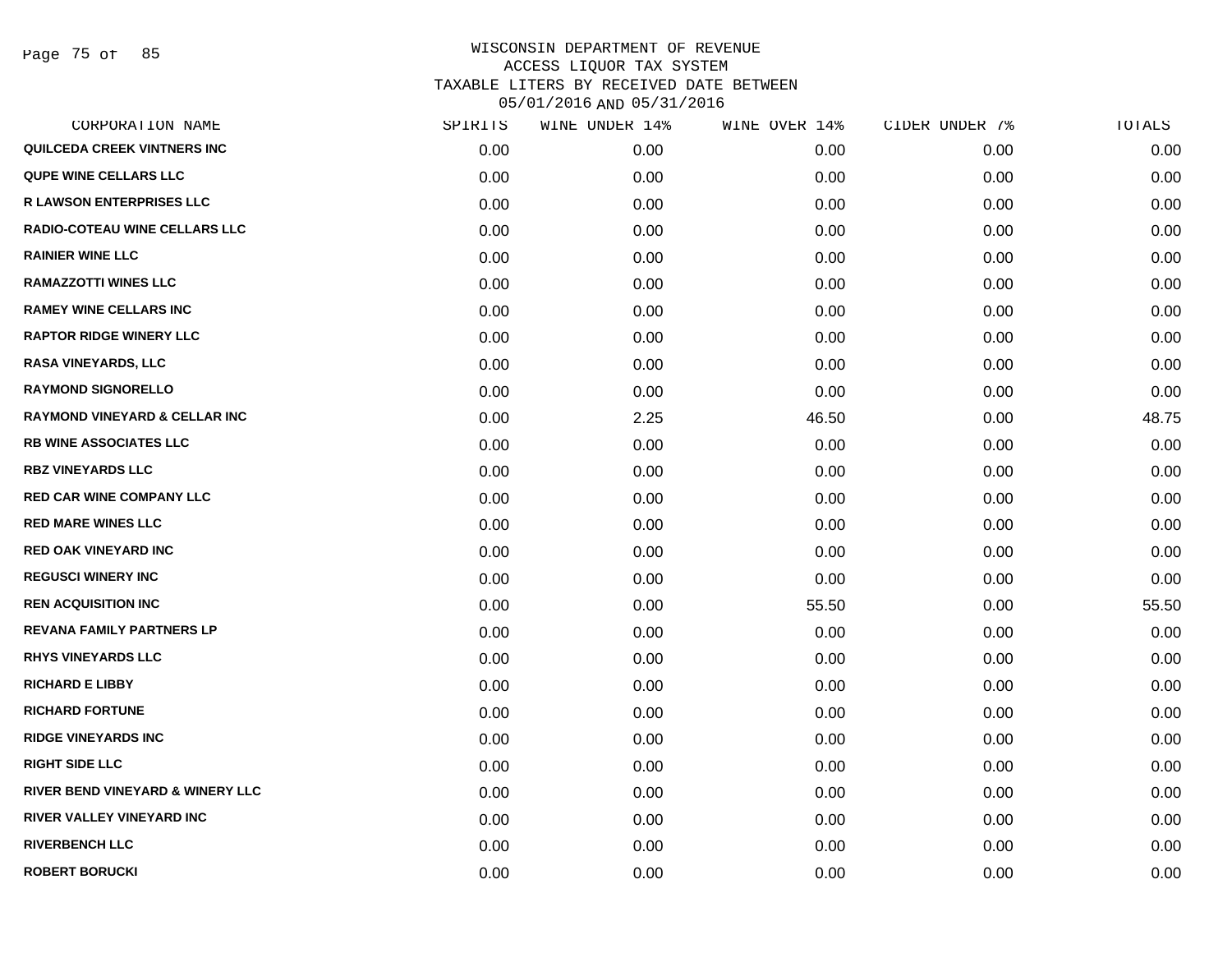Page 76 of 85

| CORPORATION NAME                       | SPIRITS | WINE UNDER 14% | WINE OVER 14% | CIDER UNDER 7% | TOTALS |
|----------------------------------------|---------|----------------|---------------|----------------|--------|
| <b>ROBERT CRAIG WINERY LP</b>          | 0.00    | 0.00           | 0.00          | 0.00           | 0.00   |
| <b>ROBERT FOLEY LLC</b>                | 0.00    | 0.00           | 0.00          | 0.00           | 0.00   |
| <b>ROBERT HALL WINERY LLC</b>          | 0.00    | 0.00           | 0.00          | 0.00           | 0.00   |
| <b>ROBERT MUELLER CELLARS</b>          | 0.00    | 0.00           | 0.00          | 0.00           | 0.00   |
| <b>ROBERT YOUNG ESTATE WINERY LLC</b>  | 0.00    | 0.00           | 0.00          | 0.00           | 0.00   |
| ROCCA FAMILY VINEYARDS INC             | 0.00    | 0.00           | 0.00          | 0.00           | 0.00   |
| <b>ROCK N WOOL WINERY LLC</b>          | 0.00    | 0.00           | 0.00          | 0.00           | 0.00   |
| <b>ROCK WALL WINE COMPANY INC</b>      | 0.00    | 0.00           | 0.00          | 0.00           | 0.00   |
| <b>ROEDERER ESTATE INC</b>             | 0.00    | 0.00           | 0.00          | 0.00           | 0.00   |
| <b>ROMBAUER VINEYARDS INC</b>          | 0.00    | 0.00           | 0.00          | 0.00           | 0.00   |
| <b>RONALD L FENOLIO</b>                | 0.00    | 0.00           | 0.00          | 0.00           | 0.00   |
| <b>RONALD T RUBIN</b>                  | 0.00    | 0.00           | 0.00          | 0.00           | 0.00   |
| <b>ROUND POND ESTATE LLC</b>           | 0.00    | 0.00           | 0.00          | 0.00           | 0.00   |
| <b>ROWLEY ESTATES LLC</b>              | 0.00    | 0.00           | 0.00          | 0.00           | 0.00   |
| <b>RRJ REAL PROPERTIES LLC</b>         | 0.00    | 0.00           | 0.00          | 0.00           | 0.00   |
| <b>RSB VINEYARDS LLC</b>               | 0.00    | 0.00           | 0.00          | 0.00           | 0.00   |
| <b>RUDD WINES INC</b>                  | 0.00    | 0.00           | 0.00          | 0.00           | 0.00   |
| <b>RUDIUS WINES, LLC</b>               | 0.00    | 0.00           | 0.00          | 0.00           | 0.00   |
| <b>RUSHFORD MEADERY AND WINERY LLC</b> | 0.00    | 0.00           | 0.00          | 0.00           | 0.00   |
| RUTHERFORD HILL WINERY LLC             | 0.00    | 0.00           | 0.00          | 0.00           | 0.00   |
| <b>RYAN PRELLWITZ</b>                  | 0.00    | 0.00           | 0.00          | 0.00           | 0.00   |
| <b>SAINTSBURY LLC</b>                  | 0.00    | 0.00           | 0.00          | 0.00           | 0.00   |
| <b>SANDHI WINES LLC</b>                | 0.00    | 0.00           | 0.00          | 0.00           | 0.00   |
| SANDSTONE RIDGE VINEYARD & WINERY LLC  | 0.00    | 0.00           | 0.00          | 0.00           | 0.00   |
| <b>SANFORD WINERY COMPANY LP</b>       | 0.00    | 0.00           | 0.00          | 0.00           | 0.00   |
| <b>SARACINA VINEYARDS LLC</b>          | 0.00    | 0.00           | 0.00          | 0.00           | 0.00   |
| SAVANNAH CHANELLE VINEYARDS INC        | 0.00    | 0.00           | 0.00          | 0.00           | 0.00   |
| <b>SAVIAH ROSE WINERY LLC</b>          | 0.00    | 0.00           | 0.00          | 0.00           | 0.00   |
|                                        |         |                |               |                |        |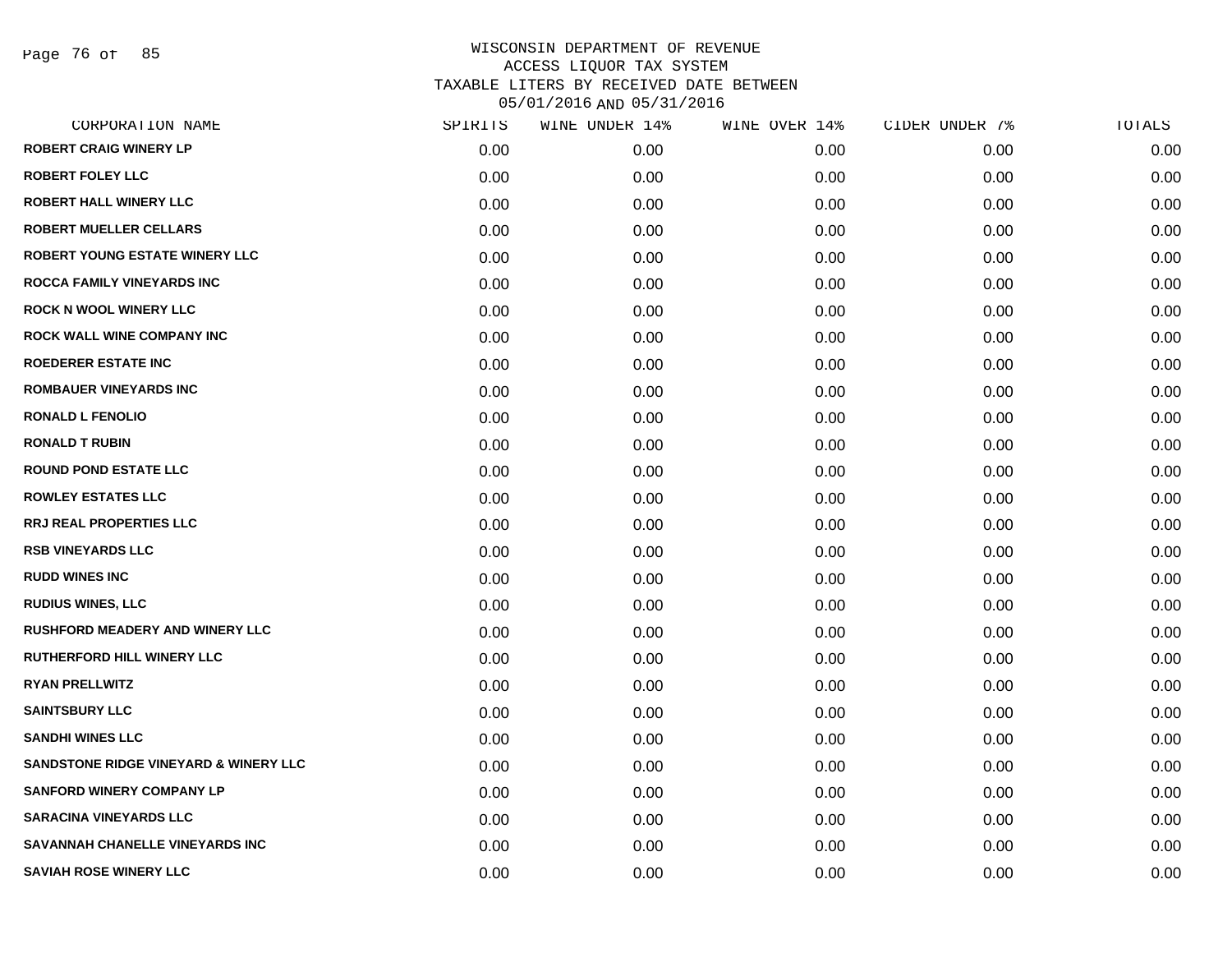Page 77 of 85

| CORPORATION NAME                              | SPIRITS | WINE UNDER 14% | WINE OVER 14% | CIDER UNDER 7% | TOTALS |
|-----------------------------------------------|---------|----------------|---------------|----------------|--------|
| <b>SAXUM VINEYARDS INC</b>                    | 0.00    | 0.00           | 0.00          | 0.00           | 0.00   |
| <b>SBRAGIA FAMILY VINEYARDS LLC</b>           | 0.00    | 0.00           | 0.00          | 0.00           | 0.00   |
| <b>SCHEID VINEYARDS CALIFORNIA INC</b>        | 0.00    | 0.00           | 0.00          | 0.00           | 0.00   |
| <b>SCHRADER CELLARS LLC</b>                   | 0.00    | 0.00           | 0.00          | 0.00           | 0.00   |
| <b>SCHRAMSBERG VINEYARDS CO INC</b>           | 0.00    | 0.00           | 0.00          | 0.00           | 0.00   |
| <b>SCHUG WINERY LLC</b>                       | 0.00    | 0.00           | 0.00          | 0.00           | 0.00   |
| <b>SCREAMING EAGLE LLC</b>                    | 0.00    | 0.00           | 0.00          | 0.00           | 0.00   |
| <b>SEAVER VINEYARDS LLC</b>                   | 0.00    | 0.00           | 0.00          | 0.00           | 0.00   |
| <b>SEAVEY VINEYARD LP</b>                     | 0.00    | 0.00           | 0.00          | 0.00           | 0.00   |
| <b>SEBASTOPOL VINEYARDS &amp; WINERY CORP</b> | 0.00    | 0.00           | 0.00          | 0.00           | 0.00   |
| <b>SEQUOIA GROVE VINEYARDS LP</b>             | 0.00    | 0.00           | 0.00          | 0.00           | 0.00   |
| SEVEN HILLS WINERY LLC                        | 0.00    | 0.00           | 0.00          | 0.00           | 0.00   |
| SEVEN STONES WINERY LLC                       | 0.00    | 0.00           | 0.00          | 0.00           | 0.00   |
| <b>SHADY LADIES LLC</b>                       | 0.00    | 0.00           | 0.00          | 0.00           | 0.00   |
| <b>SHAFER VINEYARDS INC</b>                   | 0.00    | 0.00           | 0.00          | 0.00           | 0.00   |
| <b>SHANNON RIDGE INC</b>                      | 0.00    | 0.00           | 0.00          | 0.00           | 0.00   |
| <b>SHARON L PINGEL</b>                        | 0.00    | 0.00           | 0.00          | 0.00           | 0.00   |
| <b>SHELTON-MACKENZIE WINE COMPANY</b>         | 0.00    | 0.00           | 0.00          | 0.00           | 0.00   |
| <b>SHERWIN FAMILY VINEYARDS LLC</b>           | 0.00    | 0.00           | 0.00          | 0.00           | 0.00   |
| <b>SIERRA SUNRISE VINEYARDS</b>               | 0.00    | 0.00           | 0.00          | 0.00           | 0.00   |
| SILVER OAK WINE CELLARS LP                    | 0.00    | 0.00           | 0.00          | 0.00           | 0.00   |
| SILVER TRIDENT WINERY LLC                     | 0.00    | 0.00           | 0.00          | 0.00           | 0.00   |
| <b>SINE QUA NON INC</b>                       | 0.00    | 0.00           | 0.00          | 0.00           | 0.00   |
| SINNIPEE VALLEY VINEYARD LLC                  | 0.00    | 0.00           | 0.00          | 0.00           | 0.00   |
| <b>SINSKEY VINEYARDS INC</b>                  | 0.00    | 0.00           | 0.00          | 0.00           | 0.00   |
| <b>SISYPHUS LLC</b>                           | 0.00    | 0.00           | 0.00          | 0.00           | 0.00   |
| <b>SIX SIGMA WINERY LLC</b>                   | 0.00    | 0.00           | 0.00          | 0.00           | 0.00   |
| <b>SMALL VINES WINES INC</b>                  | 0.00    | 0.00           | 0.00          | 0.00           | 0.00   |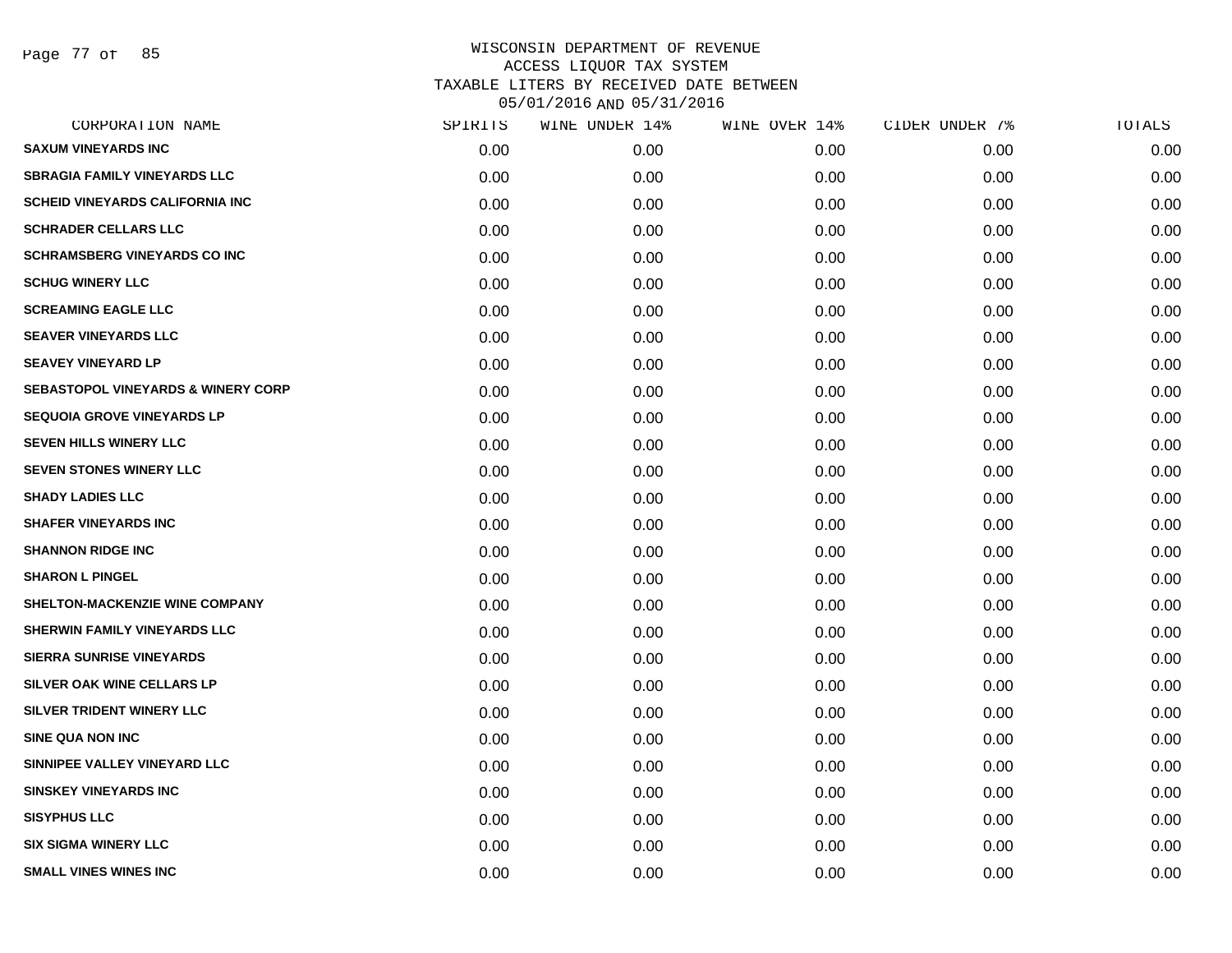Page 78 of 85

|      | WINE UNDER 14% | WINE OVER 14% | CIDER UNDER 7% | TOTALS |
|------|----------------|---------------|----------------|--------|
| 0.00 | 0.00           | 0.00          | 0.00           | 0.00   |
| 0.00 | 0.00           | 0.00          | 0.00           | 0.00   |
| 0.00 | 0.00           | 0.00          | 0.00           | 0.00   |
| 0.00 | 0.00           | 0.00          | 0.00           | 0.00   |
| 0.00 | 0.00           | 0.00          | 0.00           | 0.00   |
| 0.00 | 0.00           | 0.00          | 0.00           | 0.00   |
| 0.00 | 0.00           | 0.00          | 0.00           | 0.00   |
| 0.00 | 0.00           | 0.00          | 0.00           | 0.00   |
| 0.00 | 0.00           | 0.00          | 0.00           | 0.00   |
| 0.00 | 0.00           | 0.00          | 0.00           | 0.00   |
| 0.00 | 0.00           | 0.00          | 0.00           | 0.00   |
| 0.00 | 0.00           | 0.00          | 0.00           | 0.00   |
| 0.00 | 0.00           | 0.00          | 0.00           | 0.00   |
| 0.00 | 0.00           | 0.00          | 0.00           | 0.00   |
| 0.00 | 0.00           | 0.00          | 0.00           | 0.00   |
| 0.00 | 0.00           | 0.00          | 0.00           | 0.00   |
| 0.00 | 0.00           | 0.00          | 0.00           | 0.00   |
| 0.00 | 0.00           | 0.00          | 0.00           | 0.00   |
| 0.00 | 0.00           | 0.00          | 0.00           | 0.00   |
| 0.00 | 0.00           | 0.00          | 0.00           | 0.00   |
| 0.00 | 0.00           | 0.00          | 0.00           | 0.00   |
| 0.00 | 0.00           | 0.00          | 0.00           | 0.00   |
| 0.00 | 0.00           | 0.00          | 0.00           | 0.00   |
| 0.00 | 0.00           | 0.00          | 0.00           | 0.00   |
| 0.00 | 0.00           | 0.00          | 0.00           | 0.00   |
| 0.00 | 0.00           | 0.00          | 0.00           | 0.00   |
| 0.00 | 0.00           | 0.00          | 0.00           | 0.00   |
| 0.00 | 0.00           | 0.00          | 0.00           | 0.00   |
|      | SPIRITS        |               |                |        |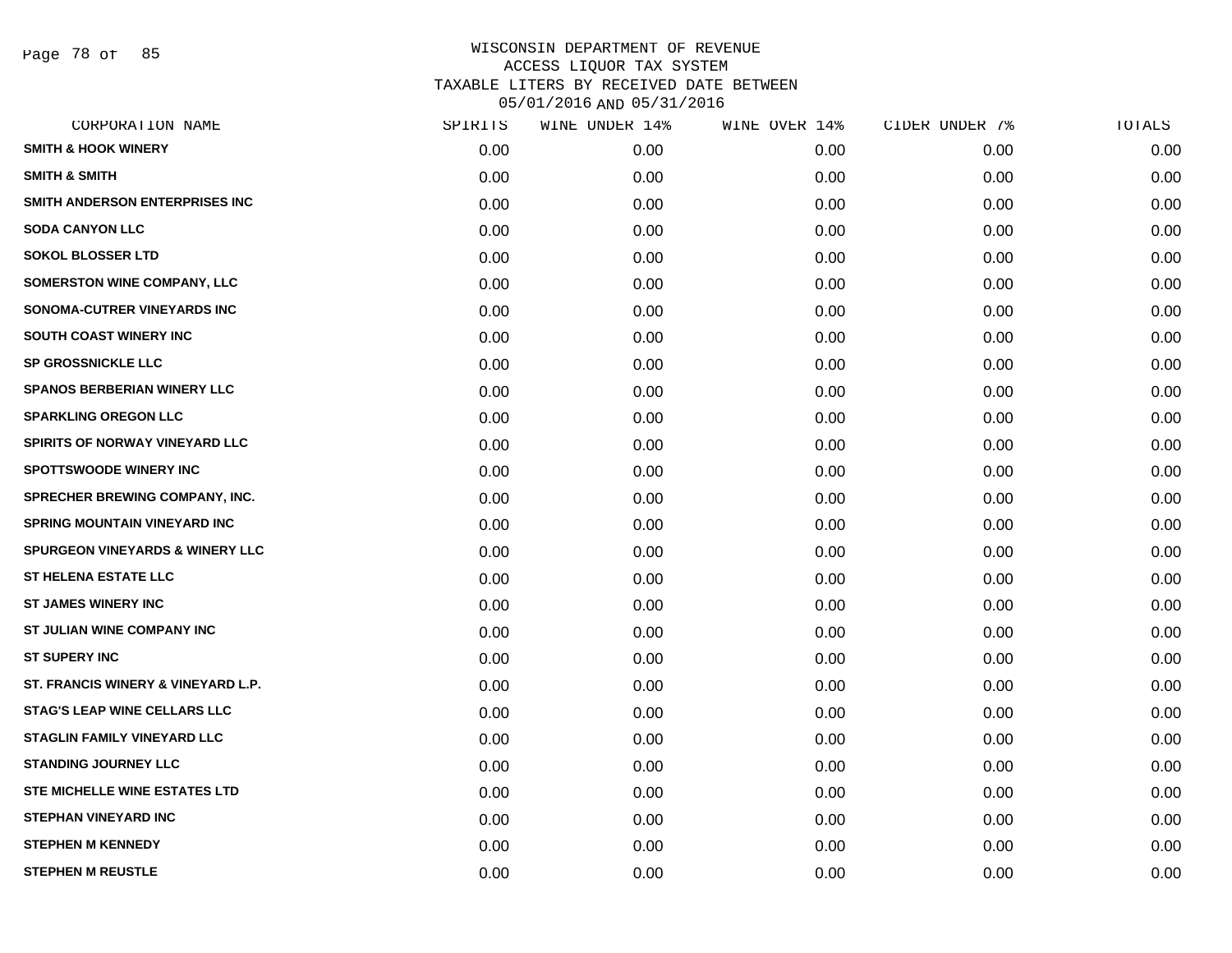Page 79 of 85

| CORPORATION NAME                            | SPIRITS | WINE UNDER 14% | WINE OVER 14% | CIDER UNDER 7% | TOTALS |
|---------------------------------------------|---------|----------------|---------------|----------------|--------|
| STEPHEN W. PARRY AND SUSAN F. PARRY         | 0.00    | 0.00           | 0.00          | 0.00           | 0.00   |
| <b>STEVEN J DE BAKER</b>                    | 0.00    | 0.00           | 0.00          | 0.00           | 0.00   |
| <b>STEVEN KENT LLC</b>                      | 0.00    | 0.00           | 0.00          | 0.00           | 0.00   |
| STEVEN M & JUDITH A JACOBSON LLC            | 0.00    | 0.00           | 0.00          | 0.00           | 0.00   |
| <b>STEVEN N LEDSON</b>                      | 0.00    | 0.00           | 0.00          | 0.00           | 0.00   |
| <b>STOLLER VINEYARDS INC</b>                | 0.00    | 0.00           | 0.00          | 0.00           | 0.00   |
| <b>STOLPMAN VINEYARDS LLC</b>               | 0.00    | 0.00           | 0.00          | 0.00           | 0.00   |
| <b>STONE EDGE WINERY LLC</b>                | 0.00    | 0.00           | 0.00          | 0.00           | 0.00   |
| <b>STONE HILL WINE CO INC</b>               | 0.00    | 0.00           | 0.00          | 0.00           | 0.00   |
| <b>STONECUSHION INC</b>                     | 0.00    | 0.00           | 0.00          | 0.00           | 0.00   |
| STONEHAUS WINERY, INC.                      | 0.00    | 0.00           | 0.00          | 0.00           | 0.00   |
| <b>STONY HILL VINEYARD INC</b>              | 0.00    | 0.00           | 0.00          | 0.00           | 0.00   |
| STORYBOOK MOUNTAIN WINERY INC               | 0.00    | 0.00           | 0.00          | 0.00           | 0.00   |
| <b>STRYKER SONOMA WINERY LLC</b>            | 0.00    | 0.00           | 0.00          | 0.00           | 0.00   |
| SULLIVAN VINEYARDS CORPORATION              | 0.00    | 0.00           | 0.00          | 0.00           | 0.00   |
| SULPHUR SPRINGS WINERY LLC                  | 0.00    | 0.00           | 0.00          | 0.00           | 0.00   |
| <b>SUMMERS WINERY LLC</b>                   | 0.00    | 0.00           | 0.00          | 0.00           | 0.00   |
| <b>SUMMERWOOD WINERY &amp; INN INC</b>      | 0.00    | 0.00           | 0.00          | 0.00           | 0.00   |
| <b>SUNSET POINT WINERY LLC</b>              | 0.00    | 0.00           | 0.00          | 0.00           | 0.00   |
| <b>SUNSTONE VINEYARDS &amp; WINERY INC.</b> | 0.00    | 0.00           | 0.00          | 0.00           | 0.00   |
| <b>SUSAN M BOSWELL</b>                      | 0.00    | 0.00           | 0.00          | 0.00           | 0.00   |
| <b>SUTTER HOME WINERY INC</b>               | 0.00    | 0.00           | 0.00          | 0.00           | 0.00   |
| SWEAZEY WINERY INVESTMENT LLC               | 0.00    | 0.00           | 0.00          | 0.00           | 0.00   |
| <b>SWEET CHEEKS VINEYARDS INC</b>           | 0.00    | 0.00           | 0.00          | 0.00           | 0.00   |
| <b>TABLAS CREEK VINEYARD LP</b>             | 0.00    | 0.00           | 0.00          | 0.00           | 0.00   |
| <b>TAFT STREET INC</b>                      | 0.00    | 0.00           | 0.00          | 0.00           | 0.00   |
| <b>TAKARA SAKE USA INC</b>                  | 0.00    | 0.00           | 0.00          | 0.00           | 0.00   |
| <b>TALLEY VINEYARDS INC</b>                 | 0.00    | 0.00           | 0.00          | 0.00           | 0.00   |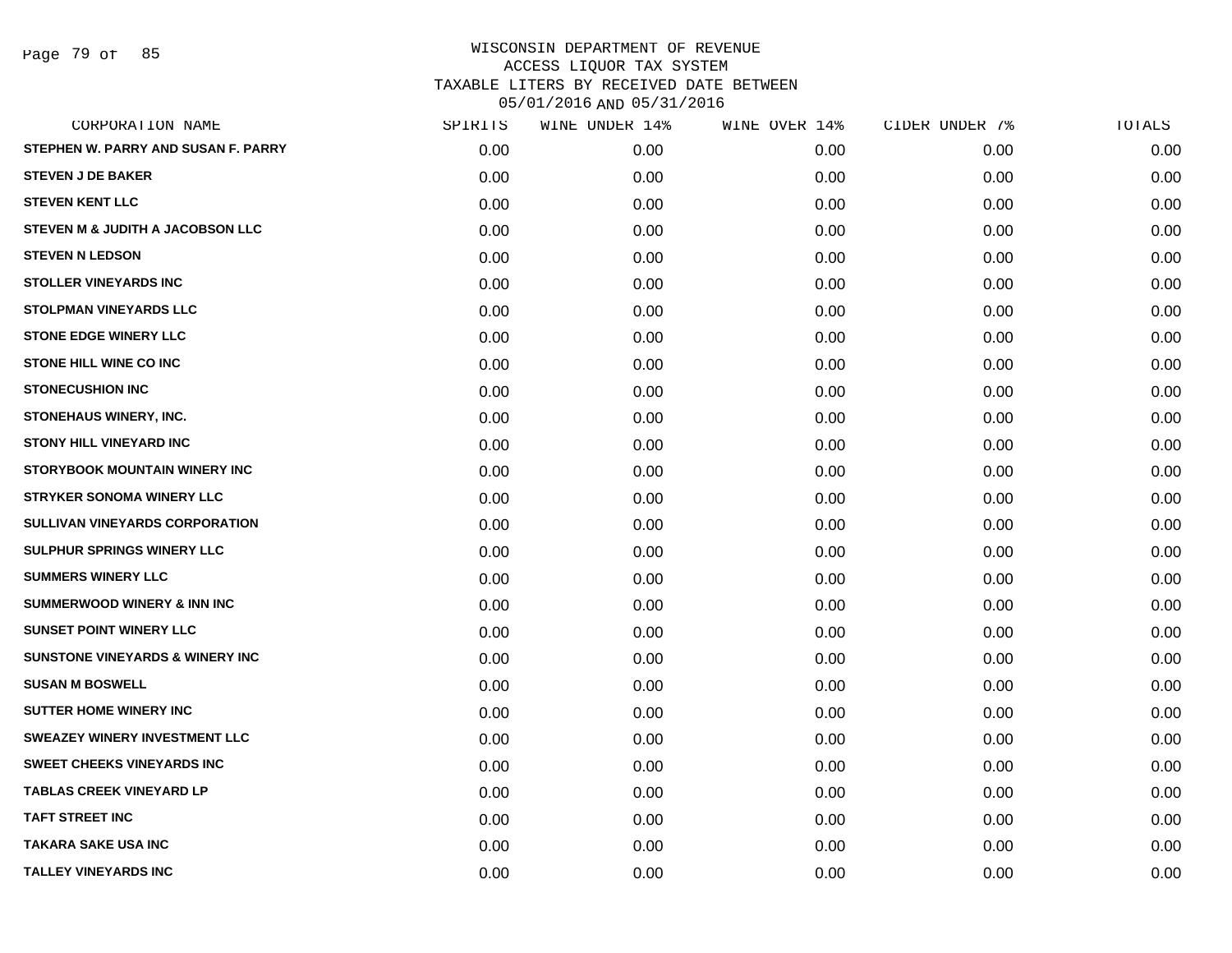Page 80 of 85

| CORPORATION NAME                          | SPIRITS | WINE UNDER 14% | WINE OVER 14% | CIDER UNDER 7% | TOTALS |
|-------------------------------------------|---------|----------------|---------------|----------------|--------|
| <b>TAMBER BEY VINEYARDS LLC</b>           | 0.00    | 0.00           | 0.00          | 0.00           | 0.00   |
| <b>TANDEM WINES LLC</b>                   | 0.00    | 0.00           | 0.00          | 0.00           | 0.00   |
| <b>TARA BELLA WINERY LLC</b>              | 0.00    | 0.00           | 0.00          | 0.00           | 0.00   |
| <b>TEALE CREEK ASSOCIATES</b>             | 0.00    | 0.00           | 0.00          | 0.00           | 0.00   |
| <b>TENBA RIDGE WINERY LLC</b>             | 0.00    | 0.00           | 0.00          | 0.00           | 0.00   |
| <b>TERRA SPRINGS LLC</b>                  | 0.00    | 0.00           | 0.00          | 0.00           | 0.00   |
| <b>TERRA VINUM LLC</b>                    | 0.00    | 0.00           | 0.00          | 0.00           | 0.00   |
| <b>TERRAVANT WINE COMPANY LLC</b>         | 0.00    | 0.00           | 0.00          | 0.00           | 0.00   |
| <b>TESTAROSSA VINEYARDS LLC</b>           | 0.00    | 0.00           | 0.00          | 0.00           | 0.00   |
| THE BIALE ESTATE                          | 0.00    | 0.00           | 0.00          | 0.00           | 0.00   |
| THE BRANDER VINEYARD                      | 0.00    | 0.00           | 0.00          | 0.00           | 0.00   |
| THE HESS COLLECTION WINERY                | 0.00    | 0.00           | 0.00          | 0.00           | 0.00   |
| THE HOGUE CELLARS LTD                     | 0.00    | 0.00           | 0.00          | 0.00           | 0.00   |
| THE INFINITE MONKEY THEOREM INC           | 0.00    | 0.00           | 0.00          | 0.00           | 0.00   |
| THE LITTORAI WINES                        | 0.00    | 0.00           | 0.00          | 0.00           | 0.00   |
| THE MEEKER VINEYARD                       | 0.00    | 0.00           | 53.25         | 0.00           | 53.25  |
| THE MORLET SELECTION INC                  | 0.00    | 0.00           | 0.00          | 0.00           | 0.00   |
| THE RUM TREE, INC.                        | 0.00    | 0.00           | 0.00          | 0.00           | 0.00   |
| THE SILVERADO VINEYARDS                   | 0.00    | 0.00           | 0.00          | 0.00           | 0.00   |
| THE WILLIAMSBURG WINERY LTD               | 0.00    | 0.00           | 0.00          | 0.00           | 0.00   |
| THE WINE GROUP INC                        | 0.00    | 0.00           | 0.00          | 0.00           | 0.00   |
| THE WINE VINEYARD LLC                     | 0.00    | 0.00           | 0.00          | 0.00           | 0.00   |
| THE WOODLAND TRAIL BEVERAGE COMPANY, INC. | 0.00    | 0.00           | 0.00          | 0.00           | 0.00   |
| THIS REALM LLC                            | 0.00    | 0.00           | 0.00          | 0.00           | 0.00   |
| <b>THOMAS C HOFFMAN</b>                   | 0.00    | 0.00           | 0.00          | 0.00           | 0.00   |
| <b>THOMAS FOGARTY WINERY LLC</b>          | 0.00    | 0.00           | 0.00          | 0.00           | 0.00   |
| <b>THURMAN J RODGERS</b>                  | 0.00    | 0.00           | 0.00          | 0.00           | 0.00   |
| <b>TI BEVERAGE GROUP LTD</b>              | 0.00    | 0.00           | 0.00          | 0.00           | 0.00   |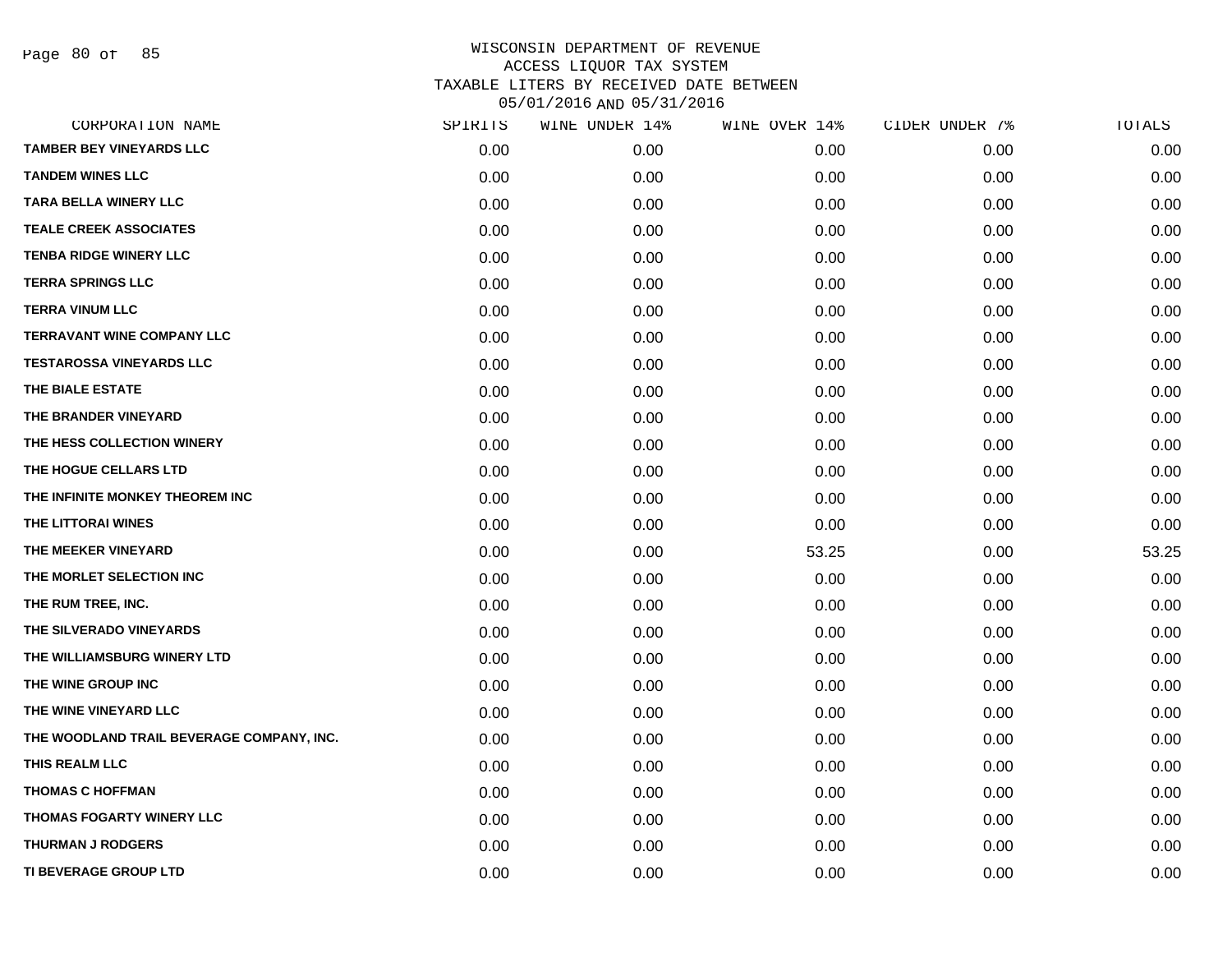Page 81 of 85

| CORPORATION NAME                              | SPIRITS | WINE UNDER 14% | WINE OVER 14% | CIDER UNDER 7% | TOTALS |
|-----------------------------------------------|---------|----------------|---------------|----------------|--------|
| TMR WINE COMPANY LLC                          | 0.00    | 0.00           | 0.00          | 0.00           | 0.00   |
| <b>TOAD HOLLOW VINEYARDS INC</b>              | 0.00    | 0.00           | 0.00          | 0.00           | 0.00   |
| <b>TOBIN JAMES CELLARS</b>                    | 0.00    | 0.00           | 0.00          | 0.00           | 0.00   |
| <b>TODD ANDERSON</b>                          | 0.00    | 0.00           | 0.00          | 0.00           | 0.00   |
| <b>TOLLIVER RANCH BRANDS LLC</b>              | 0.00    | 0.00           | 0.00          | 0.00           | 0.00   |
| <b>TOM MEADOWCROFT</b>                        | 0.00    | 0.00           | 0.00          | 0.00           | 0.00   |
| <b>TORII MOR WINERY LLC</b>                   | 0.00    | 0.00           | 0.00          | 0.00           | 0.00   |
| <b>TREANA WINERY LLC</b>                      | 0.00    | 0.00           | 0.00          | 0.00           | 0.00   |
| <b>TREASURY CHATEAU &amp; ESTATES</b>         | 0.00    | 0.00           | 0.00          | 0.00           | 0.00   |
| <b>TREASURY WINE ESTATES AMERICAS COMPANY</b> | 0.00    | 0.00           | 0.00          | 0.00           | 0.00   |
| <b>TREFETHEN VINEYARDS WINERY INC</b>         | 0.00    | 0.00           | 0.00          | 0.00           | 0.00   |
| <b>TRENTADUE WINERY LLC</b>                   | 0.00    | 0.00           | 0.00          | 0.00           | 0.00   |
| TRINITAS CELLARS LLC                          | 0.00    | 0.00           | 0.00          | 0.00           | 0.00   |
| <b>TRIONE VINEYARDS LLC</b>                   | 0.00    | 0.00           | 0.00          | 0.00           | 0.00   |
| <b>TROY LANDWEHR</b>                          | 0.00    | 0.00           | 0.00          | 0.00           | 0.00   |
| <b>TSG LLC</b>                                | 0.00    | 0.00           | 0.00          | 0.00           | 0.00   |
| <b>TURLEY WINE CELLARS INC</b>                | 0.00    | 0.00           | 0.00          | 0.00           | 0.00   |
| <b>TURNBULL WINE CELLARS</b>                  | 0.00    | 0.00           | 0.00          | 0.00           | 0.00   |
| <b>TWIN PEAKS WINERY INC</b>                  | 0.00    | 0.00           | 0.00          | 0.00           | 0.00   |
| <b>TWIN RIDGE ESTATES LLC</b>                 | 0.00    | 0.00           | 0.00          | 0.00           | 0.00   |
| <b>TWISTED OAK WINERY LLC</b>                 | 0.00    | 0.00           | 0.00          | 0.00           | 0.00   |
| <b>TWO LADS LLC</b>                           | 0.00    | 0.00           | 0.00          | 0.00           | 0.00   |
| <b>TWOMEY CELLARS LLC</b>                     | 0.00    | 0.00           | 0.00          | 0.00           | 0.00   |
| <b>UNTI WINE CO LLC</b>                       | 0.00    | 0.00           | 0.00          | 0.00           | 0.00   |
| <b>URBAN CELLARS LLC</b>                      | 0.00    | 0.00           | 0.00          | 0.00           | 0.00   |
| <b>V&amp;CLLC</b>                             | 0.00    | 0.00           | 0.00          | 0.00           | 0.00   |
| <b>V SATTUI WINERY INC</b>                    | 0.00    | 0.00           | 0.00          | 0.00           | 0.00   |
| VAN RUITEN FAMILY WINERY LLC                  | 0.00    | 0.00           | 0.00          | 0.00           | 0.00   |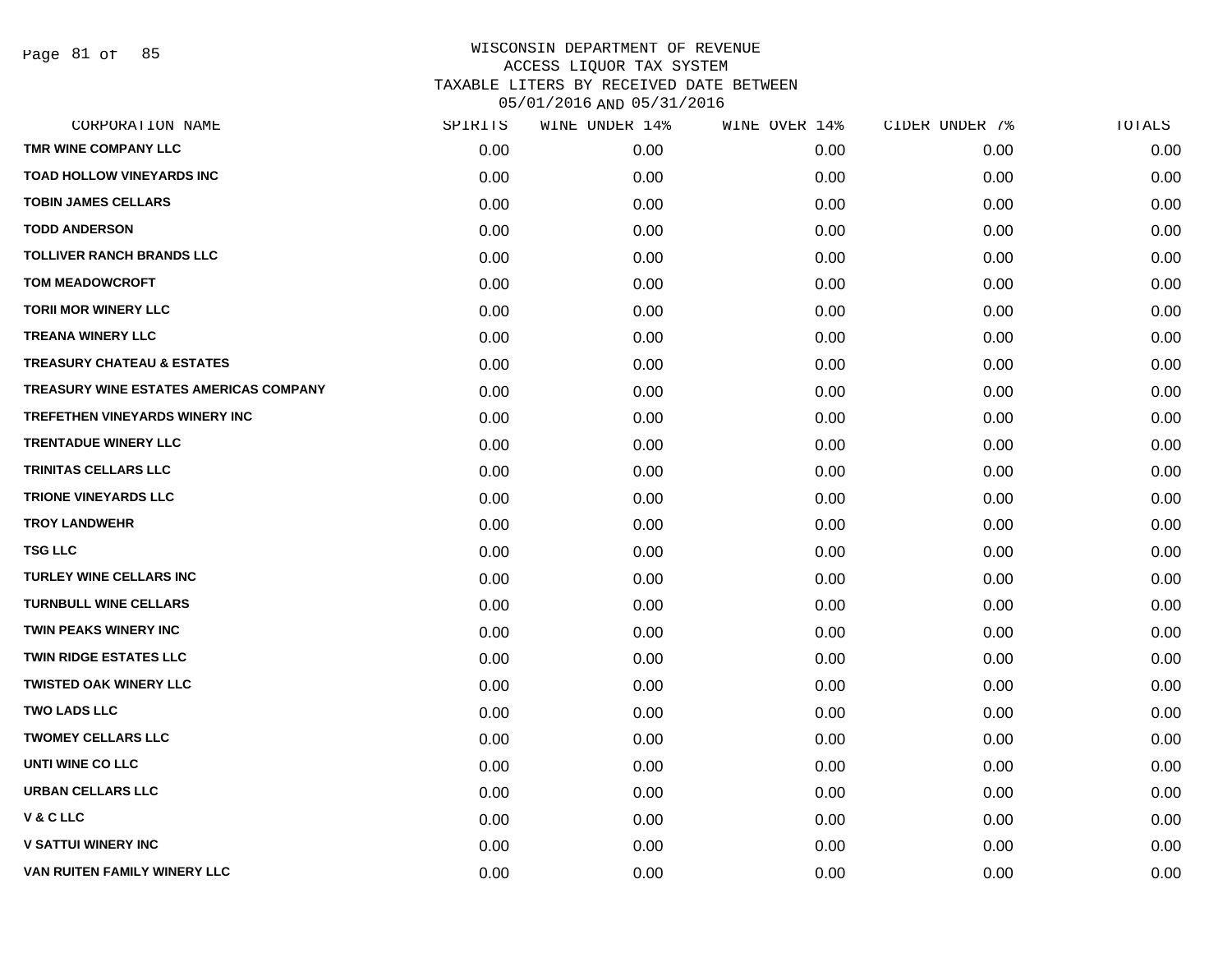Page 82 of 85

| CORPORATION NAME                      | SPIRITS | WINE UNDER 14% | WINE OVER 14% | CIDER UNDER 7% | TOTALS   |
|---------------------------------------|---------|----------------|---------------|----------------|----------|
| VAN WYCHEN WINES INC.                 | 0.00    | 0.00           | 0.00          | 0.00           | 0.00     |
| <b>VENTANA VINTNERS LLC</b>           | 0.00    | 0.00           | 0.00          | 0.00           | 0.00     |
| <b>VERMEIL WINE GROUP LLC</b>         | 0.00    | 0.00           | 0.00          | 0.00           | 0.00     |
| <b>VERMONT HARD CIDER COMPANY LLC</b> | 0.00    | 0.00           | 0.00          | 0.00           | 0.00     |
| <b>VERNON VINEYARDS LTD</b>           | 0.00    | 0.00           | 0.00          | 0.00           | 0.00     |
| <b>VETRO WINERY LLC</b>               | 0.00    | 0.00           | 0.00          | 0.00           | 0.00     |
| <b>VICINI ENTERPRISES LLC</b>         | 0.00    | 0.00           | 0.00          | 0.00           | 0.00     |
| <b>VIGNETTE WINERY LLC</b>            | 0.00    | 0.00           | 0.00          | 0.00           | 0.00     |
| <b>VILLA AMOROSA INC</b>              | 0.00    | 0.00           | 0.00          | 0.00           | 0.00     |
| <b>VILLA ENCINAL PARTNERS LP</b>      | 0.00    | 0.00           | 0.00          | 0.00           | 0.00     |
| <b>VILLA TOSCANO INC</b>              | 0.00    | 0.00           | 0.00          | 0.00           | 0.00     |
| <b>VIN DE ZO LLC</b>                  | 0.00    | 0.00           | 0.00          | 0.00           | 0.00     |
| <b>VINA ROBLES INC</b>                | 0.00    | 0.00           | 0.00          | 0.00           | 0.00     |
| <b>VINCENT ARROYO WINERY INC</b>      | 0.00    | 0.00           | 0.00          | 0.00           | 0.00     |
| <b>VINE &amp; SUN LLC</b>             | 0.00    | 0.00           | 0.00          | 0.00           | 0.00     |
| <b>VINE CLIFF WINERY INC</b>          | 0.00    | 0.00           | 0.00          | 0.00           | 0.00     |
| <b>VINEBURG LLC</b>                   | 0.00    | 0.00           | 0.00          | 0.00           | 0.00     |
| <b>VINEOAKS LLC</b>                   | 0.00    | 0.00           | 0.00          | 0.00           | 0.00     |
| VINES TO CELLAR, INC.                 | 0.00    | 0.00           | 0.00          | 0.00           | 0.00     |
| <b>VINEYARD 29 LLC</b>                | 0.00    | 0.00           | 0.00          | 0.00           | 0.00     |
| <b>VINTAGE WINE ESTATES, INC.</b>     | 0.00    | 0.00           | 0.00          | 0.00           | 0.00     |
| <b>VINTAGE WINE ESTATES, INC.</b>     | 0.00    | 0.00           | 0.00          | 0.00           | 0.00     |
| <b>VINTAGE WINE ESTATES, INC.</b>     | 0.00    | 0.00           | 0.00          | 0.00           | 0.00     |
| <b>VINTAGE WINE ESTATES, INC.</b>     | 0.00    | 0.00           | 0.00          | 0.00           | 0.00     |
| <b>VINTAGE WINE ESTATES, INC.</b>     | 0.00    | 0.00           | 0.00          | 0.00           | 0.00     |
| <b>VINUM CELLARS INC</b>              | 0.00    | 0.00           | 0.00          | 0.00           | 0.00     |
| <b>VON STIEHL WINERY LTD.</b>         | 0.00    | 0.00           | 0.00          | 0.00           | 0.00     |
| W G BEST WEINKELLEREI INC             | 0.00    | 819.00         | 383.25        | 0.00           | 1,202.25 |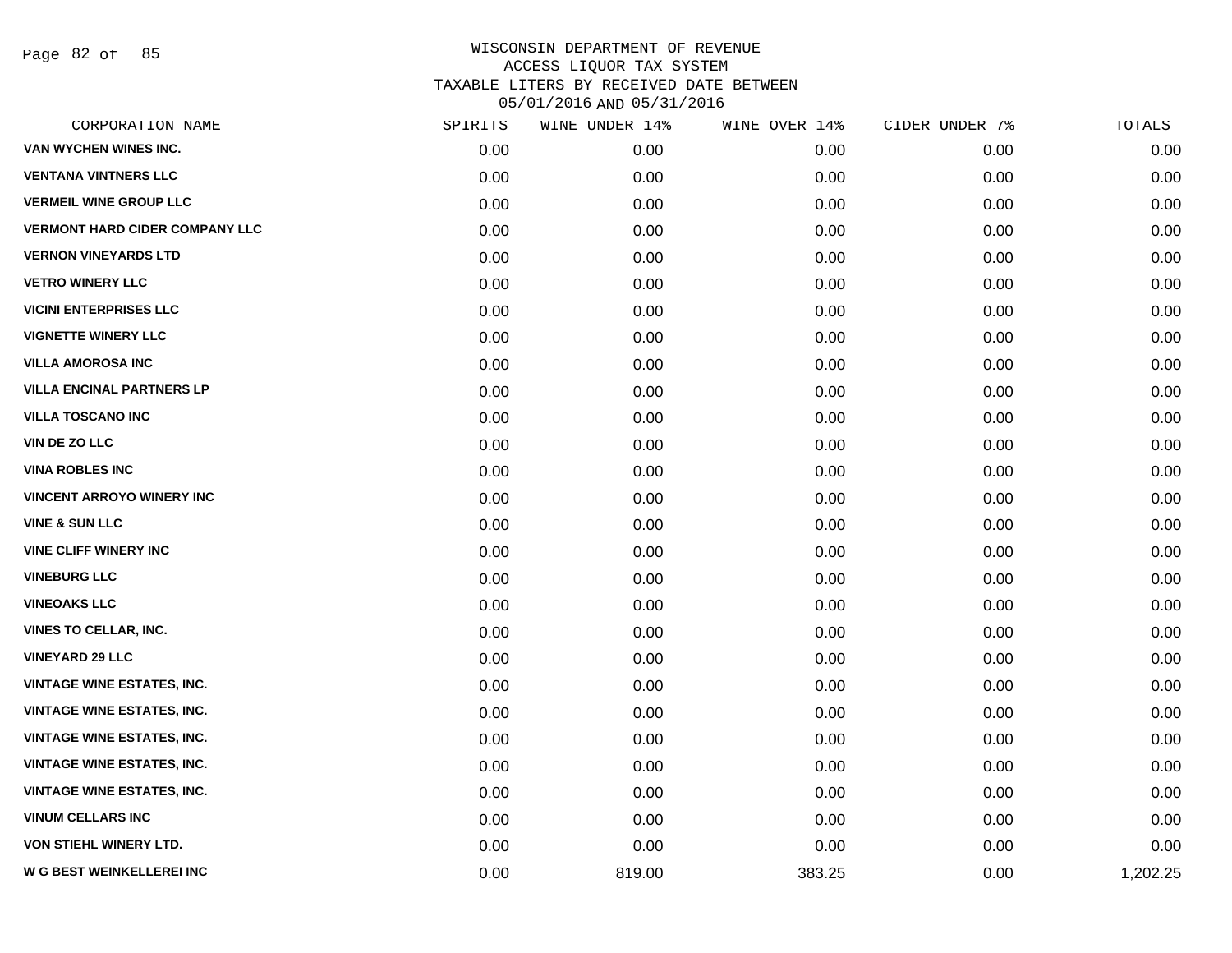Page 83 of 85

| CORPORATION NAME                                   | SPIRITS | WINE UNDER 14% | WINE OVER 14% | CIDER UNDER 7% | TOTALS |
|----------------------------------------------------|---------|----------------|---------------|----------------|--------|
| <b>W J DEUTSCH &amp; SONS LTD</b>                  | 0.00    | 0.00           | 0.00          | 0.00           | 0.00   |
| <b>WAITS-MAST FAMILY CELLARS LLC</b>               | 0.00    | 0.00           | 0.00          | 0.00           | 0.00   |
| <b>WASHINGTON VINTNERS LLC</b>                     | 0.00    | 0.00           | 0.00          | 0.00           | 0.00   |
| <b>WATTLE CREEK WINERY</b>                         | 0.00    | 0.00           | 0.00          | 0.00           | 0.00   |
| <b>WEIBEL INCORPORATED</b>                         | 0.00    | 0.00           | 0.00          | 0.00           | 0.00   |
| <b>WELLINGTON VINEYARDS, INC.</b>                  | 0.00    | 0.00           | 0.00          | 0.00           | 0.00   |
| <b>WENTE BROS</b>                                  | 0.00    | 0.00           | 0.00          | 0.00           | 0.00   |
| <b>WEST COAST WINE PARTNERS LLC</b>                | 0.00    | 0.00           | 0.00          | 0.00           | 0.00   |
| <b>WEST PRAIRIE WINERY LLC</b>                     | 0.00    | 0.00           | 0.00          | 0.00           | 0.00   |
| <b>WESTFALL WINERY LLC</b>                         | 0.00    | 0.00           | 0.00          | 0.00           | 0.00   |
| <b>WESTON WINERIES LLC</b>                         | 0.00    | 0.00           | 0.00          | 0.00           | 0.00   |
| <b>WESTPORT WINERY LLC</b>                         | 0.00    | 0.00           | 0.00          | 0.00           | 0.00   |
| <b>WHEELER WINERY INC</b>                          | 0.00    | 0.00           | 0.00          | 0.00           | 0.00   |
| <b>WHETSTONE WINE CELLARS LLC</b>                  | 0.00    | 0.00           | 0.00          | 0.00           | 0.00   |
| <b>WHISPERING BLUFFS VINEYARD &amp; WINERY LTD</b> | 0.00    | 0.00           | 0.00          | 0.00           | 0.00   |
| <b>WHISPERING WINDS WINERY LLC</b>                 | 0.00    | 0.00           | 0.00          | 0.00           | 0.00   |
| <b>WHITE OAK VINEYARDS &amp; WINERY LLC</b>        | 0.00    | 0.00           | 0.00          | 0.00           | 0.00   |
| WHITE WINTER WINERY INC                            | 0.00    | 0.00           | 0.00          | 0.00           | 0.00   |
| <b>WIENS CELLARS LLC</b>                           | 0.00    | 0.00           | 0.00          | 0.00           | 0.00   |
| <b>WILD MOUNTAIN WINERY INC</b>                    | 0.00    | 0.00           | 0.00          | 0.00           | 0.00   |
| <b>WILDEROTTER WINERY LLC</b>                      | 0.00    | 0.00           | 0.00          | 0.00           | 0.00   |
| <b>WILLAKENZIE ESTATE INC</b>                      | 0.00    | 0.00           | 0.00          | 0.00           | 0.00   |
| <b>WILLAMETTE VALLEY VINEYARDS INC</b>             | 0.00    | 0.00           | 0.00          | 0.00           | 0.00   |
| <b>WILLIAM F BLUHM</b>                             | 0.00    | 0.00           | 0.00          | 0.00           | 0.00   |
| <b>WILLIAM K PARSONS &amp; MARY ELLEN PARSONS</b>  | 0.00    | 0.00           | 0.00          | 0.00           | 0.00   |
| <b>WILLIAM MOSBY</b>                               | 0.00    | 0.00           | 0.00          | 0.00           | 0.00   |
| <b>WILLIAMS &amp; SELYEM LLC</b>                   | 0.00    | 0.00           | 0.00          | 0.00           | 0.00   |
| <b>WILRONA LLC</b>                                 | 0.00    | 0.00           | 0.00          | 0.00           | 0.00   |
|                                                    |         |                |               |                |        |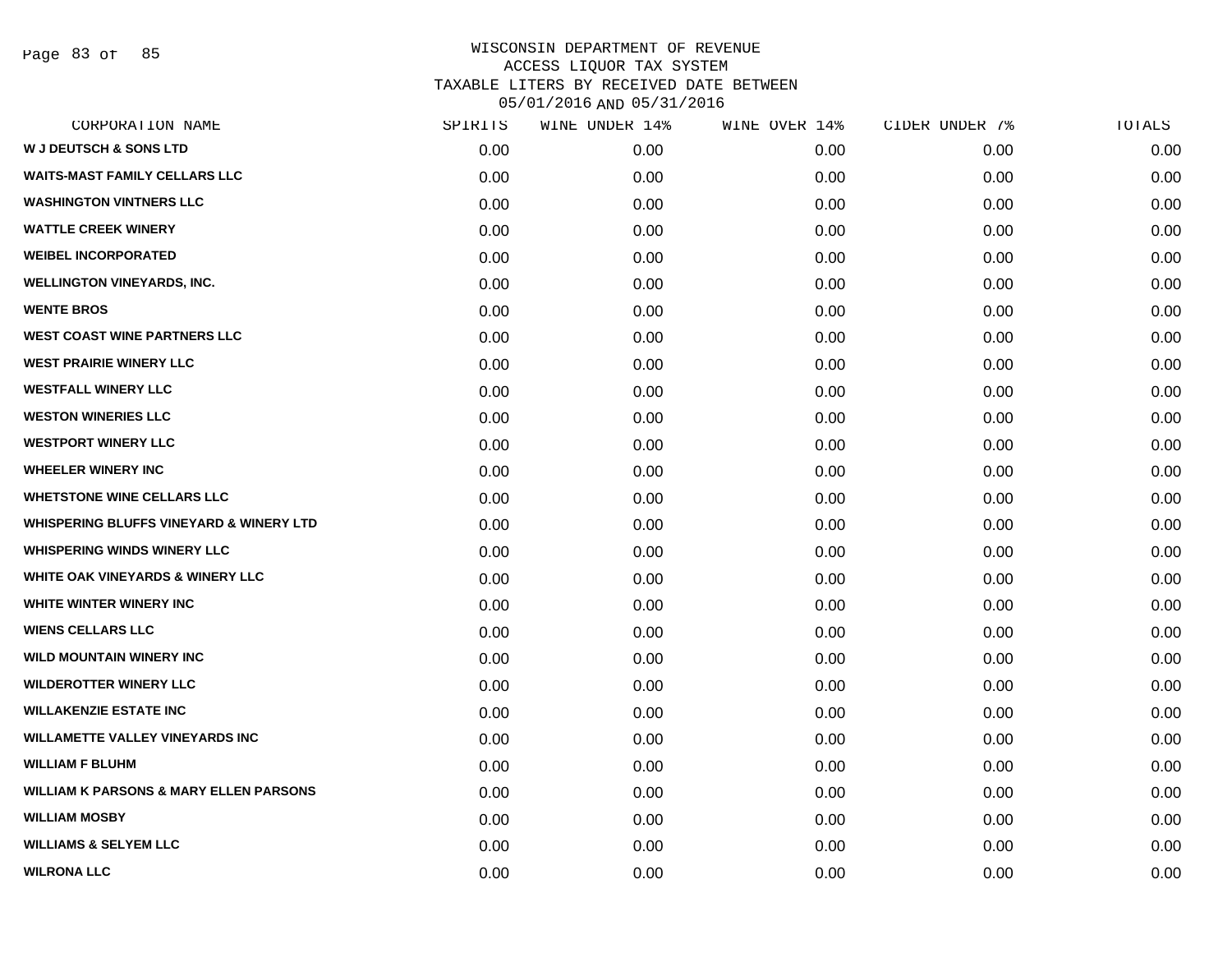Page 84 of 85

| SPIRITS | WINE UNDER 14% | WINE OVER 14% | CIDER UNDER 7% | TOTALS   |
|---------|----------------|---------------|----------------|----------|
| 0.00    | 0.00           | 0.00          | 0.00           | 0.00     |
| 0.00    | 0.00           | 0.00          | 0.00           | 0.00     |
| 0.00    | 0.00           | 0.00          | 0.00           | 0.00     |
| 0.00    | 0.00           | 0.00          | 0.00           | 0.00     |
| 0.00    | 0.00           | 0.00          | 0.00           | 0.00     |
| 0.00    | 0.00           | 0.00          | 0.00           | 0.00     |
| 0.00    | 0.00           | 0.00          | 0.00           | 0.00     |
| 0.00    | 0.00           | 0.00          | 0.00           | 0.00     |
| 0.00    | 0.00           | 0.00          | 0.00           | 0.00     |
| 0.00    | 0.00           | 0.00          | 0.00           | 0.00     |
| 0.00    | 0.00           | 0.00          | 0.00           | 0.00     |
| 0.00    | 0.00           | 0.00          | 0.00           | 0.00     |
| 0.00    | 0.00           | 0.00          | 0.00           | 0.00     |
| 0.00    | 0.00           | 0.00          | 0.00           | 0.00     |
| 0.00    | 0.00           | 0.00          | 0.00           | 0.00     |
| 0.00    | 0.00           | 0.00          | 0.00           | 0.00     |
| 0.00    | 0.00           | 0.00          | 0.00           | 0.00     |
| 0.00    | 0.00           | 0.00          | 0.00           | 0.00     |
| 0.00    | 0.00           | 0.00          | 0.00           | 0.00     |
| 0.00    | 0.00           | 0.00          | 0.00           | 0.00     |
| 0.00    | 0.00           | 0.00          | 0.00           | 0.00     |
| 0.00    | 0.00           | 0.00          | 0.00           | 0.00     |
| 0.00    | 0.00           | 0.00          | 0.00           | 0.00     |
| 0.00    | 855.00         | 610.65        | 498.16         | 1,963.81 |
|         |                |               |                |          |